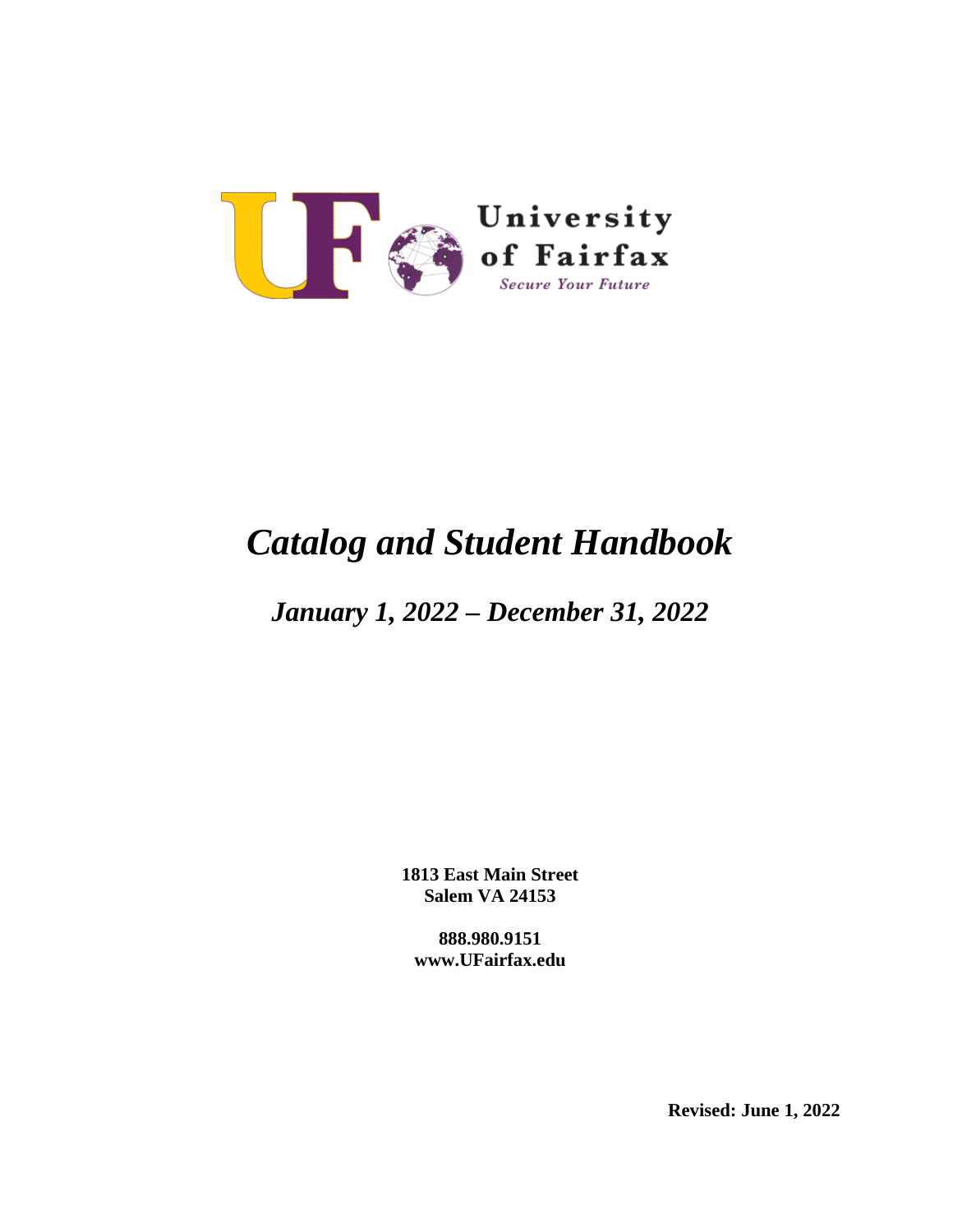

**888.980.9151 www.UFairfax.edu** **1813 East Main Street Salem, VA 24153**

# *GOVERNING DOCUMENTS*

The *University of Fairfax Catalog and Student Handbook* (CSH) is the governing document for all academic requirements and program-related information for the University of Fairfax. It also specifies rights, responsibilities, and specific policies and procedures as they apply to University of Fairfax students. All University of Fairfax students are bound by the rules, policies and procedures contained in these documents. The official version of the CSH is posted on the University's website. The CSH posted most recently to the website supersedes previous web and printed versions of this document and may be downloaded from the University's website.

This Catalog and Student Handbook is valid from January 1, 2022 through December 31, 2022 and is available on the **[https://ufairfax.edu](https://ufairfax.edu/)** website. This catalog is able to be accessed by current and prospective students without having to provide any personal contact information for access or download.

The University reserves the right to cancel or modify, for any reason, any course or program listed herein. If there is a conflict between the information stated in the catalog and student handbook with that contained in any other document, the information presented in the catalog and student handbook prevails. Policies, regulations, requirements and fees are subject to change without notice at any time at the discretion of the University of Fairfax.

# *NOTICE OF NONDISCRIMINATION*

The University of Fairfax does not discriminate on the basis of gender, age, race, creed, national origin, sexual orientation or disability in admissions, employment or access to academic programs or student activities.

# *ACCOMMODATION POLICY*

The University of Fairfax recognizes its responsibilities to provide equal educational opportunities in accordance with state and federal laws and regulations including the Americans with Disabilities Act (ADA) of 1991 and Section 504 of the Rehabilitation Act of 1973 by prohibiting discrimination on the basis of disability. To ensure equality of access the University provides reasonable accommodations to students who require them and inform the University by completing the "Student Disability Accommodation Request" form which will be provided by the Chief Academic Officer.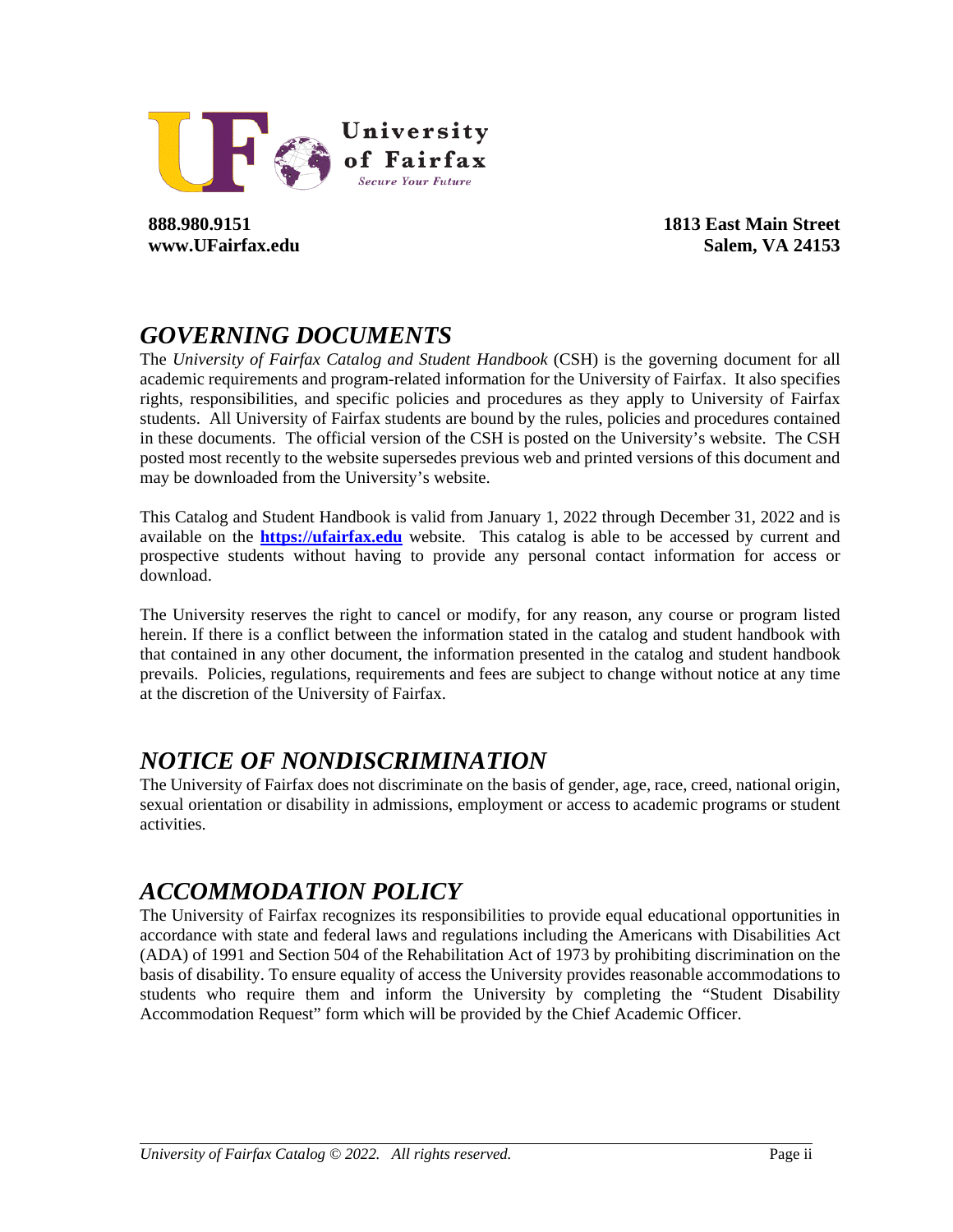# *ACCREDITATION AND CERTIFICATION*

The University of Fairfax is accredited by the Distance Education Accrediting Commission. The Distance Education Accrediting Commission is listed by the U.S. Department of Education as a recognized accrediting agency. The Distance Education Accrediting Commission is also recognized by the Council for Higher Education Accreditation (CHEA).



Distance Education Accrediting Commission 1101  $17<sup>th</sup>$  Street NW Suite 808 Washington, DC 20036 202.234.5100 http:/[/www.deac.org](http://www.deac.org/)

The University of Fairfax is certified by the State Council of Higher Education for Virginia in accordance with the provisions of Title 23, Chapter 21.1 of the Code of Virginia. The University of Fairfax has been granted the "Certificate to Operate an Institution of Postsecondary Education" authorizing the University of Fairfax to offer degrees, courses for degree credit, or programs of study leading to a degree or certificate in the Commonwealth of Virginia.



State Council of Higher Education for Virginia 101 N. 14TH St., 10TH FL, James Monroe Bldg. Richmond, VA 23219 Tel: (804) 225-2600 Fax: (804) 225-2604 http:/[/www.schev.edu](file://Uof-sbs01/Users/UoF%20Documents/UOF%20Catalog.Handbooks/Mar%202012/www.schev.edu)

#### **Student Exchange Visitor Program (SEVP)**

The University of Fairfax has applied for and received certification to enroll F nonimmigrant students per the Student Exchange Visitor Program (SEVP) under 8 CFR 214.3. The International Students Office has access to SEVIS and may issue Forms I-20, Certificate of Eligibility for Student Status, to prospective students. For more information see the International Students Office website.

#### **State Authorization Reciprocity Agreements (SARA) Participant**

The University of Fairfax is an institutional participant in the State Authorization Reciprocity Agreement (SARA) initiative. SARA is an agreement among member states, districts and territories that establishes comparable national standards for interstate offering of postsecondary distance education courses and programs. It is intended to make it easier for students to take online courses offered by postsecondary institutions based in another state. SARA is overseen by a National Council and administered by four regional education compacts. For more information and a list of member states, please visit [http://nc-sara.org/.](http://nc-sara.org/)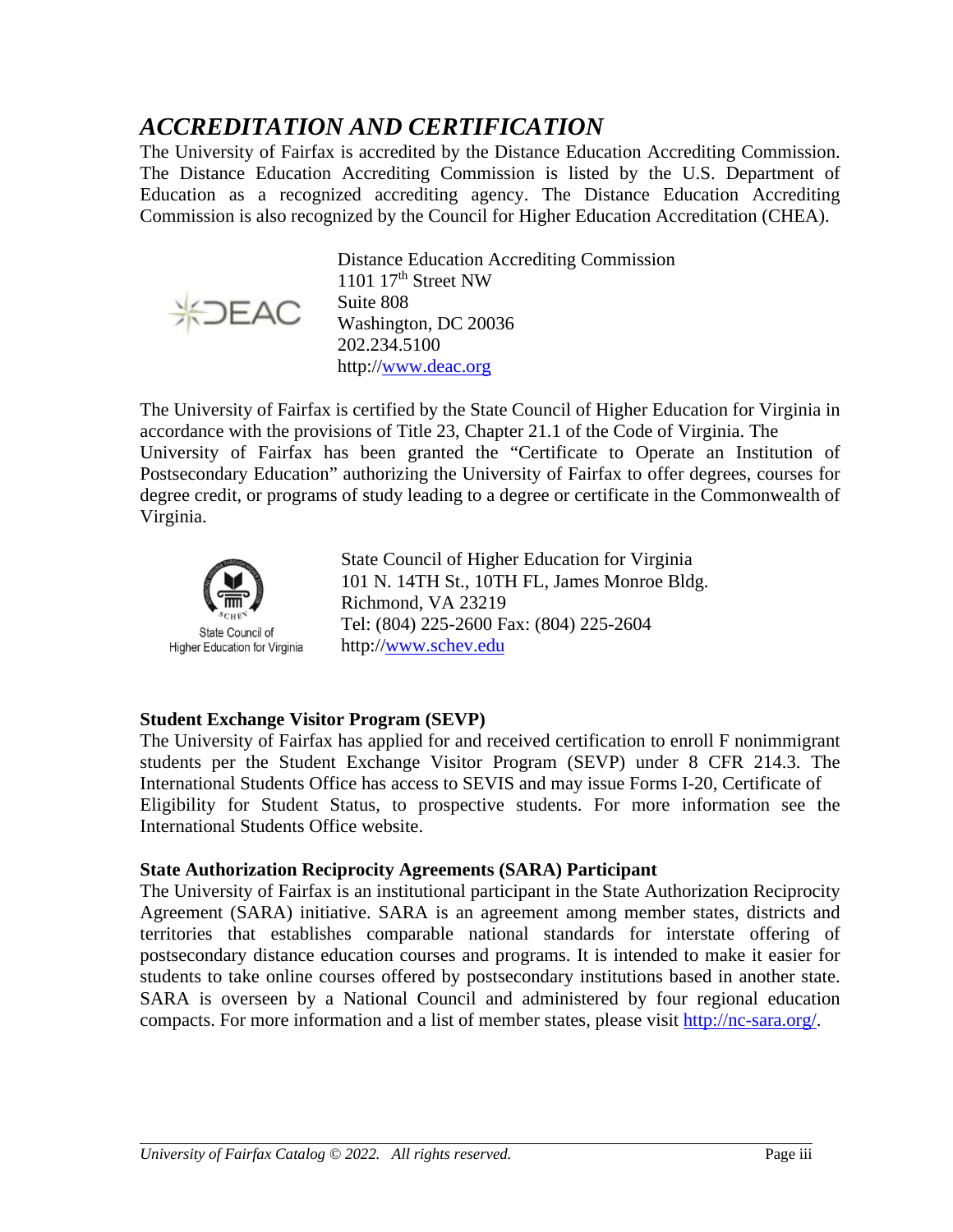# **TABLE OF CONTENTS**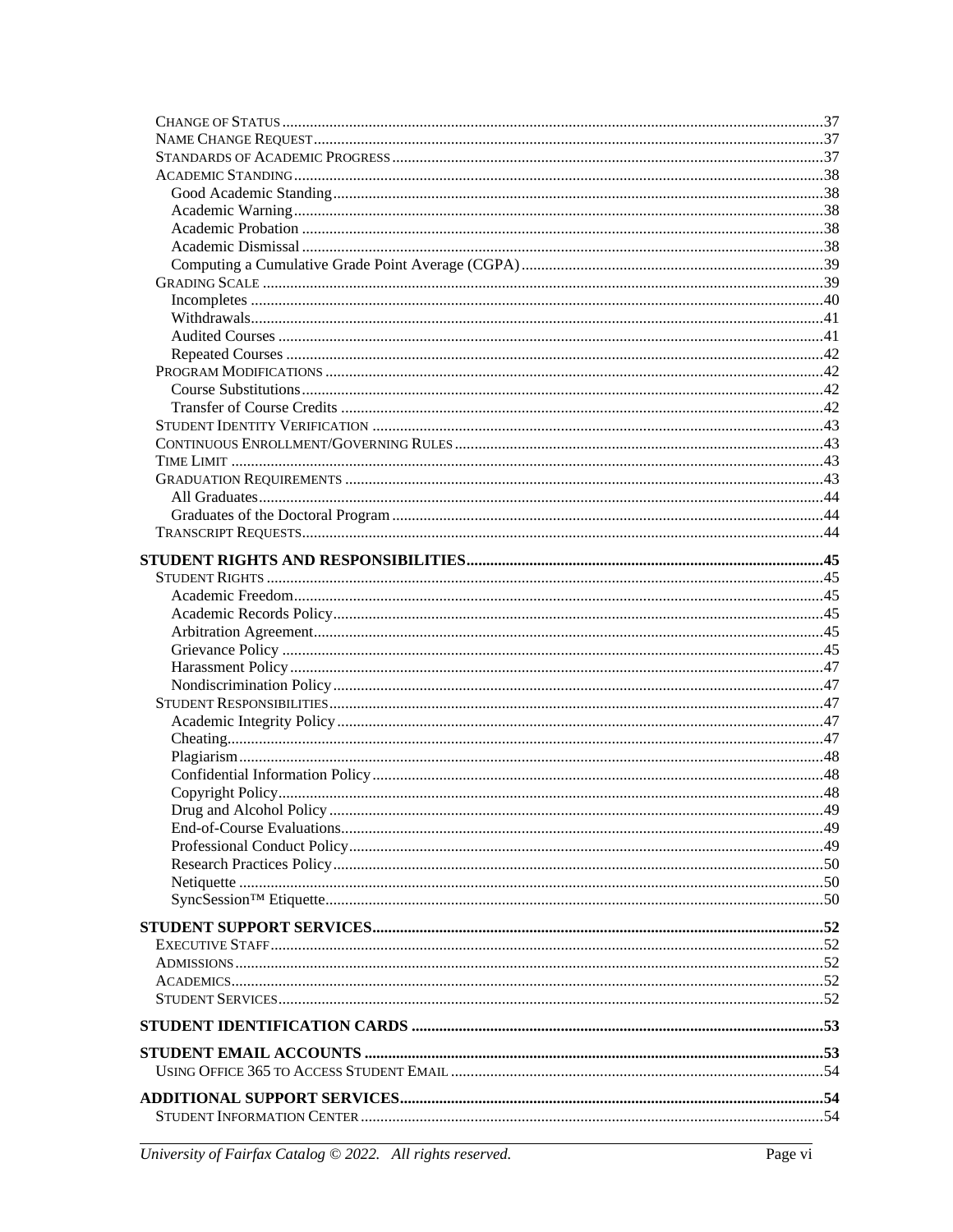| $SynC 20$ $\text{SynC} 30$ $\text{SynC} 40$ $\text{SynC} 50$ $\text{SynC} 50$ $\text{SynC} 50$ $\text{SynC} 50$ $\text{SynC} 50$ $\text{SynC} 50$ $\text{SynC} 50$ $\text{SynC} 50$ $\text{SynC} 50$ $\text{SynC} 50$ $\text{SynC} 50$ $\text{SynC} 50$ $\text{SynC} 50$ $\text{SynC} 50$ $\text{S$ |  |
|-----------------------------------------------------------------------------------------------------------------------------------------------------------------------------------------------------------------------------------------------------------------------------------------------------|--|
|                                                                                                                                                                                                                                                                                                     |  |
|                                                                                                                                                                                                                                                                                                     |  |
|                                                                                                                                                                                                                                                                                                     |  |
|                                                                                                                                                                                                                                                                                                     |  |
|                                                                                                                                                                                                                                                                                                     |  |
|                                                                                                                                                                                                                                                                                                     |  |
|                                                                                                                                                                                                                                                                                                     |  |
|                                                                                                                                                                                                                                                                                                     |  |
|                                                                                                                                                                                                                                                                                                     |  |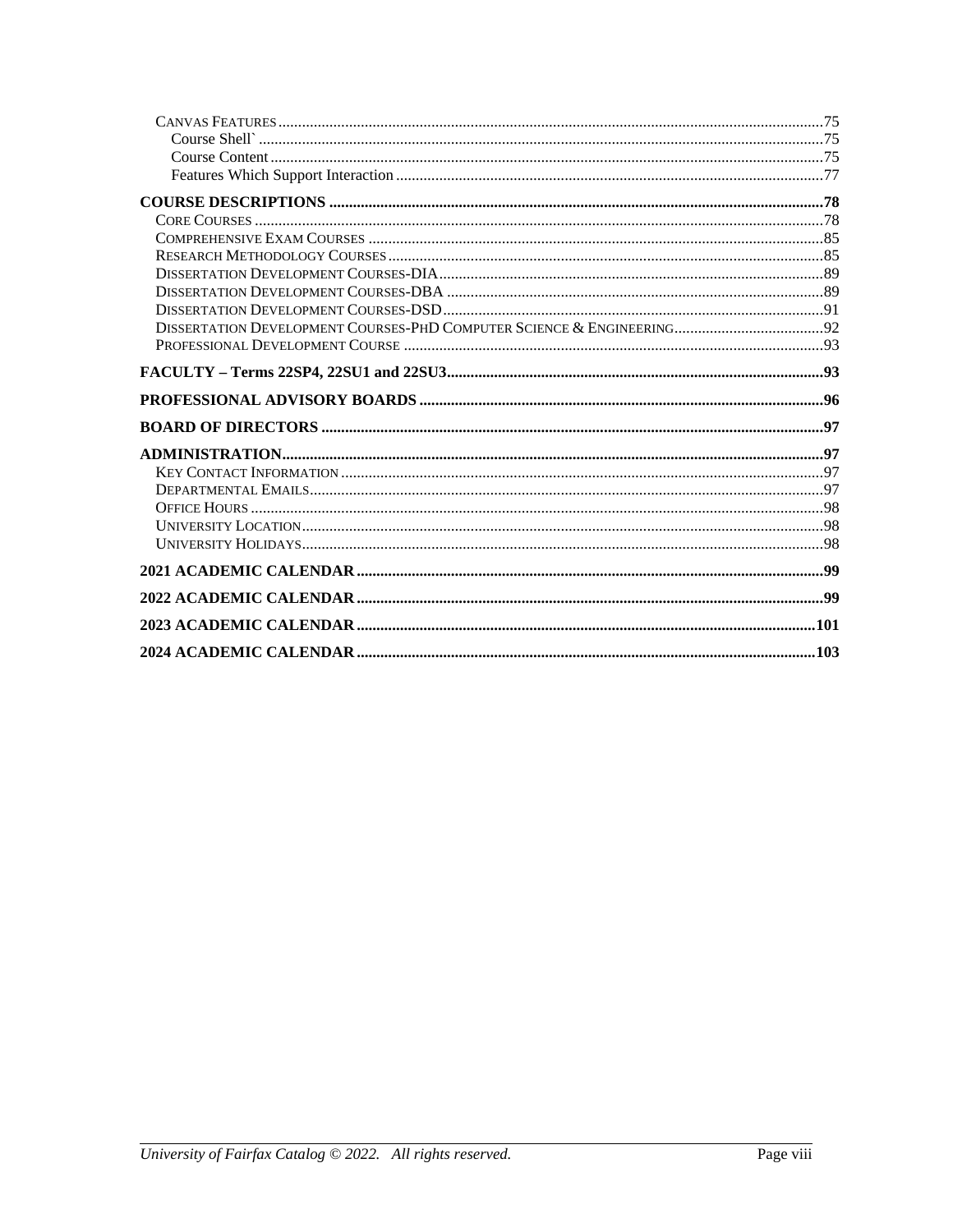# *STATEMENT OF MISSION AND GOALS*

### **Mission**

The mission of the University of Fairfax is to offer flexible, in-demand distance education programs that meet the needs of employers in a changing global marketplace. The University designs quality programs that foster critical thinking, effective communication, and collaboration in career-focused disciplines. The programs offer students practitioner-focused curricula that advance applied knowledge and research in applicable contemporary career fields.

### **Vision**

The University supports this mission by developing curricula which are continually improved through outcomes assessment and consultation with practitioner faculty. UoF delivers its programs through an accessible, interactive, collaborative online and hybrid educational environment which strengthens learning and facilitates critical thinking, problem-solving, and applied research competencies. Finally, it supports students with services that foster academic success.

### **Institutional Goals**

Offer relevant distance education degree programs that graduate individuals with the knowledge, skills, and abilities to meet the needs of employers in cybersecurity, information technology, and business-related disciplines.

Support the changing global marketplace by preparing professionals to think critically and offer solutions to address industry challenges.

Develop professionals with strong interpersonal skills able to effectively contribute to the advancement of their chosen discipline.

Design programs that allow professionals to apply knowledge and research in an effort to enhance their chosen field.

Promote a learner-centered culture that encourages diversity of thought and continued development of contemporary career fields.

Foster a culture of continuous improvement that results in high quality distance education programs that meets students' academic goals and changing employer needs.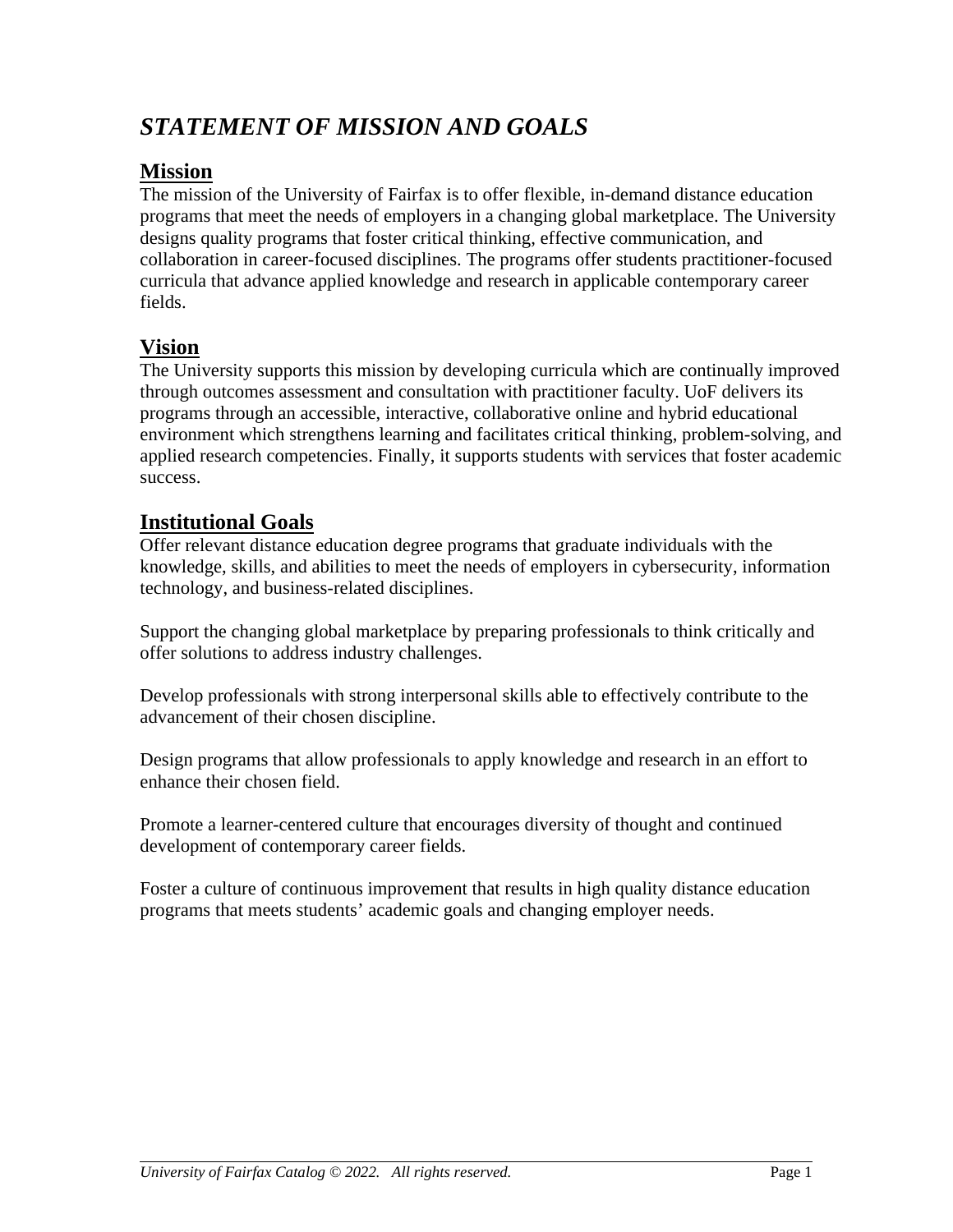### **Institutional Objectives**

The University of Fairfax measures the achievement of its institutional goals through the following objectives:

- Involve all stakeholders in researching and developing curriculum designed to prepare students for in-demand career fields while integrating the development of interpersonal skills necessary for industry flexibility.
- Develop practical measures that allow students to demonstrate mastery of critical knowledge, skills, and abilities to promote the advancement of their career-focused discipline.
- Provide relevant opportunities for adult students to achieve their academic goals by offering programs that focus on real-world application of current trends in cybersecurity, information technology, and business-related disciplines.
- Prepare graduates to contribute to the advancement of their chosen career field through research-focused projects and practitioner-focused curriculum.
- Implement a comprehensive outcomes assessment plan that actively supports a student achievement focused culture and proactive student support that results in graduates prepared to meet the needs of employers in demanding career fields.
- Offer quality programs through the consistent monitoring of institutional effectiveness and involvement of all stakeholders to assure graduates achieve their career goals.

### **Motto**

The rationale for the founding of the University is encapsulated in the University motto: *Secure Your Future* or *Munite Futurum* in Latin, as displayed on the University's seal. In essence, the motto expresses that earning a University of Fairfax degree enables students and alumni to contribute to "securing the future" of the nation, while also helping to secure their own, as they become leaders in a field for which there is a continuing and ever-increasing demand.

### **Accessible Education**

The goals and objectives of the University of Fairfax are attained through the accessible, online and hybrid delivery of its programs. Courses are delivered via the *Canvas Learning Management Platform*, utilizing both synchronous and asynchronous instruction. Projectdriven courses may be accessed online from any location, at times which fit the busy schedules of adult students, thus providing working professionals the flexibility and convenience they need to easily communicate with faculty members and fellow students. Students' progress through their programs in groups or cohorts. The cohort model is designed to meet the unique needs of adult learners. Smaller groups provide opportunities for collaborative learning and support, as well as more personalized instruction and advising.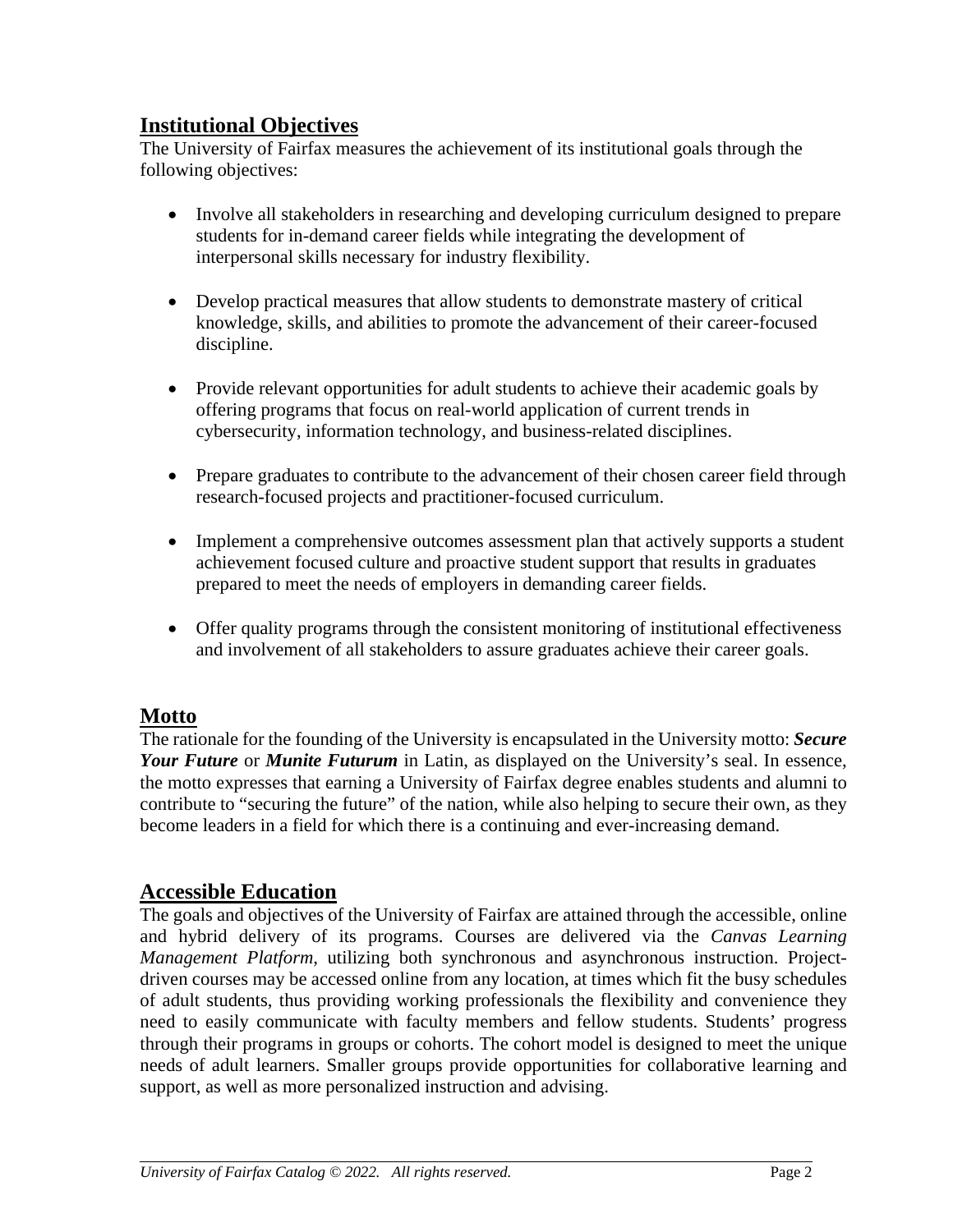### **Veteran's Benefits & Transition Act of 2018 Policy**

As part of the Veterans Benefits and Transition Act of 2018, section 3679 of title 38, United States Code, University of Fairfax ensures any covered individual\* who is entitled to educational assistance under Chapter 31 and Chapter 33 be permitted to attend and participate in the course of education during the period beginning on the date on which the individual provides to the university a Certificate of Eligibility (COE)\*\* for entitlement of educational assistance under Chapter 31 or 33 and ending the earlier of the following dates:

- The date on which payment from VA is made to the university.
- 90 days after the date the college certified tuition and fees following the receipt of the certificate of eligibility.

University of Fairfax will not impose any penalty, including the assessment of late fees, the denial of access to classes, libraries, or other institutional facilities, or the requirement that covered individual must borrow additional funds, on any covered individual because of the individual's inability to meet his or her financial obligations to the University due to the delay disbursement funding from VA under Chapter 31 or 33.

\*A covered individual is any individual who is entitled to educational assistance under Chapter 31, Vocational Rehabilitation and Employment, or Chapter 33, Post-9/11 GI Bill® benefits.

(GI Bill® is a registered trademark of the U.S. Department of Veterans Affairs (VA). More information about education benefits offered by VA is available at the official U.S. government website at [http://www.benefits.va.gov/gibill.](http://www.benefits.va.gov/gibill))

\*\* A "certificate of eligibility" can also include a "Statement of Benefits" obtained from the Department of Veterans Affairs' (VA) website – eBenefits, or a VAF 28-1905 form for chapter 31 authorization purposes.

### **Historical Perspective**

The University of Fairfax (UoF) was accredited by the Distance Education Accrediting Commission (DEAC) on January 20, 2012. The Accrediting Commission is listed by the U.S. Department of Education as a nationally recognized accrediting agency and is a recognized member of the Council for Higher Education Accreditation (CHEA). DEAC is the leader in accrediting global distance learning with more than 4 million students enrolled in DEAC accredited institutions. [\(www.deac.org\)](http://www.deac.org/).

The University's attainment of accreditation caps a 10 year history of student and alumni accomplishments in the cybersecurity sector. Successful University of Fairfax students and graduates serve as cybersecurity specialists, executives and policy-makers in the public and private sectors. Major employers including SAIC, Northrop Grumman, CSC, Lockheed Martin, Wells Fargo, Dell, NSA, DHS, Dept. of Treasury and Veterans Affairs hire and promote our students and alumni.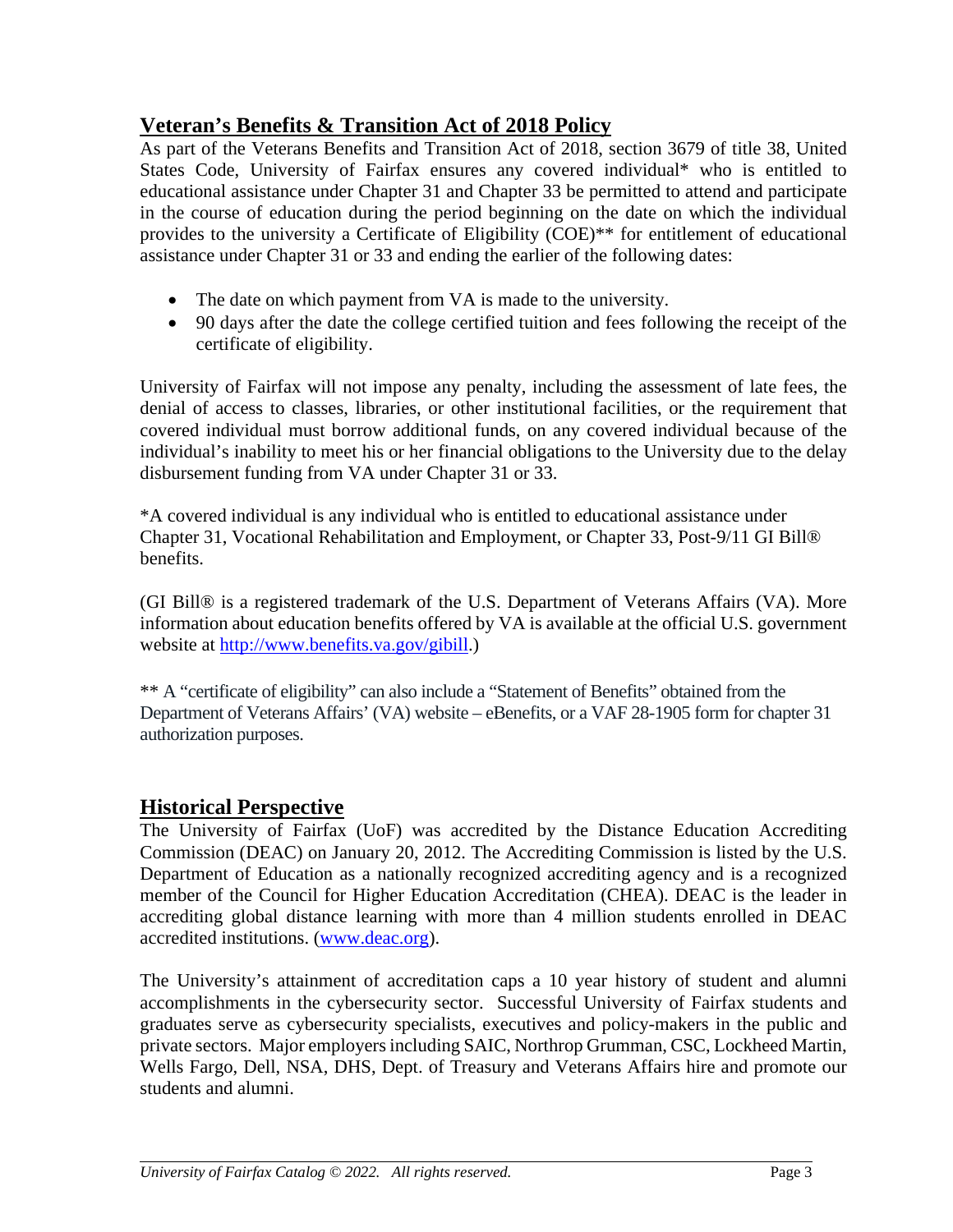In order to reach the historic milestone of accreditation UoF conducted a comprehensive and rigorous process of self-evaluation; submitted its online doctoral degrees, master's degrees and graduate certificate program materials for review by subject matter specialists; and hosted onsite review teams of evaluators. As part of the evaluation process, DEAC conducted surveys of students and alumni which consistently resulted in over [95 % satisfaction.](http://www.ufairfax.net/about-us/performance/)

The University of Fairfax was established in 2002 in response to the events of 9/11 and in support of the federal efforts to increase the nation's cybersecurity by providing high quality, online doctoral, master's and graduate certificate programs for adult learners. In contrast to other graduate institutions which offer information security/assurance only as a concentration as part of a degree program, UoF has dedicated the entire institution to degree and certificate programs in pursuit of excellence in cybersecurity.

This exclusive focus on cybersecurity distinguishes the University and provides professionals seeking to advance in the field, as well as their employers and clients, an innovative approach for addressing growing professional demand in a rapidly evolving area. Our students and alumni have benefited from this comprehensive cybersecurity focus and from our expert practitioner faculty, both of which have enabled them to be hired and promoted at senior levels by major employers.

The State Council of Higher Education for Virginia (SCHEV) certified UoF as an institution of higher learning in 2002. Over the next year, a select group of educators and senior cybersecurity practitioners from organizations including Ernst &Young, Anteon, CSC and the Defense Information Systems Agency (DISA), developed a curriculum designed to meet the needs of cybersecurity employers. This group of professionals became the initial faculty of the University.

In July 2003, the University enrolled its first cohort of graduate students in its unique cybersecurity graduate degree programs. The first graduates of UoF earned their Master of Science degrees in October 2004; the University awarded its first doctoral degrees in February 2007. Since 2004, online delivery of our programs has made the University's programs accessible to professionals worldwide and has even enabled faculty members and students on active duty to participate.

In January 2013, University of Fairfax Services, Inc., a subsidiary of American National University, Inc., took over operation of the University of Fairfax, bringing additional resources and expertise to the continuing growth and development of the University and its programs. As part of the infusion of resources and expertise, the University's Board of Directors voted to update the institution's mission to offer other professional distance education programs. Beginning in the fall of 2017, the University began offering graduate programs in expanded fields to meet employer needs in the global marketplace.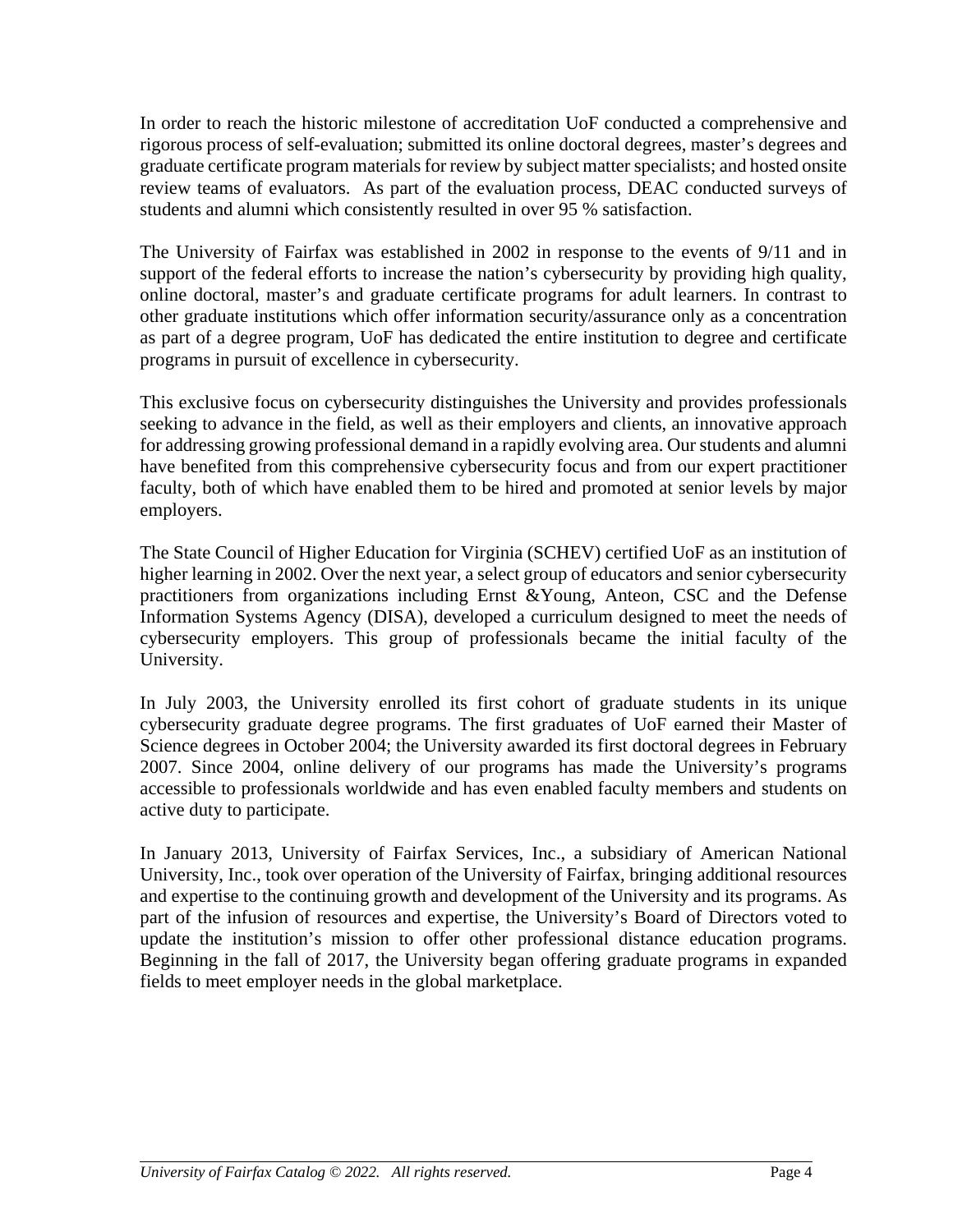# *ACADEMIC PROGRAMS*

The University of Fairfax is approved to offer the following graduate programs:

Doctorate in Information Assurance Doctorate of Business Administration Doctorate of Software Development PhD in Computer Science and Engineering\*

Master of Science in Cybersecurity Management Master of Business Administration with Specializations Master of Computer Science and Engineering Master of Science in Cloud Computing

Graduate Certificates in:

- Cybersecurity Best Practices (CBP)
- Information Security Professional Practices (ISPP)
- Enterprise Information Security (EIS)
- Project Management and Quality Assurance (PMQA)

*\*This program is approved by the Distance Education Accreditation Commission (DEAC) as part of a pilot project and is not within its scope of USDE and CHEA recognition.*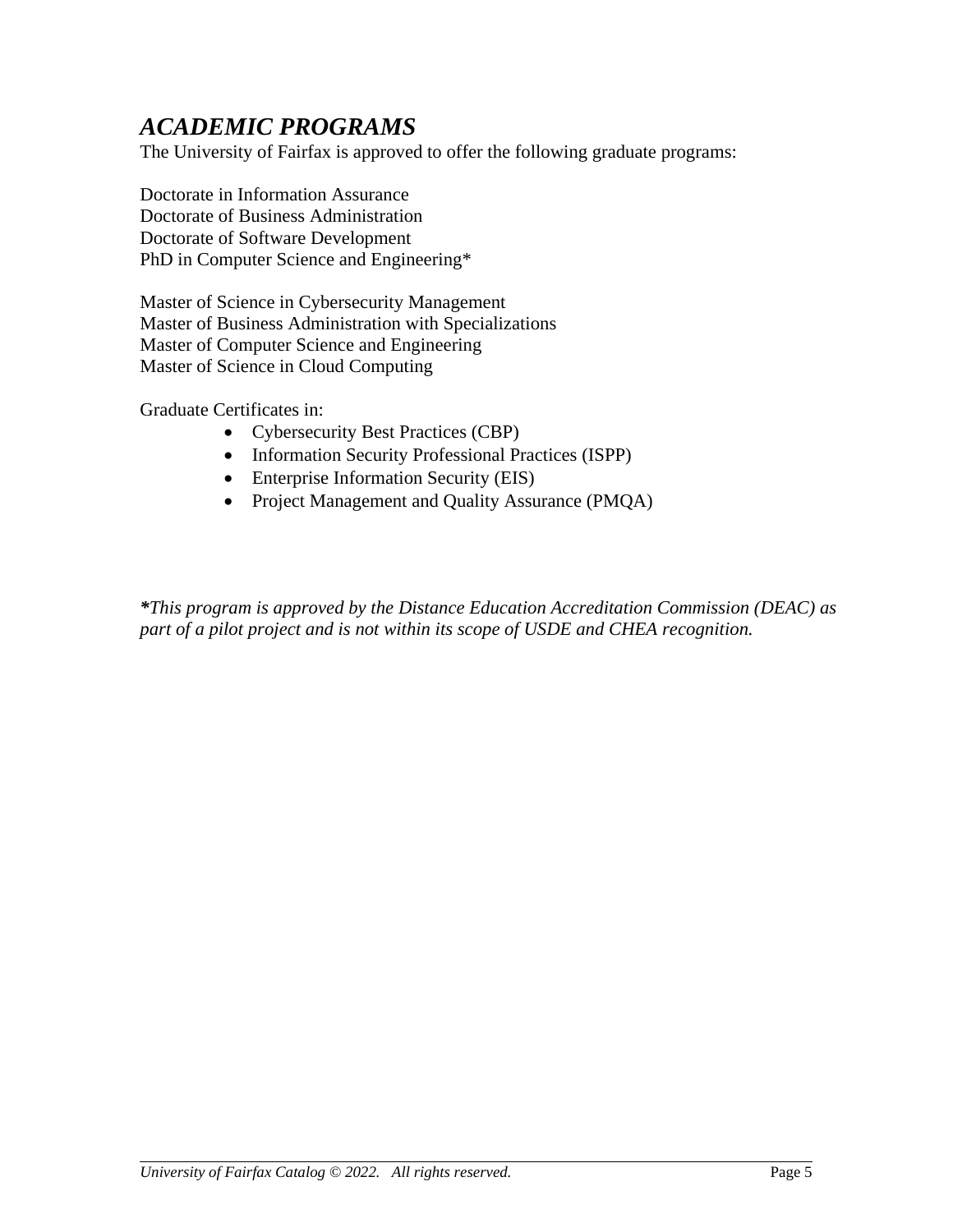### **Doctorate in Information Assurance (DIA)**

#### **Description**

This degree program helps students to advance their careers as consultants or professional managers in the Information Security and Assurance field. In this program, students undertake solution-oriented applied field research projects which address relevant industry problems and contribute to the advancement of knowledge in the practice of Information Assurance. Upon successful completion of IA8021 Cloud Cybersecurity, IA8190 Forensic Evaluation and Incident Response Management, and IA9150 Strategic and Technological Trends in Information Security, students will also earn the Enterprise Information Security (EIS) Graduate Certificate.

This program fosters the development of students who:

- Are recognized as practitioners with expertise in a specialized field of study relevant to the cybersecurity community
- Apply critical thinking and problem-solving skills in the analysis of information assurance issues
- Utilize an evidence-based approach to solution identification when addressing problems relevant to the cybersecurity community
- Demonstrate competence in conducting solution-focused field research relevant to information assurance practitioners
- Make continuing contributions to knowledge and practice in the field of cybersecurity

#### **Program Objectives**

Upon completion of this degree program, graduates will be able to:

- Analyze, assess and critique the applicability of best practices in addressing information assurance issues
- Demonstrate secondary research competencies in the investigation and identification of problems experienced by information assurance practitioners
- Develop evidence-based recommendations for solutions which address problems relevant to the cybersecurity community
- Empirically assess the feasibility of a proposed solution for a problem affecting the cybersecurity community
- Articulate a thorough understanding of a specialized field of study relevant to the cybersecurity community

#### **Qualifying Exam**

Doctoral students enrolled in the DIA program must pass the Qualifying Exam. This exam is used to evaluate mastery of the concepts and foundations of applied research and is administered concurrently in weeks 4-8 of the RM9100 course in a separate course shell called IA9130-CX (0 credits).

#### **Credit Requirements**

The *Doctorate in Information Assurance* consists of a minimum of 62 semester credits, including 48 credits of pre-dissertation courses (consisting of 30 credits of Information Security content taken from core and specialization courses, 6 credits of research methods courses, 6 credits of research methodologies courses, 6 credits of research-preparation courses) and 14 credits of dissertation development courses.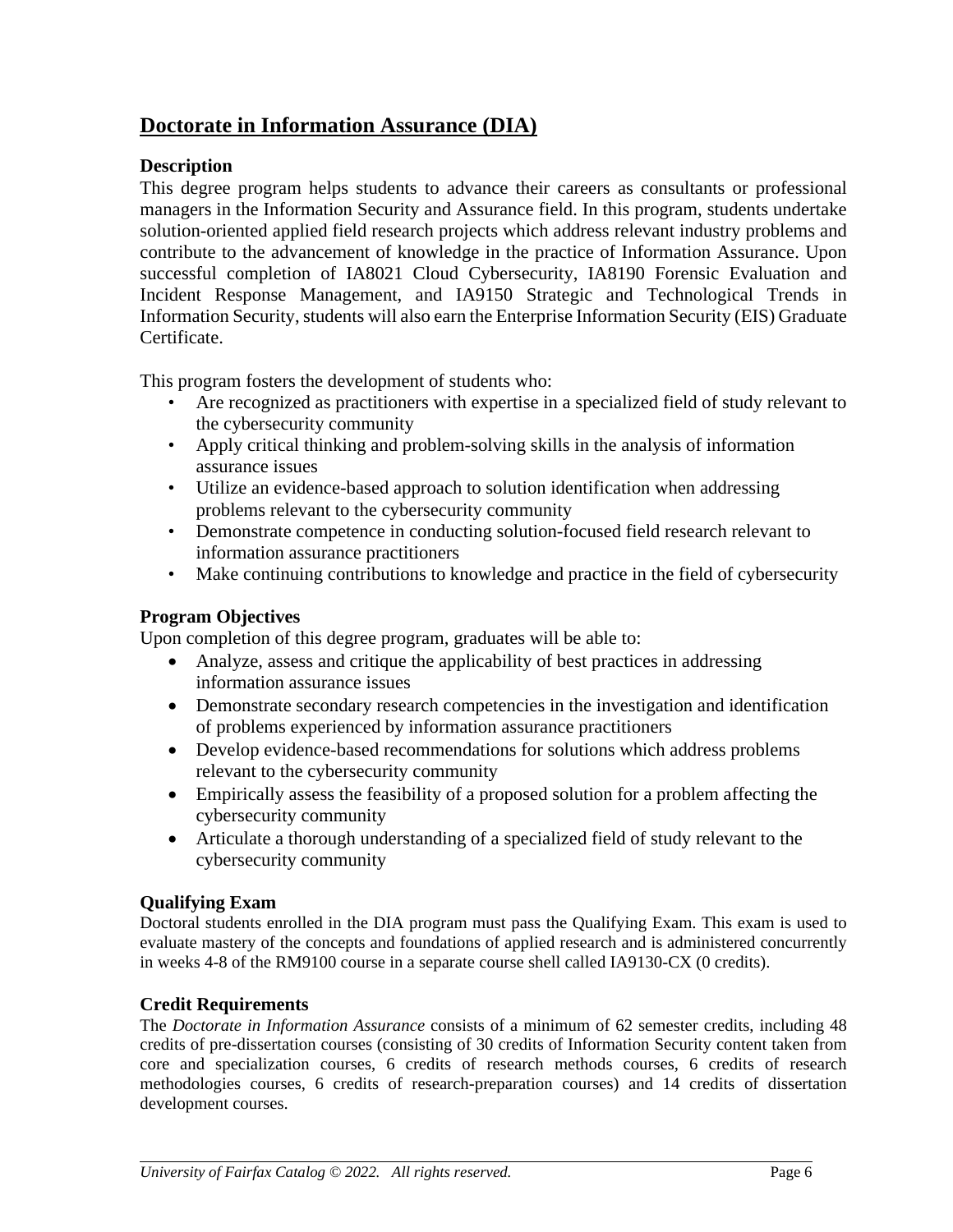To ensure that doctoral students make steady progress towards the completion of their dissertations, the University has developed the *Dissertation Project Plan.* This plan consists of a series of deliverables students produce in research methods courses and dissertation courses.

Finally, prior to conferral of the degree, the doctoral candidate must successfully defend the doctoral dissertation in an oral presentation before the Dissertation Committee.

#### **Program Delivery**

This program is offered in both a full distance education and a hybrid delivery format which allows students to take a portion of their coursework in a residential setting. No more than 49% of the program may be taken in a residential setting. Doctoral students enrolled in a hybrid delivery format will have a program residency requirement once per semester, each semester, through dissertation defense. Full distance education students are encouraged to enroll in hybrid delivery courses for their dissertations.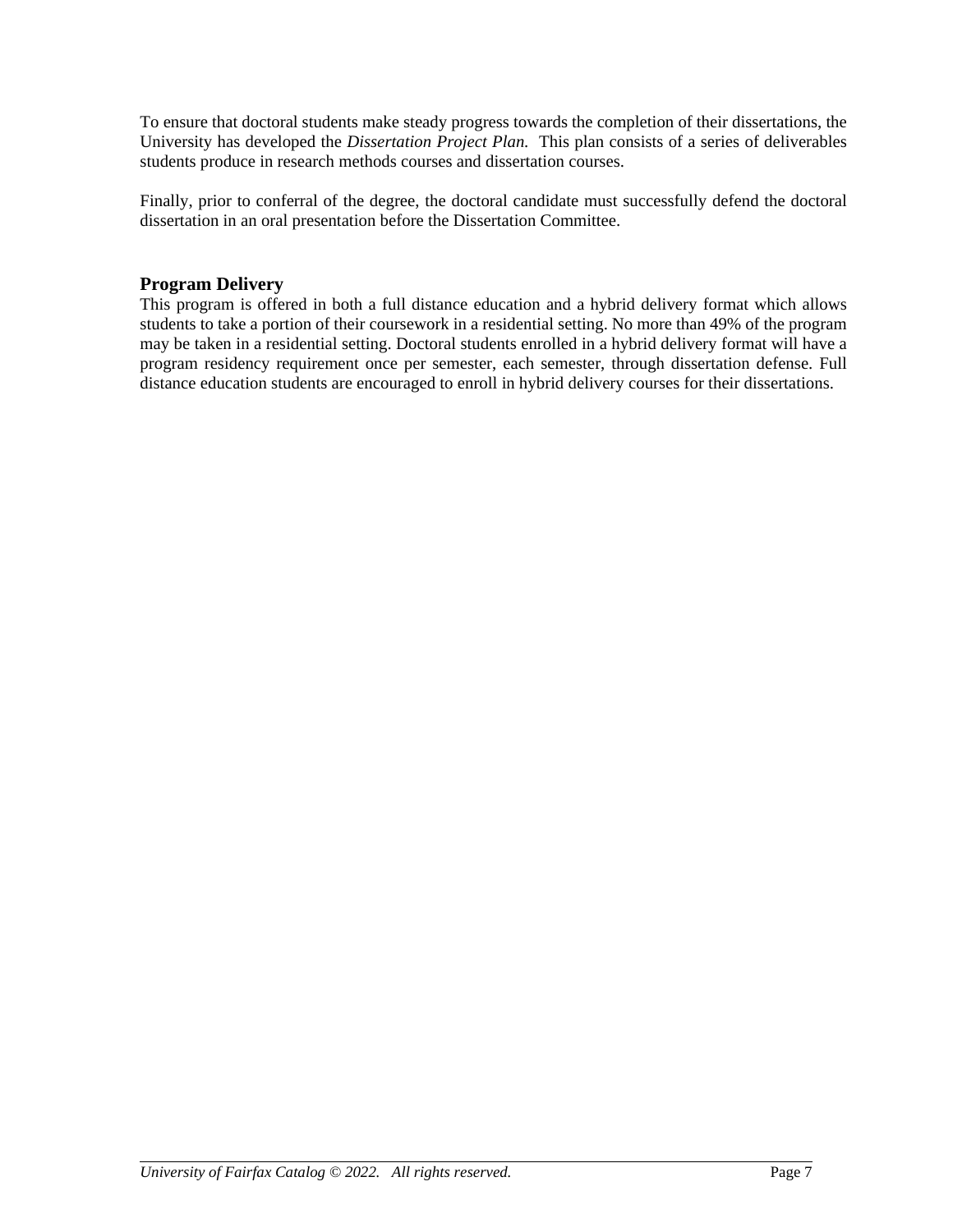### **Doctorate of Business Administration (DBA)**

#### **Description**

This degree program is designed for students interested in pursuing their graduate education in the field of business administration. In this program, business professionals increase their breadth of knowledge, ability to research and analyze business alternatives more thoroughly, and opportunities for more challenging, responsible, and productive careers in the business community.

The DBA degree program prepares students with the intellectual and practical foundation necessary to properly conduct research and analyze data to make informed decisions that impact the global business arena.

This program fosters the development of students who:

- Desire to take on leadership and managerial positions within an organization that demand a higher order of critical thinking, decision-making, and communication skills.
- Apply advanced qualitative and quantitative data analysis to solve complex business problems.
- Analyze and critically assess the dilemmas and issues that impact an organization and its business processes.
- Incorporate problem solving methods and advanced research techniques that organizations implement to gain a competitive advantage in the global marketplace.
- Master the skill-sets necessary to address a variety of specialized areas within the business world such as organizational management, information security, project management, human resources, accounting, and finance.

#### **Program Objectives**

Upon completion of this degree program, graduates will be able to:

- Create organizational environments for a learning organization that focus on one or more of the following: leadership, information security, project management, supply chain, accounting and managing an organization.
- Evaluate how organizations inspire employees and nurtures a positive organizational culture.
- Create qualitative and/or quantitative methods to analyze critical business issues.
- Choose project management tools, methods, and techniques in effort to reduce waste while improving quality and safety throughout an organization.
- Develop effective business methods as a practitioner and researcher using both verbal and written communication methods.

#### **Qualifying Exam**

Doctoral students enrolled in the DBA program must pass the Qualifying Exam. This exam is used to evaluate mastery of the concepts and foundations of applied research and is administered concurrently in weeks 4-8 of the RM9100 course in a separate course shell called MB9130-CX (0 credits).

#### **Credit Requirement**

The DBA degree program consists of 62 credits semester credits beyond a master's degree.

#### **Program Delivery**

This program is offered in both a full distance education and a hybrid delivery format which allows students to take a portion of their coursework in a residential setting. No more than 49% of the program may be taken in a residential setting. Doctoral students enrolled in a hybrid delivery format will have a program residency requirement once per semester, each semester, through dissertation defense. Full distance education students are encouraged to enroll in hybrid delivery courses for their dissertations.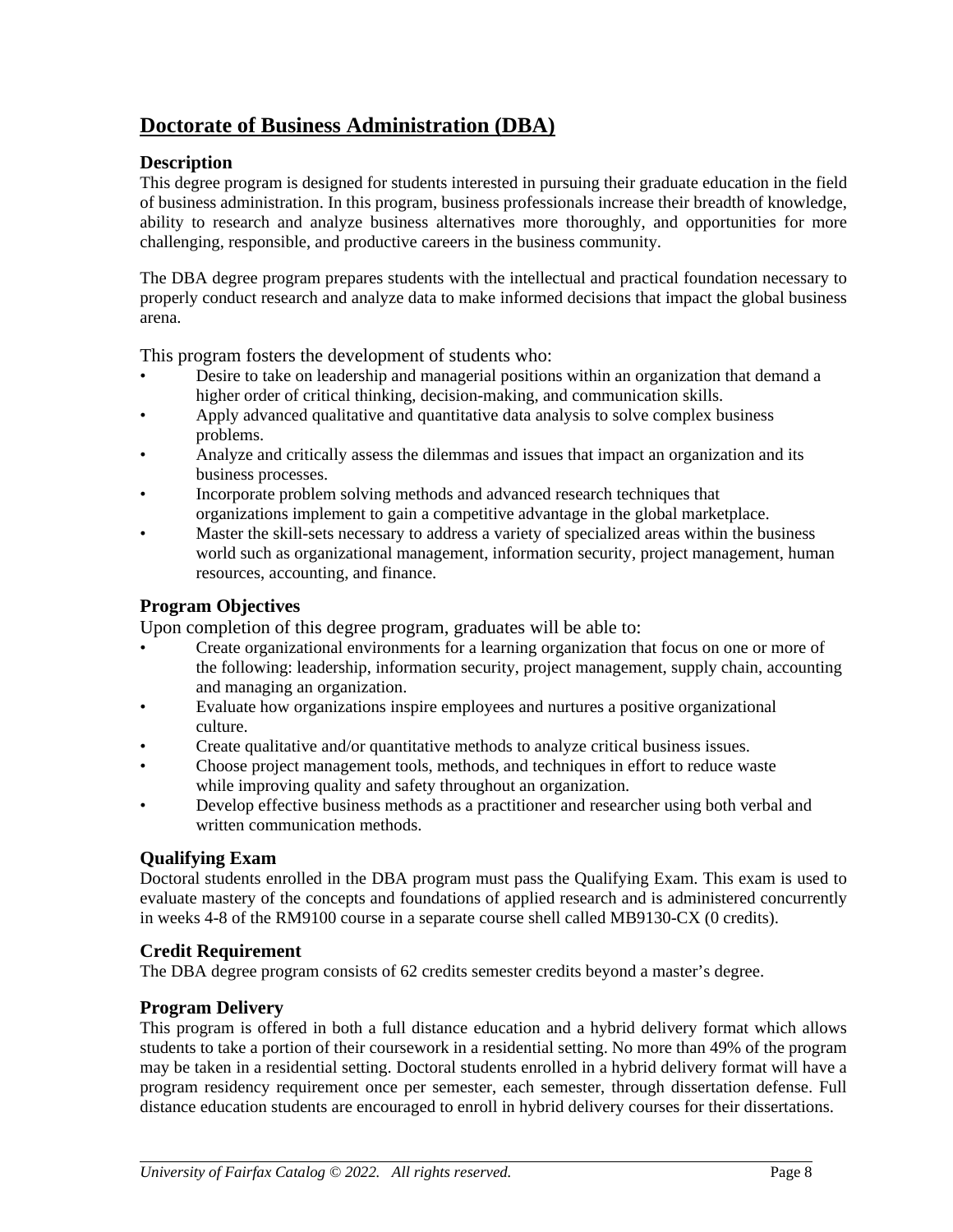### **Doctorate of Software Development (DSD)**

#### **Description**

This program is designed for working professionals in the computer science arena interested in pursuing their doctorate in the field of software development. There are rapid advances in technology and engineering and their contribution to national development and prosperity in the last few decades have resulted in fundamental changes in global economy. Success lies with organizations that exploit technology and innovate in a timely and cost-effective manner. There is a critical need for researchers and doctoral practitioners with an emphasis on intensive research and subject matter expertise in Software Development. This program puts equal emphasis on advanced doctoral coursework and relevant research, in which candidates would be grounded in the broad fundamentals of their fields and gain expertise in a variety of subfields.

The concentration of this program is in software development and is designed for students that already have a master's degree and are seeking a terminal degree in the software development field. Software developers are the creative minds behind computer programs. Some develop the applications that allow people to do specific tasks on a computer or another device, and others develop the underlying systems that run the devices or that control networks.

#### **Program Objectives**

Upon completion of this degree program, graduates will be able to:

- Evaluate organizational issues and recommend database solutions
- Evaluate appropriate design choices when solving real-world problems
- Develop software engineering process models and management approaches for design and architecture of large software systems
- Design technical documentations to include the technical aspects of architecture, design, and quality assurance
- Develop Business Intelligence (BI) using a wide range of applications, practices, and technologies for the extraction, transformation, integration, visualization, analysis, interpretation, and presentation of data to support improved decision making

#### **Credit Requirement**

The DSD degree program consists of 62 credits semester credits beyond a master's degree.

#### **Program Delivery**

This program is offered in both a full distance education and a hybrid delivery format which allows students to take a portion of their coursework in a residential setting. No more than 49% of the program may be taken in a residential setting. Doctoral students enrolled in a hybrid delivery format will have a program residency requirement once per semester, each semester, through dissertation defense. Full distance education students are encouraged to enroll in hybrid delivery courses for their dissertations.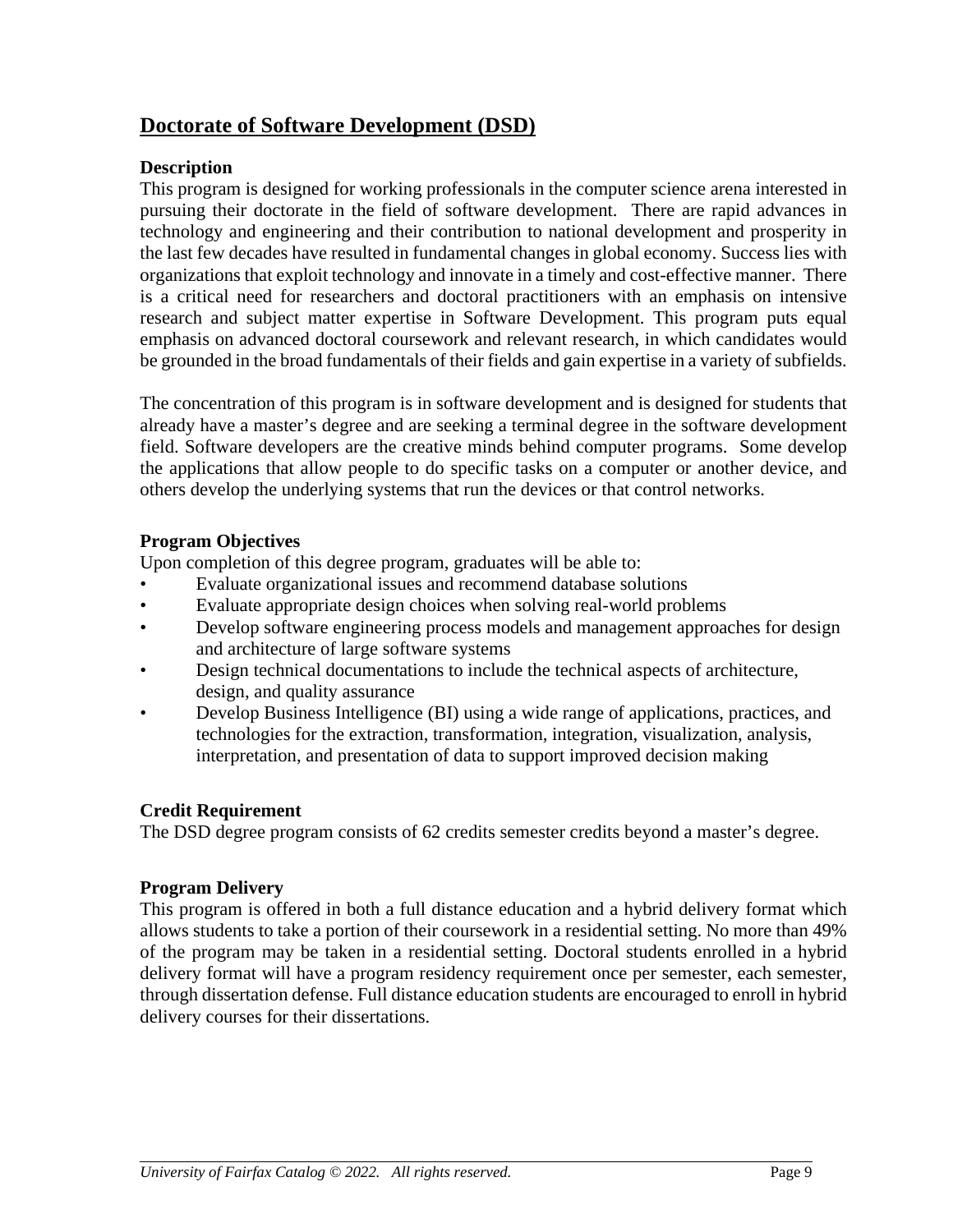### **PhD in Computer Science and Engineering (PhD\_CS)***\**

#### **Description**

This program is designed for working professionals in the computer science arena with a concentration in Computer Science and Engineering that already have a master's degree and are seeking an advanced terminal degree in research within the Computer Science and Engineering field. Computer Scientists are the creative minds behind the design of computer hardware and software programs. Computer Scientists develop the hardware and applications that allow people to do specific tasks on a computer or another device. They also develop the underlying systems that run the devices or that control networks.

#### **Program Objectives**

Upon completion of this degree program, graduates will be able to:

- Recommend the appropriate algorithms, programming languages, and architecture for a given problem.
- Formulate solutions with fundamental knowledge in several specialized areas of research and expertise.
- Develop independent and innovative solutions through research by applying reasoning, problem solving, and technical skills with minimal guidance.
- Prepare concepts and results for a technical audience in the form of conference papers, journal papers, and/or oral presentations.
- Develop qualitative and/or quantitative research to analyze critical technical issues.

#### **Qualifying Exam**

Doctoral students enrolled in the PhD program must pass the Qualifying Exam. This exam is used to evaluate mastery of the concepts and foundations of applied research and is administered concurrently in weeks 4-6 of the DC9200 course in a separate course shell called DC9130-CX (0 credits).

#### **Credit Requirement**

The PhD\_CS degree program consists of 62 credits semester credits beyond a master's degree.

#### **Program Delivery**

This program is offered in both a full distance education and a hybrid delivery format which allows students to take a portion of their coursework in a residential setting. No more than 49% of the program may be taken in a residential setting. Doctoral students enrolled in a hybrid delivery format will have a program residency requirement once per semester, each semester, through dissertation defense. Full distance education students are encouraged to enroll in hybrid delivery courses for their dissertations.

*\*This program is approved by the Distance Education Accreditation Commission (DEAC) as part of a pilot project and is not within its scope of USDE and CHEA recognition.*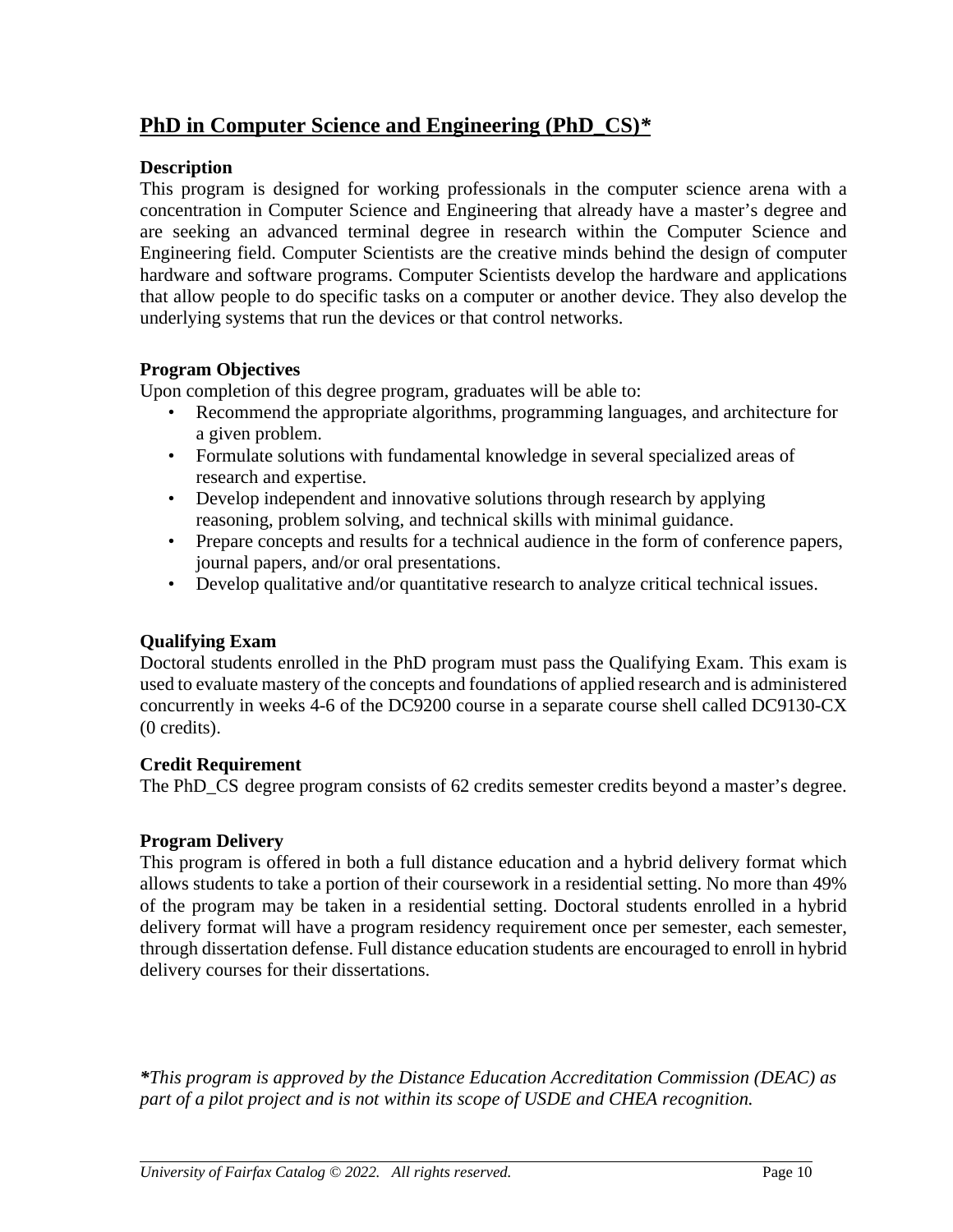### **Master of Science in Cybersecurity Management (MSCSM)**

#### **Description**

This degree program prepares students to be strategic and tactical contributors in the development, implementation and evaluation of enterprise level security programs. Specializations allow students to pursue a program of study which relates to their professional interests and goals.

This program fosters the development of students who:

- Are recognized as knowledgeable and qualified practitioners in a specialized field of information security
- Possess a depth of knowledge in current cybersecurity practices
- Apply critical thinking and problem-solving skills in the analysis of issues relevant to the cybersecurity community
- Utilize secondary research competencies in the investigation and selection of best practice solutions to information security challenges
- Demonstrate the knowledge and skills necessary to address a specialized area of information security management

#### **Program Objectives**

Upon completion of this degree program, students will be able to:

- Compile, analyze, and assess the applicability of best practices in addressing information security issues relevant to the cybersecurity community
- Evaluate the impact of security constraints and processes on the implementation of information security programs
- Integrate principles and techniques of risk analysis, project planning and change management in the development of information security strategies
- Demonstrate secondary research skills in the investigation and selection of best practice solutions to address information security challenges
- Demonstrate mastery of theory, concepts and skills in addressing specialized aspects of information security management

#### **Credit Requirements**

The MSCSM degree program consists of 36 semester credits beyond a baccalaureate degree*.*

#### **Program Delivery**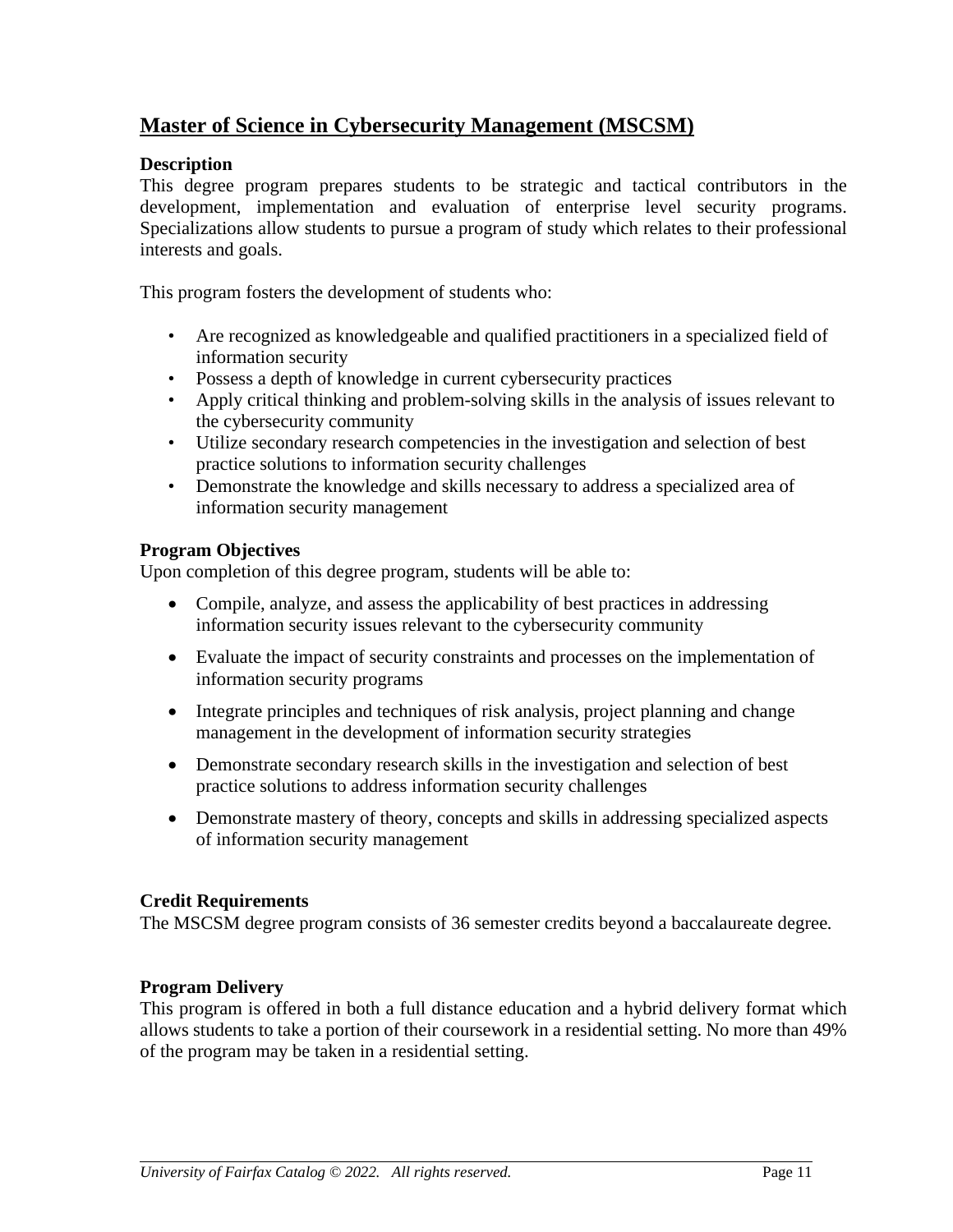### **Master of Business Administration with Specializations (MBA)**

#### **Description**

This degree program prepares students with the knowledge and skill-sets necessary to understand, analyze, and make an impact in the fast-paced, competitive business environment. Specializations allow students to pursue a program of study which relates to their professional interests and goals.

This program fosters the development of students who:

- Are recognized as knowledgeable and qualified practitioners within the business community.
- Possess an advanced level and depth of knowledge in current business practices.
- Apply critical thinking and problem-solving skills in the analysis of issues relevant to the business community.
- Utilize secondary research competencies in the investigation and selection of best practice solutions to business challenges and problems.
- Demonstrate the knowledge and skills necessary to address a variety of specialized areas within the business world such as, accounting, human resources, finance, organizational management, information security, project management, and cyber security.

#### **Program Objectives**

Upon completion of this degree program, graduates will be able to:

- Collaborate effectively as a business professional using both verbal and written communication methods.
- Implement project management methods and techniques to enhancing an organizational performance, quality, and safety.
- Utilize qualitative and/or quantitative methods to solve critical business problems.
- Evaluate how ethical considerations impact all business decisions.
- Develop the skills and tools to manage and communicate in all facets of an organization including finance, information technology, cyber security, big data governance, human resources, project management, supply chain, business law, and business research.

#### **Credit Requirements**

The MBA with Specializations degree program consists of 36 semester credits beyond a baccalaureate degree*.*

#### **Program Delivery**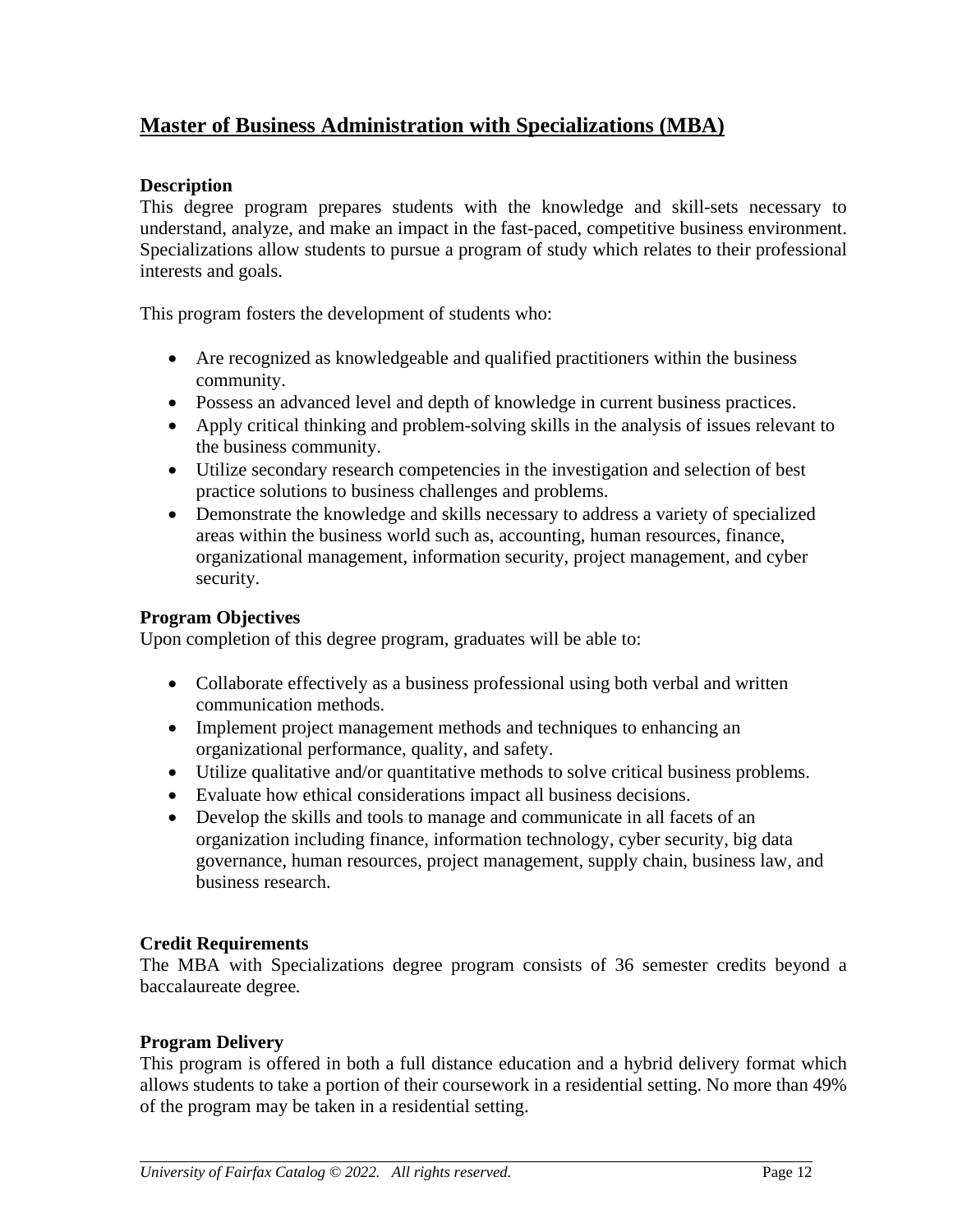### **Master of Computer Science and Engineering (MCS)**

#### **Description**

This degree program offers students a Master of Computer Science and Engineering (MCS) degree. This program is for students interested in pursuing a graduate education in the field of Computer Science and Engineering. Through the program, Computer Science professionals increase their breadth of knowledge to do further work in hardware, software, theory in electronics within industry or post-graduate study. Students will receive an understanding in engineering fundamentals. This understanding will provide them with the knowledge necessary to adapt to various systems and methods. This new program aligns with the University Mission as it fosters critical thinking in a career focused program.

#### **Program Objectives**

Upon completion of this degree program, students will be able to:

- Compare and contrast the various elements that compromise the field of Computer Science Engineering
- Create new and evolving concepts within Computer Science
- Assess the growing trend toward globalization and its effect on Information Technology
- Defend concepts of distributed systems
- Recommend appropriate principles to apply in a distributed system for a specific distributed system for a specific distributed infrastructure
- Argue the basic and advanced concepts associated with networking and telecommunications

#### **Credit Requirements**

The MCS degree program consists of 36 semester credits beyond a baccalaureate degree*.*

#### **Program Delivery**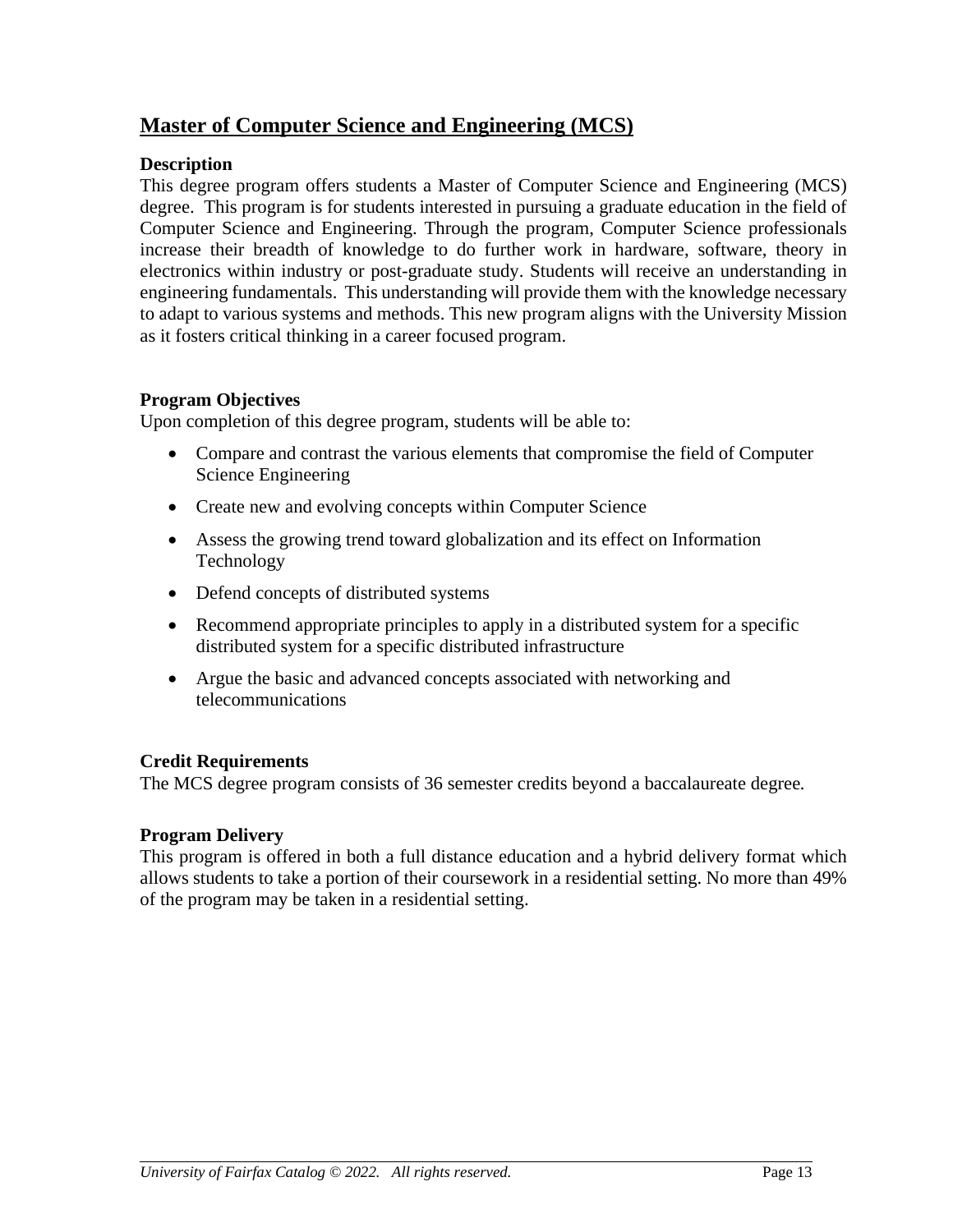### **Master of Science in Cloud Computing (MSCC)**

#### **Description**

The Master of Science in Cloud Computing (MSCC) program is designed for working/nonworking professionals in the Computing and IT industries who can develop their technical and management skills to effectively design, operate, and maintain cloud computing systems and help organizations transition to cloud-based solutions. Students will learn to create and manage any organizations' infrastructure towards cloud and provide solutions in an effective manner. The MS degree in Cloud Computing allows students to customize their course work while working closely with Computing and IT faculty in a contemporary, applied research area and innovative solution. The program gives you the skills to solve business and industry challenges and deploy high-level solutions to problems affecting the world of Computing and Information technology today. Students have the option of completing a thesis or a graduate project/paper. The MS in Cloud Computing prepares graduate students to:

- Have specialized training in a concentrated field of study and develop professional attributes that include communication skills, and ethics to deal with the impact of technology in a global and societal context.
- Encourage independent thinking and creativity that prepares students to pursue industry jobs in the field of Computing and IT or related disciplines.

#### **Program Objectives**

Upon completion of this degree program, students will be able to:

- Demonstrate knowledge of fundamental concepts for graduate study in Cloud Computing.
- Demonstrate knowledge of advanced topics in Cloud Computing.
- Apply design and analysis methods to solve emerging Cloud Computing and related problems.
- Apply basis and advanced concepts associated with Cloud Computing and related fields.
- Conduct research and/or comprehensive projects in Cloud Computing and appreciate the importance of life-long self-learning.
- Argue the basic and advanced concepts associated with Cloud Computing or related field.
- Evaluate and assess the impact of cloud computing on service management.
- Design effective cloud computing solutions that consider an organization's structure, communications, and operational business processes, as well as financial management and cost model implications.

#### **Credit Requirements**

The MSCC degree program consists of 36 semester credits beyond a baccalaureate degree*.*

#### **Program Delivery**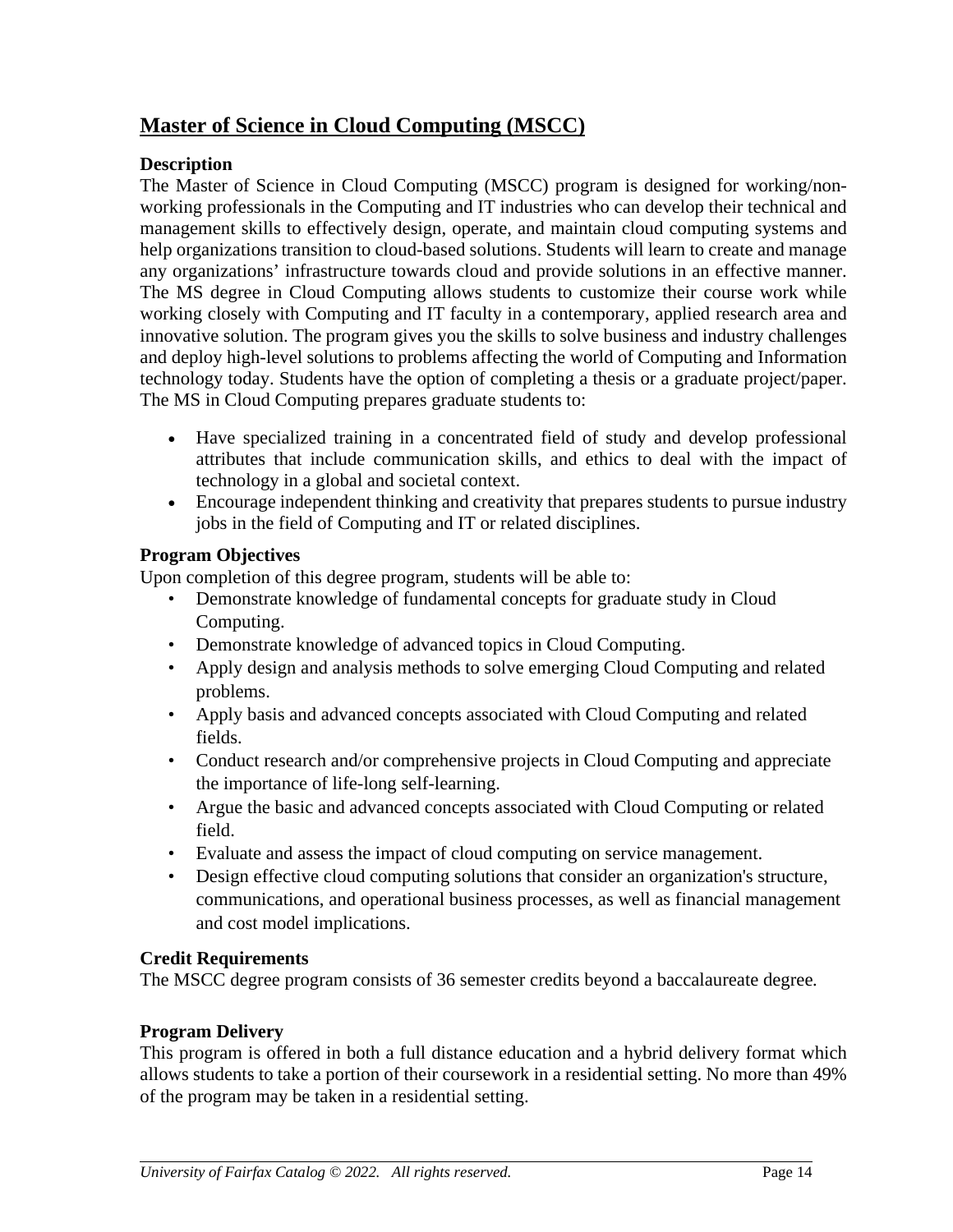### **Graduate Certificate Programs**

#### **Description**

Graduate certificates represent a level of achievement of technical competencies and project experience which relate to specialized fields of practice in Information Security. This program fosters the development of students who:

- Are recognized as qualified practitioners in a specialized field of study relevant to the cybersecurity community
- Demonstrate the knowledge and skills necessary to address issues in a specialized area of study in cybersecurity
- Apply critical thinking and problem-solving skills in the performance of tasks associated with a specialized field of study in cybersecurity

#### **Program Objectives**

Upon completion of a graduate certificate, students will be able to:

- Analyze, and assess the applicability of best practices in addressing information security issues relevant to the cybersecurity community
- Explain the theory, concepts and skills in addressing specialized aspects of information security management

#### **Credit Requirements**

Graduate certificates are 9 semester credits. Because the minimum residency requirement to award a certificate or degree is 25%, no more than one course can be accepted as transfer credit toward a graduate certificate.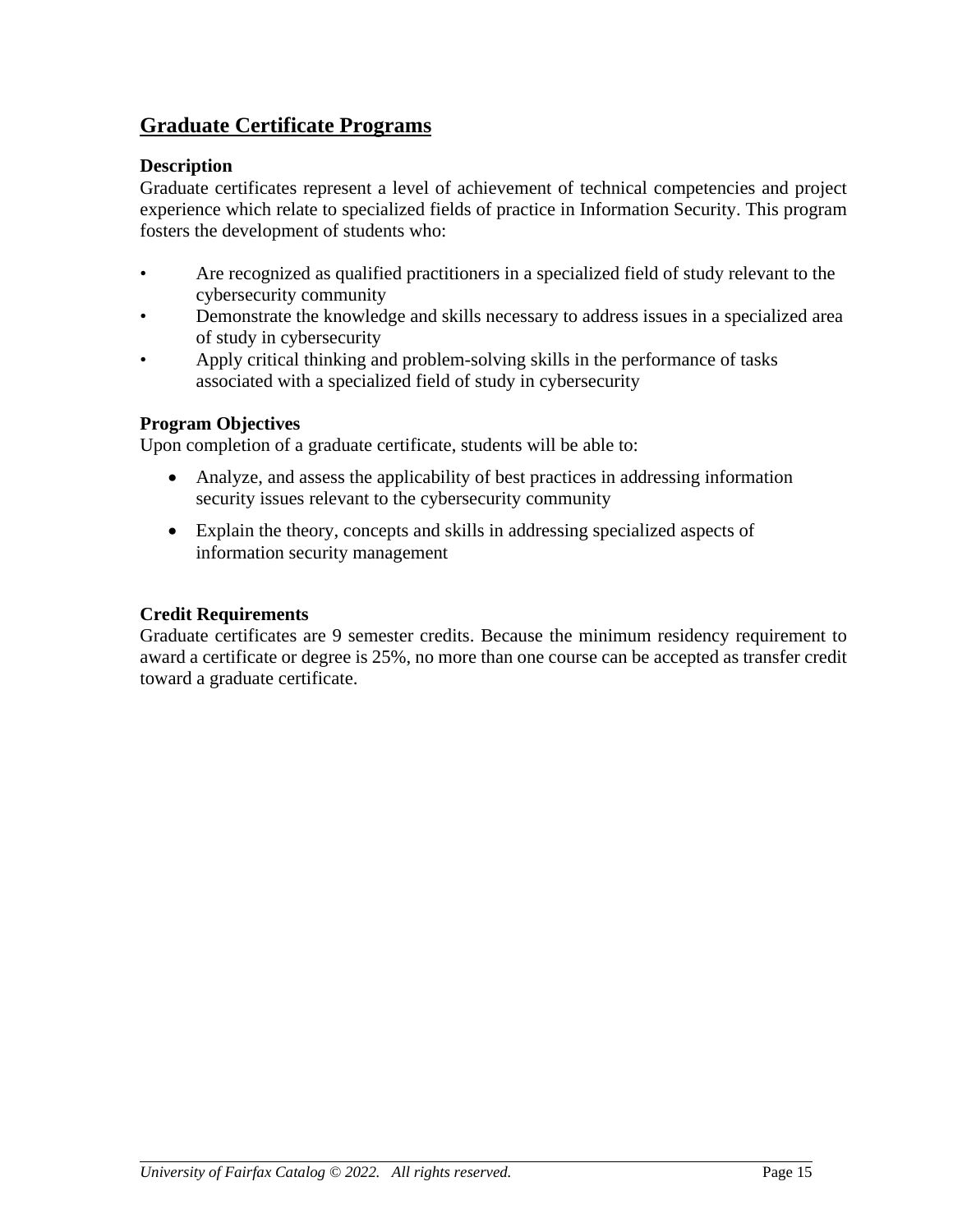### **Multiple Graduate Certificates**

Students may earn multiple graduate certificates concurrently or sequentially, as part of a degree program, or as a separate enrollment. Credits earned toward a graduate certificate may also apply to one or more additional graduate certificate(s).

Graduate certificate students who have earned a grade of "B" or better in graduate certificate courses may request that those credits be applied to meet degree requirements upon acceptance into a University of Fairfax degree program.

#### **Graduate Certificate Options**

The University of Fairfax offers a variety of graduate certificates to meet the needs of information security professionals.

#### **Cybersecurity Best Practices (CBP)**

Students explore the 8 domains of Information Security and prepare for an industry related certification exam which demonstrates mastery of subject knowledge in the discipline.

**Admissions Requirements:** at least five years of cumulative, paid, full-time work experience in two or more of the eight domains of the (ISC),

#### **Information Security Professional Practices (ISPP)**

Students develop competencies in assessing threats and vulnerabilities of information systems, designing security procedures and practices that are executed in the protection of data and information systems, and analyzing the validity and reliability of information to ensure that an information system will operate at a proposed level of trust.

**Admissions Requirements:** A bachelor's degree from a regionally accredited institution, a nationally accredited institution, or an appropriately certified foreign institution. A Grade Point Average (GPA) on a scale of 4.0 as described below. Additional requirements may apply.

- 2.5 GPA at the bachelor's level, or
- 3.0 GPA for the last 9 credit hours of graduate coursework, or
- Students with a GPA between 2.0 and 2.5 must demonstrate at least 3 years of relevant professional experience. Professional experience will be evaluated by the Chief Academic Officer to ensure relevancy.

#### **Enterprise Information Security (EIS)**

Students develop competencies in developing interoperable enterprise security architectures focusing on information security throughout the entire enterprise.

**Admissions Requirements:** A master's degree from a regionally accredited institution, a nationally accredited institution, or an appropriately certified foreign institution. A Grade Point Average (GPA) on a scale of 4.0 as described below. Additional requirements may apply.

- Minimum of 3 years (and preferably 5 years) of relevant professional experience, and
- 3.0 GPA at the master's level. Professional experience will be evaluated by the Chief Academic Officer to ensure relevancy.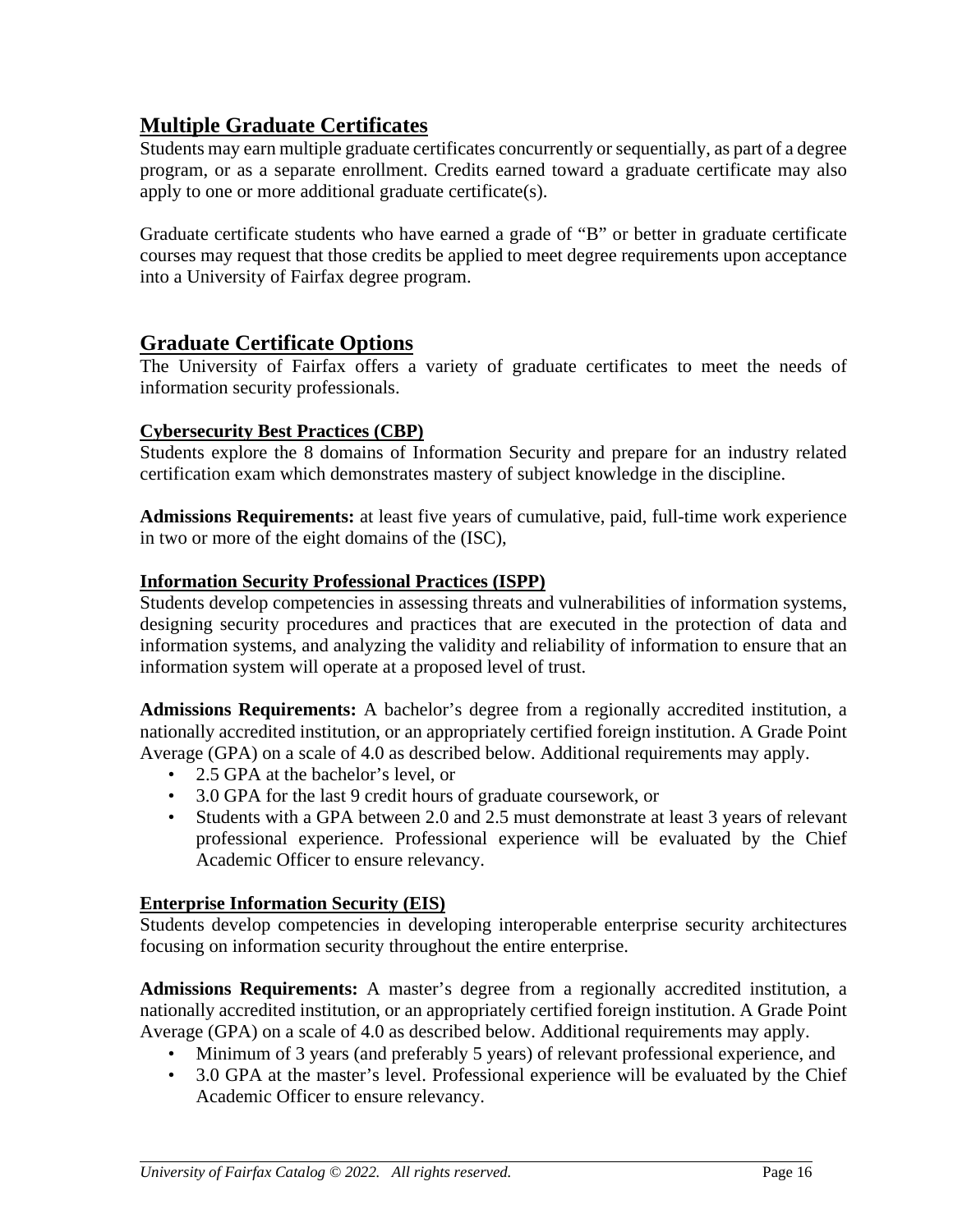#### **Project Management and Quality Assurance (PMQA)**

This certificate is designed to introduce learners to project management, as well as six sigma and quality management tools and enhances the student's information security skills.

**Admissions Requirements:** A bachelor's degree from a regionally accredited institution, a nationally accredited institution, or an appropriately certified foreign institution. A Grade Point Average (GPA) on a scale of 4.0 as described below. Additional requirements may apply.

- 2.5 GPA at the bachelor's level, or
- 3.0 GPA for the last 9 credit hours of graduate coursework, or
- Students with a GPA between 2.0 and 2.5 must demonstrate at least 3 years of relevant professional experience. Professional experience will be evaluated by the Chief Academic Officer to ensure relevancy.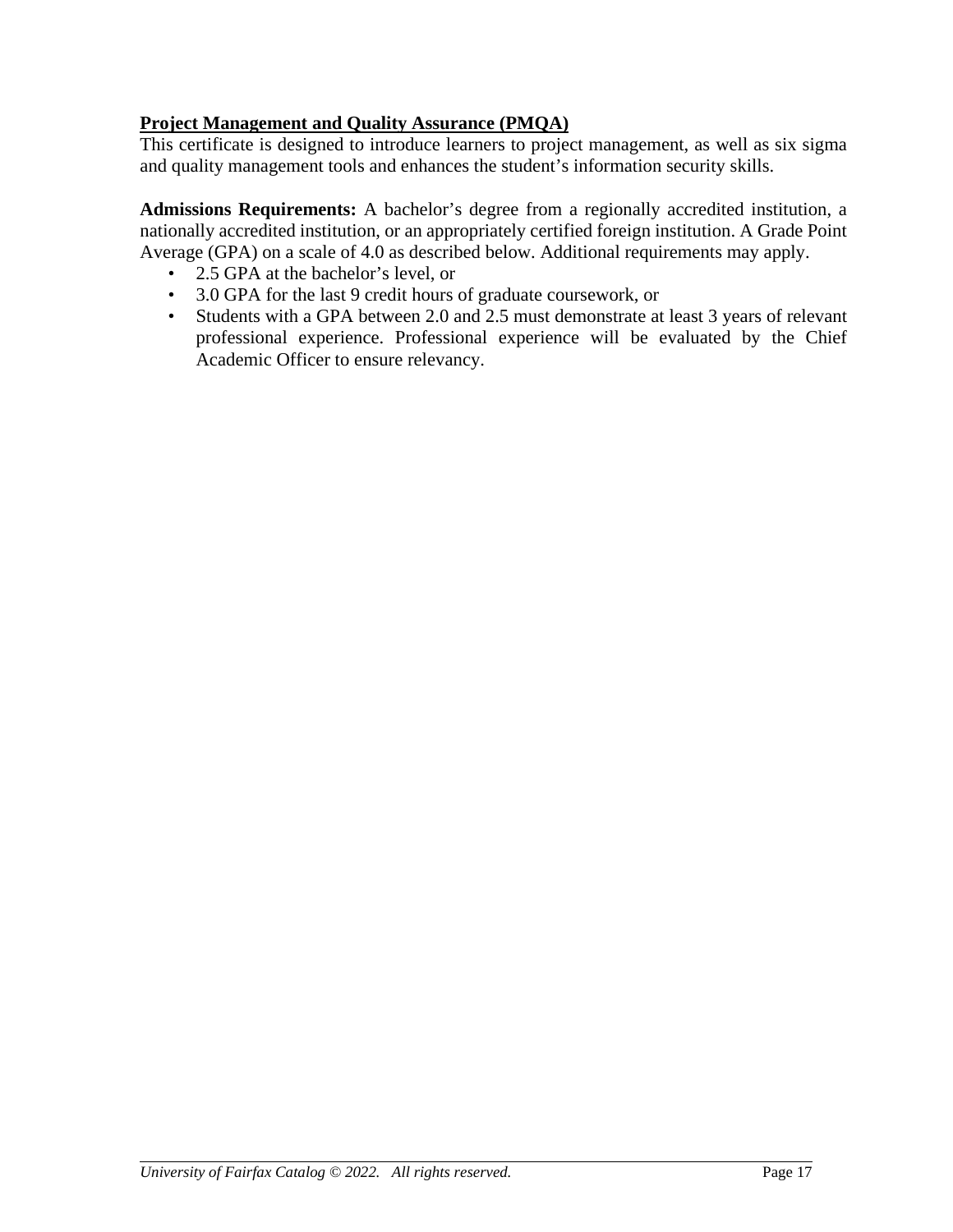# **Virginia Resident Enrollments**

Over the past calendar year, January 1, 2021 through December 31, 2021, the total number of students enrolled and the percentage of Virginia residents who made up those enrollments per program is as follows:

| <b>Program</b>                                           | <b>Number</b><br><b>Enrolled</b> | % of VA Residents<br>in Program |
|----------------------------------------------------------|----------------------------------|---------------------------------|
|                                                          |                                  |                                 |
| Doctorate of Information Assurance                       | 163                              | 19%                             |
| Doctorate of Business Administration                     | 13                               | 38%                             |
| Doctorate of Software Development                        | 9                                | 0%                              |
| Master of Science in Cybersecurity Management            | 34                               | 20%                             |
| <b>Master of Business Administration</b>                 | 5                                | 20%                             |
| Master of Science in Computer Science and<br>Engineering | 5                                | 20%                             |
| <b>Graduate Certificates</b>                             | 3                                | 0%                              |
| <b>TOTAL</b>                                             | 232                              | 19%                             |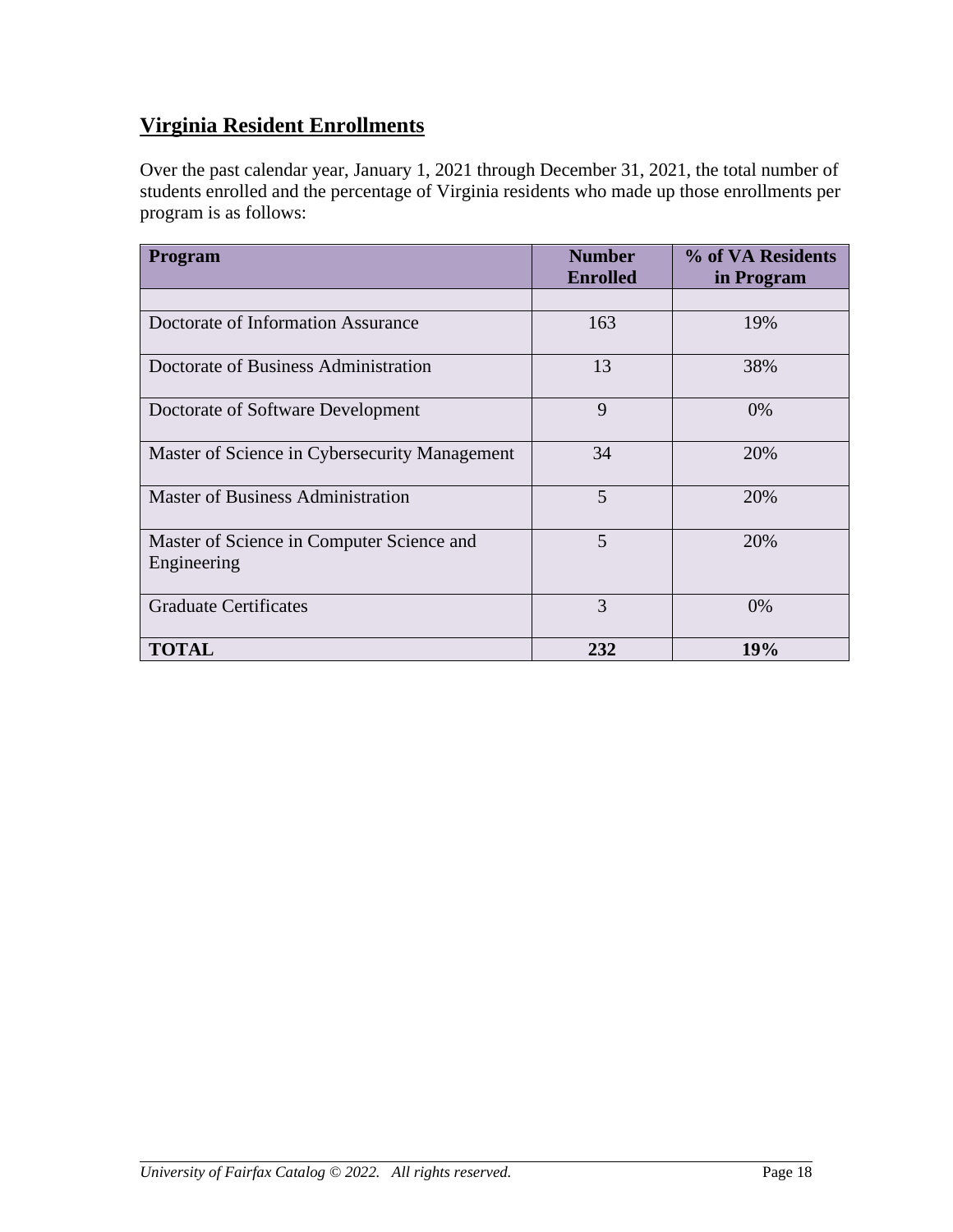## *ADMISSIONS* **Program Admission Requirements**

#### **For a Masters level program:**

A bachelor's degree from a regionally accredited institution, a nationally accredited institution, or an appropriately certified foreign institution. A Grade Point Average (GPA) on a scale of 4.0 as described below. Additional requirements may apply.

- 2.5 GPA at the bachelor's level, or
- 3.0 GPA for the last 9 credit hours of graduate coursework, or
- Students with a GPA between 2.0 and 2.5 must demonstrate at least 3 years of relevant professional experience. Professional experience will be evaluated by the Chief Academic Officer to ensure relevancy.

Students who do not meet the current admissions requirements may appeal to the Chief Academic Officer if the student feels that there are extenuating personal, academic or professional evidence that displays the student can successfully complete the academic program.

#### **For a Doctoral level program:**

A master's degree from a regionally accredited institution, a nationally accredited institution, or an appropriately certified foreign institution. A Grade Point Average (GPA) on a scale of 4.0 as described below. Additional requirements may apply.

- Minimum of 3 years (and preferably 5 years) of relevant professional experience, and
- 3.0 GPA at the master's level.

Professional experience will be evaluated by the Chief Academic Officer to ensure relevancy.

Students who do not meet the current admissions requirements may appeal to the Chief Academic Officer if the student feels that there are extenuating personal, academic or professional evidence that displays the student can successfully complete the academic program.

#### **For the CISSP Certification Preparation Course:**

To qualify for this Cybersecurity certification, you must have:

- At least **five years** of cumulative, paid, full-time work experience
- In **two or more** of the eight domains of the  $(ISC)^2$  CISSP Common Body of Knowledge (CBK)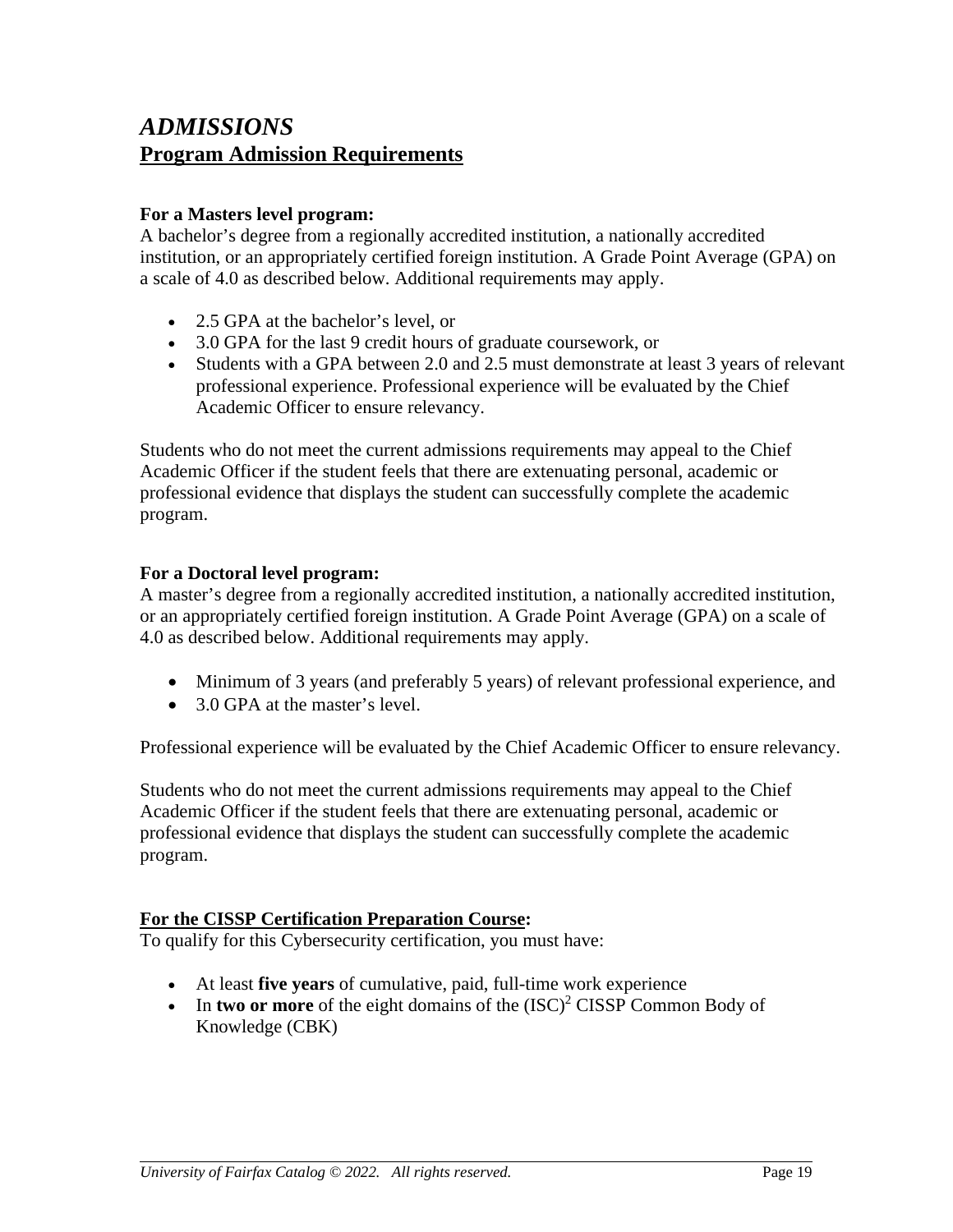### **International Credentials**

Applicants with international credentials must arrange for a course-by-course evaluation of their transcripts to confirm equivalence to an accredited degree from the U.S. Transcripts must be evaluated by a private credential evaluation service who is a member of NACES (National Association of Credential Evaluation Services) or AICE (Association of International Credential). Additionally, University of Fairfax utilizes Education USA as an approved thirdparty transcript evaluator.

Education USA [https://educationusa.state.gov/\)](https://educationusa.state.gov/) evaluates educational credentials earned outside the United States. They provide comprehensive and thorough reports that are based on up to date information acquired through research, experience, and recommendations provided by professional associations.

### **English Language Proficiency**

Applicants for any degree program whose native language is not English and who have not earned a degree from an appropriately accredited institution where English is the principal language of instruction must demonstrate proficiency in English and meet one of the following requirements:

- 1. Master's Degree: A minimum total score of 60 on the paper-delivered Test of English as a Foreign Language (TOEFL PBT), or 71 on the Internet-Based Test (iBT); 6.5 on the International English Language Test (IELTS); 50 on the Pearson Test of English Academic Score Report; 100 on the Duolingo English Test; or 55 on the 4-skill Michigan English Test (MET), or 650/LP on the Michigan Examination for the Certificate of Competency in English (ECCE), or 650/LP on the Michigan Examination for the Certificate of Proficiency in English (ECPE).
- 2. First Professional Degree or Professional Doctoral Degree: A minimum score of 65 on the paper-delivered Test of English as a Foreign Language (TOEFL PBT), or 80 on the Internet-Based Test (iBT); 6.5 on the International English Language Test (IELTS); 58 on the Pearson Test of English Academic Score Report; 105 on the Duolingo English Test; or 55 on the 4-skill Michigan English Test (MET), or 650/LP on the Michigan Examination for the Certificate of Competency in English (ECCE), or 650/LP on the Michigan Examination for the Certificate of Proficiency in English (ECPE).
- 3. A minimum score on the College Board Accuplacer ESL Exam Series as follows:
	- a. ESL Language Use: Score of 85
	- b. ESL Listening: Score of 80
	- c. ESL Reading: Score of 85
	- d. ESL Sentence Meaning: Score of 90
	- e. ESL Writeplacer: Score of 4 Comprehensive Score for all exams of 350
- 4. A minimum grade of Pre-1 on the Eiken English Proficiency Exam;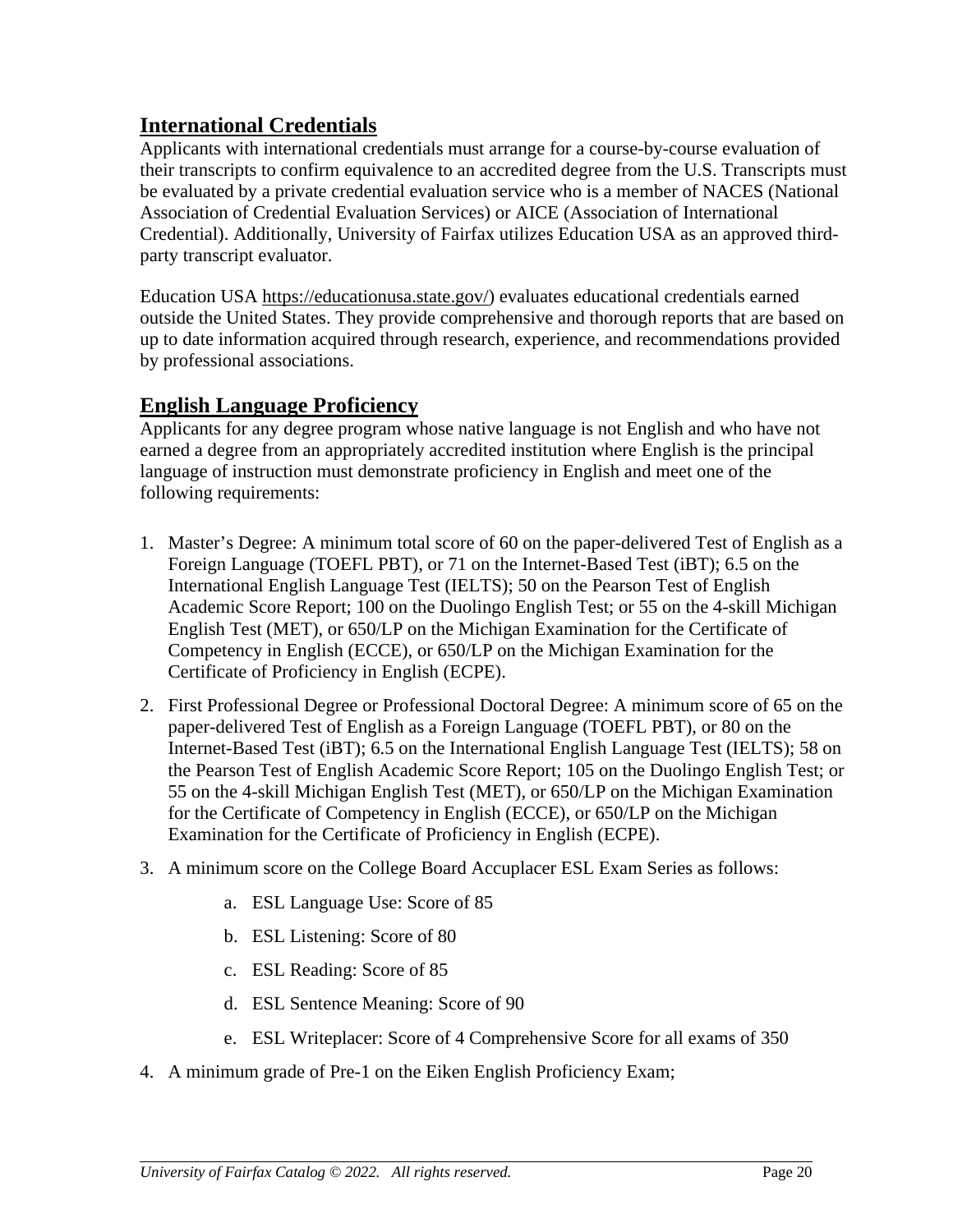- 5. A minimum B-2 English proficiency level identified within the Common European Framework of Reference (CEFR) Standards and assessed through various ESOL examinations, including the University of Cambridge;
- 6. A transcript indicating completion of at least 30 semester credit hours with an average grade of "C" or higher at an institution accredited by an agency recognized by the United States Secretary of Education and/or the Council for Higher Education Accreditation (CHEA), or accepted foreign equivalent that is listed in the International Handbook of Universities where the language of instruction was English. A "B" or higher is required for master's degree, first professional degree, or professional doctoral degree.

Transcripts not in English must be evaluated by an appropriate third party and translated into English or evaluated by a trained transcript evaluator fluent in the language on the transcript. In this case, the evaluator must have expertise in the educational practices of the country of origin and include an English translation of the review.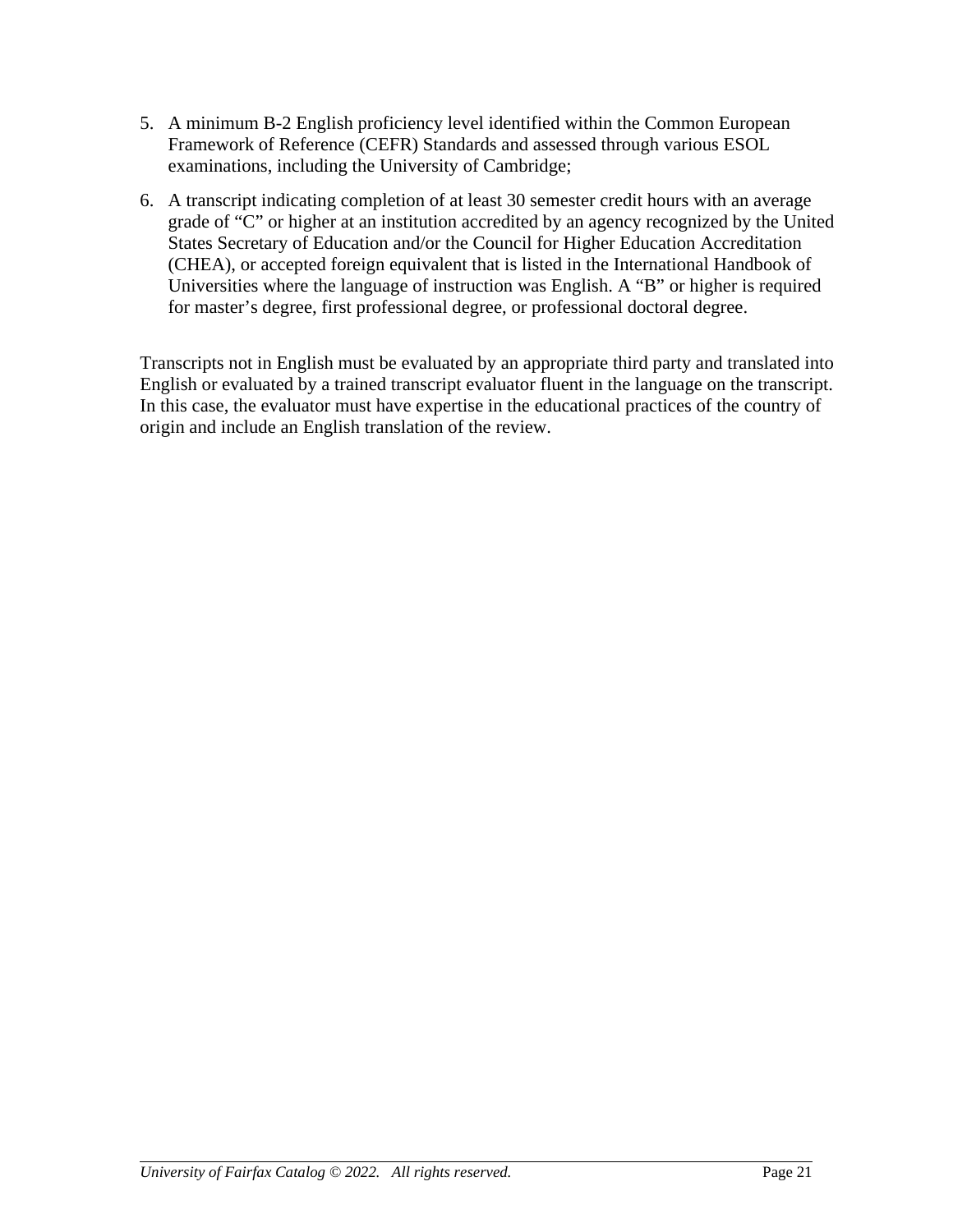### **Admission Status**

#### *Formal Admission*

Applicants who meet the admissions requirements of the University and submit official transcripts are granted formal admission.

#### *Conditional Admission*

Applicants who meet the admissions requirements of the University and submit unofficial transcripts are granted conditional admission. In all cases, official transcripts must be received prior to the start of the student's third session in order to remain enrolled.

#### *Provisional Admission*

Applicants who do not meet the admissions requirements of the University may submit a petition for consideration of an exception. If the petition is approved, the student is granted provisional admission and must comply with additional requirements, as determined on an individual basis, depending on the exception granted. For these applicants, formal admission will be granted upon successful completion of the requirements specified in the letter approving the student's petition.

### *Admission Procedures*

#### *All Programs*

To be admitted to a degree or certificate program, applicants must:

•complete and submit the Application for Admission along with a \$75 application fee.

•complete and submit the Application for Financial Assistance

•complete and submit the Application for Doctoral Program if applicable.

•submit proof of graduation or previous credits earned.

•submit a resume or summary of employment history.

•complete a telephone interview with an Admissions Officer.

•request an official academic transcript from the institution which awarded the applicant's highest degree earned, to be received by the University no later than the end of the student's first academic session.

•submit TOEFL or IELTS scores, if applicant's native language is not English or if applicant earned a degree from an institution where English is not the principal language of instruction.

Some of the information provided in the application materials is used by the University in making admissions decisions and may be verified through official transcripts, reference checks, and/ or credit reports. Students are notified of admissions decisions through email and/or U.S. mail service.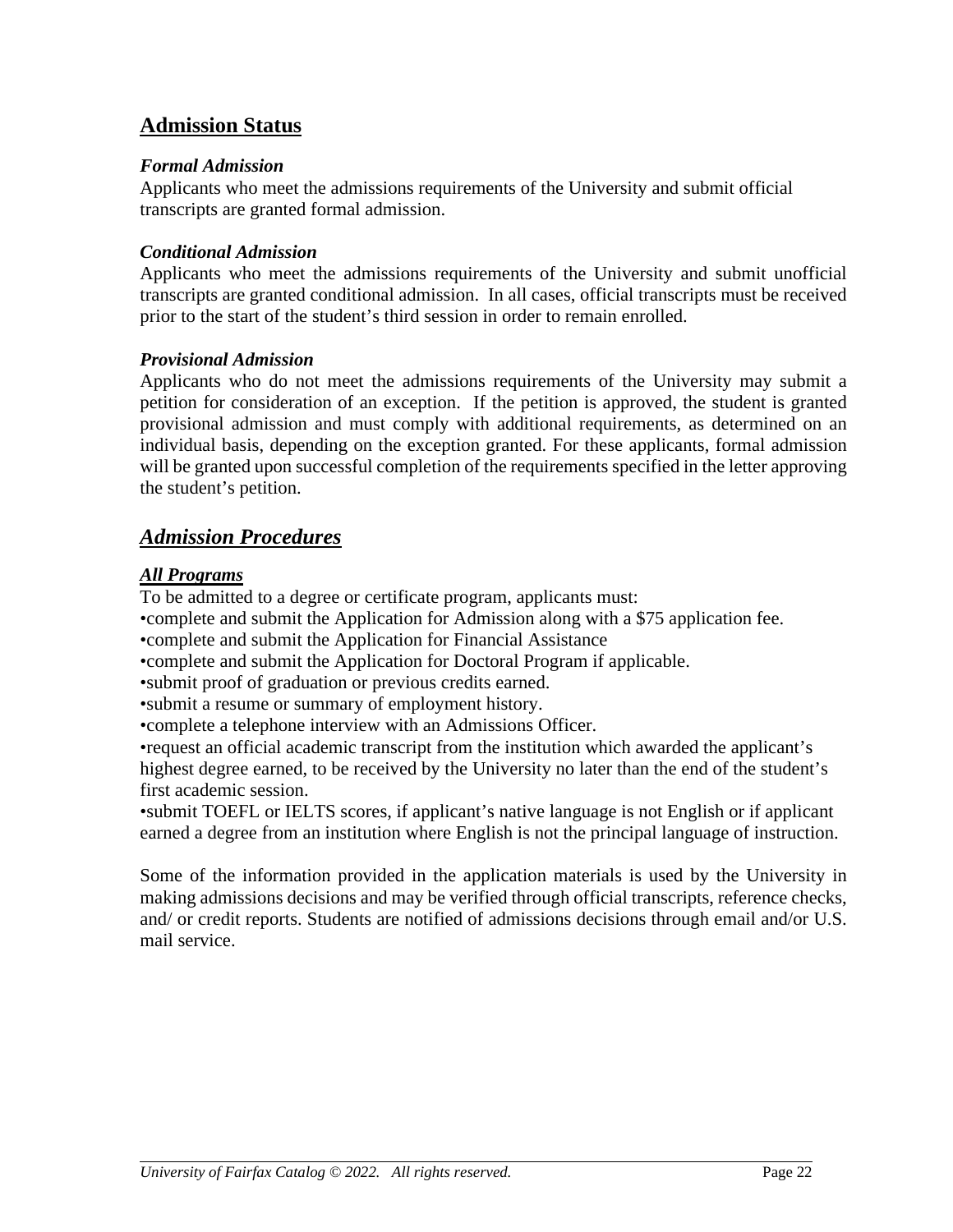# *CURRICULA*

### **Doctorate in Information Assurance (DIA)**

#### *Course # Course Title*

#### *Core Courses:*

- IA7020 Information Security Systems and Organizational Awareness
- IA7030 Legal and Ethical Practices in Information Security
- IA7040 Information Security and Organizational Change
- IA8010 Business and Security Risk Analysis
- IA8110 Certification and Accreditation

#### *Specialization Courses:*

| IA8021            | Cloud Cybersecurity*                                        |
|-------------------|-------------------------------------------------------------|
| IA8031            | <b>Cybersecurity Insurance</b>                              |
| IA8190            | Forensic Evaluation and Incident Response Management*       |
| IA9150            | Strategic and Technological Trends Information Security*    |
| IA9200            | Research Topics in Information Security                     |
| Pre Dissertation: |                                                             |
| <b>RM8500</b>     | <b>Research Foundations</b>                                 |
| RM9100            | Qualitative and Quantitative Analysis                       |
| IA9130-CX         | Comprehensive & Qualifying Examination                      |
|                   | Research Methodologies:                                     |
| <b>CEX8220</b>    | Security Program Strategies and Implementation              |
| <b>CEX8230</b>    | Legal and Ethical Management Issues in Information Security |
| Phase I:          |                                                             |
| RM9150            | Feasibility Problem Driven Research*                        |
| RM9200            | Designing Solutions to Information Security Problems        |
| Phase II:         |                                                             |
| <b>RES8110</b>    | Dissertation Proposal (Chapter 1)                           |
| <b>RES8120</b>    | <b>Dissertation Proposal (Chapter 2)</b>                    |
| <b>RES8121</b>    | Dissertation Proposal (Chapter 2, Continued)                |
| <b>RES8130</b>    | Dissertation Proposal (Chapters 3 and 4.1, IRB)             |
| Phase III:        |                                                             |
| <b>DST8110</b>    | Dissertation Manuscript (Chapters $4 \& 5$ )                |
| Phase IV:         |                                                             |
| <b>DST8130X</b>   | Final Dissertation Manuscript & Defense                     |
| Phase V:          | <b>Final Dissertation</b>                                   |
|                   |                                                             |

#### *Minimum credits required for DIA: 62[1](#page-30-0)*

*\*upon completion of courses IA8021, IA8190, and IA9150, students will earn the Enterprise Information Security (EIS) Graduate Certificate*

<span id="page-30-0"></span><sup>1</sup> *Credit hours may exceed the minimum stated if dissertation deliverables are not completed within expected timeframes.*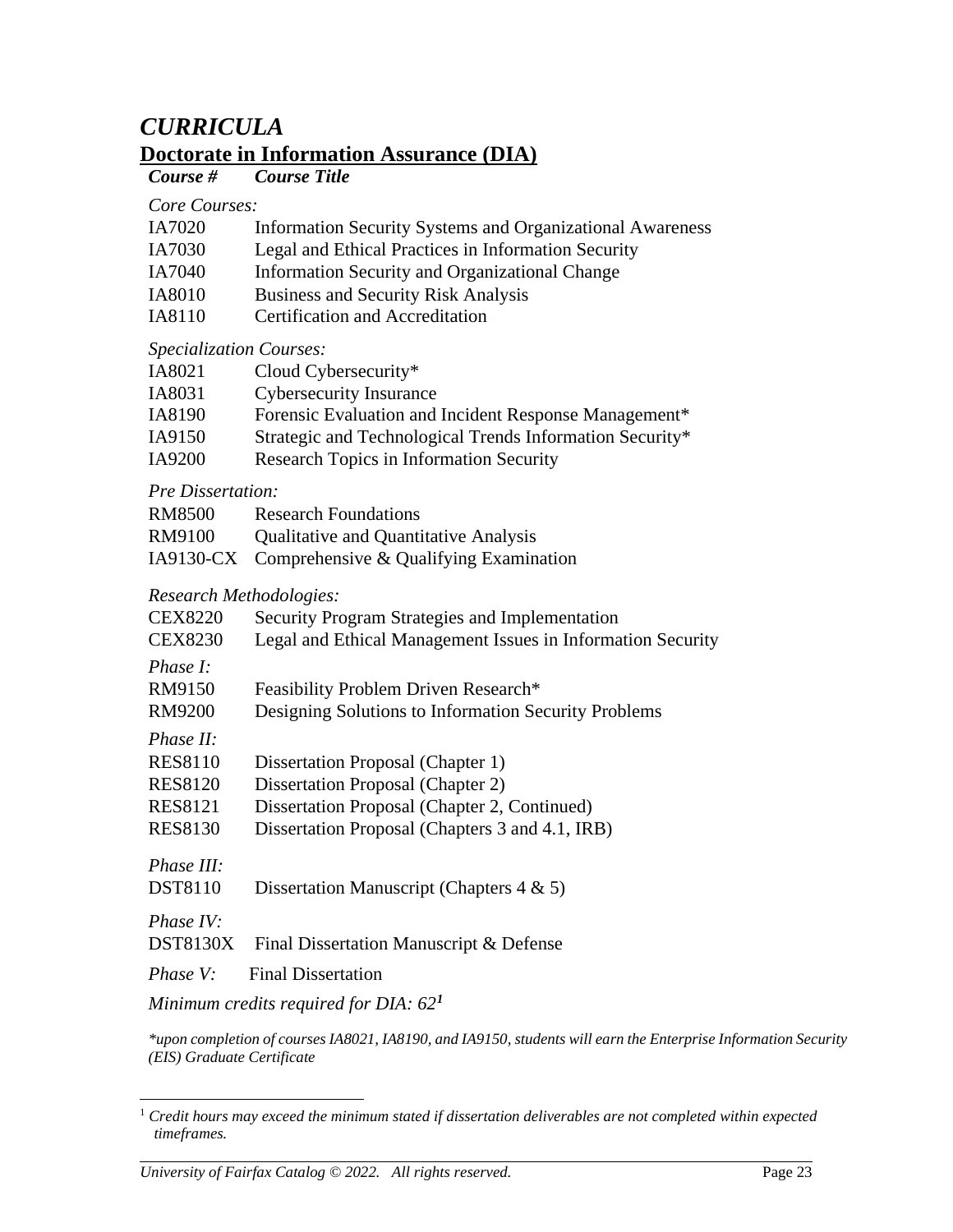| Course #                | <b>Course Title</b>                                       |
|-------------------------|-----------------------------------------------------------|
| Core Courses:           |                                                           |
| <b>ACC6100</b>          | <b>Financial Reporting</b>                                |
| <b>ACC6500</b>          | <b>Accounting and Multinational Enterprises</b>           |
| IA7020                  | Information Security Systems and Organizational Awareness |
| IA8010                  | <b>Business and Security Risk Analysis</b>                |
| DBA8150                 | Information, Organization & Strategy                      |
| <b>DBA8350</b>          | Sociology of Corporate Culture                            |
| <b>DBA8450</b>          | Managing, Organizing and Negotiating for Value            |
| <b>DBA8900</b>          | <b>Project Management</b>                                 |
| MB6900                  | <b>Organizational Management</b>                          |
| <b>MGT8200</b>          | Human Resource Management                                 |
|                         |                                                           |
| Pre Dissertation:       |                                                           |
| <b>RM8500</b>           | <b>Research Foundations</b>                               |
| RM9100                  | <b>Qualitative and Quantitative Analysis</b>              |
|                         |                                                           |
| Research Methodologies: |                                                           |
| <b>DBA8300</b>          | Leading Organizational Change (Qualitative)               |
| MB5820                  | Managing Global Diversity (Quantitative)                  |
| MB9130-CX               | Comp Exam $(4 \text{ weeks}) - 0 \text{ credits}$         |
| Phase I                 |                                                           |
| RM9150                  | <b>Feasibility Problem Driven Research</b>                |
| <b>BR9200</b>           |                                                           |
|                         | Designing Solution to Business Problems                   |
| Phase II                |                                                           |
| <b>BR8110</b>           | Dissertation Proposal (Chapter 1)                         |
| <b>BR8120</b>           | <b>Dissertation Proposal (Chapter 2)</b>                  |
| <b>BR8121</b>           | Dissertation Proposal (Chapter 2 Continued)               |
| <b>BR8130</b>           | The Dissertation Proposal (Chapters 3 and 4.1 & the IRB)  |
|                         |                                                           |
| Phase III               |                                                           |
| DIS8110                 | Dissertation Manuscript (Chapters 4 and 5)                |
|                         |                                                           |
| Phase IV                |                                                           |
| <b>DIS8130X</b>         | Final Dissertation Manuscript & Defense                   |
|                         |                                                           |
| Phase V                 |                                                           |
|                         | <b>Final Dissertation</b>                                 |

# **Doctorate of Business Administration (DBA)**

### *Minimum Credits required for DBA: 62*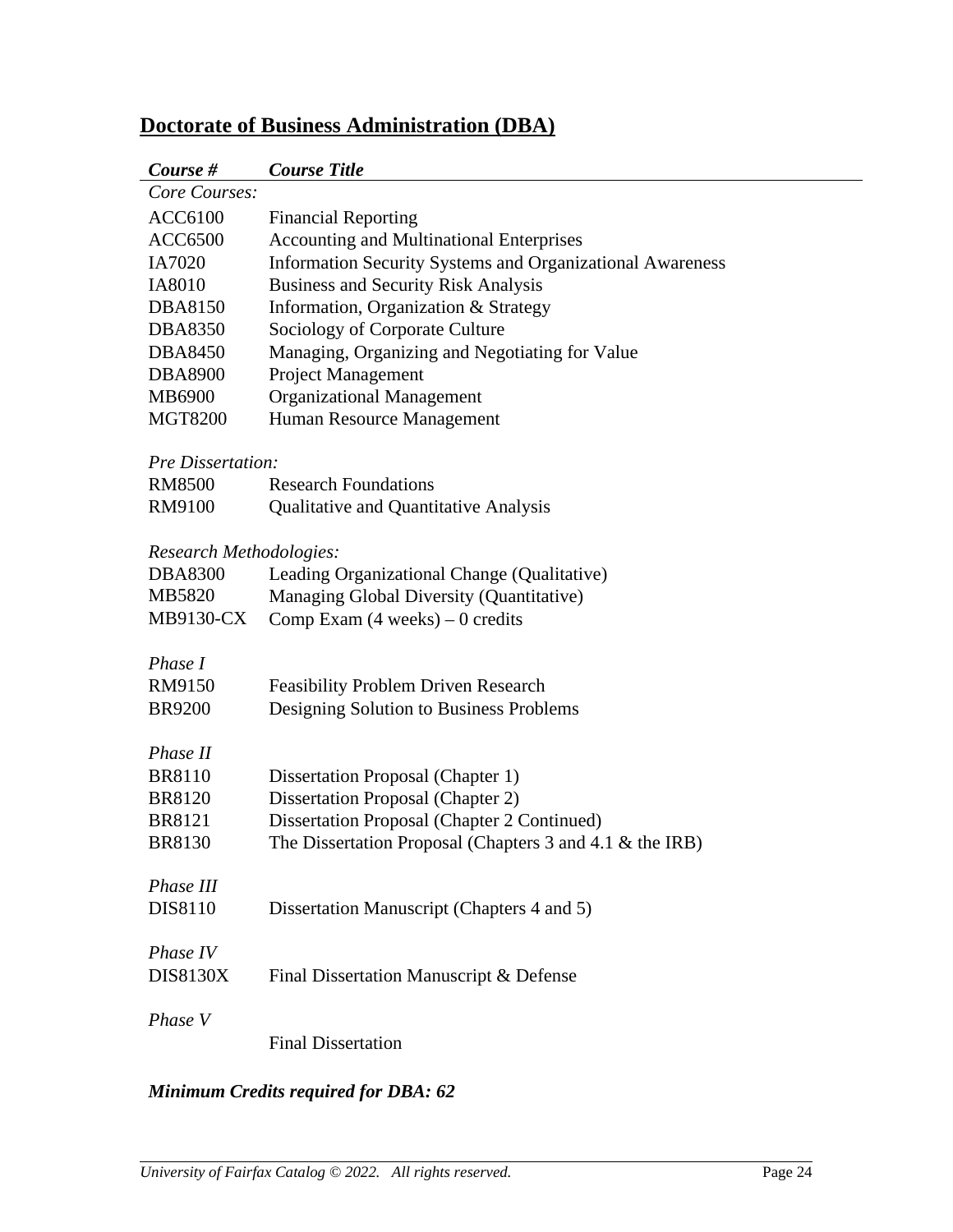# **Doctorate of Software Development (DSD)**

| Course #                 | <b>Course Title</b>                                               |
|--------------------------|-------------------------------------------------------------------|
| Core Courses:            |                                                                   |
| <b>DS7000</b>            | Database Management & Implementation                              |
| <b>DS7100</b>            | <b>Advanced Operating Systems</b>                                 |
| <b>DS7200</b>            | Software Engineering & Development                                |
| <b>DS7300</b>            | Software Architecture & Design                                    |
| <b>DS7400</b>            | Software Comprehension and Maintenance                            |
| <b>DS7500</b>            | Problem Solving and Programming for the Research Practitioner     |
| <b>DS7600</b>            | Big Data and Analytical Research Methods for Software Developers  |
| <b>DS7700</b>            | <b>Concurrent and Distributed Systems</b>                         |
| IA8070                   | Design and Development of Security Architectures                  |
| PM8100                   | <b>Information Security Project Management</b>                    |
| <b>Pre Dissertation:</b> |                                                                   |
| <b>RM8500</b>            | <b>Research Foundations</b>                                       |
| RM9100                   | <b>Qualitative and Quantitative Analysis</b>                      |
| <b>DS9130-CX</b>         | Comprehensive Exam                                                |
| Research Methodologies:  |                                                                   |
| <b>DS8000</b>            | Advanced Qualitative Methods in Software Development/Engineering  |
| <b>DS8100</b>            | Advanced Quantitative Methods in Software Development/Engineering |
|                          |                                                                   |
| Phase I                  |                                                                   |
| RM9150                   | Feasibility Problem Driven Research                               |
| <b>DS9200</b>            | Designing Solution to Software Development Problems               |
| Phase II                 |                                                                   |
| <b>DS8110</b>            | Dissertation Proposal (Chapter 1)                                 |
| DS8120                   | Dissertation Proposal (Chapter 2)                                 |
| DS8121                   | Dissertation Proposal (Chapter 2 Continued)                       |
| DS8130                   | The Dissertation Proposal (Chapters $3$ and $4.1 \&$ the IRB)     |
| Phase III                |                                                                   |
| <b>DS9500</b>            | <b>Final Draft Dissertation</b>                                   |
| Phase IV                 |                                                                   |
| <b>DS9600X</b>           | Dissertation Defense (Dissertation Committee & DDR)               |
|                          |                                                                   |
| Phase V                  |                                                                   |
|                          | <b>Dissertation Printing and Binding</b>                          |

### *Minimum Credits required for DSD: 62*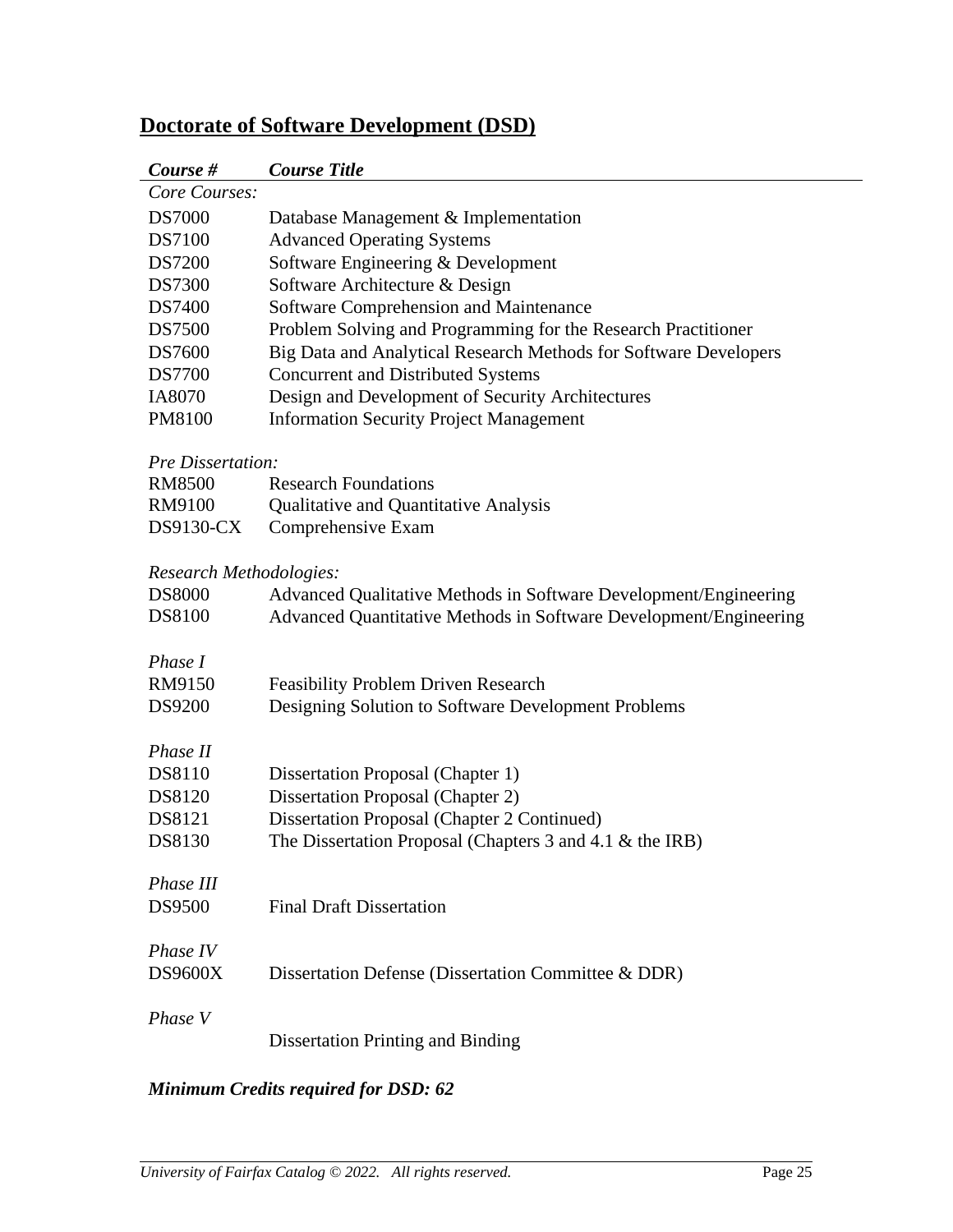| Course #                | <b>Course Title</b>                                                    |
|-------------------------|------------------------------------------------------------------------|
| Core Courses:           |                                                                        |
| <b>DS7000</b>           | Database Management & Implementation                                   |
| <b>DS7100</b>           | <b>Advanced Operating Systems</b>                                      |
| <b>DS7200</b>           | Software Engineering & Development                                     |
| <b>DS7600</b>           | Big Data and Analytical Research Methods for Software Developers       |
| IA8021                  | Cloud Cyber Security                                                   |
| IA9150                  | Strategic and Technological Trends in Information Security             |
| DC7350                  | Advanced Research Methods in Computer Science and Engineering          |
| DC7450                  | <b>Advanced Research Methods in Communications Networks</b>            |
| DC7550                  | Advanced Research Methods in Parallel and Distributed Database Systems |
| DC7650                  | Advanced Research Methods in Very Large-Scale Integration Design       |
| Pre-Dissertation:       |                                                                        |
| <b>RM8500</b>           | <b>Research Foundations</b>                                            |
| RM9100                  | Qualitative and Quantitative Analysis                                  |
| DC9130-CX               | Comprehensive Exam                                                     |
|                         |                                                                        |
| Research Methodologies: |                                                                        |
| DC7700                  | Advanced Qualitative Methods in Computer Science Engineering           |
| <b>DC7800</b>           | Advanced Quantitative Methods in Computer Science Engineering          |
| Phase I                 |                                                                        |
| RM9150                  | <b>Feasibility Problem Driven Research</b>                             |
| DC9200                  | Designing Solutions to Computer Science and Engineering Problems       |
|                         |                                                                        |
| Phase II                |                                                                        |
| DC8110                  | Dissertation Proposal (Chapter 1)                                      |
| DC8120                  | <b>Dissertation Proposal (Chapter 2)</b>                               |
| DC8121                  | Dissertation Proposal (Chapter 2 Continued)                            |
| DC8130                  | The Dissertation Proposal (Chapters 3 and 4.1 & the IRB)               |
| Phase III               |                                                                        |
| <b>DC8700</b>           | <b>Final Draft Dissertation</b>                                        |
|                         |                                                                        |
| Phase IV                |                                                                        |
| <b>DC8800X</b>          | Dissertation Defense (Dissertation Committee & DDR)                    |
|                         |                                                                        |
| Phase V                 | <b>Dissertation Printing and Binding</b>                               |
|                         |                                                                        |

# **PhD in Computer Science and Engineering (PhD\_CS)**

### *Minimum Credits required for PhD\_CS: 62*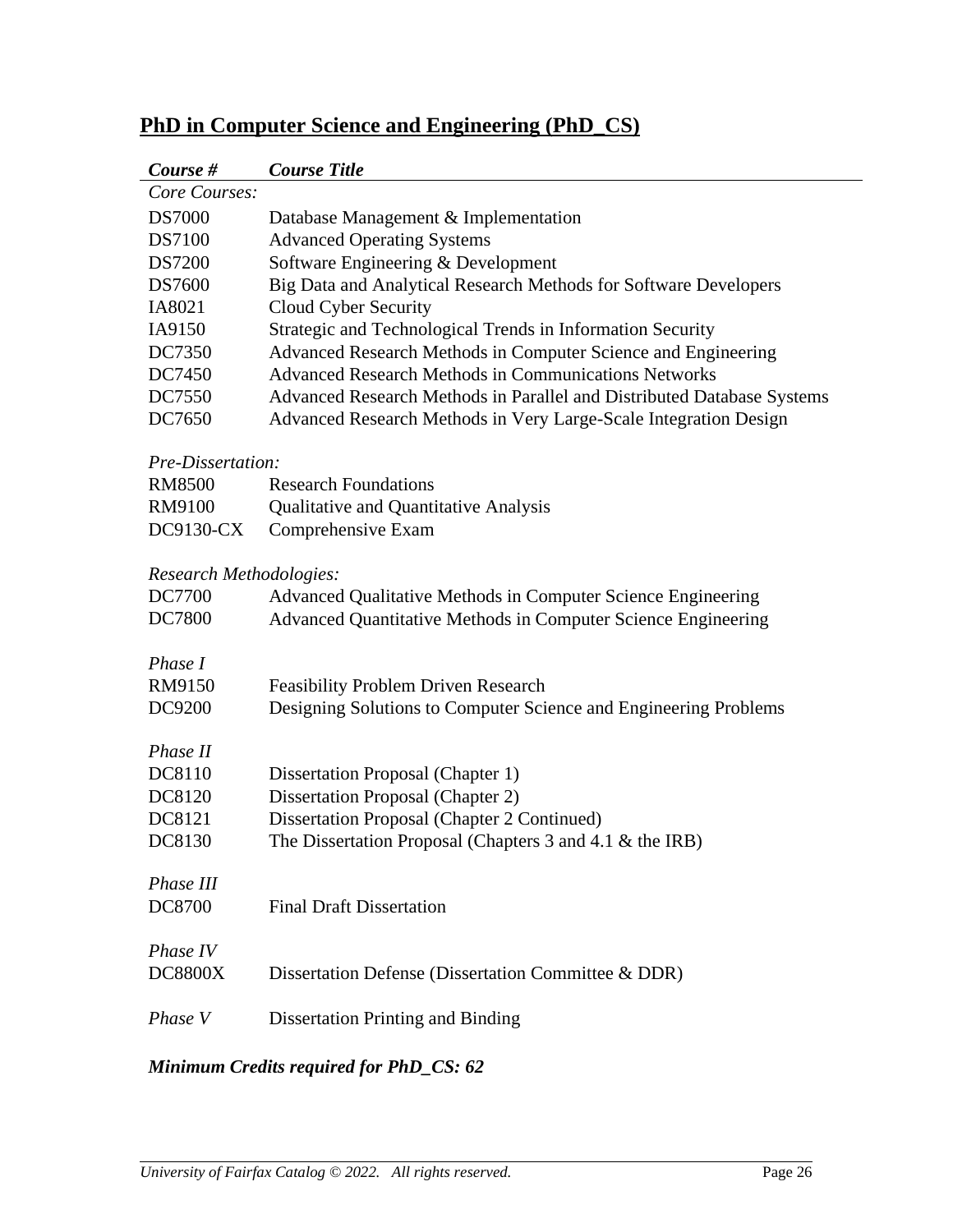| Course #      | <b>Course Title</b>                                       |
|---------------|-----------------------------------------------------------|
| Core Courses: |                                                           |
| <b>IA7000</b> | Security in the Digital Age*                              |
| IA7401        | Ethical Hacking*                                          |
| IA8020        | Security Policies, Standards and Procedures**             |
| IA8030        | Design, Development and Evaluation of Security Controls** |
| IA8050        | <b>Security Risk and Vulnerability Assessment</b>         |
| IA8060        | Intrusion Detection, Attacks and Countermeasures**        |
| IA8070        | Design and Development of Security Architectures          |
| <b>IA8080</b> | <b>Security Solution Implementation</b>                   |
| IA8125        | <b>Information Security Policy Planning and Analysis</b>  |
|               |                                                           |

### **Master of Science in Cybersecurity Management (MSCSM)**

*Research Methods:*

| RM8250 | Web-Based Research Methods in Information Security |  |  |
|--------|----------------------------------------------------|--|--|
|        |                                                    |  |  |

*Electives: (choose 2)*

| IA7402 | Information Security Management (CISM)*          |
|--------|--------------------------------------------------|
| IA8140 | <b>Business Continuity Planning and Recovery</b> |
| IA8210 | <b>Risk Management and Compliance</b>            |
| PM8100 | <b>Information Security Project Management</b>   |

#### *Credits required for MSCSM: 36*

\* Students who choose to take IA7402 Information Security Management (CISM) as an elective will earn a (CPB) Graduate Certificate upon successful completion of this course and the successful completion of IA7000 Security in the Digital Age and IA7401 Ethical Hacking

\*\* Upon successful completion of IA8020 Security Policies, Standards and Procedures, IA8030 Design, Development and Evaluation of Security Controls, and IA8060 Intrusion Detection, Attacks and Countermeasures, students will earn an (ISPP) Graduate Certificate.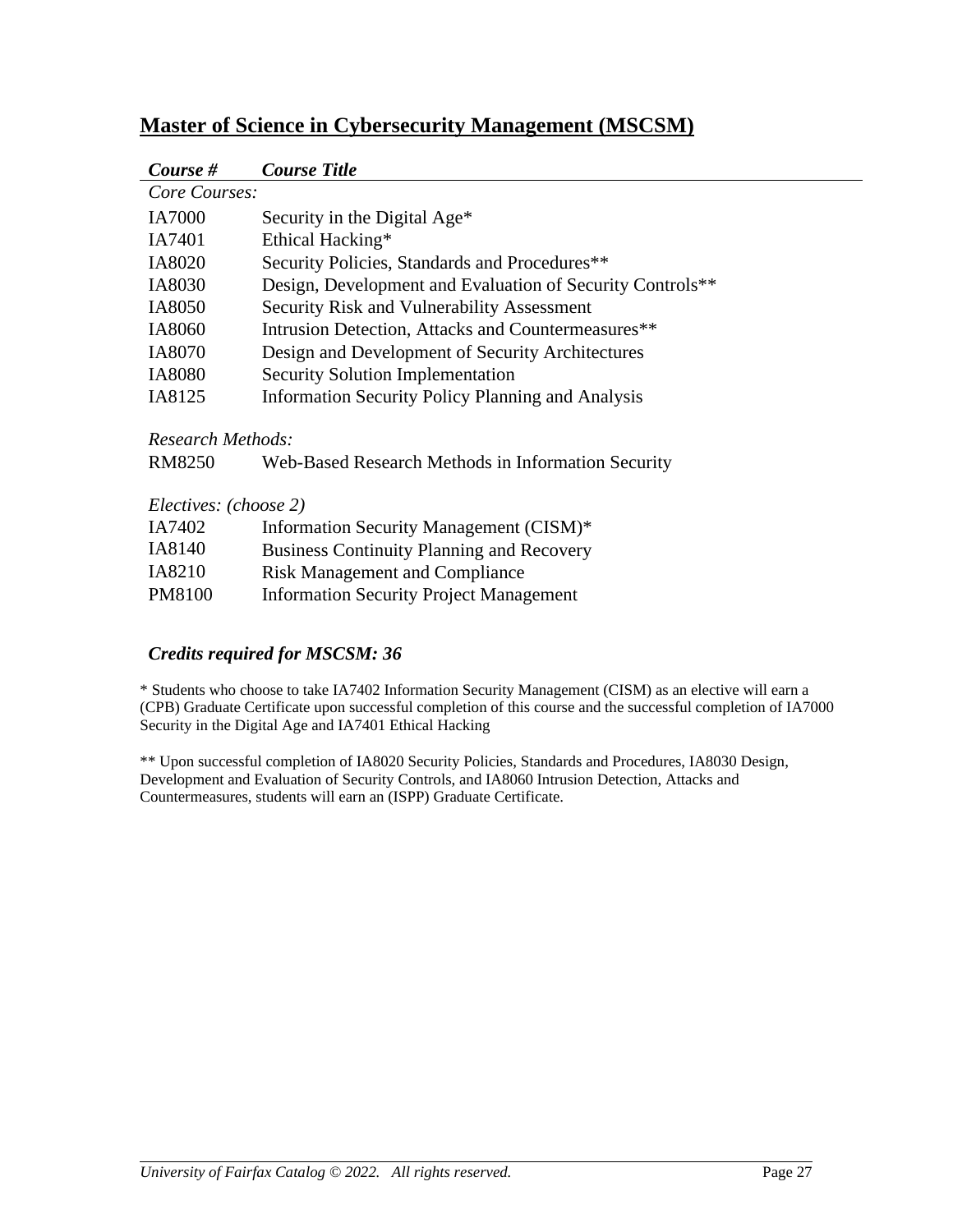| Course #                      | <b>Course Title</b>                                                                           |
|-------------------------------|-----------------------------------------------------------------------------------------------|
| Core Courses:                 |                                                                                               |
| MB5200                        | Leadership & Business Communication                                                           |
| MB5300                        | <b>Financial Management</b>                                                                   |
| MB5400                        | Developing Human Resources                                                                    |
| MB5700                        | <b>Business Information Systems</b>                                                           |
| MB6500                        | <b>Legal Environment of Business</b>                                                          |
| MB6600                        | Data Governance                                                                               |
| MB7500                        | <b>Operations Management (Capstone)</b>                                                       |
| Research Methods:             |                                                                                               |
| MB6400                        | <b>Business Research</b>                                                                      |
| General MBA:                  |                                                                                               |
| MB6350                        | Six Sigma Lean                                                                                |
| MB6700                        | <b>Managing Strategic Change</b>                                                              |
| MB6750                        | Coordinating and Managing Supply Chain                                                        |
| MB6800                        | Project Management                                                                            |
| Cyber Security Specialization |                                                                                               |
| <b>IA7000</b>                 | Security in the Digital Age                                                                   |
| IA7401                        | <b>Ethical Hacking</b>                                                                        |
| IA7402                        | <b>Information Security Management</b>                                                        |
| IA8060                        | Intrusion Detection, Attacks and Countermeasures                                              |
|                               | Information Technology Specialization                                                         |
| IA8140                        | <b>Business Continuity Planning and Recovery</b>                                              |
| IA8210                        | <b>Risk Management and Compliance</b>                                                         |
| IA8350                        | <b>Management Information Systems</b>                                                         |
| PM8100                        | <b>Information Security Project Management</b>                                                |
|                               | Project Management Specialization                                                             |
| MB6350                        | Six Sigma Lean*                                                                               |
| MB6750                        | Coordinating and Managing Supply Chain                                                        |
| MB6800                        | Project Management*                                                                           |
| MB6850                        | Managing Quality*                                                                             |
|                               | <b>Credits required for MBA: 36</b>                                                           |
|                               | Students who choose to pursue the Project Menagament Specialization will germ a Project Menag |

# **Master of Business Administration with Specializations (MBA)**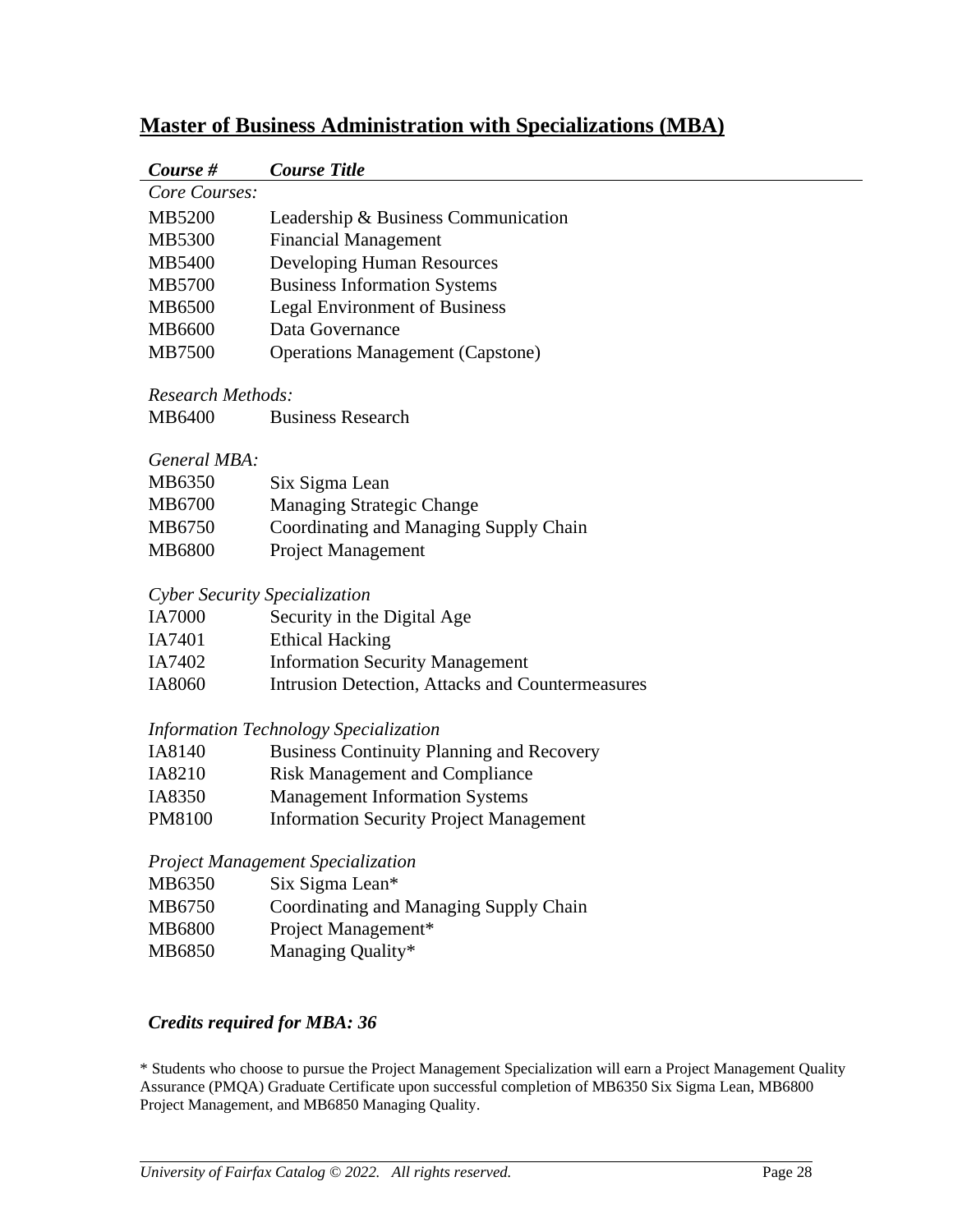# **Master of Computer Science and Engineering (MCS)**

# *Course # Course Title*

| <b>Research Course:</b> |                                                    |  |
|-------------------------|----------------------------------------------------|--|
| <b>RM8250</b>           | Web Based Research Methods in Information Security |  |
|                         |                                                    |  |
| Core Courses:           |                                                    |  |
| SD6000                  | Database Design & Management                       |  |
| SD6100                  | <b>Operating Systems</b>                           |  |
| SD6300                  | Software Engineering                               |  |
| <b>IA7000</b>           | Security in the Digital Age                        |  |
| IA8070                  | Design and Development of Security Architectures   |  |
| <b>PM8100</b>           | <b>Information Security Project Management</b>     |  |
| CS6500                  | <b>Computer Networking and Telecommunications</b>  |  |
| CS6600                  | Distributed Systems                                |  |
| CS6700                  | Cloud Computing                                    |  |
| <b>CS6800</b>           | <b>Big Data and Analytics</b>                      |  |
| CS6900                  | Capstone in Computer Science Engineering           |  |

*Credits required for MCS: 36*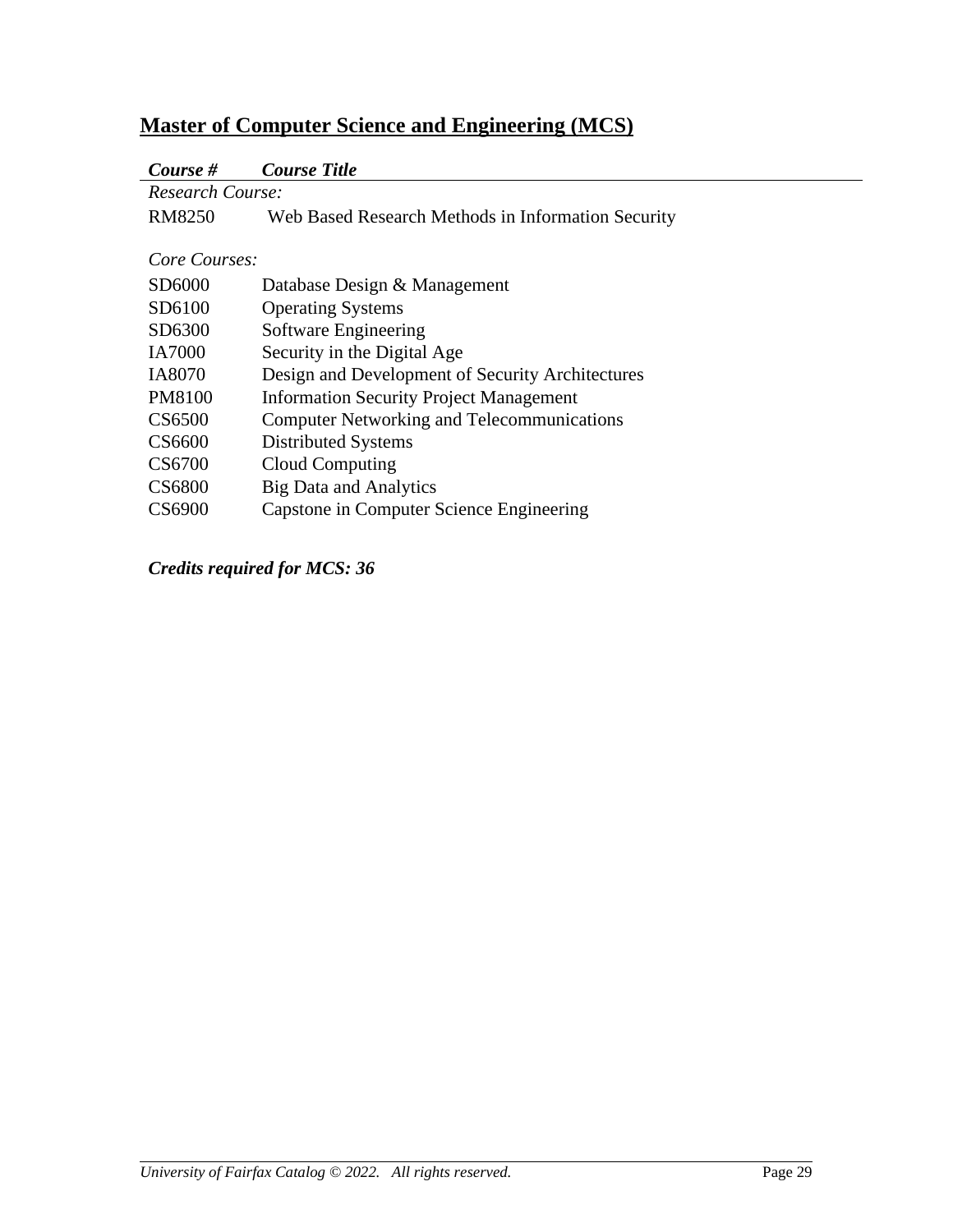# **Master of Science in Cloud Computing (MSCC)**

|  | Course # | <b>Course Title</b> |  |
|--|----------|---------------------|--|
|--|----------|---------------------|--|

| Research Course: |                                                             |
|------------------|-------------------------------------------------------------|
| <b>MSCC5300</b>  | <b>Research Methods</b>                                     |
|                  |                                                             |
| Core Courses:    |                                                             |
| <b>MSCC5100</b>  | Cybersecurity and Privacy                                   |
| <b>MSCC5200</b>  | Cloud Application Architecture                              |
| <b>MSCC5400</b>  | Big Data and Cloud Computing                                |
| <b>MSCC5500</b>  | <b>Secure Cloud Computing</b>                               |
| <b>MSCC5600</b>  | Data Analytics                                              |
| <b>MSCC5700</b>  | Applied Machine Learning for Computing and IT Professionals |
| <b>MSCC5800</b>  | Program and Project Management                              |
| <b>MSCC5900</b>  | Management and Compliance in Cloud Computing                |
| MSCC6000         | <b>Cloud Migration Strategy</b>                             |
| MSCC6100         | Thesis/Graduate Research Paper                              |
|                  |                                                             |

*Credits required for MSCC: 36*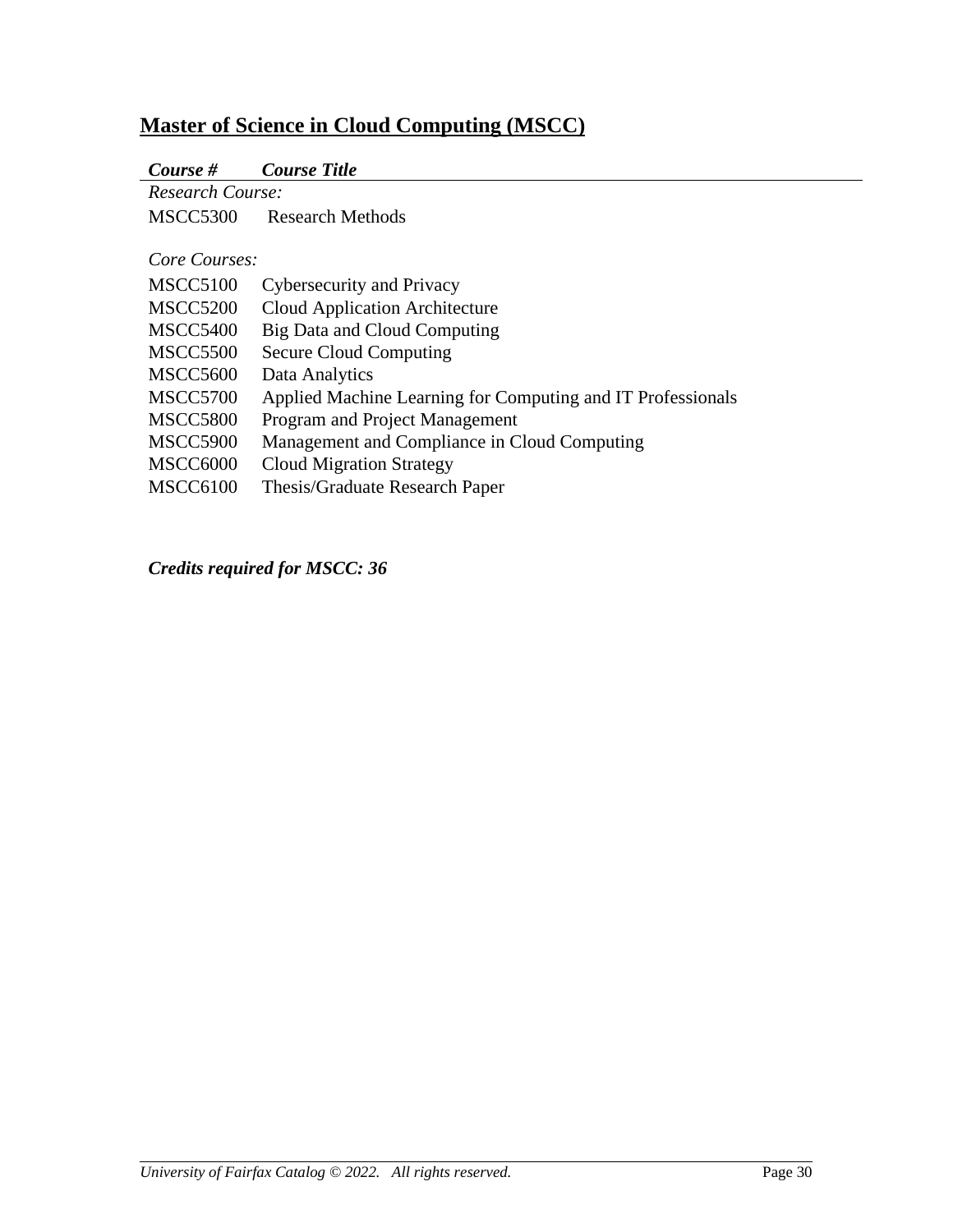# **Graduate Certificates**

## *Cybersecurity Best Practices (CBP)*

|                                            | Course # Course Title                         |  |
|--------------------------------------------|-----------------------------------------------|--|
| <b>IA7000</b>                              | Security in the Digital Age (CISSP)           |  |
| IA7401                                     | Ethical Hacking (ECH)                         |  |
| IA7402                                     | <b>Information Security Management (CISM)</b> |  |
| <b>Credits required for Certificate: 9</b> |                                               |  |

# *Information Security Professional Practices (ISPP)*

|                                            | Course # Course Title                                   |  |
|--------------------------------------------|---------------------------------------------------------|--|
| IA8060                                     | Intrusion Detection, Attacks, and Countermeasures       |  |
| IA8020                                     | Security Policies, Standards and Procedures             |  |
| IA8030                                     | Design, Development and Evaluation of Security Controls |  |
| <b>Credits required for Certificate: 9</b> |                                                         |  |

## *Enterprise Information Security (EIS)*

|                                                                      | Course # Course Title                                |  |
|----------------------------------------------------------------------|------------------------------------------------------|--|
| IA8021                                                               | Cloud Cybersecurity                                  |  |
| IA8190                                                               | Forensic Evaluation and Incident Response Management |  |
| IA9150<br>Strategic and Technological Trends in Information Security |                                                      |  |
| <b>Credits required for Certificate: 9</b>                           |                                                      |  |

# *Project Management and Quality Assurance (PMQA)*

|                                            |               | Course # Course Title     |
|--------------------------------------------|---------------|---------------------------|
|                                            | MB6350        | Six Sigma Lean            |
|                                            | <b>MB6800</b> | <b>Project Management</b> |
|                                            |               | MB6850 Managing Quality   |
| <b>Credits required for Certificate: 9</b> |               |                           |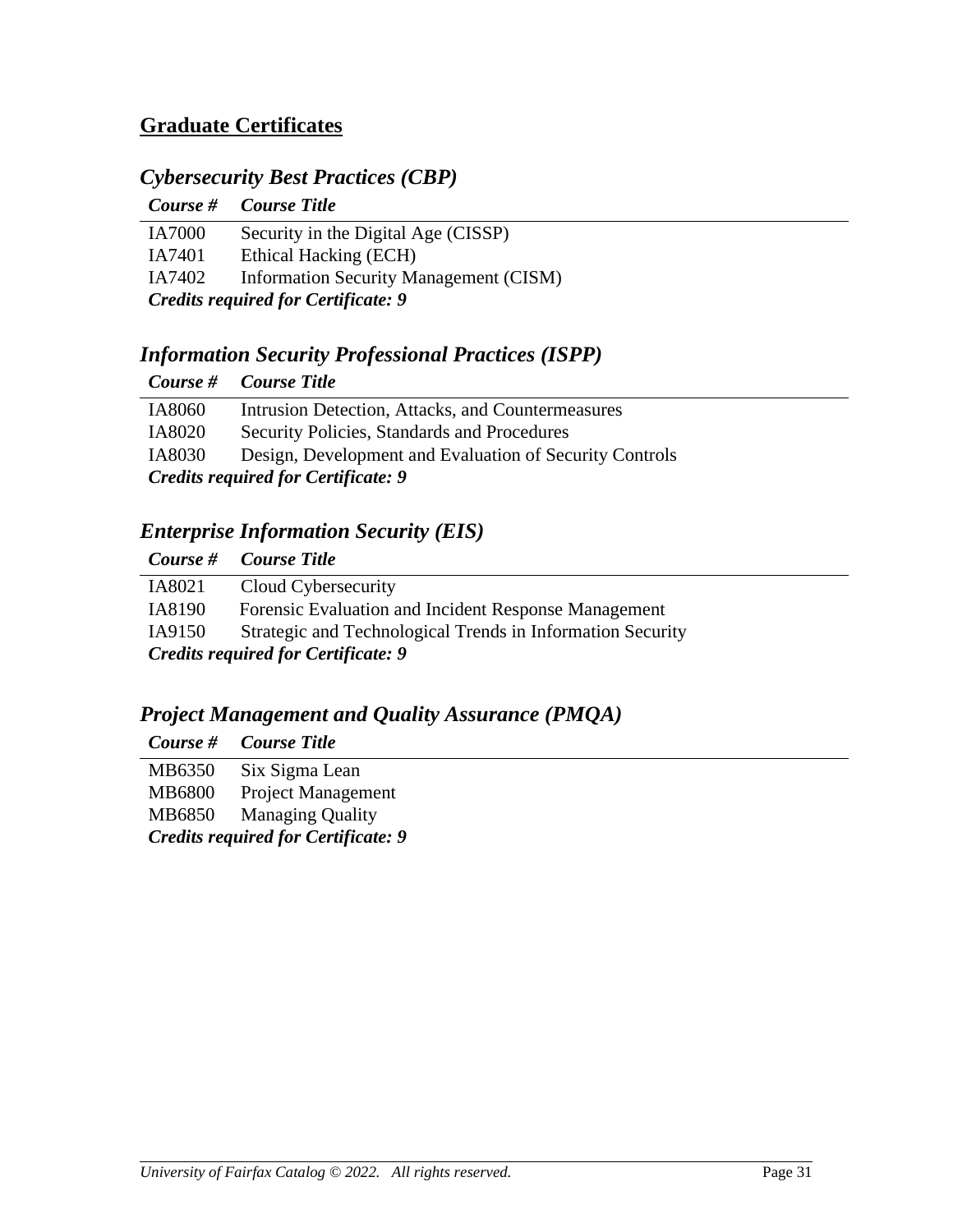# *ACADEMIC POLICIES AND PROGRAM EXPECTATIONS* **Academic Calendar**

The University's Academic Calendar is published for each calendar year. The Academic Calendar is posted in the *Student Information Center* in *Canvas* and can also be found at the back of this catalog.

## **Academic Term**

The University operates on a semester-based schedule with three semesters per calendar year (trimester). The academic terms (Spring, Summer and Fall) are each 16 weeks in length and consist of two eight-week course sessions (Course Session I and II). Course sessions begin in January, March, May, July, September and November.

## **Academic Year**

The academic year consists of two academic terms, or 32 weeks. The University offers continuous enrollment, whereby a student may begin a program of study in any course session. The course session in which a student starts a program of study determines the student's academic year.

## **Academic Credit Policy**

The curriculum at the University of Fairfax is based on a semester hour of credit. Assignments for credit must be equivalent and conform to commonly accepted and traditionally defined units of academic measurement. The University assigns one semester credit for 15 hours of academic engagement and 30 hours of preparation, a formula commonly referred to as a *Carnegie Unit of Credit*.

Unless otherwise noted, courses offered at the University are three semester credits. Each course, therefore, must meet student workload requirements of 45 hours of academic engagement and 90 hours of preparation. This academic effort may consist of contact hours, learning activities, and assignments used in meeting individual course requirements.

The progress and the credit hours gained by students as they go through their respective programs are electronically tracked in Campus Nexus. All of the curriculum of the University of Fairfax's programs are in Campus Nexus, so once a student is enrolled and begins to take classes, his/her grades and academic progress are entered into and tracked within Campus Nexus. At the end of each term, the Chief Academic Officer uses this information to determine where students are in their respective programs and what classes that that they need to take in each upcoming term to complete their respective programs.

Upon completion of all required courses and credits, the Chief Academic Officer conducts a final audit by reviewing the student's academic record in Campus Nexus and compares it to the requirements for graduation as outlined in the Academic Catalog. If the student passes that audit, a recommendation for graduation is made by the Chief Academic Officer through the completion of a graduation audit form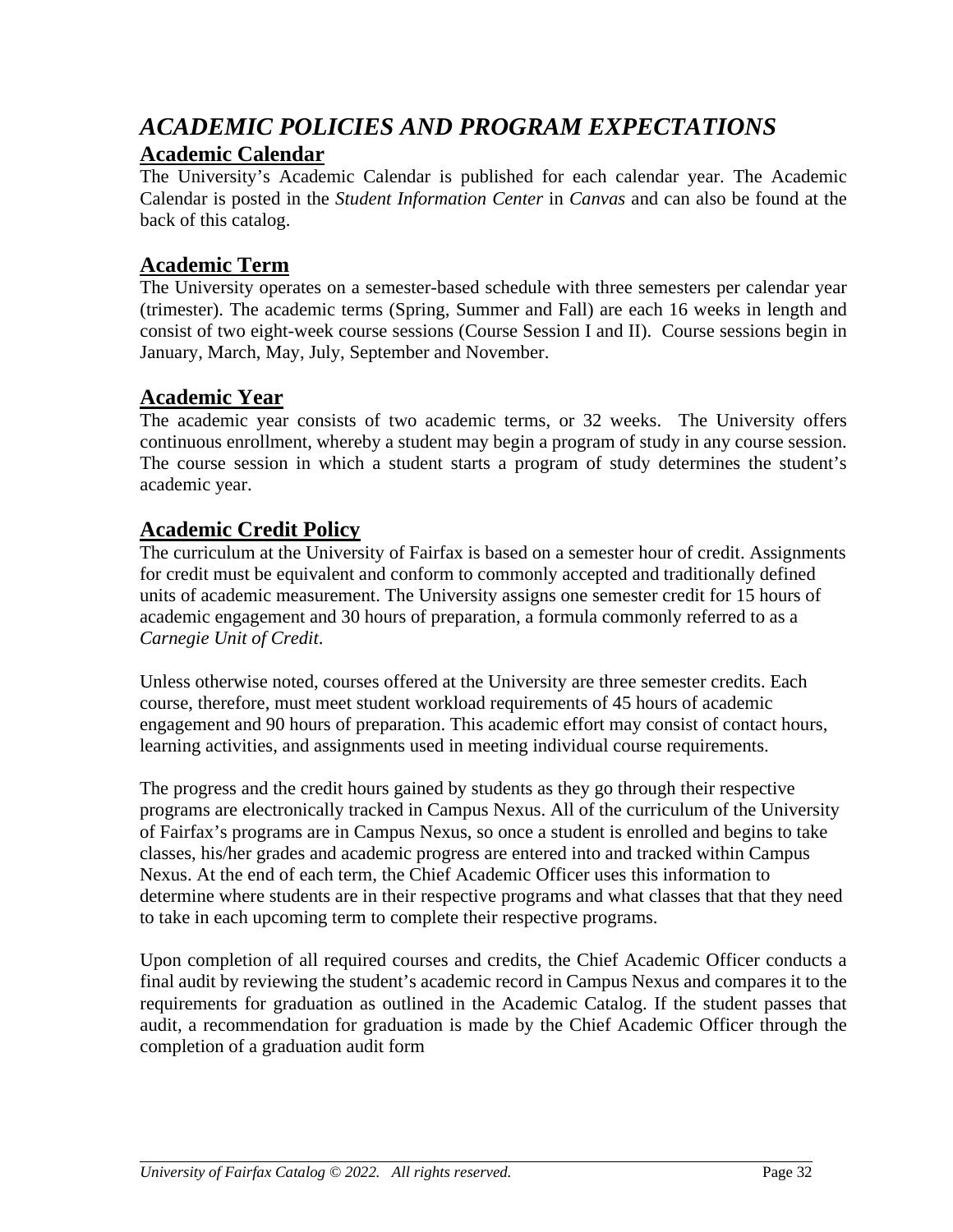# <span id="page-40-0"></span>**Code of Academic Integrity Policy**

The University of Fairfax, in an effort to promote an atmosphere conducive to intellectual fulfillment, commits itself, the administration, faculty, and student to the maintenance of the highest possible standards of academic integrity. These members of the University of Fairfax community have the responsibility and obligation to adhere to and uphold the standards of academic integrity outlined below.

The members of the University of Fairfax community are pledged to academic honesty. As academic honesty is considered to be the keystone of the educational enterprise, any form of dishonesty is considered to be an affront to the entire University community. Academic dishonesty is any form of giving, taking, or prescribing of information or material with intent to gain an unfair advantage in an academic setting. Forms of dishonesty include, but are not limited to, plagiarism, cheating, self-plagiarism, poor scholastic achievement, or misrepresenting academic engagement.

- Plagiarism is defined as representing words, ideas, or other works of another individual or entity as your own without giving proper credit to the original author or source.
- Cheating is defined as using or attempting to use unauthorized materials, information, study aids, or computer-related information.
- Self-Plagiarism is defined as submitting previously submitted course work that may or may not have received academic credit, without prior approval of faculty.
- Poor scholastic achievement focuses on students not properly citing sources or following published citation criteria.
- Misrepresenting academic engagement is defined as intentionally logging into the learning management system without meaningfully engaging in academic activities for the purpose of demonstrating attendance.

Enforcement of this policy is the responsibility of faculty and staff. If an instructor suspects a violation of the code of academic integrity policy, then the student's work along with the appropriate evidence is referred to the Academic Review Committee for review. The committee shall review the work with a minimum of three reviewers – the University Dean, the Chief Academic Officer, and the University President. The reviewers shall then determine if a violation has been committed and if so what punishment is warranted. The University may then take disciplinary action, which may include receiving an incomplete or failing grade, expulsion from the course, or expulsion from the University. The student may submit a written appeal following the University's grievance policies to have an action reconsidered. The decision of the Academic Review Committee is final.

In the event a veteran student using GI Bill benefits is dismissed from the University under the Academic Integrity or Professional Conduct policy, military education benefits will be terminated and could be recertified in the event the veteran student is reinstated.

# **Professional Conduct Policy**

Students are expected to abide by all public laws and generally accepted professional standards, to comply with all regulations and policies of the University, and to conduct themselves professionally when interacting with fellow students, faculty and staff.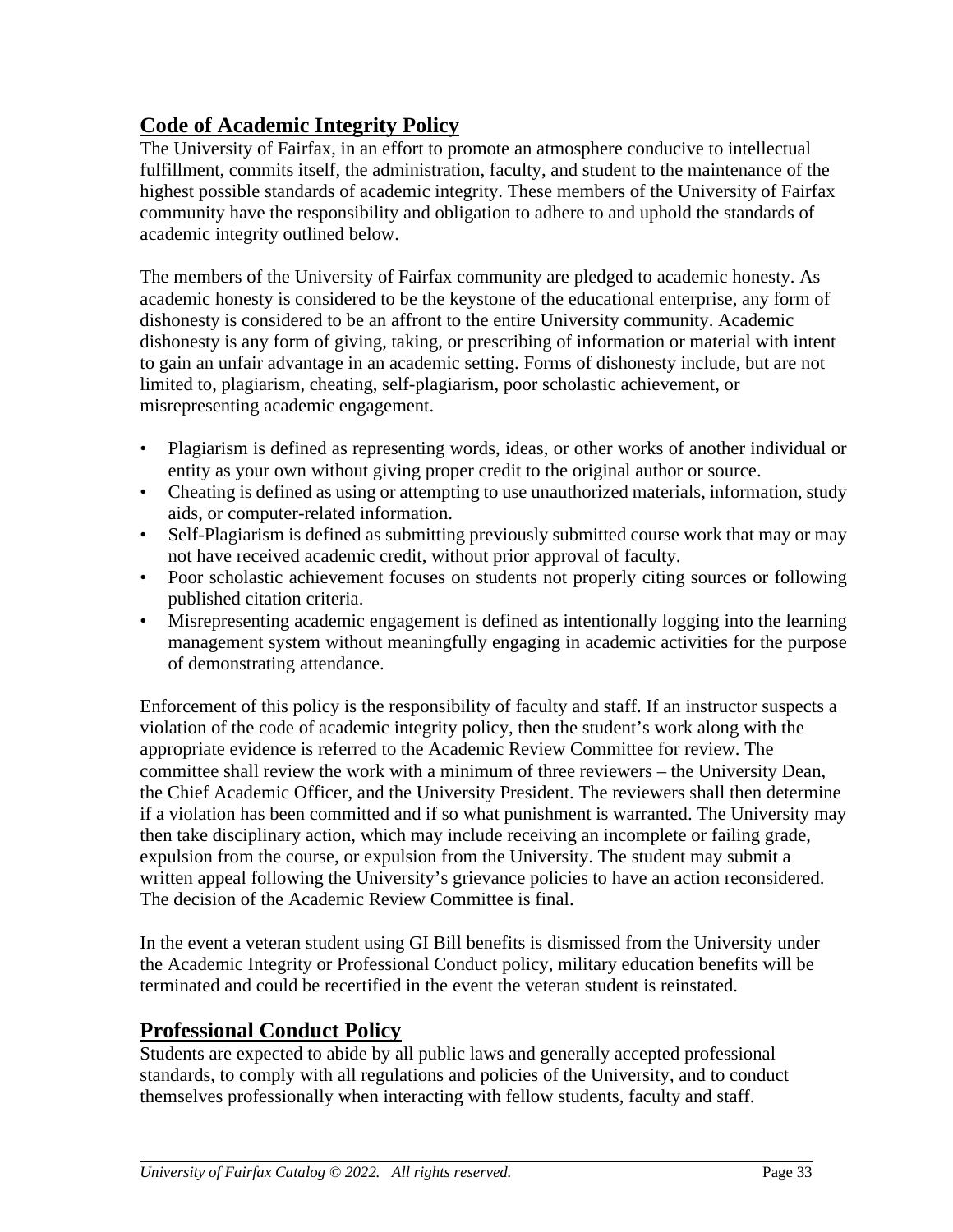The University of Fairfax reserves the right to place on probation or dismiss students who engage in unsatisfactory conduct such as dishonesty; failure to adhere to rules and regulations; destruction or theft of property; participation in activity that impinges on the rights of others; or possession or consumption of alcoholic beverages or illegal drugs at any time on the school premises. In any case of probation or dismissal students may appeal. Written appeals must be submitted to the President of the University.

In the event a veteran student using GI Bill benefits is dismissed from the University under the Academic Integrity or Professional Conduct policy, military education benefits will be terminated and could be recertified in the event the veteran student is reinstated.

## **Attendance Policy**

The best interest of the student of the University will be served by maintaining the same attitude towards coursework that is required for a career. Therefore, regular attendance will be expected as a necessary part of the student's career training. Good attendance frequently means the difference between success and failure. The importance of regular attendance cannot be overemphasized. Experience indicates that there is a direct relationship between grades and attendance.

Non-College Degree and Institutions of Higher Learning, Chapter 33 veteran students must verify their enrollment status each month to continue receiving their Monthly Housing Allowance (MHA) and/or kicker payments. Students may verify their enrollment status in one of two ways with text messaging or by telephone.

### **Consecutive Days Missed**

After missing 14 consecutive days (including weekends) or failing to submit work during 14 consecutive days (including weekends) in all courses, the University will contact the student to determine the student's intentions. Students who do not intend to return to any of the classes in which they are 59 enrolled will be withdrawn from enrollment in the program immediately. If the student informs the University that he or she plans to return to class(es), he or she must inform the University in writing, within five days from his or her 14 consecutive days of absence, of the date he or she plans to return within 21 days from the last date of attendance. If the student does not return by the 21st day, the student is processed as a withdrawal with a date of determination (DOD) of day 14. Note: Just logging into Canvas will not count toward attendance requirement.

The University may unofficially withdraw a student after fourteen (14) consecutive calendar days of absence from all classes. The date of determination becomes the 15th day from the last date of attendance. The withdrawal date will remain the student's last date of attendance for the calculations, and the date of determination is the 15th day absent. Term breaks on the academic calendar do not count in the fourteen (14) consecutive calendar days; however, Saturdays, Sundays and legal holidays count during an academic term.

## **Leave of Absence Policy (International Student Semester Break)**

University of Fairfax students are expected to maintain continuous enrollment from the start of the program until graduation. Students should consult with the Student Services Department if a situation arises requiring them to interrupt their education to take a leave of absence.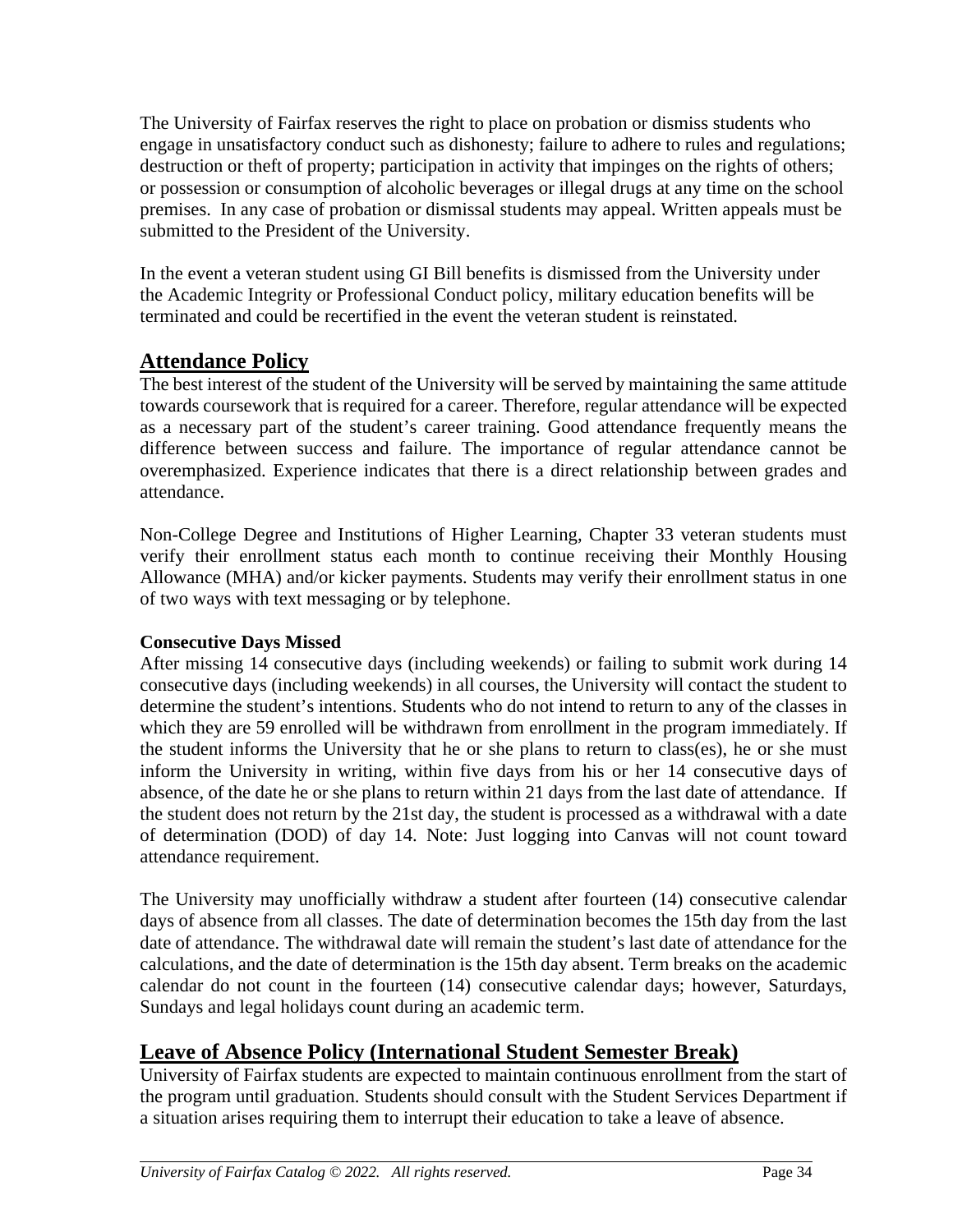- A student could interrupt his or her education by taking a Leave of Absence (LOA) for a semester. A student may start the process to request a LOA prior to the semester the student is requesting the leave. The request for the LOA should be received and approved prior to the last day of the Drop/Add period of the semester the student is requesting the leave.
- If a student requests a leave of absence with a start date in the future and is officially withdrawn, unofficially withdrawn, or administratively withdrawn from the University prior to the start date of the leave, the leave of absence will be denied.
- The date of return is the official date the student is expected to continue enrollment.

An international student requesting a planned educational leave of absence needs to be aware that:

- Students may request their annual vacation (semester break) once they have completed two 16-week consecutive semesters (an academic year).
	- $\triangleright$  The length of this break will be for 1 (one) semester.
- To request a semester break, students must complete a leave of absence request form and return to the Student Services Representative.
	- $\triangleright$  Forms will be accepted with digital signatures, as scanned copies, or as highresolution pictures of the completed form.
- Students will be notified of their approval/denial within five business days.
- Students who plan to leave the U.S. during their leave of absence must contact their Designated School Official (DSO) to get their Form I-20 endorsed for travel.
- Students must return to the school by their expected return date or they will be considered out of status.

Upon return, students must be in good standing both academically and financially.

## **Participation**

The University's learning management platform (*Canvas*) enables students to conveniently access coursework. Students are required to participate by posting to asynchronous threaded discussions as outlined in the course and by attending online synchronous class sessions (S*yncSessions*) as scheduled. Participation is a graded component in the calculation of the course grade. In addition, students are encouraged to participate each week in online chat room sessions facilitated by the professor in each course.

### **Course Residency Requirements**

Students must complete at least 30% of the course work required for their program at the University of Fairfax

## **Program Residency Requirements**

Residency sessions are mandatory. As an example, if a student is scheduled for a weekend residency session, they must attend all four-days (4) of the residency session to receive credit. Requests to arrive late or leave early will not be approved. Absolutely no exceptions allowed. Students may make-up no more than one (1) residency session within an academic year.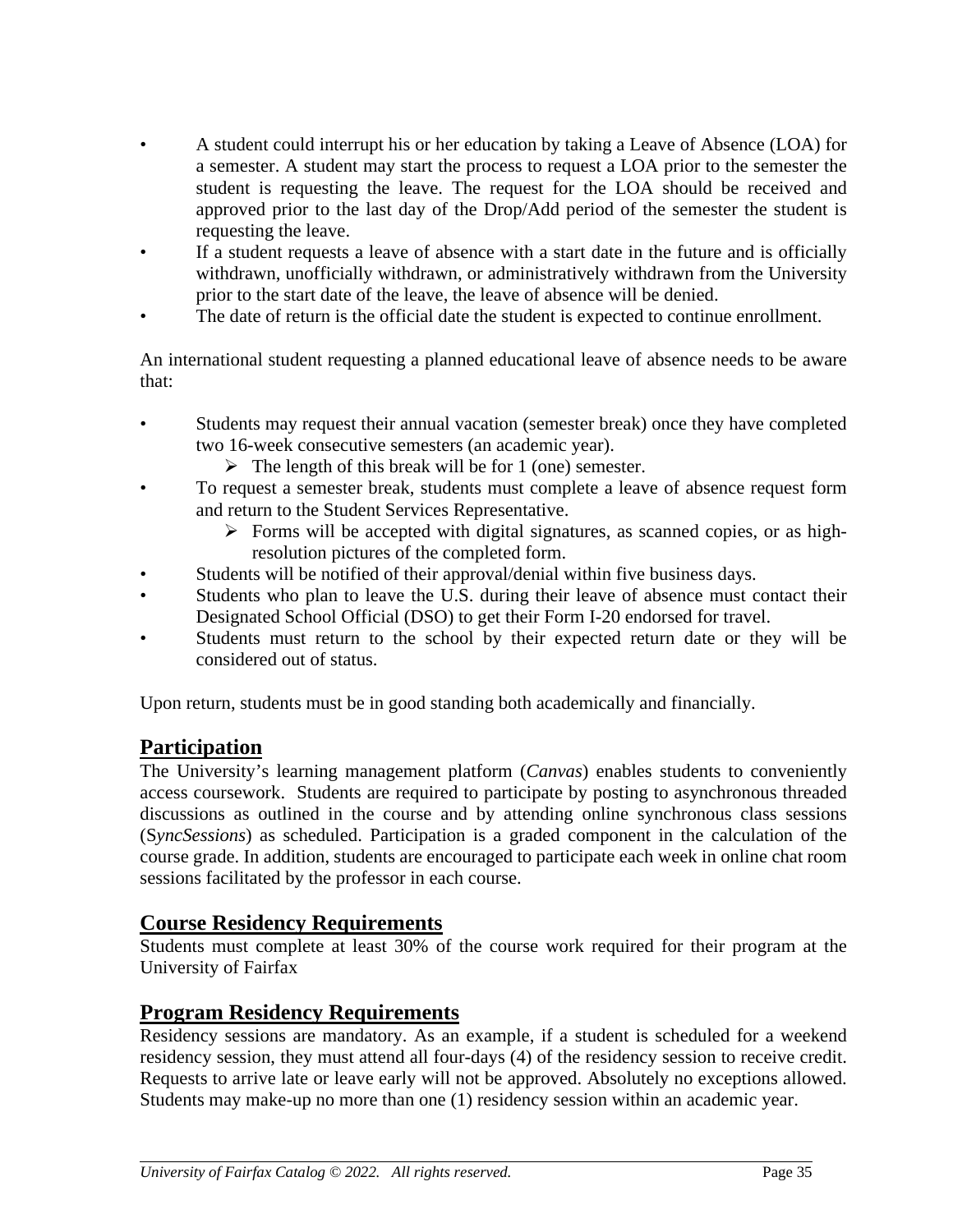A missed session will only be approved for documented, mitigating circumstances. A mitigating circumstance is one that is wholly outside the control of the student, such as a natural disaster. The student will be asked for documentation from the program department providing an explanation as to why the scheduled residency session was missed. Makeup sessions must be approved and completed prior to the end of the term. Missed sessions that are not approved will result in a failing grade and could result in loss of visa status for international students studying in the US on an F-1 Visa.

# **Practicum Requirement**

### **Master's and Doctorate practicum**

Graduate and post-graduate studies are undertaken to gain education and credentials necessary to advance in one's career. In addition to providing a more robust learning experience, practical application of one's education allows the learner to showcase the experience gained for potential application for career advancement.

To ensure that students have experiences that support the practical application of the learning outcomes in the courses in the curriculum, a practicum of between 80 and 640 hours per semester is required throughout the students' curriculum.

This requirement is supported by one of University of Fairfax's institutional goals, which include the requirement to "Integrate soft skills and practical knowledge students need to be effective in their chosen career." The Practicum will be incorporated and required of all students at University of Fairfax.

Practical training can provide valuable work experience by expanding a student's knowledge or skill related to the area of study while at the University and help the student to see how the subject matter integrates into real-life work experiences.

- Activities in an enterprise that commits to supervising students during their practicum experience.
- Activities in a non-profit/community service organization that commits to supervise students during their practicum experience.
- Activities in any other entity that agrees to support such practicum training and is approved by the institution.

Students are responsible to find and maintain their own practicum experiences. They will be required to complete and return a practicum proposal form before each term begins in order to ensure the location and work being completed for the practicum are approved. Students will then need to complete and return, at the end of the term, all information on the practicum proposal form in order to track completion of the required practicum hours.

If a student cannot fulfill the minimum 80 practicum hours for any given semester, he or she will be given one (1) additional semester to complete the remaining hours of the practicum requirement. If the remaining, and current, practicum hours are not completed by the end of the following semester, the student is subject to dismissal from the program.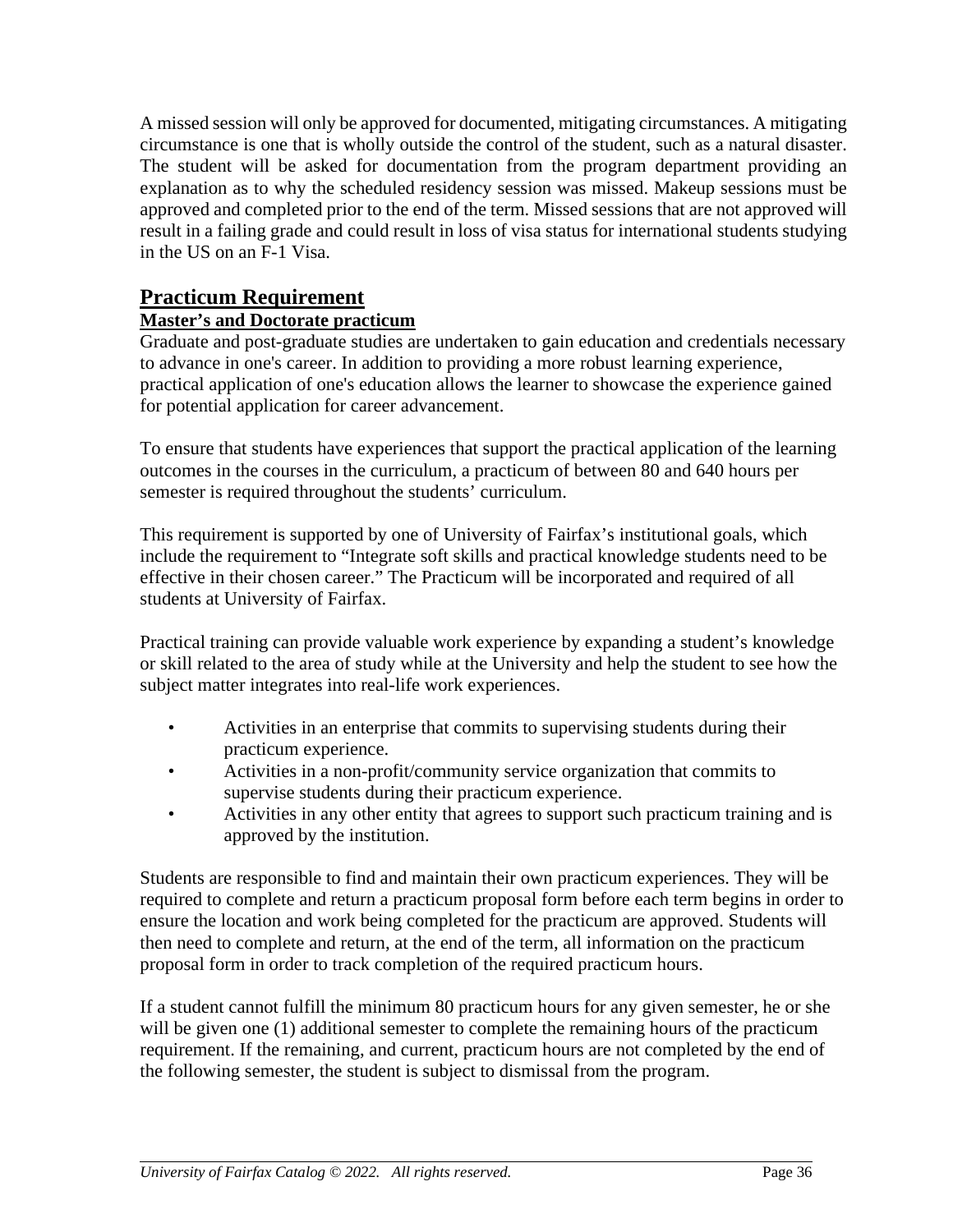# **Standard Course Load and Program Length**

The University of Fairfax considers a minimum full-time course load to be six credit hours taken in a 16-week semester term. This is defined as two 3‐hour courses spread out in either 8 week modules (taken consecutively within the semester) or 16-week modules (taken concurrently within the semester).

Students may carry up to 12 credit hours in any semester. A student who wishes to take more than two courses per semester (the maximum allowed is four courses per semester) may do so at the discretion of the Chief Academic Officer or University Dean. To estimate the length of time a program will take, note the credit hours required in your chosen curriculum. Divide this by the number of credit hours you will carry each semester. The result is the number of semesters it will take you to complete the program.

## **Technology Requirements**

Students must have personal access to a Windows-enabled computer with a minimum of 512 MB RAM, and high speed internet connectivity. In addition, a web-cam and microphone/headset are required.

## **Proctored Assessments and Examinations**

The University of Fairfax administers Proctored Assessments and Exams at intervals throughout the course of study in its degree programs. These exams are administered during the live synchronous class sessions. Faculty members will compare a valid government-issued photo identification or other means to confirm student identity prior to the student beginning an assessment or exam. The faculty member will then continue to observe the student complete the assessment or exam to confirm that the student who completes the work is the same person who is enrolled in the program.

### **Change of Status**

If any personal information changes for a student, such as Address/Phone/Email/Employer, the student must submit updated information using the Student Profile Change Form which is available in the Student Information Center (SIC).

### **Name Change Request**

To request a name change to a student's academic record the following information must be provided to the office of Student Services:

- Copy of social security card
- Completed Student Profile Change Form
- A notarized letter requesting the name change
- Driver's License or other Government Issued ID reflecting the name change.

## **Standards of Academic Progress**

Academic progress is evaluated at the end of each session. Students must demonstrate satisfactory academic progress by meeting the University's established standards for academic progress in each of three areas:

• **Cumulative Grade Point Average**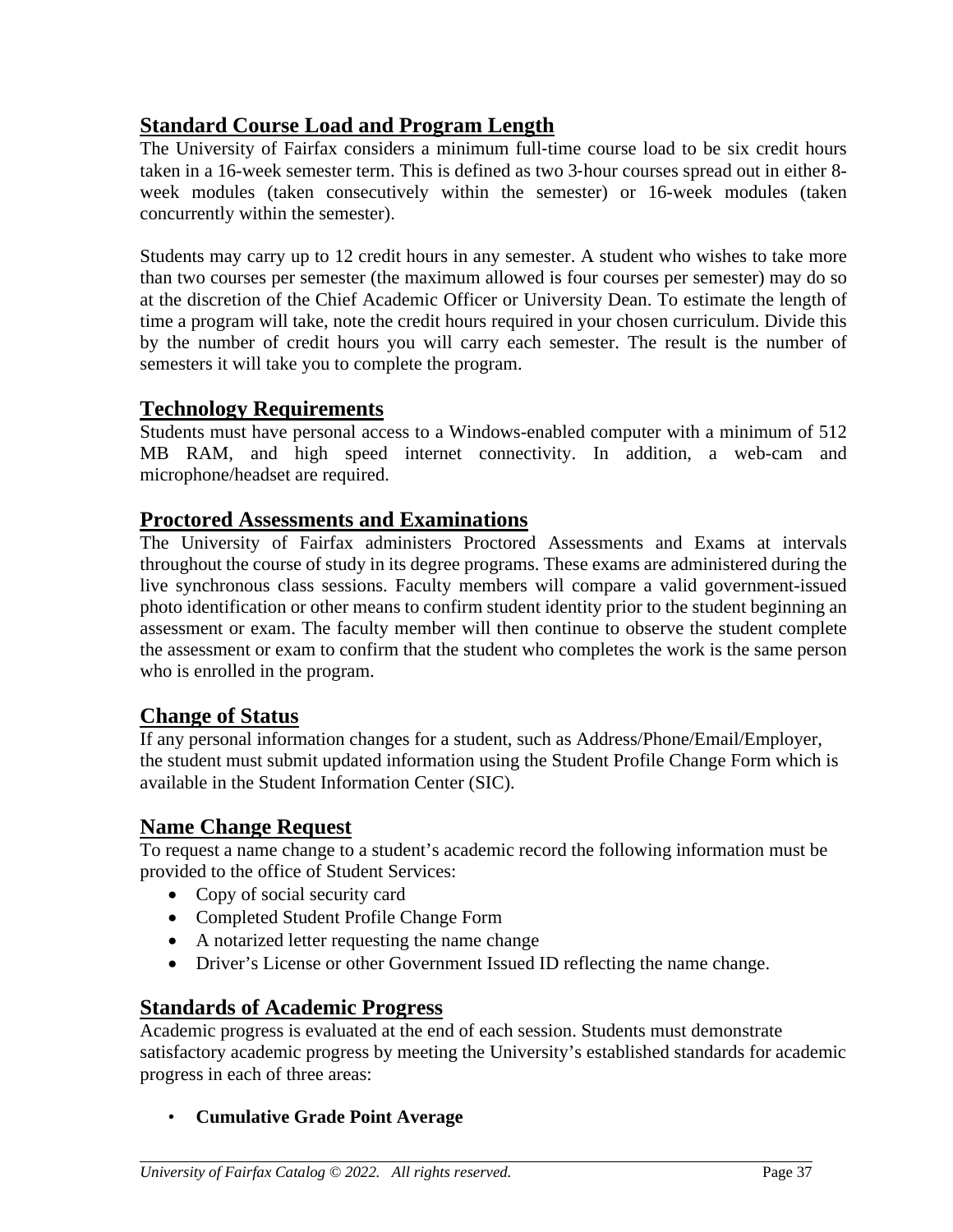Students must maintain a minimum cumulative grade point average (CGPA) of 3.0 in order to remain in good academic standing.

#### • **Maximum Coursework Allowed**

Students may attempt no more than 1.5 times the number of credit hours associated with the program in which they are enrolled. Attempted credits include those courses for which an A, B, C, D, F, I or W grade are awarded. A student who exceeds this maximum and has not graduated may be dismissed.

### • **Completion Rate**

Students must earn credit toward graduation at a pace (rate of progress) that ensures successful program completion within the maximum coursework allowance. At least one course must be completed during an academic session in which they are enrolled. The completion rate is the ratio of credit hours passed to credit hours attempted. A student must maintain a minimum completion rate of 66.6 percent of attempted credit hours.

Students utilizing US Department of Veterans Affairs ("VA") education benefits must meet the same academic progress standards using Federal Financial Aid. Such students will not have enrollments certified to the VA for payment if they are not meeting these standards.

## **Academic Standing**

#### **Good Academic Standing**

Academic standing is evaluated at the end of each course session. Students enrolled in a degree program are considered to be in good academic standing if: they maintain a minimum CGPA of 3.0 or higher, have attempted no more than 1.5 times the number of credit hours associated with their designated program, and have maintained a completion rate greater than 66.6 percent of attempted credit hours.

#### **Academic Warning**

Students who fail to maintain a status of good academic standing are placed on academic warning. Students placed on academic warning must obtain academic advising from the Dean and are given an academic plan for returning to the status of good standing.

#### **Academic Probation**

Academic probation constitutes conditional permission for students to continue to enroll in courses. Students failing to return to a status of good standing or whose CGPA remains below 3.0 for consecutive academic sessions (i.e., more than one academic session) are placed on academic probation.

Students on academic probation must obtain academic advising from the Dean and are given an academic plan for returning to the status of good standing. A student placed on academic probation may submit a written appeal of the decision to the Academic Affairs Committee.

#### **Academic Dismissal**

A student may be dismissed from an academic program if one or more of the following apply: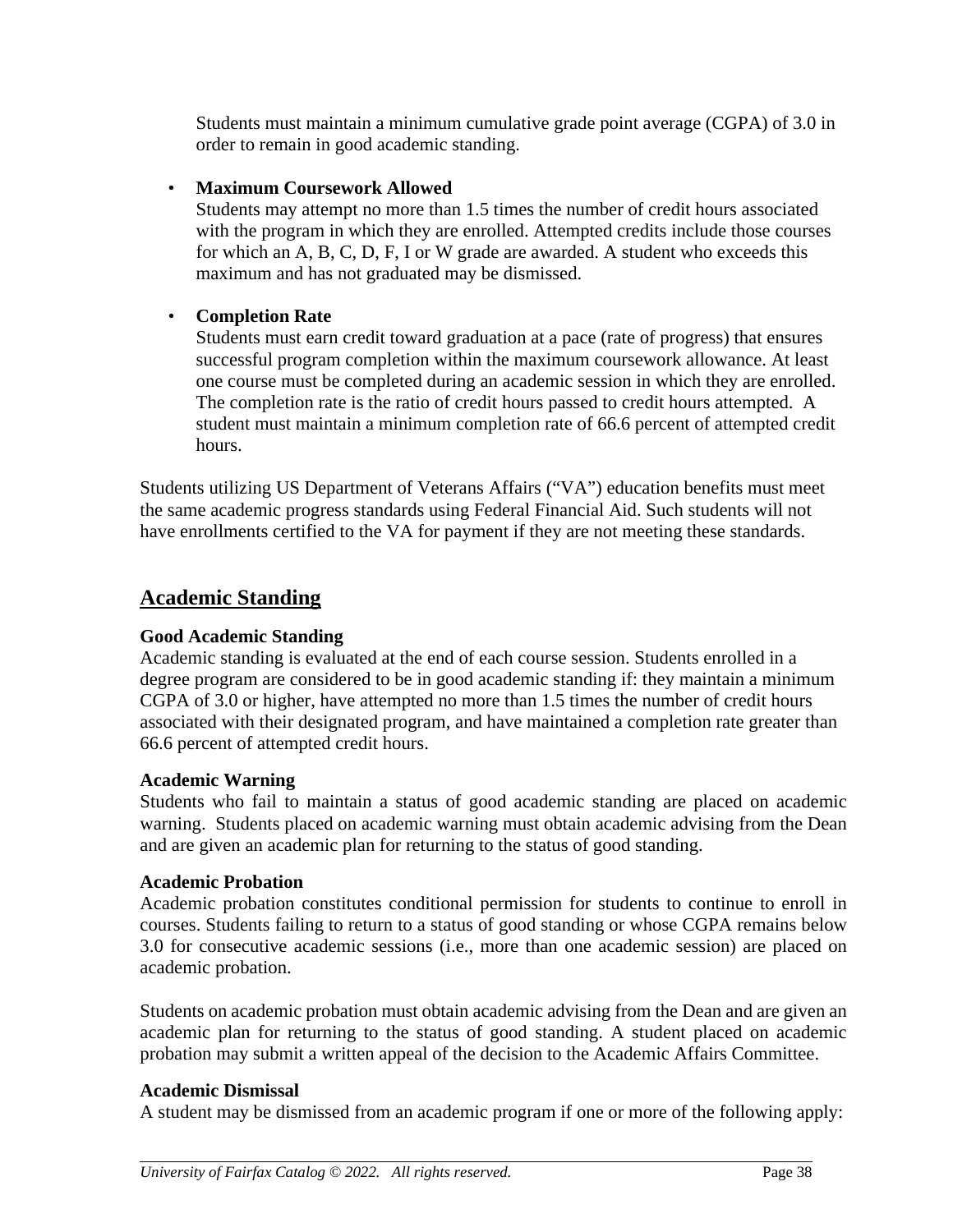- the student has failed to make progress toward returning to the status of good standing within the timeframe identified in the academic plan set forth by Dean;
- the student has exceeded the maximum coursework allowed for the program in which they are enrolled;
- the student has failed to meet rate of progress standards established by the University;
- the student has committed an act of substantial academic and/or professional misconduct in violation of the Professional Conduct Policy described in the University of Fairfax Student Handbook;
- the student has exceeded the time limit for completion of their designated degree program, unless the Registrar has issued written approval for a time extension.

A student who is dismissed may submit a written appeal of the decision to the Chief Academic Officer (CAO).

#### **Computing a Cumulative Grade Point Average (CGPA)**

A cumulative grade point average (CGPA) summarizes a student's academic performance in all coursework completed. The CGPA is also used in determining the student's academic standing. To compute the CGPA, the letter grade for each course is first converted to a grade point value (GPA Value as noted under Grading Scale) and multiplied by the number of credits designated for the course to determine GPA Points (GPAPTS) earned. GPAPTS are displayed on the transcript for each course. To determine the CGPA, the sum of all GPAPTS earned is divided by the total number of credits attempted. Courses assigned an "I", "W", "P", "NP" or "AUD" are not used in computing a grade point average.

## **Grading Scale**

I. All IA, RM, PM, DS, CS, SD, DBA, MGT, ACC, and MB courses in BOTH the Masters and Doctorate Programs.

Grades are awarded based on individual performance and are not graded on a curve. Points earned through the components identified above will be accumulated and grades assigned according to the following:

| <b>Letter Grade</b> | Scale      | <b>Grade Point Value</b> |
|---------------------|------------|--------------------------|
| $\mathbf{A}$        | 95-100     | 4.0                      |
| $A -$               | 90-94      | 3.67                     |
| $B+$                | 87-89      | 3.33                     |
| B                   | 83-86      | 3.0                      |
| $B -$               | 80-82      | 2.67                     |
| $C+$                | 77-79      | 2.33                     |
| $\mathbf C$         | $73 - 76$  | 2.0                      |
| F                   | Below 73   | 0                        |
|                     |            |                          |
| I                   | Incomplete | $\boldsymbol{0}$         |
| W                   | Drop       | 0                        |
| W                   | Withdrawal | $\boldsymbol{0}$         |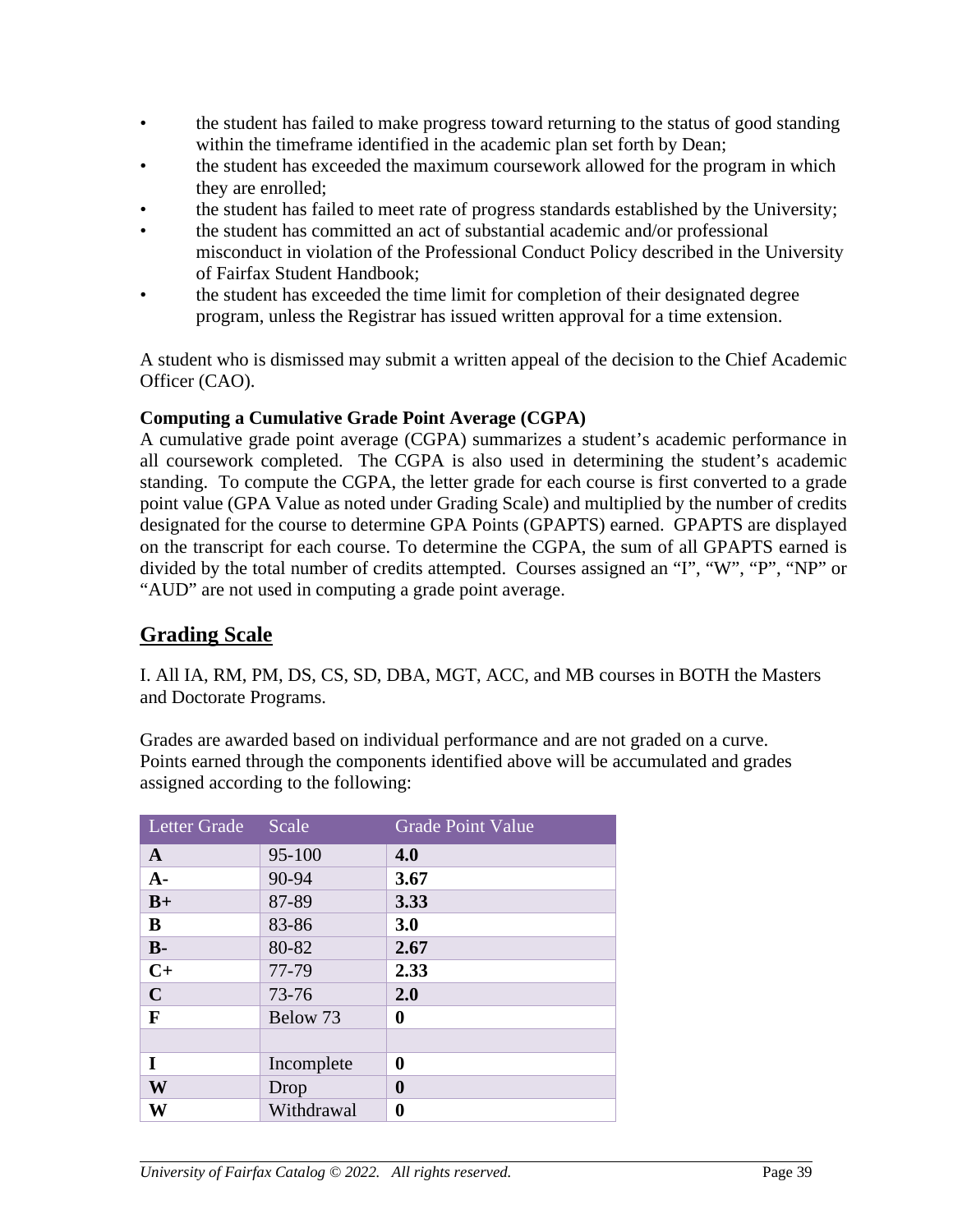| $\mathbf{P}^*$ | Progress    | N/A |
|----------------|-------------|-----|
| $NP*$          | No Progress | N/A |
| <b>Audit</b>   | Aud         |     |
|                |             |     |

\*In RES, DIS, DST, and BR dissertation courses, the grades of "P" and "NP" are assigned instead of letter grades as discussed below.

#### **II. RES, DIS, DST and BR Courses ONLY (Advanced Courses in the DIA/DBA/DSD - Dissertation Writing):**

Grades are awarded based upon individual performance and are not graded on the curve. Points earned through the components identified above will be accumulated and grades will be assigned according to the following:

| <b>Total Points</b> | <b>Additional Criteria</b>                                                                                                                                        | <b>Letter Grade</b> |
|---------------------|-------------------------------------------------------------------------------------------------------------------------------------------------------------------|---------------------|
| $70 - 100$          | Student interacted with advisor on a<br>regular basis and/or submitted all<br>deliverables as outlined for the course                                             | P (Progress/Pass)   |
| ${<}70$             | Student did not submit course<br>deliverables, submitted deliverables<br>that did not meet requirements, or<br>failed to have regular interaction with<br>advisor |                     |

#### **Incompletes**

In some cases, issues create a situation where students need additional time to complete course requirements. Extensions for individual assignments can be requested and granted by professors, except when such an extension goes beyond the end of the term.

A student may request an incomplete from his/her instructor if he/she meets all of the following requirements:

- Student is unable to complete course work due to a circumstance beyond the student's control. **The student must provide third party documentation.**
- Incomplete was requested of the course instructor by the student prior to the last day of week seven of the course and was approved by the Dean of Academics and Student Services
- Student was active in the course at least 14 days prior to the end of the last day of the course
- Student's grade must be 70% or above at the time that the incomplete is requested.

When granted:

- A student will have up to 14 days following the last day of the term to complete his/her course work when an incomplete is granted.
- No penalty will be assessed on these assignments.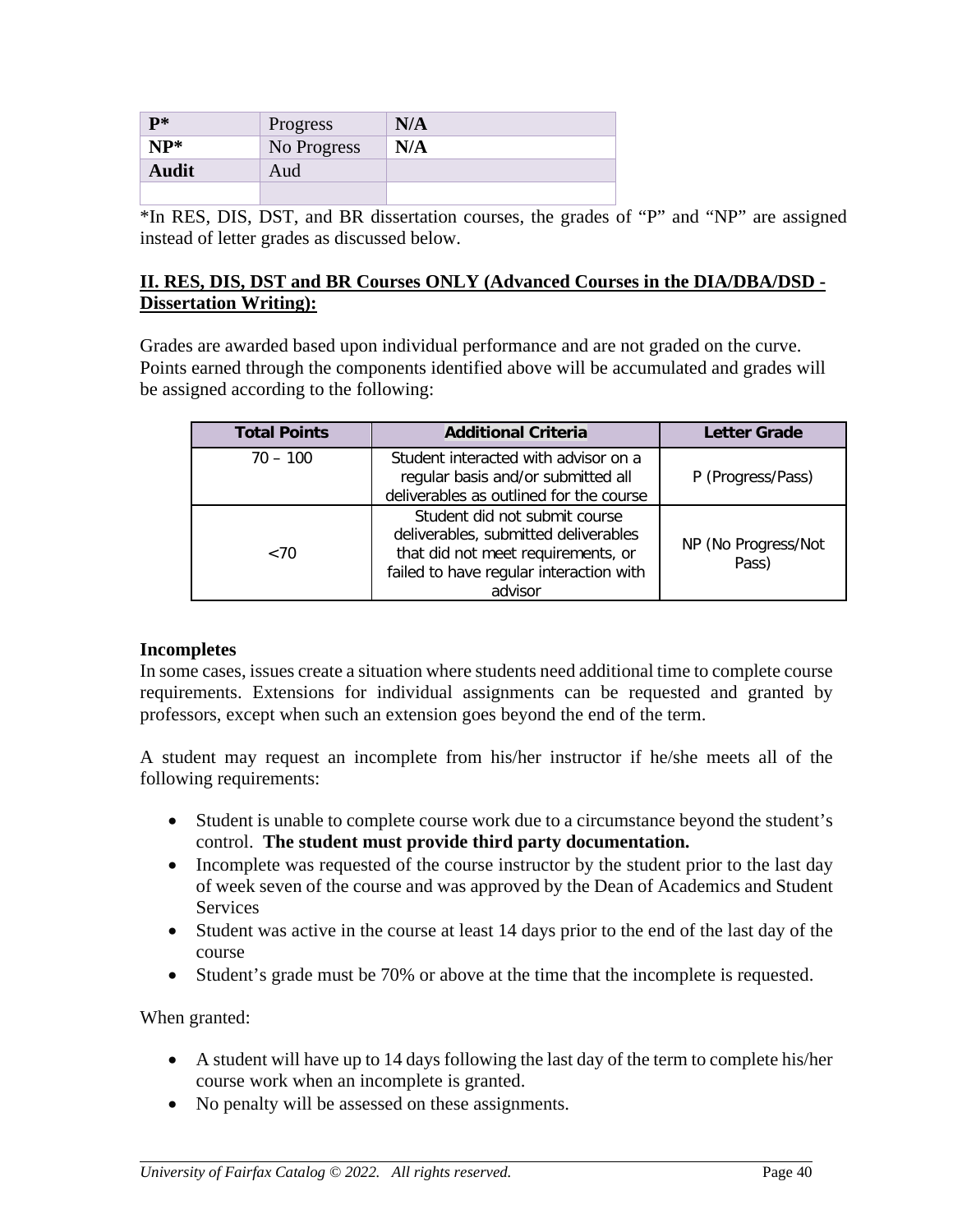- At the end of the designated time period, a grade change form will be completed to change a student's "I" grade to the grade earned.
- If a student fails to complete the terms for the incomplete process, the student's "I" will revert to the grade earned prior to the incomplete status.
- Additional time will not be granted beyond the initial 2-week extension.
- "I" grades will be given the same weight as "F" grades in calculating satisfactory academic progress until such time as the I grade is replaced.

#### **Students must request a grade of Incomplete prior to the beginning of the last week of the term.**

Certain coursework, such as discussion thread postings and sync Session assignments are time-sensitive and integral to the interaction within a course. These assignments are not eligible for the extension granted through an Incomplete Grade. Only assignments associated with major course deliverables will be considered as part of the assignments granted extension under the Incomplete Grade.

#### **PLEASE NOTE, IF GRANTED AN INCOMPLETE, THE STUDENT MUST SUBMIT ALL OUTSTANDING COURSEWORK VIA THE COURSE IN WHICH THE INCOMPLETE WAS GIVEN NO LATER THAN 14 CALENDAR DAYS AFTER THE COURSE IN WHICH THE INCOMPLETE WAS GIVEN HAS ENDED. ALL OUTSTANDING ASSIGNMENTS MUST BE UPLOADED TO THE COURSE IN WHICH THE GRADE OF INCOMPLETE WAS GRANTED TO THE APPROPRIATE ASSIGNMENT DROP BOXES FOR THOSE ASSIGNMENTS.**

To request an Incomplete, you must email a Request for Incomplete form and documentation of the circumstances to the Dean at [academics@ufairfax.edu.](mailto:academics@ufairfax.edu) If agreed to by your professor, the Dean will issue an approval with a schedule for assignment completion.

### **Withdrawals**

Students who withdraw from a course are given a grade of "*W*". There is no credit awarded for a "W" grade. This grade designation is included in maximum coursework allowed and completion rate when evaluating satisfactory academic progress. Students who do not submit all coursework and do not officially withdraw from a course, or do not receive approval for an Incomplete, may receive a grade of "*F*". Students who must leave for military service and withdrawal will be assigned the same grade as traditional students.

#### **Audited Courses**

Students who wish to audit a course must receive prior approval from the Dean and adhere to the same attendance requirements as all other class members. Although audit students are not required to complete projects, they may do so. The audit designator ("*AUD*") appears on transcripts and signifies neither credit nor grade.

A previously audited course may be taken for credit at a later date. In addition, a student may audit a course previously taken and passed. Tuition and fees apply to all audited courses.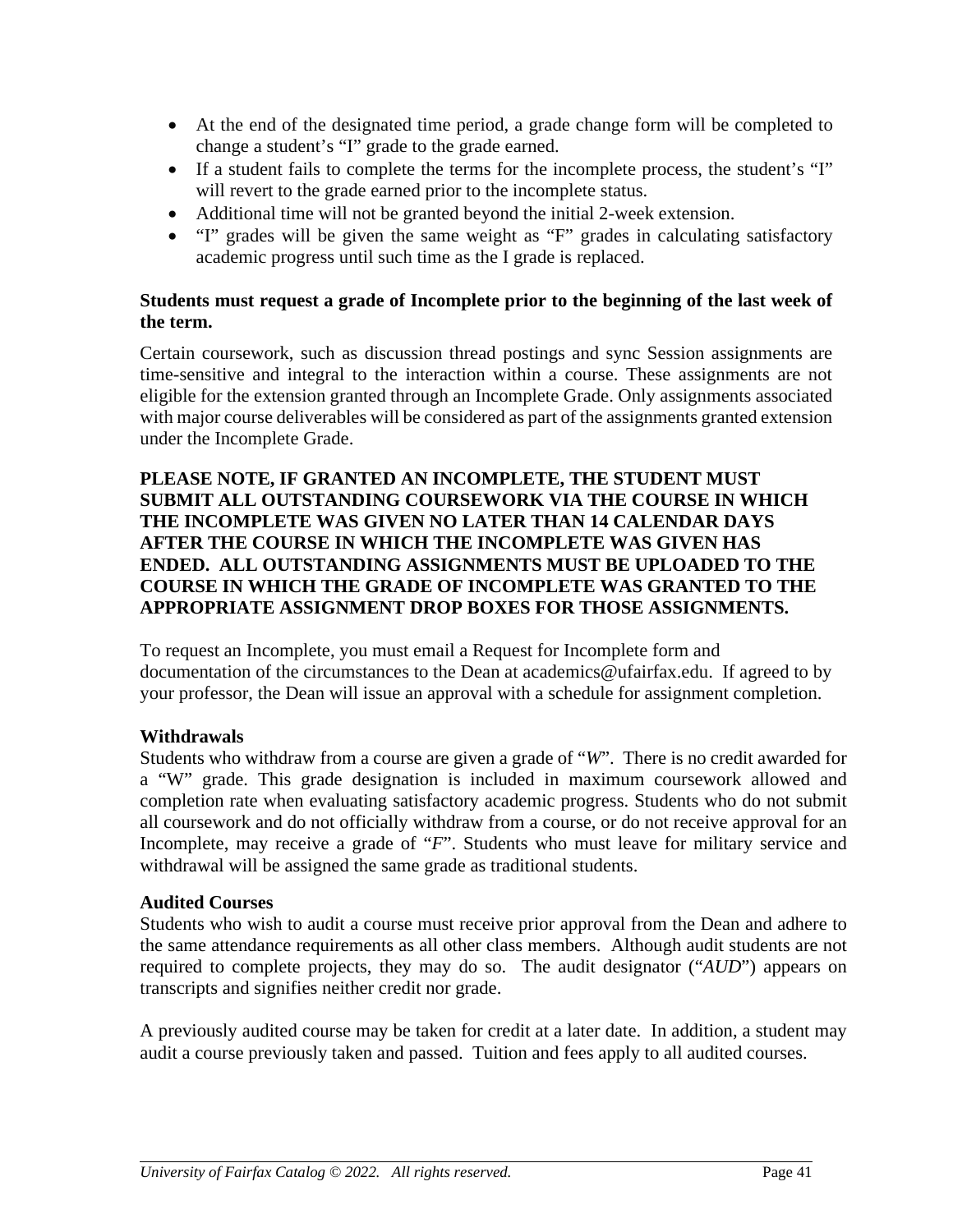#### **Repeated Courses**

Students must repeat a course for which a grade of "*F*" or "*NP*" has been assigned. Students may repeat courses within their program of study (at the tuition rate in effect at the time they repeat) in order to improve their CGPA or to enhance their understanding of course material, with permission from the Chief Academic Officer. Only the highest grade earned is included in calculating the CGPA. A record of all registrations remains on the transcript, with the notation Repeat. Credit for the same course is awarded only once. Students may repeat a single course no more than three times unless approved by the Chief Academic Officer.

## **Program Modifications**

#### **Course Substitutions**

Students may receive approval to substitute an elective course for a core or specialization course if the student has requisite knowledge of the content of the course being replaced. Students may request the approval from the Dean by submitting the Petition for Course Substitution Form. Documentation such as academic transcripts, a detailed job description, resume and/or evidence of a relevant license or certification may be required.

#### **Transfer of Course Credits**

A maximum of 18 semester credits may be transferred into a master's degree program. A maximum of 9 semester credits may be transferred into a Doctorate program.

No transfer credit will be applied to programs of study where a doctoral student has been granted advanced standing. The University does not award academic credit for non-academic experience.

Transfer credits are counted towards maximum coursework allowed and completion rate when determining whether a student is achieving satisfactory academic progress. These credits are not calculated into cumulative grade point average.

To receive transfer credit for a course, the following criteria must be met:

The student must have taken the course for graduate credit as part of a degree or graduate certificate program from an accredited institution; The course taken was equivalent to the University of Fairfax course in content, level, and credit hours; The student earned at least a grade of "B" (courses taken on a pass/fail basis are not eligible for transfer); and courses must have been completed within the five years preceding initial enrollment at the University of Fairfax.

Students should request evaluation of any prior coursework during the admissions process. Student Services will supply the appropriate release forms for ordering official transcripts. Prior coursework is evaluated to ensure that it meets the credit unit and content matter of those offered and approved by the institution's accreditor. Transfer credits requests are not denied based solely on the source of the credit-granting institution's accreditor. Students who are not satisfied with initial transfer credit evaluations may appeal those decisions using the published grievance procedure.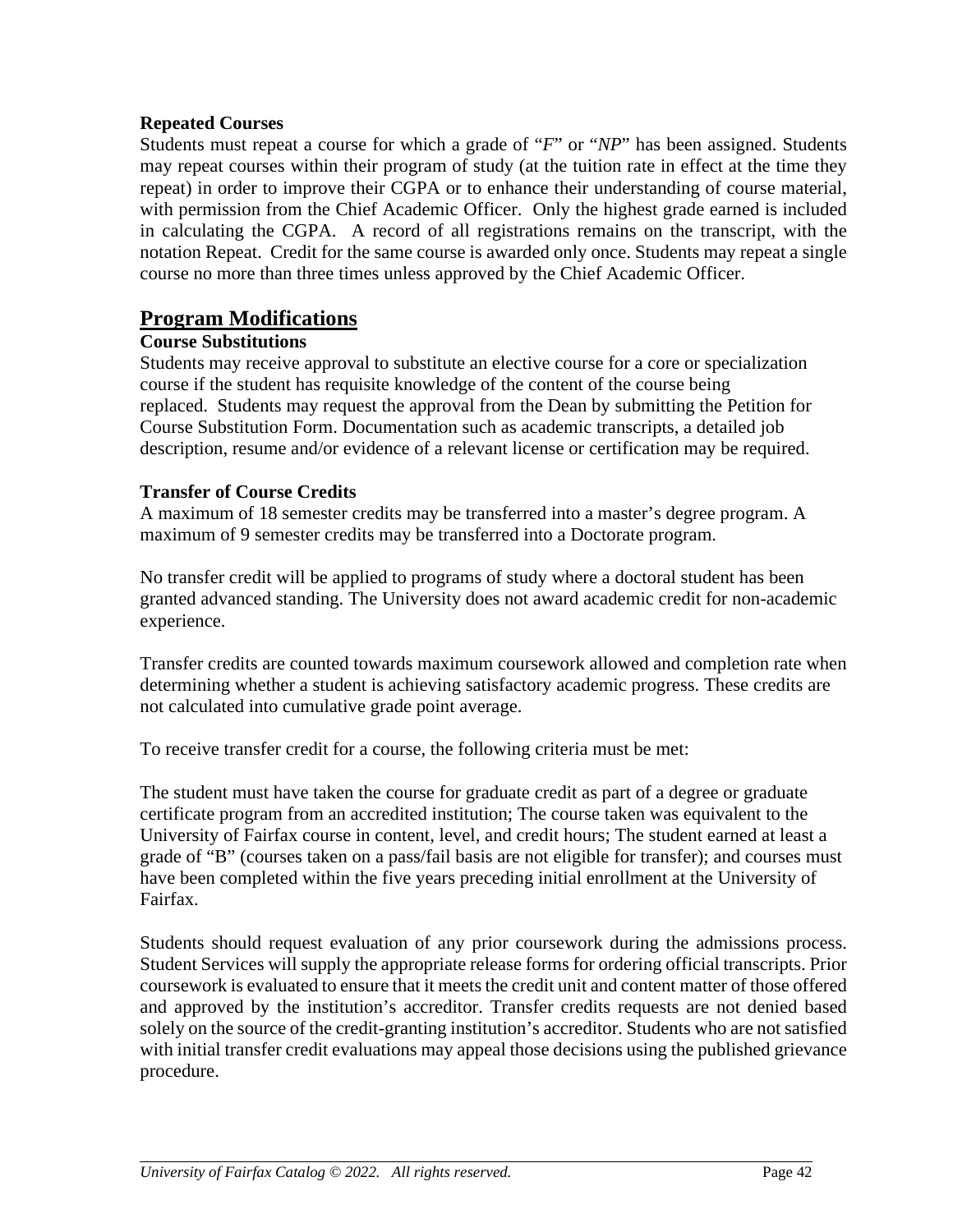#### **Conversion of Quarter to Semester Hours**

All courses taken in a quarter-hour system that, by virtue of the learning outcomes, are applicable to University of Fairfax's semester-hour course requirements will be considered for transfer credit. When the conversion of credit hours completed results in a fraction, the number of credit hours will be rounded up to the next full credit hour for the benefit of the student.

The University of Fairfax does not award academic credit for life or work experience.

Students and graduates should note that when seeking to transfer credits to another educational institution, the receiving institution has full discretion as to which credits are transferable. All University of Fairfax school officials must accurately represent the transferability of any courses or programs.

## **Student Identity Verification**

University of Fairfax initiates the student identity verification during the admissions process using Veratad ID for compliance.

## **Continuous Enrollment/Governing Rules**

Students are governed by graduation requirements in effect at the time of initial enrollment, provided their enrollment has been continuous. Continuous enrollment is interrupted when a student is not enrolled for a session. For each interruption of continuous enrollment, students are governed by graduation requirements and policies in effect at the time of resumption of enrollment.

# **Time Limit**

Students enrolled in the master program have five years and students enrolled in the doctorate program have seven years in which to complete all degree requirements. Students who do not complete all program requirements before the program deadline will be dis-enrolled and will need to formally petition for re-admission. Regardless of program, veterans or active military of the United States military may re-enroll into their original programs and program version without supplying new admissions information, providing their return is within five years of the completion of their service obligation and the program is still offered. Students in this situation will receive counseling on the effect the absence may have on student success. If the program is no longer offered, the University will attempt to place the student in an appropriate program of study. Students who wish to petition the University for a one-time program extension, may do so by petitioning the Admissions Reentry Committee which consists of the Academic Deans and Chief Academic Officer within 21 calendar days of notification of program withdrawal due to temporal expiration. The Committee has 14 calendar days in which to respond to student requests. If the student wishes to appeal the Committee's decision, the student may seek a second appeal through the office of the President.

# **Graduation Requirements**

In the academic session following a student's last course, the CAO certifies that the student has completed all requirements for graduation. If certified and all financial obligations have been met, a certificate or diploma indicating the degree and applicable specialization(s) is issued.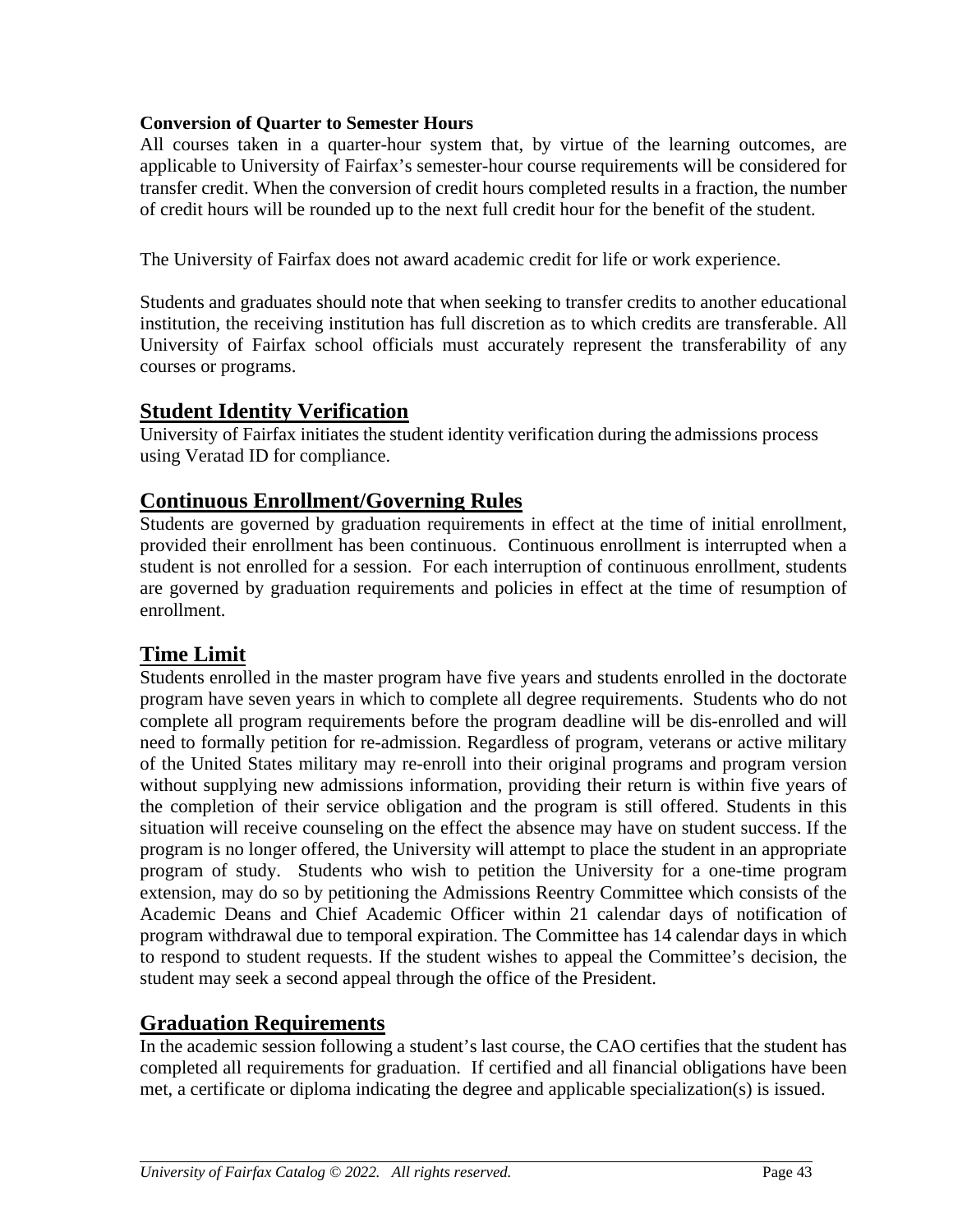# **All Graduates**

In order to graduate, all students must:

- Complete the minimum number of credit hours designated for the chosen degree program.
- Satisfy all program requirements including completion of courses for the chosen degree and specialization(s).
- Achieve the minimum cumulative GPA designated for the chosen degree program.
- Pay all tuition and fees and fulfill all other administrative obligations to the University of Fairfax.

## **Graduates of the Doctoral Program**

In addition to the above, doctoral candidates must produce and successfully defend an approved dissertation as specified in the University of Fairfax Dissertation Handbook for their designated degree.

# **Transcript Requests**

Transcripts are issued by the Office of Student Services upon receipt of a signed *Transcript Request Form* along with fee payment. Transcripts will not be issued to any student who has an outstanding obligation to the University. The *Transcript Request Form* is available in the *Student Information Center*.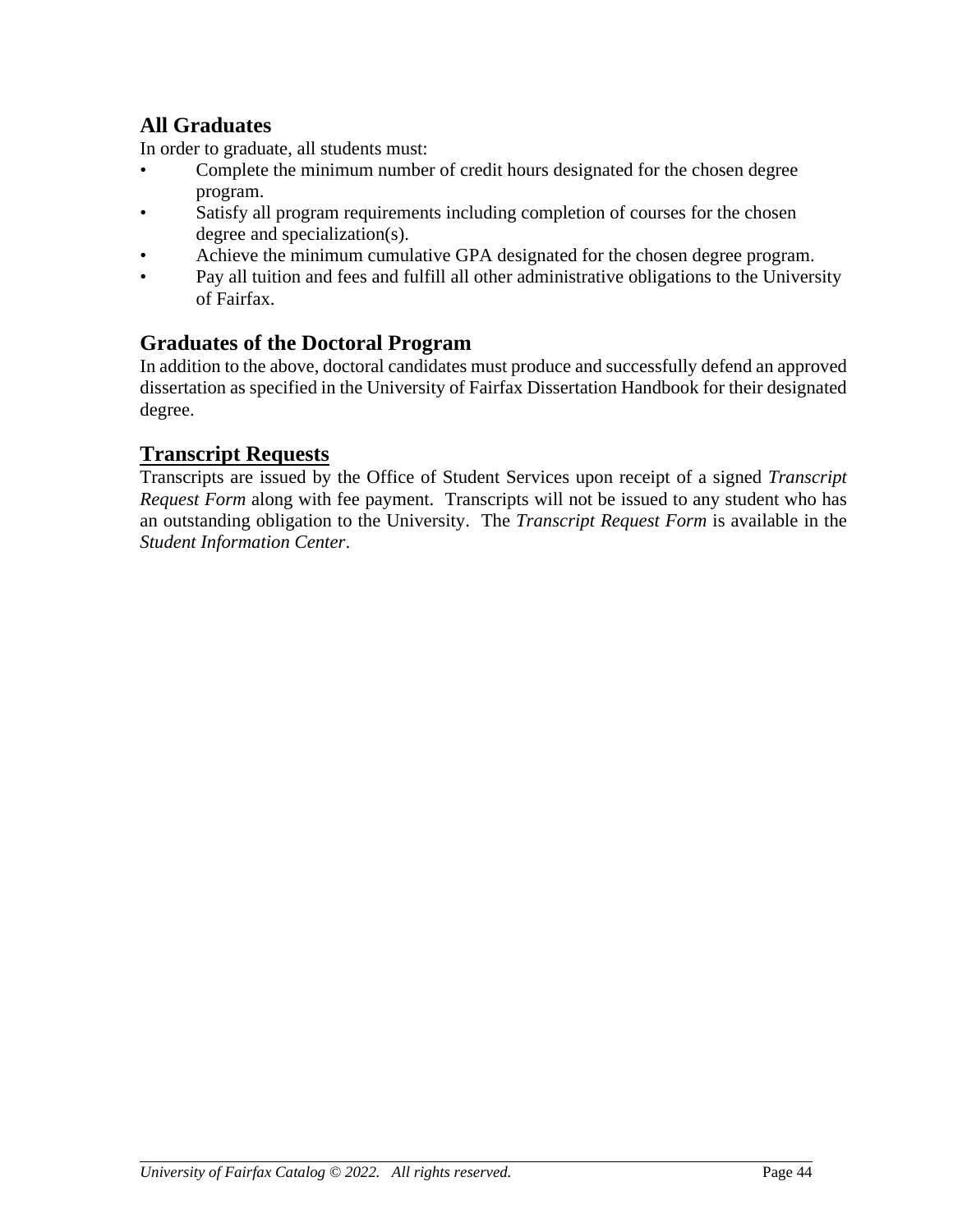# *STUDENT RIGHTS AND RESPONSIBILITIES*

## **Student Rights**

#### **Academic Freedom**

The mission of the University is best accomplished in an atmosphere which fosters free inquiry, discussion and respect for differing viewpoints. However, students should be sensitive to others when discussing potentially controversial subject matter. The faculty is responsible for facilitating and encouraging open communication among students without fear of reprisal.

#### **Academic Records Policy**

The University of Fairfax complies with the Family Educational Rights and Privacy Act of 1974 (FERPA) which ensures students the right to privacy in their educational records. This act also establishes the right of students to inspect and review their records and to initiate grievance proceedings to correct inaccuracies. A request to review educational records should be sent to the CAO in writing and will be honored within 45 days after receipt of the request. Students can then schedule time to view the records during regular University business hours, or by special appointment.

Student records are securely stored in an electronic format. At a minimum, the student's application for admission, ledger card, and academic transcript are stored indefinitely.

#### **Arbitration Agreement**

Any controversy or claim arising out of or relating to this agreement or the education provided by University of Fairfax shall be settled by arbitration administered by the American Arbitration Association in accordance with its Commercial Arbitration Rules, and judgment on the award rendered by the arbitrator(s) may be entered in any court having jurisdiction thereof. In the event a party fails to proceed with arbitration or unsuccessfully challenges the arbitrator's award, the other party is entitled to costs of suit, including reasonable attorney's fees, for having to compel arbitration or defend or enforce the award.

#### **Grievance Policy**

The University of Fairfax has adopted an internal grievance procedure for prompt resolution of student complaints, including allegations of discrimination on the basis of race, color, religion, creed, ancestry, gender, marital status, sexual orientation, national origin, age, physical or other disability, military or veteran status, or receipt of public assistance. Any student who has a complaint should address it as follows:

- 1. A complaint should be filed in writing with the School Dean with responsibility for the program of study in which the student is enrolled. The complaint should contain the name, address, telephone number, and email address of the student filing the complaint, a brief description of the circumstances giving rise to the complaint, and written statements from all other persons involved in the complaint who wish to be heard. The complaint should be filed by email to [FormalGrievance@ufairfax.edu.](mailto:FormalGrievance@ufairfax.edu)
	- a. A complaint should be filed within thirty (30) days of an alleged incident or one (1) week after the complainant becomes aware of the circumstances giving rise to the complaint, whichever is later.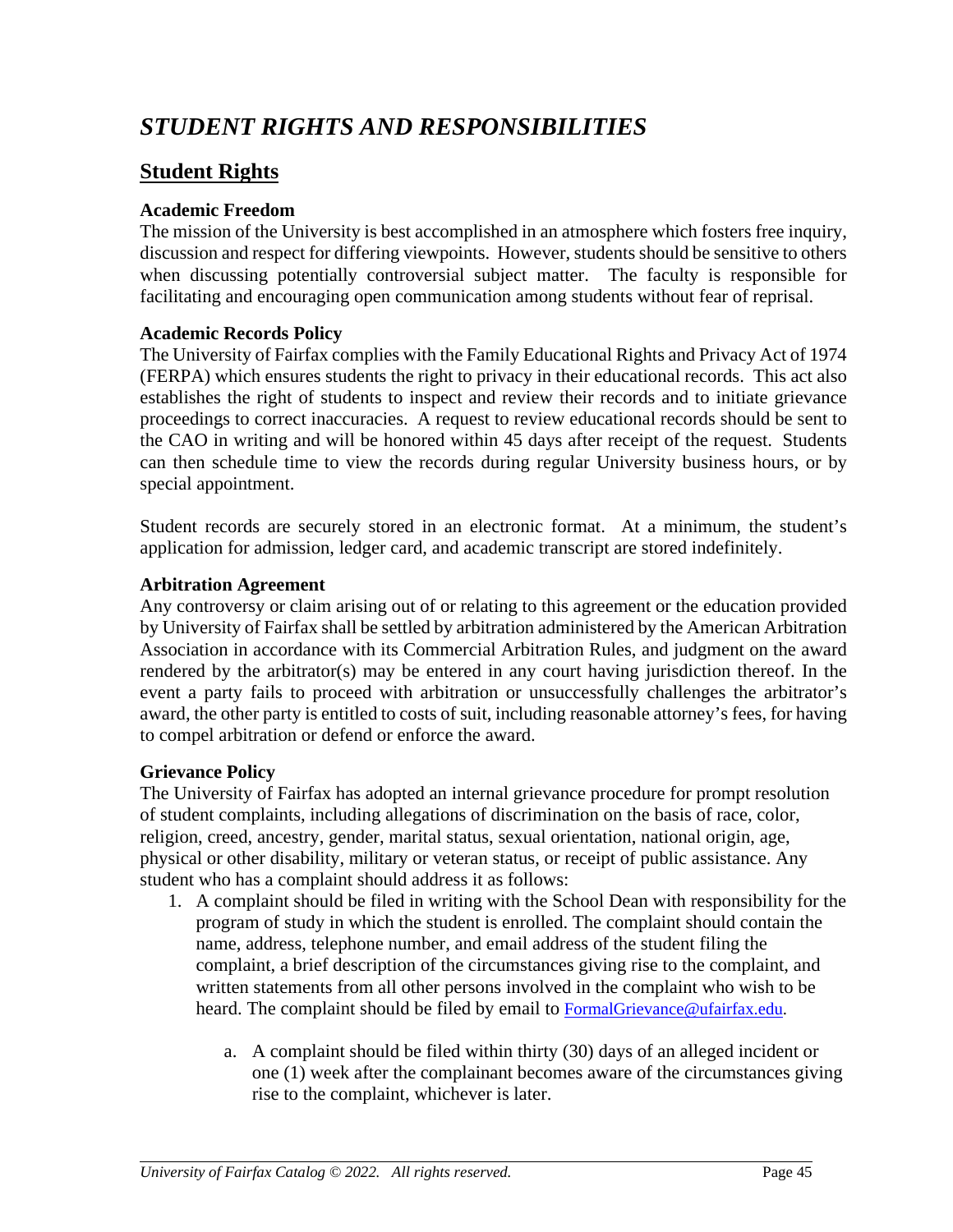- b. The School Dean will investigate the complaint, making a determination, and take such action as he or she deems appropriate within 10 days of receiving the complaint.
- 2. If the complainant is not satisfied with the determination or action of the School Dean, he or she may make a written appeal within thirty (30) days of the determination or action of the School Dean to the Chief Academic Officer for complaints which relate to academic issues, or to the Executive Vice President for Operations for all other complaints. The appeal should be filed by email to [GrievanceAppeal@ufairfax.edu](mailto:GrievanceAppeal@ufairfax.edu)
	- a. The appeal should contain the name, address, telephone number, and email address of the student filing the appeal, a brief description of the circumstances giving rise to the original complaint, and a brief description of the reason why the student believes the determination and action of the School Dean to be in error.
	- b. The Executive Vice President or CAO will consider the appeal, make a determination, and take such action as he or she deems appropriate within 10 days of receiving the appeal.
- 3. If the complainant is not satisfied with the determination or action of the Executive Vice President or CAO, he or she along with all persons involved in the complaint may make a written appeal within thirty (30) days of the determination or action of the Executive Vice President or CAO to the President of the University. The appeal should be filed by email to [GrievanceAppeal@ufairfax.edu](mailto:GrievanceAppeal@ufairfax.edu)
	- a. The appeal should contain the name, address, telephone number, and email address of all persons involved in the complaint which prompted the appeal, a brief description of the circumstances giving rise to the original complaint, and a brief description of the reason why the student believes the determination and action of the School Dean and the Executive Vice President or CAO to be in error.
	- b. The President will consider the appeal, make a determination, and take such action as he or she deems appropriate within 10 days of receiving the appeal.

### **ADDITIONAL AVENUES OF RESOLUTION**

Grievances that are unable to be resolved within the University may be addressed to the State Council of Higher Education for Virginia (SCHEV) in writing at 101 N. 14th St., 10th Floor, Richmond VA 23219 or by phone at 804-225-2600 or through the web at http://www.schev.edu

The University's accreditor the Distance Education Accrediting Commission (DEAC) may also be contacted in writing at 1101 17th St. NW, Suite 808, Washington DC 20036 or by telephone at 202-234-5100 or through their website at [www.deac.org](http://www.deac.org/)

In addition to the above, the student may submit a complaint to the approval or licensing authority in his/her home state using the contact information below: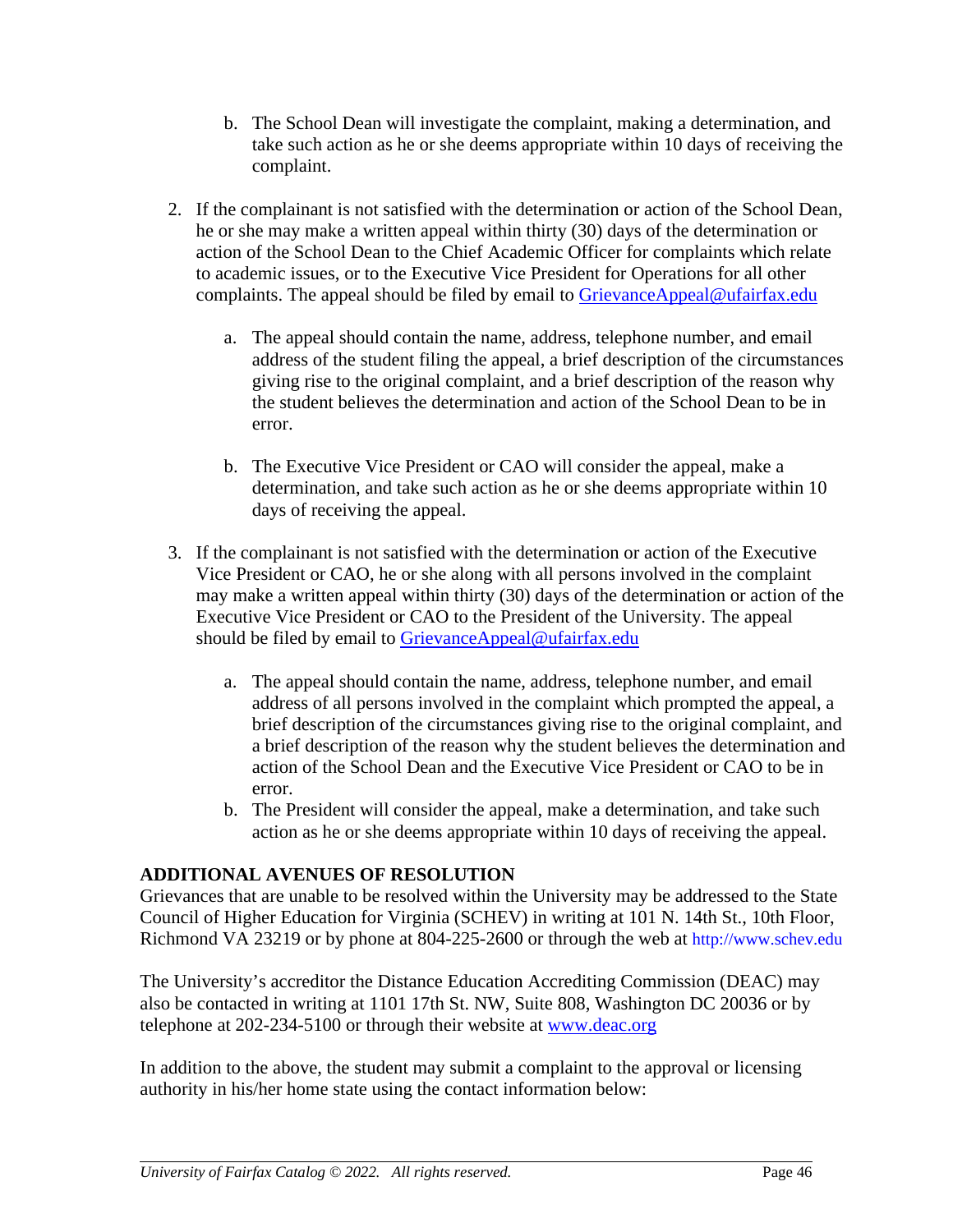California Students – Bureau for Private Postsecondary Education, 1747 North Market Blvd. Suite 225, Sacramento, CA 95834, (916) 574-8900 or (888 370-7589

Virginia Students – State Council for Higher Education, James Monroe Building, 10<sup>th</sup> Floor, 101 N. 14th Street, Richmond, VA 23219, (804) 225-2600

University of Fairfax is approved to offer GI Bill® educational benefits by the Virginia State Approving Agency. The Virginia State Approving Agency (SAA), is the approving authority of education and training programs for Virginia. The Virginia State Approving Agency investigates complaints of GI Bill® beneficiaries. While most complaints should initially follow the school grievance policy, if the situation cannot be resolved at the school, the beneficiary should contact the Virginia State Approving Agency via email at [saa@dvs.virginia.gov](mailto:saa@dvs.virginia.gov)

#### **Harassment Policy**

Unlawful harassment is prohibited by the University of Fairfax and by law on the basis of creed, race, color, gender, sexual orientation, age, national origin, or disability. Students are responsible for immediately reporting any incidence of harassment to the Dean who will investigate and initiate disciplinary action if required.

#### **Intellectual Property Policy**

All work products which are used as the basis for course grading and which are produced by the student to meet course and degree requirements remain the property of the student.

#### **Nondiscrimination Policy**

The University of Fairfax does not discriminate on the basis of gender, age, race, creed, national origin, sexual orientation or disability in admissions, employment or access to academic programs or student activities.

### **Student Responsibilities**

The University has established policies that govern student, faculty, and staff behavior. Students are required to be familiar with these policies and adhere to them. These policies include:

#### **Academic Integrity Policy**

The principles of academic integrity encompass standards of honesty and truth. Each member of the University has a responsibility to uphold the standards of the community and to take action when others violate them. Faculty members have an obligation to educate students about the standards of academic integrity and to report violations of these standards. See Code of Academic Integrity Policy on page [33.](#page-40-0)

#### **Cheating**

The University of Fairfax will not tolerate cheating. Students are expected to do their own course work, assignments and projects, and make equitable contributions in both quality and quantity of work performed for group projects.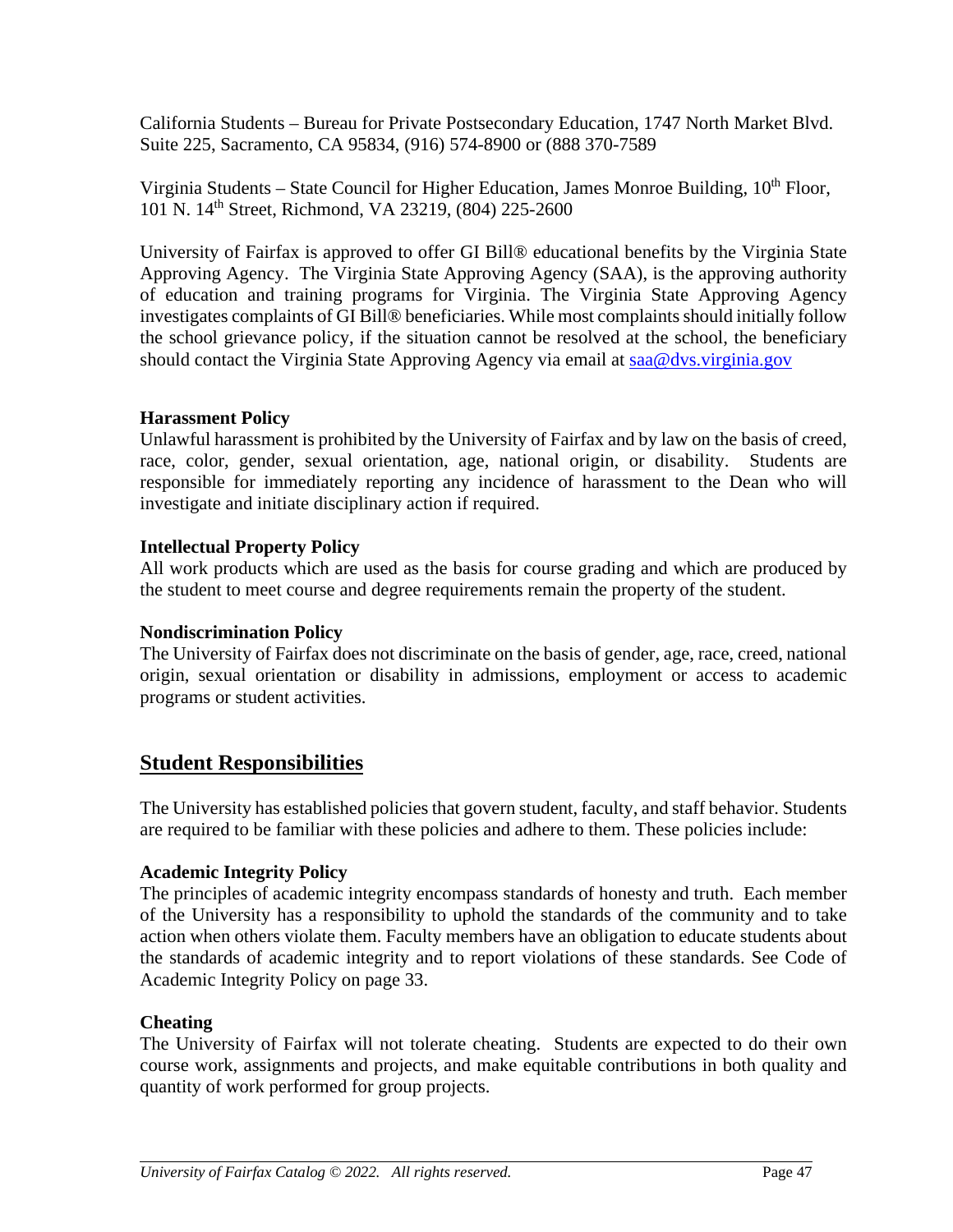#### **Plagiarism**

Plagiarism is a violation of the integrity of the academic community. Intentionally representing someone else's work as one's own or using another's ideas in a written paper or presentation without appropriate citations and references will result in failure or dismissal.

While we should be able to assume that all students know what plagiarism is, reviewing it with them in class is important, especially in this electronic age in which downloading information and documents from the Internet is common.

We define plagiarism as "the use of someone else's words or ideas without proper credit" and recognize several types of plagiarism, such as:

- 1. Quoting directly without acknowledging the source;
- 2. Paraphrasing without acknowledging the source; and
- 3. Constructing a paraphrase that closely resembles the original in language and syntax without acknowledging the source.

The University of Fairfax regards academic honesty and scholarly integrity to be essential to the education of our students. Violations are not tolerated. Enforcement of this policy is the responsibility of faculty and staff. If a faculty/staff member determines a violation of academic integrity, working with their Dean/ Program Director, disciplinary action is taken. Disciplinary action for infractions to the policy will range from receiving an incomplete of failing grade, expulsion from the course, or expulsion from the University. See Code of Academic Integrity Policy on page [33.](#page-40-0)

#### **Confidential Information Policy**

The University of Fairfax, as an institution of higher education, operates as an open forum to maximize the interchange of ideas. Students are encouraged to bring real life experiences to the classroom for discussion purposes. However, in so doing, students should follow the confidentiality policies of their employers and/or clients.

### **Copyright Policy**

It is the policy of the University of Fairfax that all members of the university community (students, faculty and staff) must comply with the US Copyright Law.

#### **Use of Licensed Documents**

The University subscribes to a number of sources for content published in scholarly journals, conference proceedings, and trade publications, providing access to these resources via the Library Portal. By virtue of these subscriptions, students may download articles and use them for course assignments without paying additional fees. Faculty identifying specific articles for use within a course, will direct students to retrieve these articles from the library portal, rather than posting them in the course shell.

#### **Fair Use Standards**

Faculty and staff are permitted to use and distribute copyrighted materials of other parties for educational and classroom uses, provided such activities are within the fair use standard. An article used once within the context of a classroom may fall within the standard of fair use; however, repeated use of the same article in subsequent courses would not. In those cases,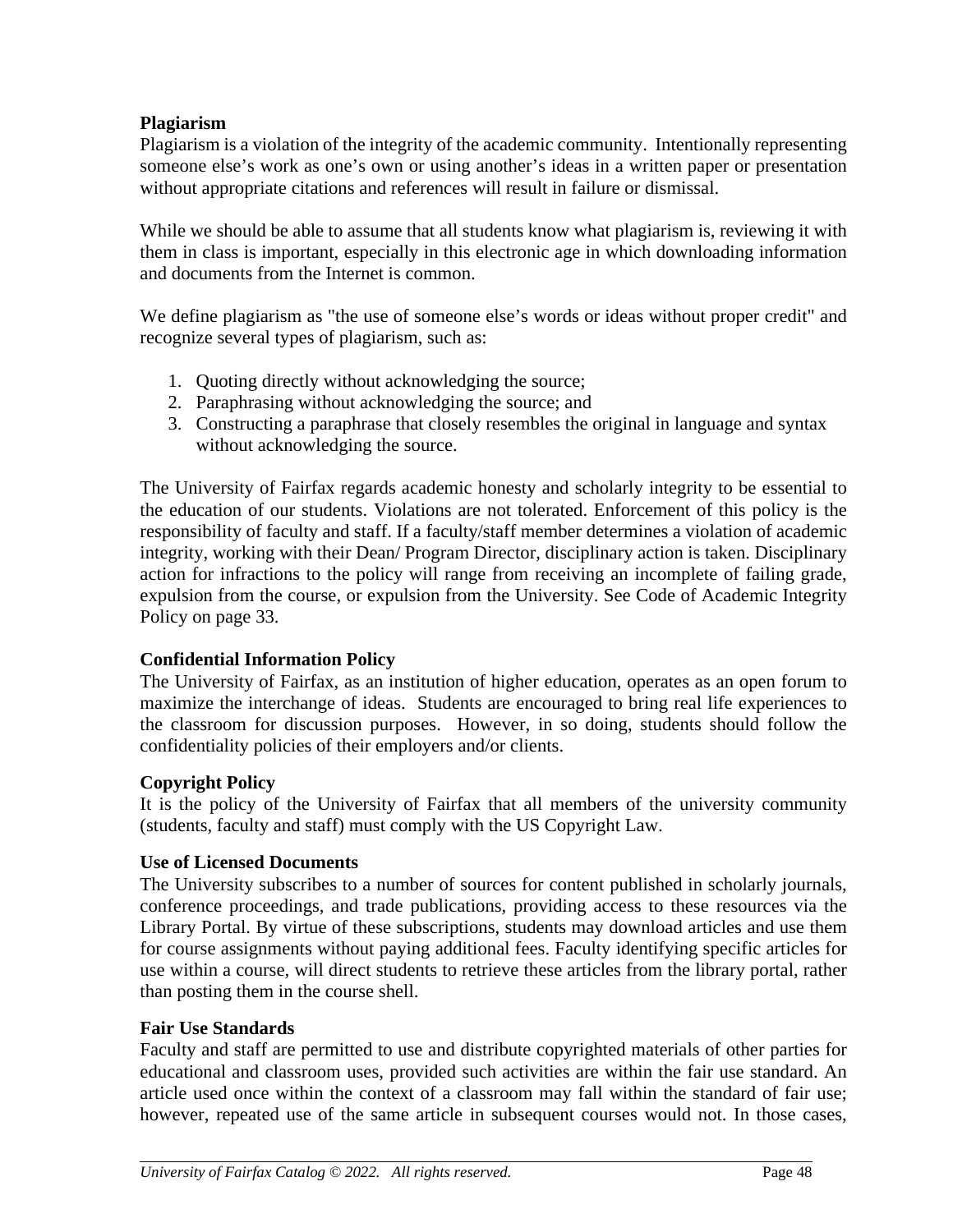students may be required to purchase these materials if not available through subscription services as described above.

#### **Documents without Limitations**

Government publications, documents in the public domain, or documents that are out of copyright may be used freely within the context of a course, with no limitations on their distribution.

#### **Software Distribution**

Software that has been copyrighted cannot be distributed to members of a course. Students must purchase individual licenses for personal use. Software distributed as part of a textbook bundle can be used by the individual purchasing the text and should not be installed on multiple computers or shared among students. Faculty utilizing open source software within the context of a course will not distribute the software directly. Links to authorized sources of the software will be made available within the Webliography of a course shell.

#### **Distribution of Authored Materials**

Copyrighted materials may be copied freely by the owner of the copyright on the materials. Authorship conveys no right to copy material that has been published by a party other than the author. Permission must be granted by the publisher for copying any published materials used on a repetitive basis, or arrangements for purchase must be made.

#### **Other Documents**

In cases where use of a document does not fall within Fair Use standards, or has not been licensed for online use, faculty members must alert the CAO prior to its use to seek permission rights or arrange for purchase of the materials.

#### **Drug and Alcohol Policy**

The University of Fairfax prohibits the unlawful or inappropriate possession, use, or distribution of illicit drugs and alcohol by students, faculty or staff on its property, at any recognized University of Fairfax event. The consumption of alcohol is not permitted during the regular course of business or during official classroom time.

#### **End-of-Course Evaluations**

Student evaluations are an integral part of the University's outcomes assessment program. At the end of each course, we ask students to evaluate the teaching effectiveness of the faculty member, the coverage of the course objectives, and the value of the course.

Faculty members are able to view anonymous report containing aggregate information and comments without student names, after final grades have been submitted. Faculty and administrators CANNOT see who submitted any particular evaluation form. The CAO uses the results in the course revision process to make improvements. Certain components in the EOC Evaluations are used in the annual Outcomes Assessment conducted by the President.

#### **Professional Conduct Policy**

Students are expected to abide by all public laws and generally accepted professional standards, to comply with all regulations and policies of the University, and to conduct themselves professionally when interacting with fellow students, faculty and staff.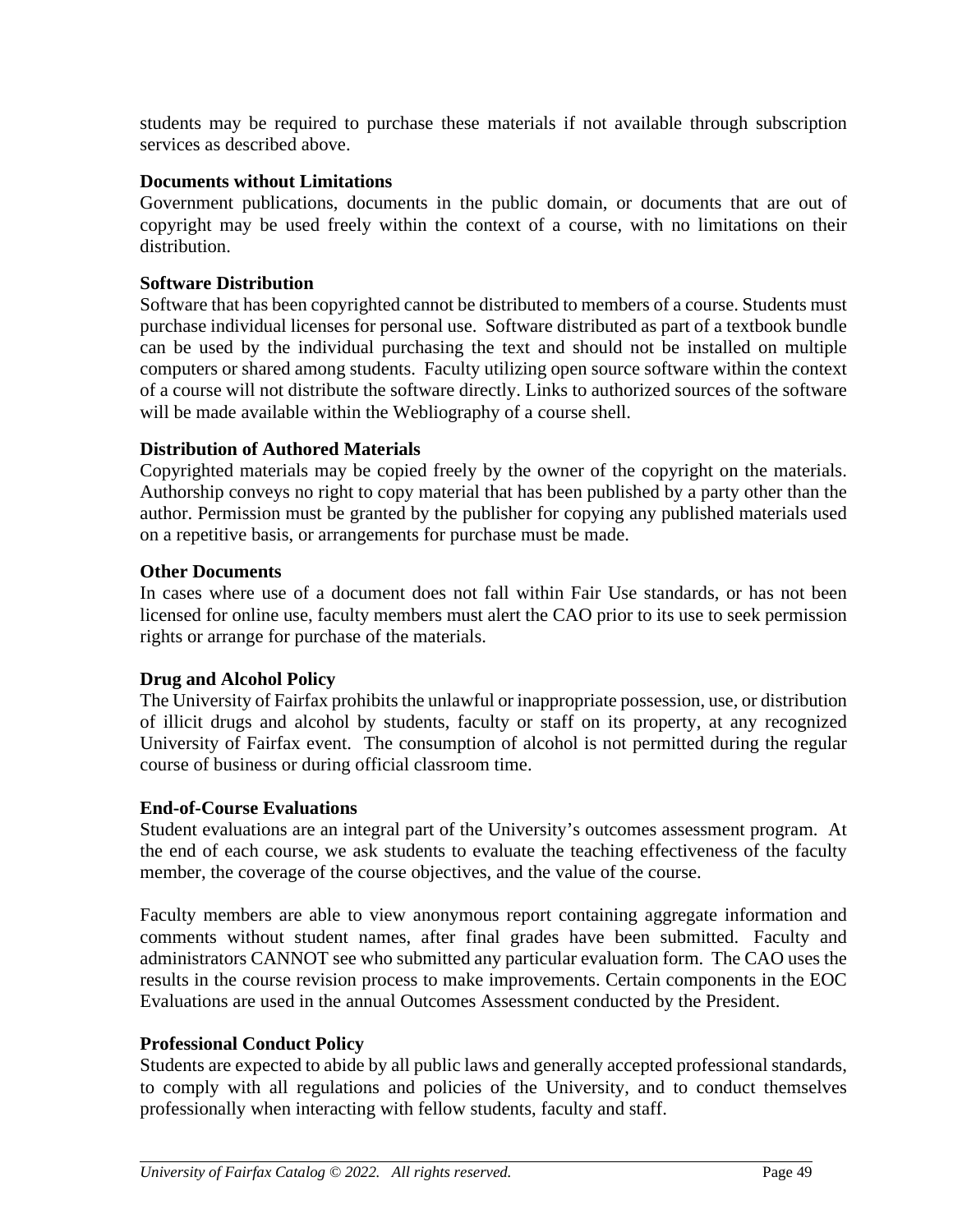The University of Fairfax reserves the right to place on probation or dismiss students who engage in unsatisfactory conduct such as dishonesty; failure to adhere to rules and regulations; destruction or theft of property; participation in activity that impinges on the rights of others; or possession or consumption of alcoholic beverages or illegal drugs at any time on the school premises. In any case of probation or dismissal students may appeal. Written appeals must be submitted to the President of the University.

#### **Research Practices Policy**

All students should be aware of the University's policy regarding research involving human subjects. If a student plans to conduct surveys (email, telephone, and regular mail), interviews, testing or any other type of assessment involving human subjects or personal data, the instruments and protocols must be reviewed and approved in advance by the University's Institutional Review Board (IRB). The purpose of the IRB is to ensure that appropriate research practices are employed by UoF students and faculty. In order to obtain approval for research involving human subjects, a student must complete an IRB Research Application Form describing the proposed study and submit it to the IRB. After reviewing the application, the IRB will issue a Certification of IRB Approval or make recommendations for resubmitting the proposal with changes. IRB-related forms are available in the SIC.

#### **Netiquette**

University of Fairfax students are expected to follow the conventional rules of *netiquette* in all University correspondence, including emails, *Canvas* threaded discussions and chat rooms.

Netiquette is a contraction of the words Network/Internet + Etiquette; netiquette means the effective use of technology to communicate with others on both a personal and professional level with socially acceptable and politically correct behavior and courtesy.

*Flames* are searing [email](http://www.webopedia.com/TERM/F/electronic_mail.html) or newsgroup messages in which the write[r attacks](http://www.webopedia.com/TERM/F/flame.html##) another participant in overly harsh, and often personal, terms. *Flames* are examples of poor netiquette and are not tolerated at the University of Fairfax.

Some general rules of thumb associated with netiquette are:

- "Think before you send/post." Be positive and constructive in your communications. Personal communications should be sent by email and should not be posted to a chat group or threaded discussion.
- Reread and edit your communications carefully before you post to a chat room or threaded discussion or send emails.
- Before asking a question in a chat session, threaded discussion or email response, carefully read the messages previously posted to be sure you can't answer your own question with information already provided.

### **SyncSession™ Etiquette**

The audio portion of the SyncSession operates under a "pass the microphone" process as opposed to an "open microphone". As a result, your professor must be cognizant of who has control of the microphone and will manage the use of it during the discussions.

When you enter the course, your professor will most likely have control of the microphone. If you enter the course prior to the instructor you may use the microphone to interact with other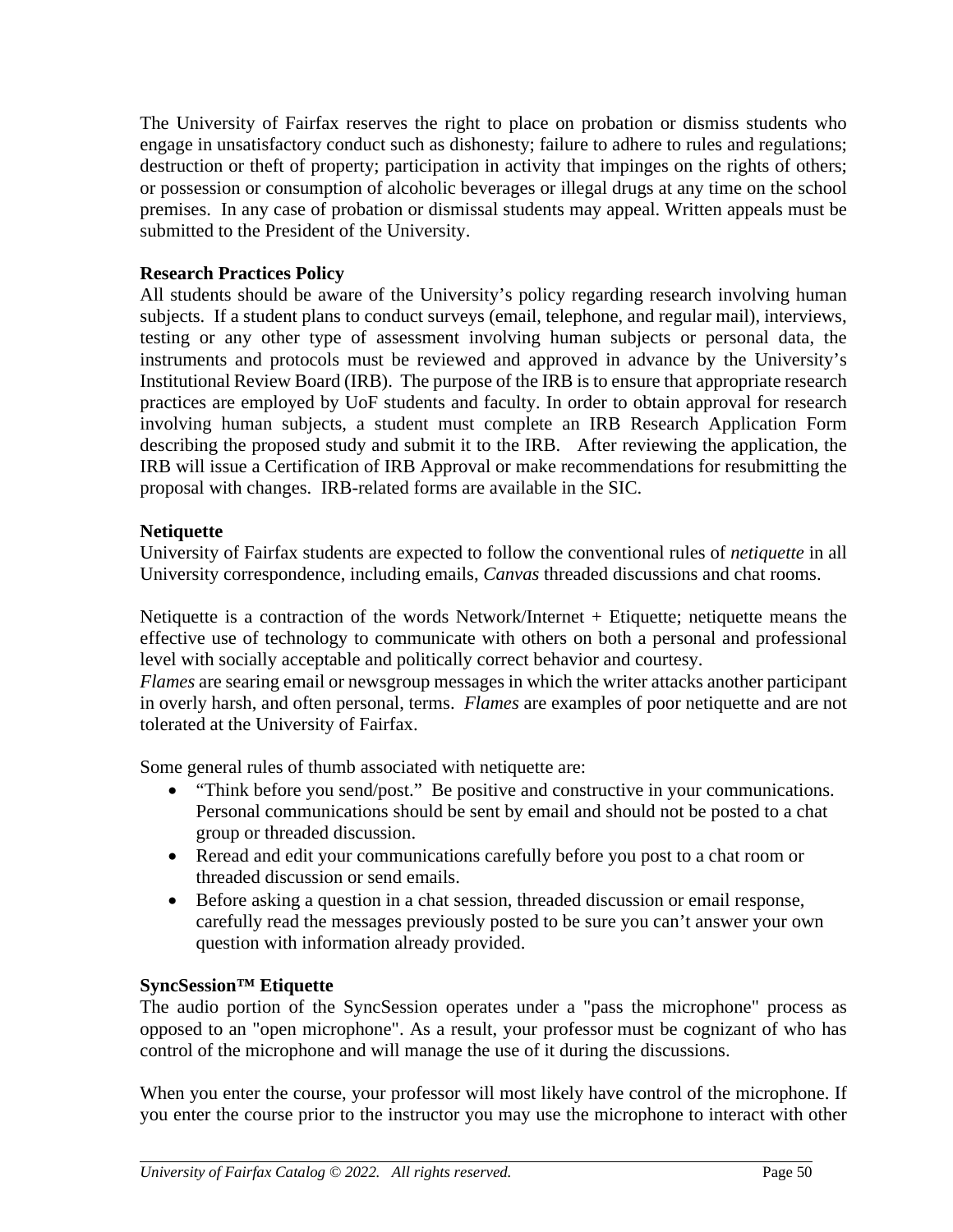students present, but your professor will take control of the microphone once entering the course shell.

It is important at this point to note that you will need to adhere to a more formal process to request to speak. As a courtesy to your professor, "raise your hand" to speak by using the hand icon that is located below the Participant's window.

Your professor will release the microphone when he or she wants to pass the microphone to you, you will be directed to take control of it by clicking on the icon when it appears as available to you on the screen (the icon will become visible and be pointing down). Once you have finished speaking, you will need to release the microphone by clicking on the icon again. In cases where you might forget to release the microphone, or refuse to relinquish control, your professor has the ability to take the microphone away from you. You will know this has occurred when the microphone icon next to your name disappears, and you will lose the ability to use the microphone. However, your professor will restore the icon again, which will reappear, and you will be able to use the microphone again.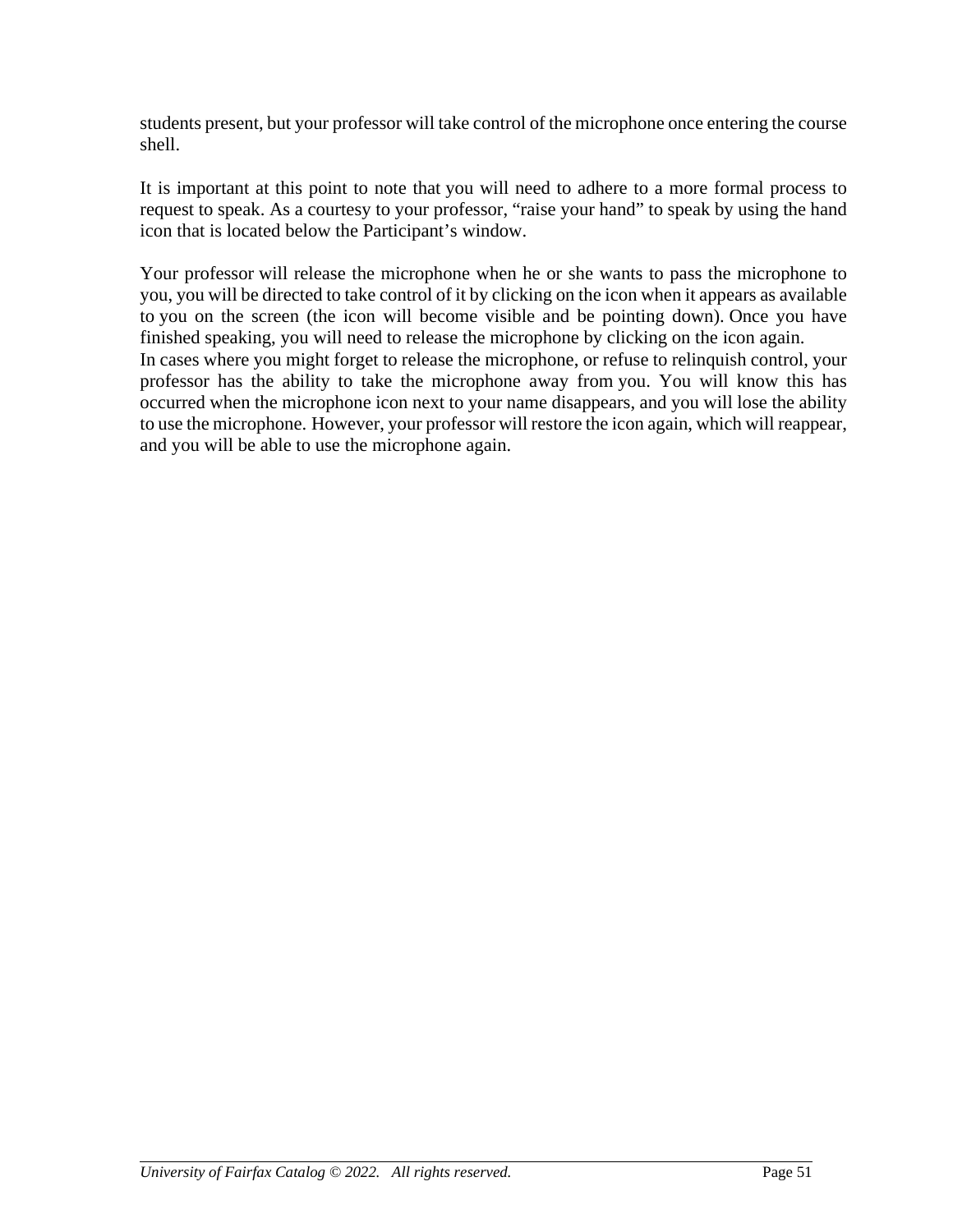# *STUDENT SUPPORT SERVICES*

## **Executive Staff**

#### **President and Vice President of Operations**

The President and Vice President of Operations implements policy and directs all functions of the University.

## **Admissions**

#### **Admissions Representative**

The Admissions Representative serves as the student's first contact and advisor during the admissions process.

### **Academics**

#### **Chief Academic Officer**

The Chief Academic Officer (CAO) oversees academic affairs and directs all UoF graduate education programs. The CAO has responsibility for the administration of academic programs including faculty appointment and development, curriculum development and review, and management of the delivery of these programs. The Chief Academic Officer (CAO) is the final recourse for academic decisions.

#### **Dean of Academics**

The Dean of Academics is responsible for the daily operations of academic programs at the University. The Dean works with both students and faculty to ensure that educational programs meet the rigor necessary for the accomplishment of stated student learning outcomes.

#### **Dissertation Advisors**

Dissertation advisors serve as the primary mentors for doctoral students as they progress through the Dissertation Project Plan and support them as they develop the dissertation deliverables.

#### **Faculty Advisors**

Faculty members are the content experts for their courses and share their practical experience and knowledge with students through frequent interaction via online threaded discussions, email, conference calls and chat rooms. During the session faculty members are available for individual counseling and advice. Faculty members also serve as mentors to students by providing career-related guidance throughout their programs.

#### **Student Services**

#### **Online Librarians**

The Online Librarians provide reference assistance to students and conduct online tutorials to support students in developing secondary research skills.

#### **Academic Support Center (ASC)**

The ASC provides oversight for the maintenance of student academic records and confirms the evaluation of transfer credits.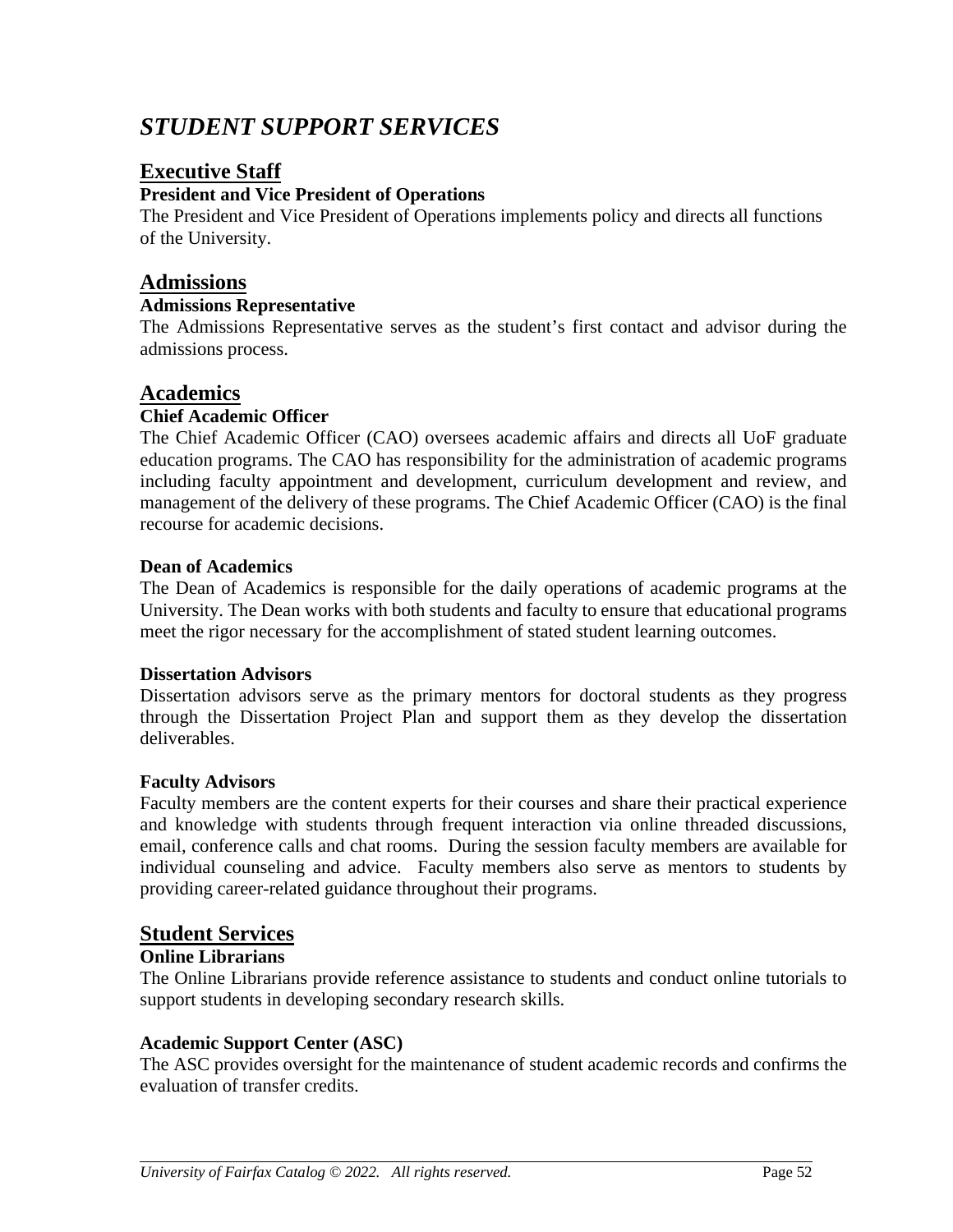#### **Career Advising**

The University offers career advising to student related to their program of study upon request. Students should use the link under Student Resources on the institution's home page to connect with Career Advising Services.

#### **Student Services Representative**

The Student Services Representative (SSR) supports multiple facets of the University's student services to meet the needs of new, continuing and returning students and ensures their success in completing their programs.

# *STUDENT IDENTIFICATION CARDS*

Students may request a Student ID Card by downloading the Student ID Request Form in the *Orientation Center* or *SIC.* Students must provide a digital photo.

# *STUDENT EMAIL ACCOUNTS*

All students are assigned a UoF email account prior to Orientation. The .edu email service is offered via the Office 365 for education services provided by Microsoft. Office 365 offers more than just email – it includes online communication and collaboration services. This service provides students with a number of productivity and collaboration tools, including:

- 25GB email storage,
- 7GB of online file storage,
- group calendaring,
- shared online documents using Office Web Apps,
- Instant messaging capability,
- blogging tools, and
- much more!

Because this service is cloud-based on Office 365, students are able to access all of these services from virtually any computer or mobile device with an Internet connection. Students should check their students.ufairfax.edu email account regularly, since University staff and faculty will use this account for all University-related correspondence. It is imperative that students notify the office of Student Services immediately if they have any difficulty accessing the UoF email system so that they do not miss any critical information.

In addition, this email account is associated with the *Canvas* access ID. It is important that students do not change the email address in *Canvas* so that they do not miss important communications from their professors.

The email account will take the form of: [studentname@students.ufairfax.edu](mailto:studentname@students.ufairfax.edu) (where "studentname" is assigned, generally as lastname, first initial35). The email account (studentname@students.ufairfax.edu), and the temporary password will be a random eight characters including at least one of each of the following: capital letter, lower case letter and number characters.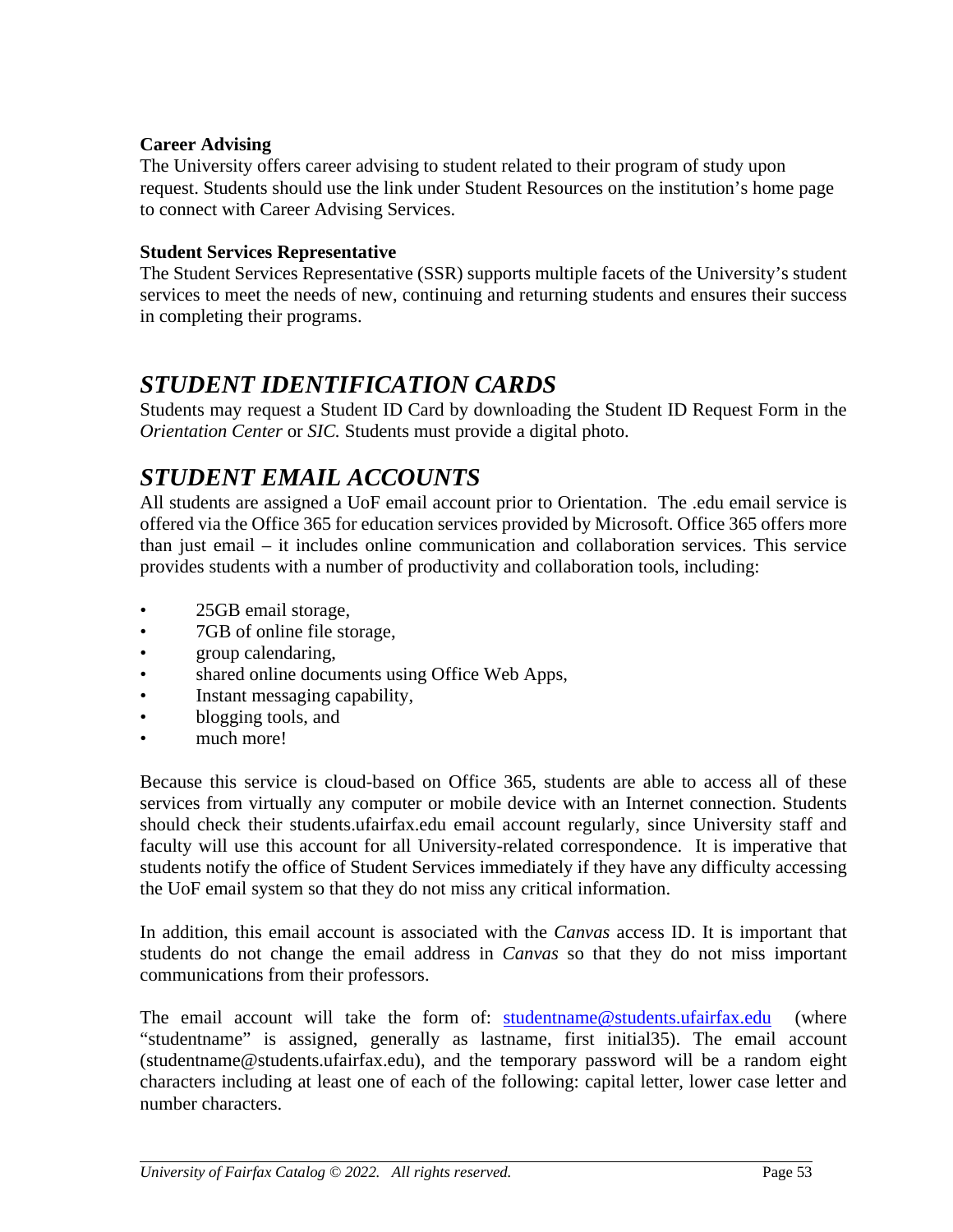Students will be required to change the password to the email account the first time [Office](http://www.outlook.com/) 365 is accessed. The new password must be a minimum of eight characters, including any combination of at least one of each of the following: capital letter, lower case letter and number characters.

Students may access their students.ufairfax.edu email account either as a web-mail account or by downloading it into Outlook.

## **Using Office 365 to Access Student Email**

#### *To access email online:*

open your web browser and go to [https://login.microsoftonline.com](https://login.microsoftonline.com/); at User name:, enter your email address (studentname@students.ufairfax.edu); at Password, enter your assigned password; and click Sign In.

#### *If you forget your password:*

Select "Can't Access Your Account" and follow the prompts.

#### *To forward your student email to another email account:*

Log into Office 365 at[https://login.microsoftonline.com](https://login.microsoftonline.com/)

Enter your ufairfax.edu email account and password.

Click on the Options menu in the upper right corner of the web page.

Select "See All Options"

Select "Connected Accounts" at the top of the page:

Scroll down to the area labeled "Forwarding"

Enter the email account where you wish to have your email forwarded. Determine if you want to keep a copy on the web. Remember you have 25GB of storage for mail, so if you choose to archive online, make sure you check periodically whether you are close to your limits!

# *ADDITIONAL SUPPORT SERVICES*

## **Student Information Center**

The Student Information Center (SIC) is an online gateway to information for students. To ensure a productive and beneficial educational experience at the University of Fairfax, students participate in an online orientation, before students begin their first courses. The SIC is presented within a familiar course structure as UOF101.

The SIC includes information on: -the Canvas system and features commonly used in online courses, -the academic integrity policy, and -resources for students such as the catalog, student handbook and curriculum overviews.

In addition, students attend an online Orientation session which covers:

-expectations, guidelines, and requirements for students,

-policies, procedures and forms, and

-information on student support services and resources.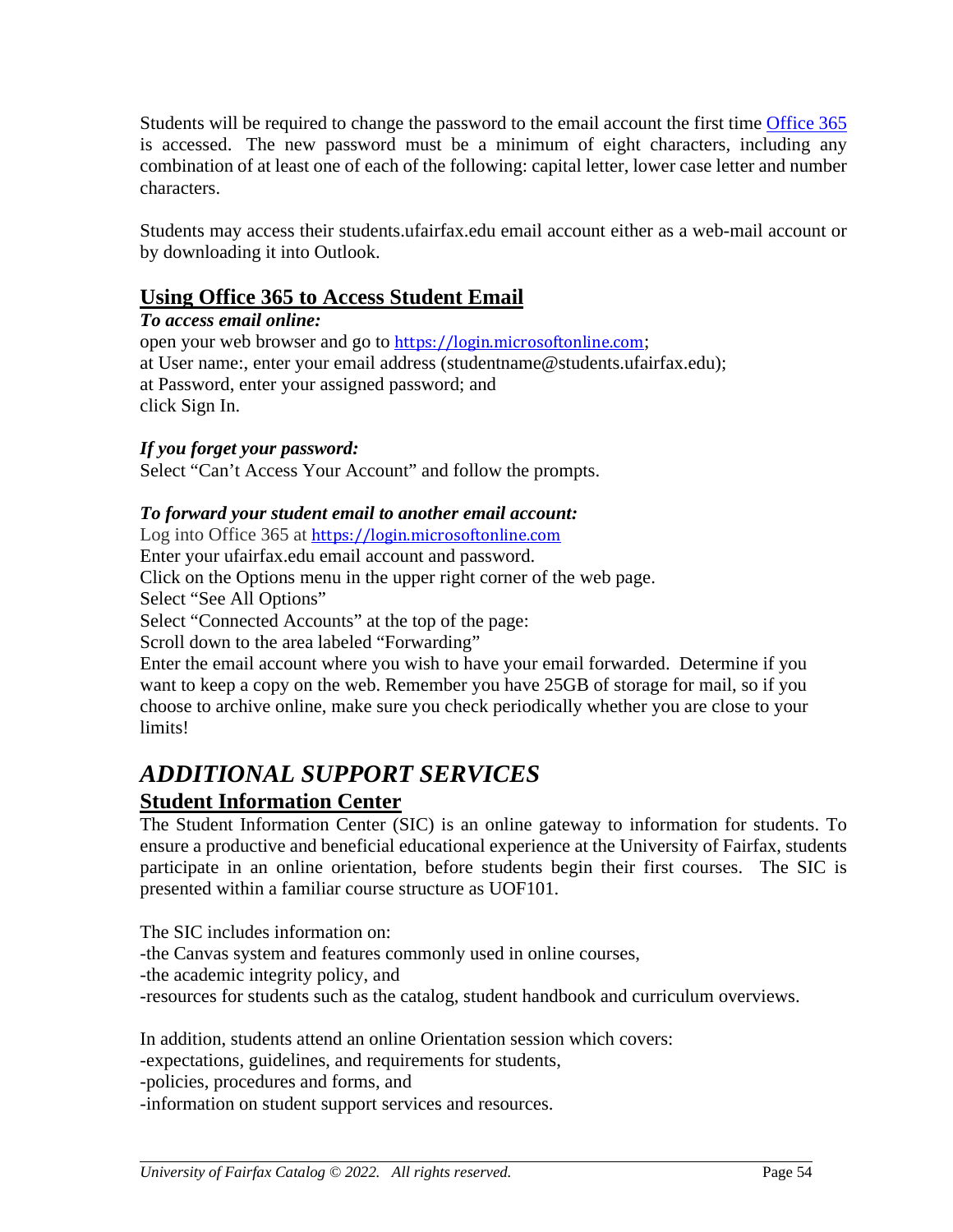In preparation for this session, students complete a number of steps which are listed in the New Student Checklist, including the submission of an electronic copy of a government-issued photo identification which is used for student identity verification.

Through the SIC, students can also: -download catalog, handbooks and forms; -view the academic calendar; -review upcoming schedules and syllabi; and -access faculty, students and staff through e-mail.

#### **Mobile Access**

Students who use smart phone technology may access certain portions of their courses such as discussion threads and *Gradebook* by downloading the Canvas Mobile application. Follow the directions for your phone provider to install the app then follow the instructions within Canvas Mobile. Application rates may apply.

#### **Textbooks**

The Master Booklist which identifies required and optional textbooks for all courses is posted in the Student Information Center (SIC) in Canvas.

#### **Help Desk**

For technical assistance, *Canvas* provides a 24-hour Help Desk which is available seven days a week at 833-741-0035.

#### **Electronic Library and Research Resources**

The University of Fairfax maintains a virtual library that provides access to a variety of resources. Through an online internet portal within the *Canvas* system, these resources are available to students and faculty for conducting secondary research 24 hours a day, seven days a week. This portal provides access to:

ACM Digital Library Directory of Open Access Journals Education Resources Information Center (ERIC) Government Enterprise Vendor Research Library IBM Corporation Research & Development Journals IEEE Publications ISACA Information Systems Control Journal Library and Information Resources Network (LIRN) National Institute of Standards and Technology (NIST) Virtual Library National Technical Information Service (NTIS) Networked Digital Library of Theses and Dissertations (NDLTD)

#### **Library Tutorials and Webinars**

The Online Librarians conduct tutorials using the *Zoom* system. The following is a list of tutorials which are held on a regularly scheduled basis:

- Orientation to the Library Portal
- Boolean Search Techniques
- Searching IEEE Periodicals
- Searching ACM Databases
- Using Resources in LIRN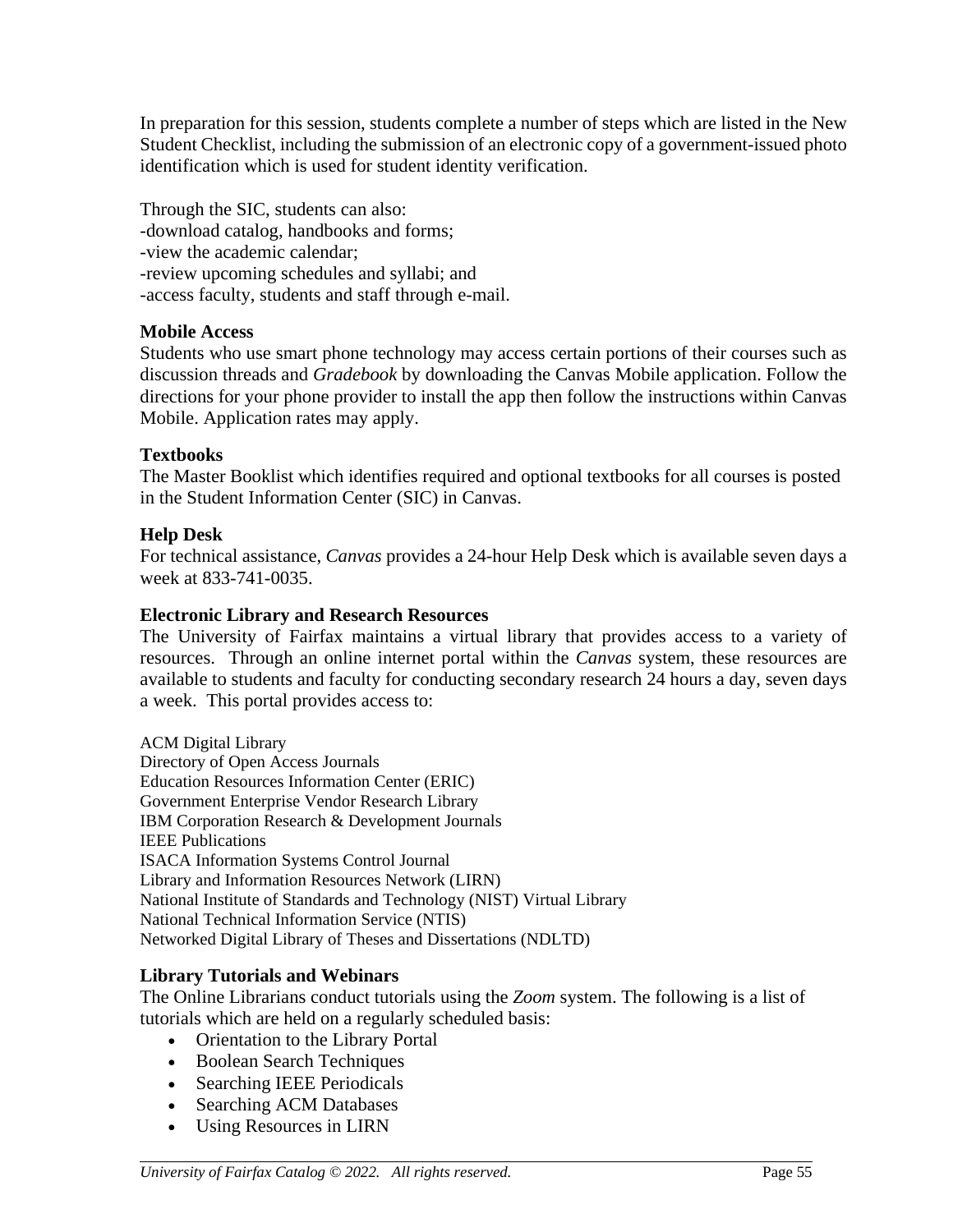# *ADDITIONAL DOCTORAL STUDENT SUPPORT*

## **Dissertation Bootcamp**

Doctoral students present their proposed research sites and topic areas at a *Dissertation Bootcamp* where they are given feedback by potential Dissertation Advisors.

## **Dissertation Handbook**

The *University of Fairfax Dissertation Handbook* has been developed as a resource to help guide doctoral students through the dissertation process, from identifying a feasible field research dissertation topic to producing a defensible dissertation.

## **Dissertation Project Plan**

To ensure that students make steady progress towards the completion of their dissertations, the University has developed the *Dissertation Project Plan* (DPP). This plan consists of a series of deliverables students produce while they are enrolled in research methods, research preparation and dissertation development courses.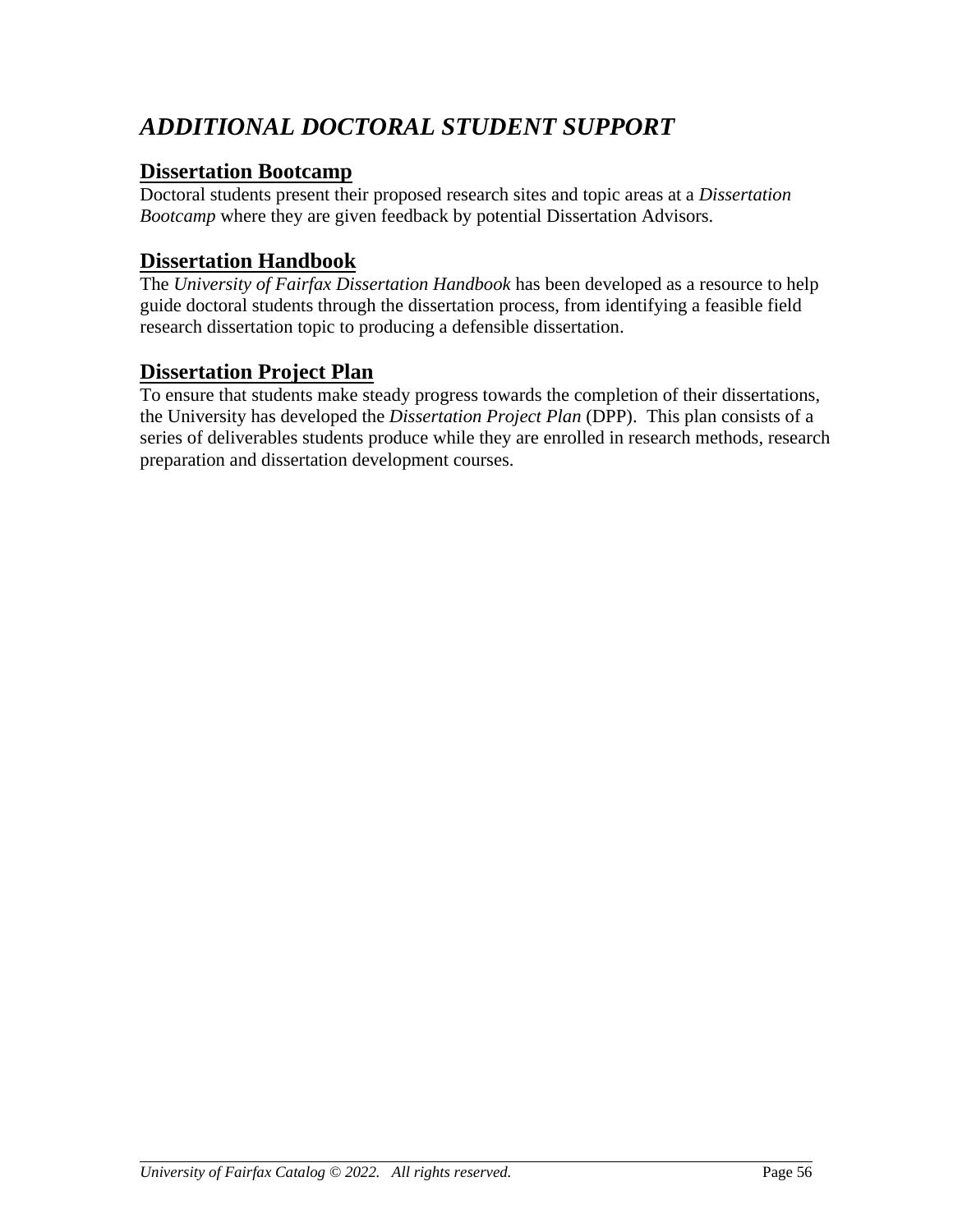# *TIPS FOR YOUR SUCCESS*

University of Fairfax programs are designed for self-directed, adult learners. The role of the faculty is to facilitate the learning process, and to mentor you to achieve your goals. However, as self-motivated professionals, you are responsible for your own progress.

The following are some pointers to help you succeed and gain as much as possible from your educational experience at the University.

## **Be Prepared**

- Order your books well in advance of the start of the session.
- Do the assigned reading described in the syllabus BEFORE participating in discussions.
- Review handouts, read case studies and slides posted in Document Sharing.
- Allocate an average of 4-8 hours per course per week to complete your course assignments.

## **Communicate**

- Tell us how you are doing.
- Ask for help when you need it!
- Request feedback often and early in each course from faculty, staff, classmates, and co-workers.
- Be sure friends and family are aware of your academic priorities and solicit their support to help you balance your life, work and school commitments.

## **Network**

- Get to know your classmates.
- Form study groups—each course has a chat room available 24/7 for student use!
- Get to know faculty members and consult with them.
- Read the Faculty bios on the website at www.ufairfax.edu.

## **Be Active in the Learning Process**

- Participate, participate, and participate!
- Ask questions.
- Attend the Librarian's Online Tutorials.
- Share ideas.
- Draw examples from your professional experience.
- Apply what you learn to your job.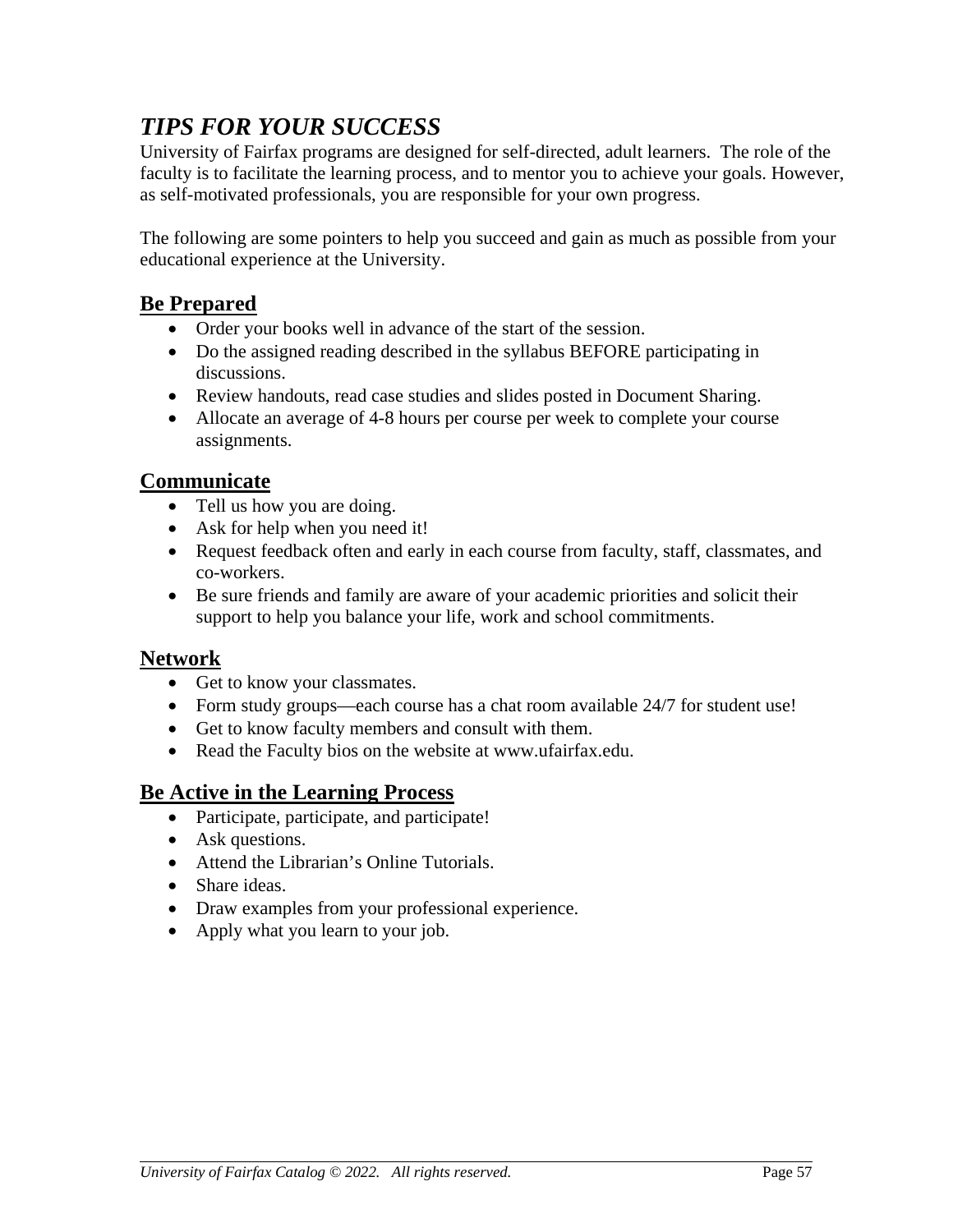# *FINANCIAL INFORMATION*

# **Tuition, Fees and Charges**

## **Total Cost of the Program**

The total cost of the program is dependent upon the total credit hours attempted in order to successfully complete the required number of credit hours. Tuition for the 2022 academic year will be billed in accordance to the charges listed by program per credit hour. Tuition may vary based on program of study. Tuition may increase in subsequent terms. For some programs, there are optional fees that are listed in the University catalog.

The University has the right to implement a change in the tuition and fees and charges below that are applicable to the student and the selected programs of study.

| Type                  | <b>Program Description</b>                                              | Amount                 |
|-----------------------|-------------------------------------------------------------------------|------------------------|
| Tuition               | Per credit hour (in-state, out-of-state, and international<br>students) |                        |
|                       | Master of Business Administration- MBA                                  | Per credit hour: \$369 |
|                       | Master of Computer Science and Engineering-MCSE                         | Per credit hour: \$400 |
|                       | Master of Science in Cybersecurity Management- MSCSM                    | Per credit hour: \$460 |
|                       | Master of Science in Cloud Computing - MSCC                             | Per credit hour: \$700 |
| <b>Transcript Fee</b> | (No charge for first copy)                                              | \$5                    |
| Returned              | Fee is charged per occurrence                                           | \$25                   |
| Check/Declined        |                                                                         |                        |
| Credit Card Fee       |                                                                         |                        |
| Textbook              | The cost of textbooks is included with Tuition                          |                        |

### **Master's Programs**

## **PhD Program**

| Type                  | <b>Program Description</b>                                              | Amount                   |
|-----------------------|-------------------------------------------------------------------------|--------------------------|
| Tuition               | Per credit hour (in-state, out-of-state, and international<br>students) |                          |
|                       | PhD in Computer Science and Engineering (PhD_CS)                        | Per credit hour: \$1,114 |
| <b>Transcript Fee</b> | (No charge for first copy)                                              | \$5                      |
| Returned              | Fee is charged per occurrence                                           | \$25                     |
| Check/Declined        |                                                                         |                          |
| Credit Card Fee       |                                                                         |                          |
| Textbook              | The cost of textbooks is included with Tuition                          | \$0                      |

# **Doctoral and Graduate Certificate Programs**

| Type    | Description                                                          | Amount                 |
|---------|----------------------------------------------------------------------|------------------------|
| Tuition | Per credit hour (in-state, out-of-state, and international students) |                        |
|         |                                                                      |                        |
|         | Doctorate in Information Assurance (DIA)                             | Per credit hour: \$895 |
|         | Doctorate in Business Administration (DBA)                           | Per credit hour: \$895 |
|         | Doctorate in Software Development (DSD)                              | Per credit hour: \$895 |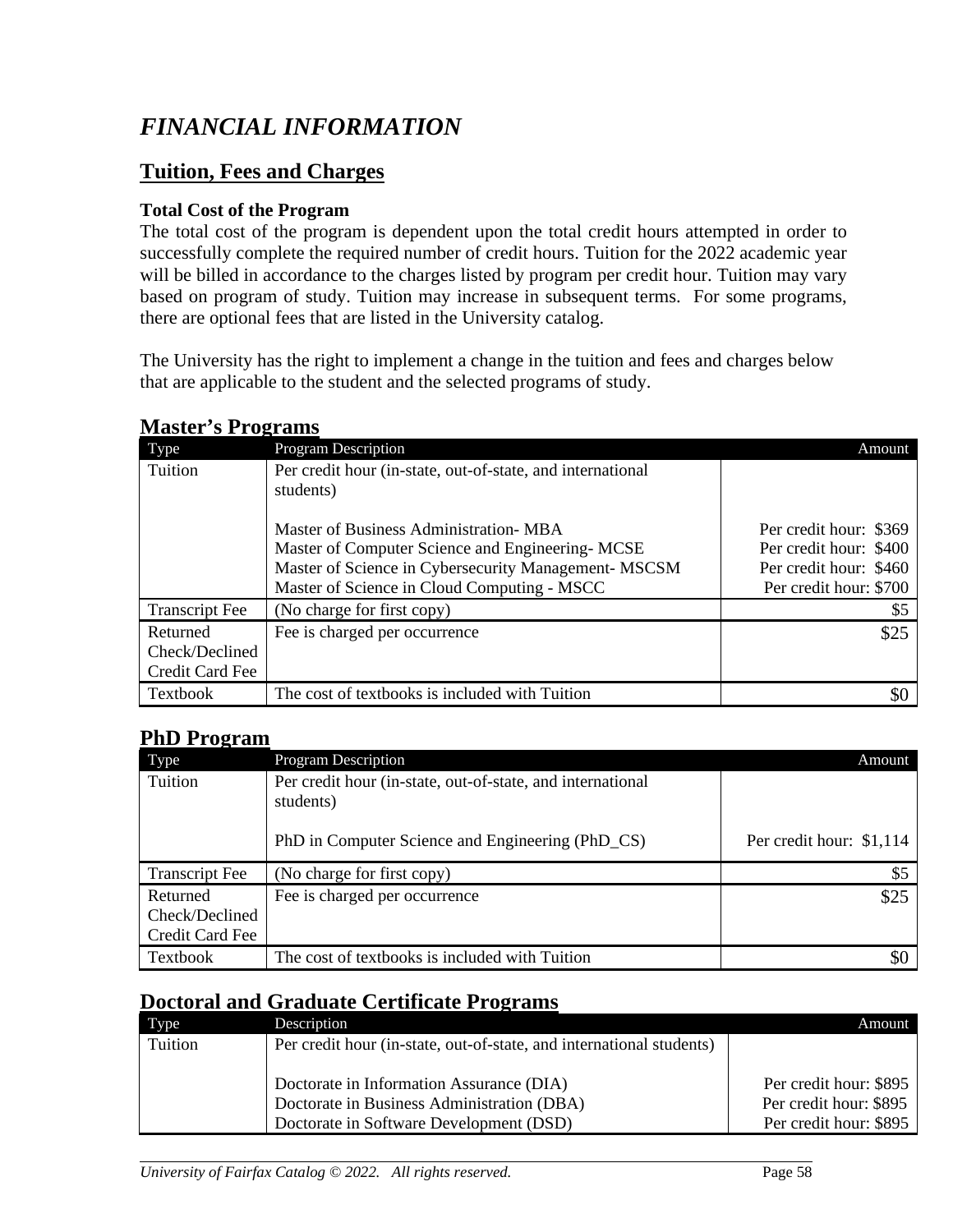|                                               | Certificates<br><b>Cybersecurity Best Practices Certificate (CBP)</b><br>Information Security Professional Practices Certificate (ISPP)<br>Enterprise Information Security Certificate (EIS)<br>Project Management and Quality Assurance (PMQA) | Per credit hour: \$895<br>Per credit hour: \$895<br>Per credit hour: \$895<br>Per credit hour: \$895 |
|-----------------------------------------------|-------------------------------------------------------------------------------------------------------------------------------------------------------------------------------------------------------------------------------------------------|------------------------------------------------------------------------------------------------------|
| <b>Transcript Fee</b>                         | (No Charge for first copy)                                                                                                                                                                                                                      | $\mathcal{S}$                                                                                        |
| Returned<br>Check/Declined<br>Credit Card Fee | Fee is charged per occurrence                                                                                                                                                                                                                   | \$25                                                                                                 |
| Textbook                                      | The cost of books is estimated at \$100 per class                                                                                                                                                                                               |                                                                                                      |

# **Fees for Doctoral and Graduate Certificate Programs**

| <b>Type</b>           | <b>Description</b>                                                | <b>Amount</b>           |
|-----------------------|-------------------------------------------------------------------|-------------------------|
| Application           | For all doctoral degree** or certificate programs: A one-time fee | \$75                    |
| Fee***                | payable at time of application.                                   |                         |
| Graduate              | This fee is per certificate                                       | \$200                   |
| Certificate           |                                                                   |                         |
| Award                 |                                                                   |                         |
| Doctoral              | This fee is per Doctoral degree                                   | \$400                   |
| Graduation            |                                                                   |                         |
| Fee**                 |                                                                   |                         |
| Technology            | The Technology Fee helps to support access to the full suite of   | \$125                   |
| Fee**                 | capabilities of the online learning platform. These include       |                         |
|                       | ClassLive Pro as well several repositories of information for     |                         |
|                       | students, including the Student Information Center (SIC), the     |                         |
|                       | Dissertation Center+ (DC) and the Graduation Center (GC). It is   |                         |
|                       | charged per course.                                               |                         |
| International         | a one-time, non-refundable fee, payable upon acceptance to the    | \$50                    |
| Processing Fee        | university (not applicable for students who study in their home   |                         |
| $(I-20)**$            | country)                                                          |                         |
|                       |                                                                   |                         |
| *International        |                                                                   |                         |
| <b>Student Only</b>   |                                                                   |                         |
| Matriculation         | For all new or change of status international students (those who | \$250 - \$500 depending |
| Fee **                | are not U.S. citizens or resident aliens). A one-time, non-       | upon country of origin  |
|                       | refundable fee payable within two weeks after receiving a student |                         |
|                       | VISA that will be automatically disbursed at the beginning of the |                         |
| *International        | second term of maintaining continuous enrollment (not applicable  |                         |
| <b>Student Only</b>   | for students who study in their home country).                    |                         |
| <b>Transcript Fee</b> | (No charge for first copy)                                        | \$5                     |
| Returned              | Fee charged per occurrence                                        | \$25 per occurrence     |
| Check/Declined        |                                                                   |                         |
| Credit Card           |                                                                   |                         |
| Dissertation          | To ensure that all dissertations meet University standards, each  | \$495                   |
| Quality               | dissertation must undergo a Quality Review, prior to defense.     |                         |
| Review**              | Doctoral candidates are charged a fee for each Quality Review     |                         |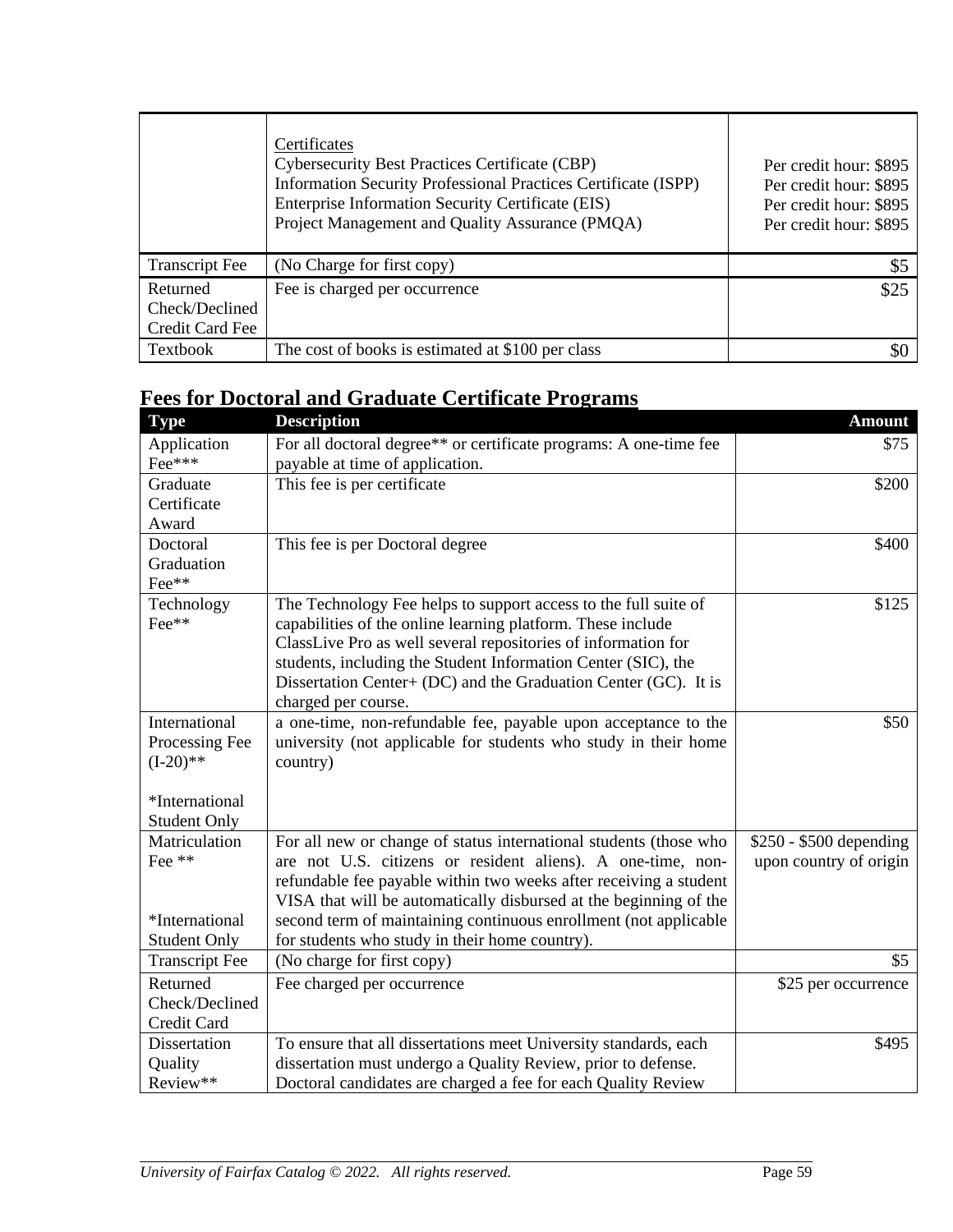\* International Students will receive a waiver of the \$50 processing fee that is paid directly to University of Fairfax. (This does not include SEVIS transfer fees paid outside the institution)

\*\*Fee is not charged to students enrolled in the PhD in Computer Science and Engineering program.

**\*\*\*Effective January 1, 2021**, the Application fee of \$75 is waived for graduates of American National University who apply for admission to a Doctoral program at the University of Fairfax and meet the following criteria:

- Graduate from a master's level program at American National University
- Meet all enrollment requirements for the University of Fairfax
- Enroll at the University of Fairfax for the next term available upon completion of the master's degree at American National University.

**Effective April 22, 2013**, the application fee is waived for all Veterans.

**Effective March 1, 2019**, the Application fee of \$75 is waived for students who apply for admission to the University of Fairfax concurrently with the application for the English as a Second Language program at Oxford International Eurocentres.

# **California Residents**

The State of California established the Student Tuition Recovery Fund (STRF) to relieve or mitigate economic loss suffered by a student in an educational program at a qualifying institution, who is or was a California resident while enrolled, or was enrolled in a residency program, if the student enrolled in the institution, prepaid tuition, and suffered an economic loss. Unless relieved of the obligation to do so, you must pay the state-imposed assessment for the STRF, or it must be paid on your behalf, if you are a student in an educational program, who is a California resident, or are enrolled in a residency program, and prepay all or part of your tuition.

You are not eligible for protection from the STRF and you are not required to pay the STRF assessment, if you are not a California resident, or are not enrolled in a residency program."

"It is important that you keep copies of your enrollment agreement, financial aid documents, receipts, or any other information that documents the amount paid to the school. Questions regarding the STRF may be directed to the Bureau for Private Postsecondary Education, 1747 North Market Blvd., Suite 225, Sacramento, CA 95834, (916) 574-8900 or (888) 370-7589.

To be eligible for STRF, you must be a California resident or are enrolled in a residency program, prepaid tuition, paid or deemed to have paid the STRF assessment, and suffered an economic loss as a result of any of the following:

1. The institution, a location of the institution, or an educational program offered by the institution was closed or discontinued, and you did not choose to participate in a teachout plan approved by the Bureau or did not complete a chosen teach-out plan approved by the Bureau.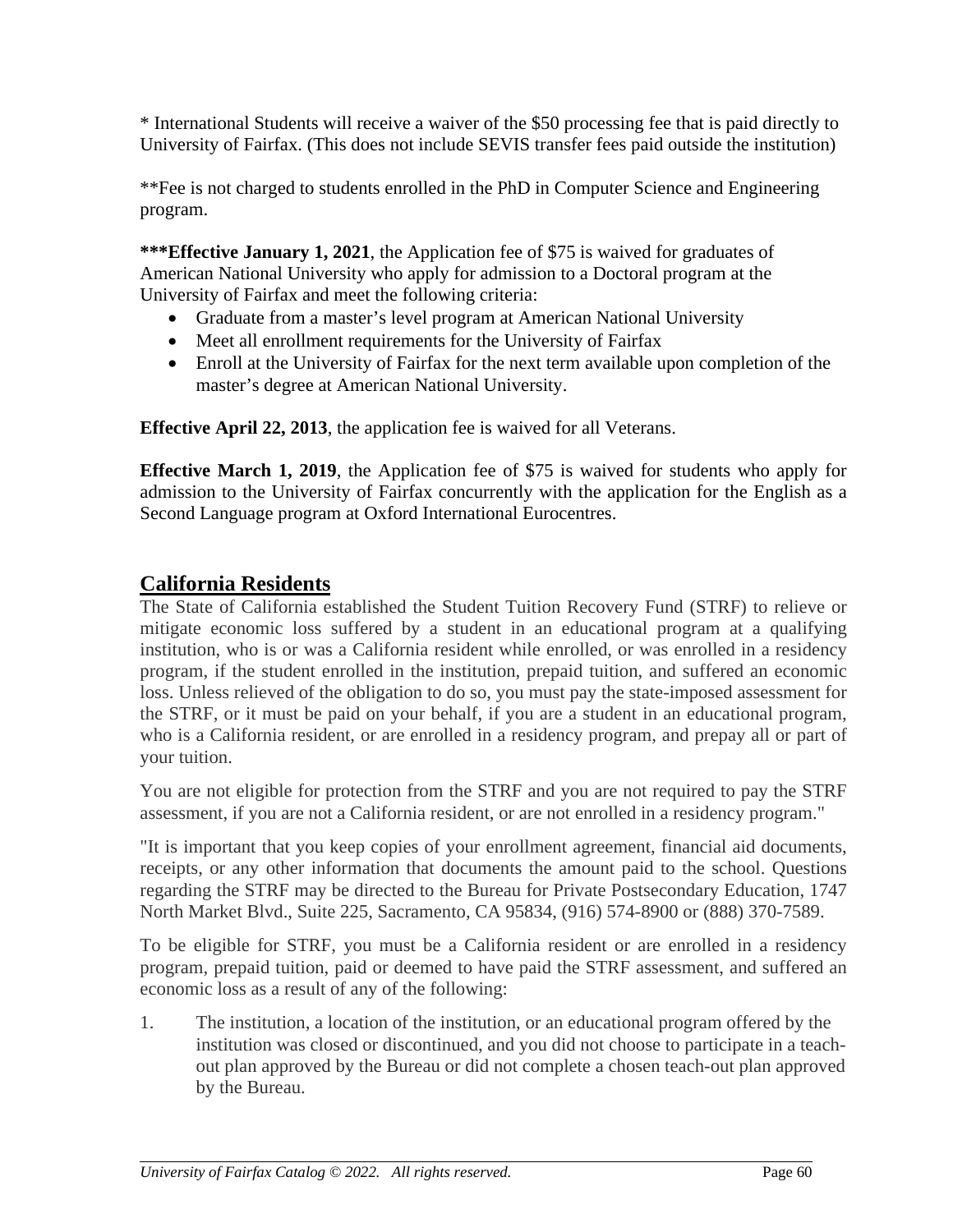- 2. You were enrolled at an institution or a location of the institution within the 120-day period before the closure of the institution or location of the institution, or were enrolled in an educational program within the 120 day period before the program was discontinued.
- 3. You were enrolled at an institution or a location of the institution more than 120 days before the closure of the institution or location of the institution, in an educational program offered by the institution as to which the Bureau determined there was a significant decline in the quality or value of the program more than 120 days before closure.
- 4. The institution has been ordered to pay a refund by the Bureau but has failed to do so.
- 5. The institution has failed to pay or reimburse loan proceeds under a federal student loan program as required by law or has failed to pay or reimburse proceeds received by the institution in excess of tuition and other costs.
- 6. You have been awarded restitution, a refund, or other monetary award by an arbitrator or court, based on a violation of this chapter by an institution or representative of an institution, but have been unable to collect the award from the institution.
- 7. You sought legal counsel that resulted in the cancellation of one or more of your student loans and have an invoice for services rendered and evidence of the cancellation of the student loan or loans.

To qualify for STRF reimbursement, the application must be received within four (4) years from the date of the action or event that made the student eligible for recovery from STRF.

A student whose loan is revived by a loan holder or debt collector after a period of noncollection may, at any time, file a written application for recovery from STRF for the debt that would have otherwise been eligible for recovery. If it has been more than four (4) years since the action or event that made the student eligible, the student must have filed a written application for recovery within the original four (4) year period, unless the period has been extended by another act of law.

However, no claim can be paid to any student without a social security number or a taxpayer identification number."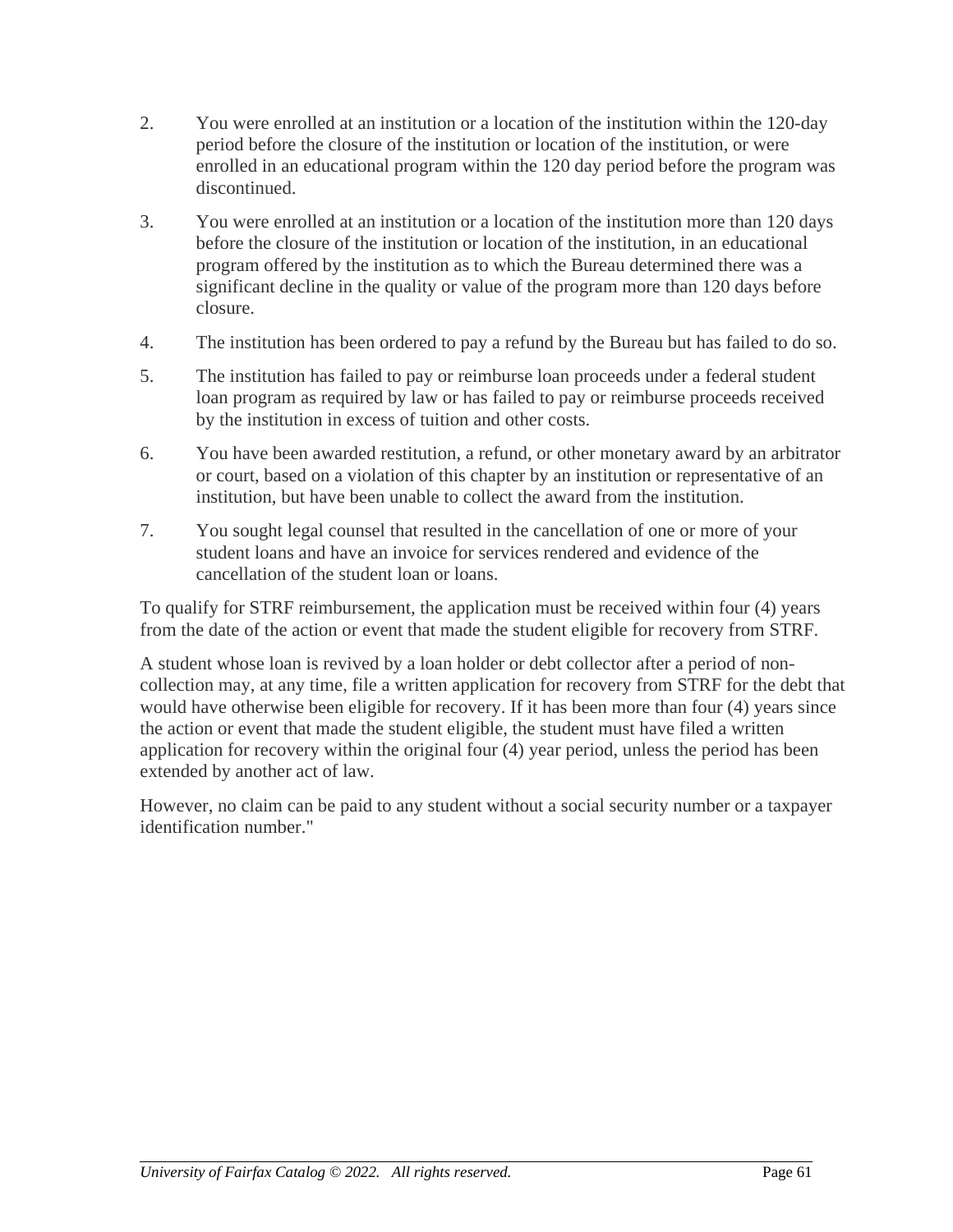# *FINANCIAL POLICIES*

# **Add/Drop Period**

Students may add or drop a course during the Add/Drop Period which ends Saturday of Week 1 of the course session. Registered students who do not attend a course (as evidenced by course participation) by Saturday of Week 1 will be administratively dropped from the course.

Students with mitigating circumstances may submit an appeal to the DSS for re-entry into a course, no later than Wednesday of Week 2. The appeal will be granted or denied based on factors such as previous history of non-attendance, academic performance and the circumstances presented by the student.

### **Reinstatement**

All students who will be making payments for tuition must make payment in full before the term begins. Students utilizing employer, Veteran Education Benefits, or other thirdparty tuition reimbursement plans must have a letter of contract on file that has been approved by the University for a delayed payment. Students who do not meet these deadlines may be cancelled or withdrawn during the drop/add period of the term. Students who request to be reinstate that were withdrawn due to lack of payment, may be reinstated into their program of study. Students are subject to the late assignment policy and will be charged a reinstatement fee of \$300 payable immediately upon reinstatement.

## **Withdrawals**

Students who wish to withdraw from a course after the Add/Drop Period must notify the school by Saturday of Week 7 of the course. Simply ceasing to attend a course does not constitute a withdrawal. Students who withdraw from a course after Week 1 receive a grade of "*W*".

Students must notify the school if they wish to withdraw from a program. Any outstanding balances at the time of program withdrawal require payment in full after refund calculation.

## **Refunds**

A student who cancels in any manner within five days of signing an Enrollment Agreement (referred to as a Cancellation Period) will receive a 100% refund of all monies paid, within thirty (30) days of notification. This includes any application or registration fees which are nonrefundable after the 5-day Cancellation Period.

Students, including military students who must leave for military service, who withdraw from a course after the Cancellation Period receive refunds of tuition on a percentage basis according to the student's withdrawal date in relation to the most recent period of enrollment for which the student has paid. Any refunds due students will be received within 30 days of notification of drop/withdrawal as shown below:

| Date of Drop/Withdrawal | <b>Refund Due</b> |
|-------------------------|-------------------|
| <i>Prior to Week 1*</i> | $100\%$           |
| Week $1^*$              | $100\%$           |

#### **For 8 Week Terms:**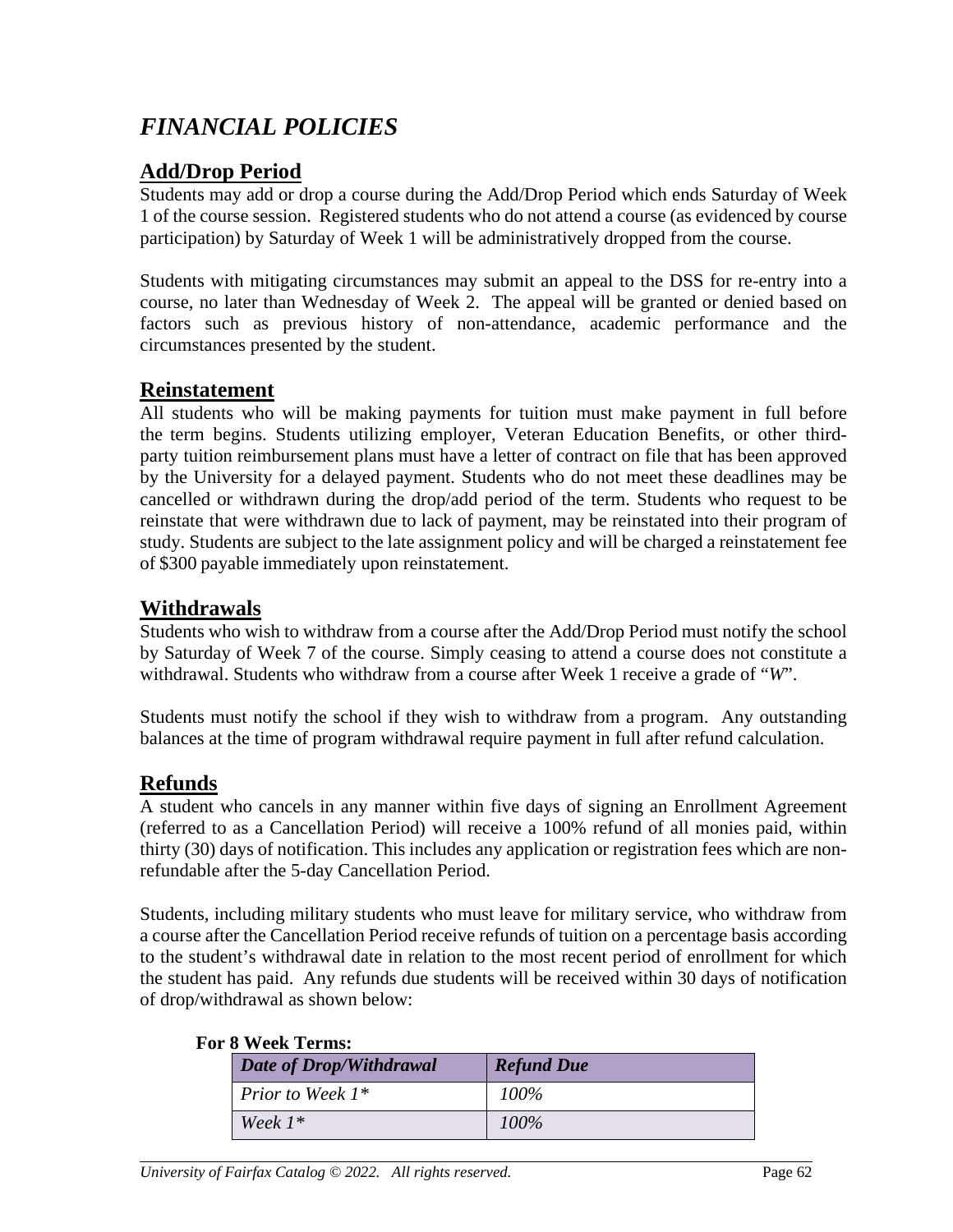| Week $2^*$   | 75% |
|--------------|-----|
| Week $3-4*$  | 50% |
| Weeks $5-6*$ | 25% |
| Week 7-8*    | 0%  |

\**Weeks are defined as Monday – Sunday.*

#### **For 16 Week Terms:**

| Date of Drop/Withdrawal                                                           | <b>Refund Due</b> |
|-----------------------------------------------------------------------------------|-------------------|
| Withdrawal prior to submitting                                                    | 100%              |
| the first assignment:<br>Withdrawal after submitting first assignment but within: |                   |
| Week $1*$                                                                         | 100%              |
| Weeks $2-4*$                                                                      | 75%               |
| Weeks $5-8*$                                                                      | 50%               |
| Weeks $9-12*$                                                                     | 25%               |
| Weeks $13-16*$                                                                    | No Refund         |

\*Weeks are defined as Monday – Sunday.

#### **Master Programs**

*Example Refund Calculation 8 Week Term:*

| Application Fee                   | \$0                               |
|-----------------------------------|-----------------------------------|
| Tuition for 1 Class               | \$1,840                           |
| Student withdraws on day 11       | 75% refund due                    |
| <b>Amount of Tuition Refunded</b> | $$1,380(75\% \text{ of } $1,840)$ |

#### **Master Programs**

*Example Refund Calculation 16 Week Term*:

| <b>Application Fee</b>            | \$0                              |
|-----------------------------------|----------------------------------|
| Tuition for 1 Class               | \$1,840                          |
| Student withdraws on day 42       | 50% refund due                   |
| <b>Amount of Tuition Refunded</b> | $$920 (50\% \text{ of } $1,840)$ |

#### **Doctoral Programs**

*Example Refund Calculation 8 Week Term (after 5-day cancellation period)*:

| <b>Application Fee</b>            | \$75                        |
|-----------------------------------|-----------------------------|
| Tuition for 1 Class               | \$2,685                     |
| Student withdraws on day 11       | 75% refund due              |
| <b>Amount of Tuition Refunded</b> | \$2,013.75 (75% of \$2,685) |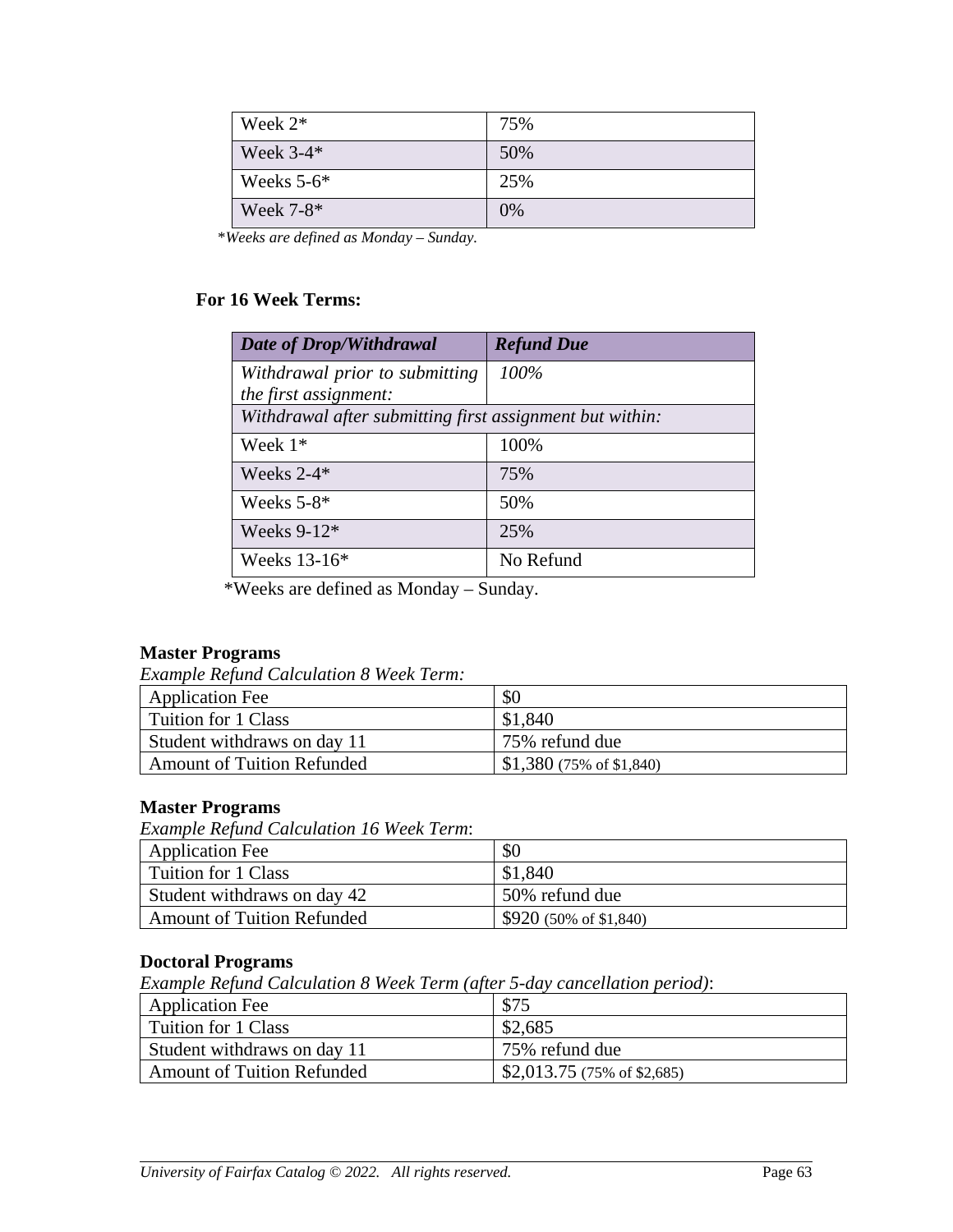#### **Doctoral Programs**

| <i>Example Refund Calculation 16 Week Term:</i> |                              |  |
|-------------------------------------------------|------------------------------|--|
| <b>Application Fee</b>                          | \$75                         |  |
| Tuition for 1 Class                             | \$2,685                      |  |
| Student withdraws on day 42                     | 50% refund due               |  |
| <b>Amount of Tuition Refunded</b>               | $$1,342.50$ (50% of \$2,685) |  |

*Example Refund Calculation 16 Week Term:*

# *FINANCIAL ASSISTANCE*

## **Program and Lifetime Maximums**

Students qualify for a maximum level of financial assistance based on program of study, merit, and/or financial need. The total amount awarded to a student may have multiple sources of financial assistance allocated against that maximum.

## **Institutional Assistance**

## **Grants and Scholarships**

#### *Crisis Grant*

In order to assist transfer students from other educational institutions, the university from time to time may extend the Crisis Grant to students from institutions that have closed or face imminent closure. Students from eligible institutions who transfer their studies during designated course sessions may receive, up to remaining need, up to \$75 per credit hour. The grant may be renewed in subsequent course sessions as long as the student remains continually enrolled, until completion of their academic program.

#### *International Online Studies Grant*

The International Online Studies Grant is designed to enhance collaboration between educational institutions and facilitate continued higher education for international students. It is available to international students who enroll into a master's program at the University of Fairfax and reside outside of the United States.

**Initial Eligibility:** International online students who have met the following criteria may qualify for this grant.

- Have met the requirements for admissions to an eligible master's program at University of Fairfax.
- Student must be a non F1 International Student.

**Application Process:** Applicants will automatically be considered for this grant upon submission of a completed University of Fairfax international student application.

**Award:** Eligible students will be awarded \$250 per course for the master's degree level. Grant payments are applied directly to students' tuition charges on their student accounts.

**Continued Eligibility at University of Fairfax:** Continued eligibility from term to term is contingent on students' continuous enrollment at the university as an online student.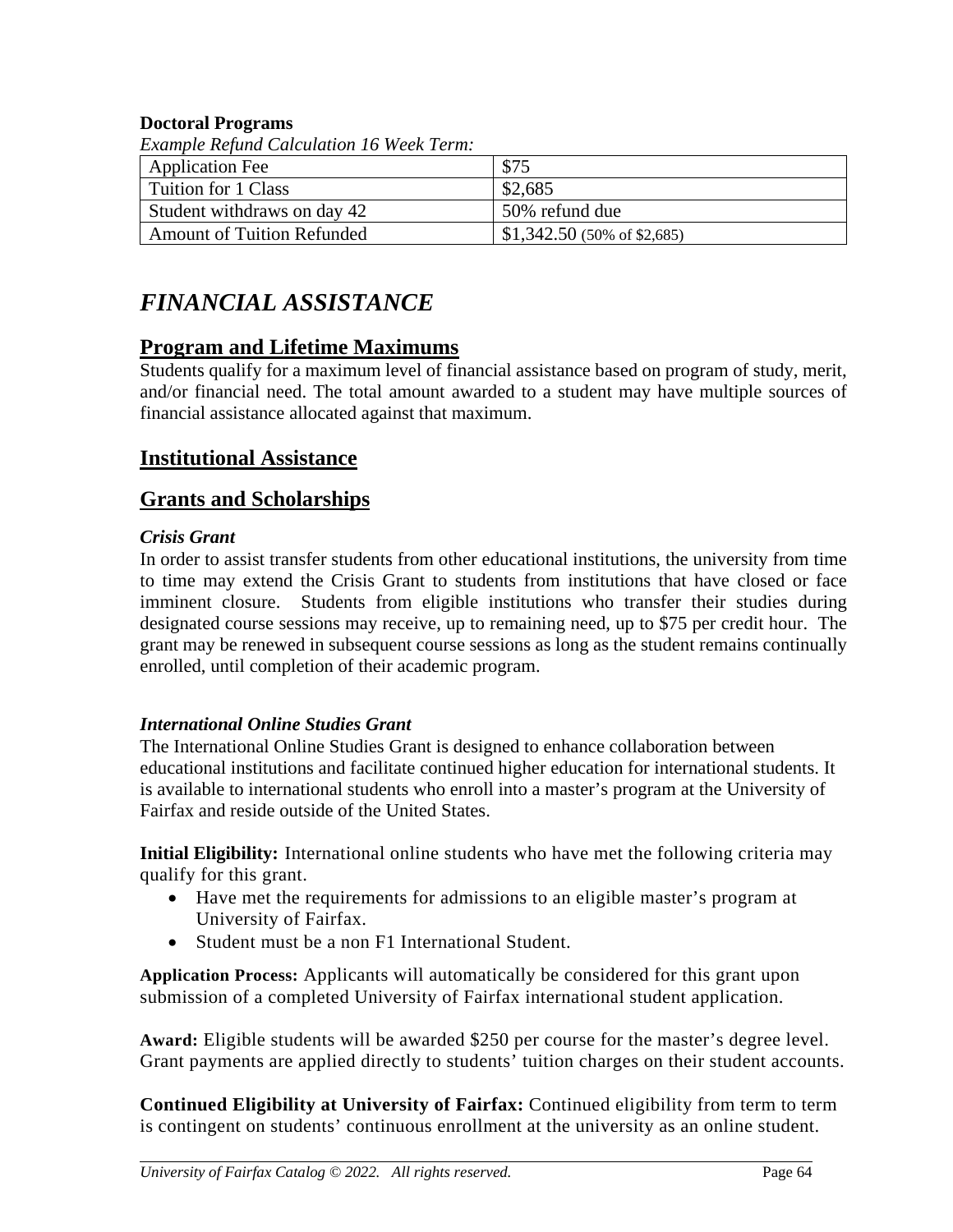Grant not to exceed more than \$3000 per program. Repeat courses are not eligible for grant allocation.

This grant cannot be combined with any other grants or scholarships.

### *Blue Ribbon Grant*

The Blue Ribbon Grant is designed to recognize and assist veterans, active-duty military personnel, spouse and dependents by providing additional grant funds upon the exhaustion or expiration of military education benefits to support the individual to enhance their educational benefits.

**Eligibility:** The University of Fairfax provides a grant of up to 35% of the total amount that is paid toward the direct cost of education on behalf of an individual qualified by the Veterans Administration under Chapter 30, 31, 33, 35, 1606, Military Tuition Assistance or State National Guard. (MYCAA recipients are not eligible)

**Application:** See Student Services for an application.

**Award:** Eligible students may accumulate up to a maximum of \$18,000 to extend or complete their programs of study or assist a current spouse or qualified dependent at the University of Fairfax. Once earned the accumulated grant amount may be utilized to pay tuition and fees at University of Fairfax in any academic program or degree level including to fund an external certification that is associated with the students' program of study. The grant funds must be used within 10 years of the last day of the term the Blue Ribbon Grant was earned.

The military student earning the grant may elect to transfer the earned grant to a current spouse or qualified dependent under the age of 30. In the event of such transfer, the grant will be considered earned, transferable, and payable toward the transferee spouse or qualified dependent's account following the completion of any term in which the military student's benefits are paid toward the transferor's tuition and fees.

### *Business Partnership Grant*

The Business Partnership Grant was designed to provide additional assistance to students receiving employer tuition assistance, who are attending the University in order to obtain new job skills or to upgrade existing job skills

**Eligibility:** Eligible students are identified through association with a company that has entered into a tuition assistance agreement with the University. Continued eligibility is dependent on the continued receipt of employer tuition assistance. This award is not available to those who are enrolled as international students on active SEVIS status (F1/F2, H1B/H2B, etc.) or working on CPT/OPT.

**Application Process:** Eligible students and their employers will complete the Business Partnership Grant application, available by contacting the Financial Services Office, and will return the completed application to the Financial Services Office.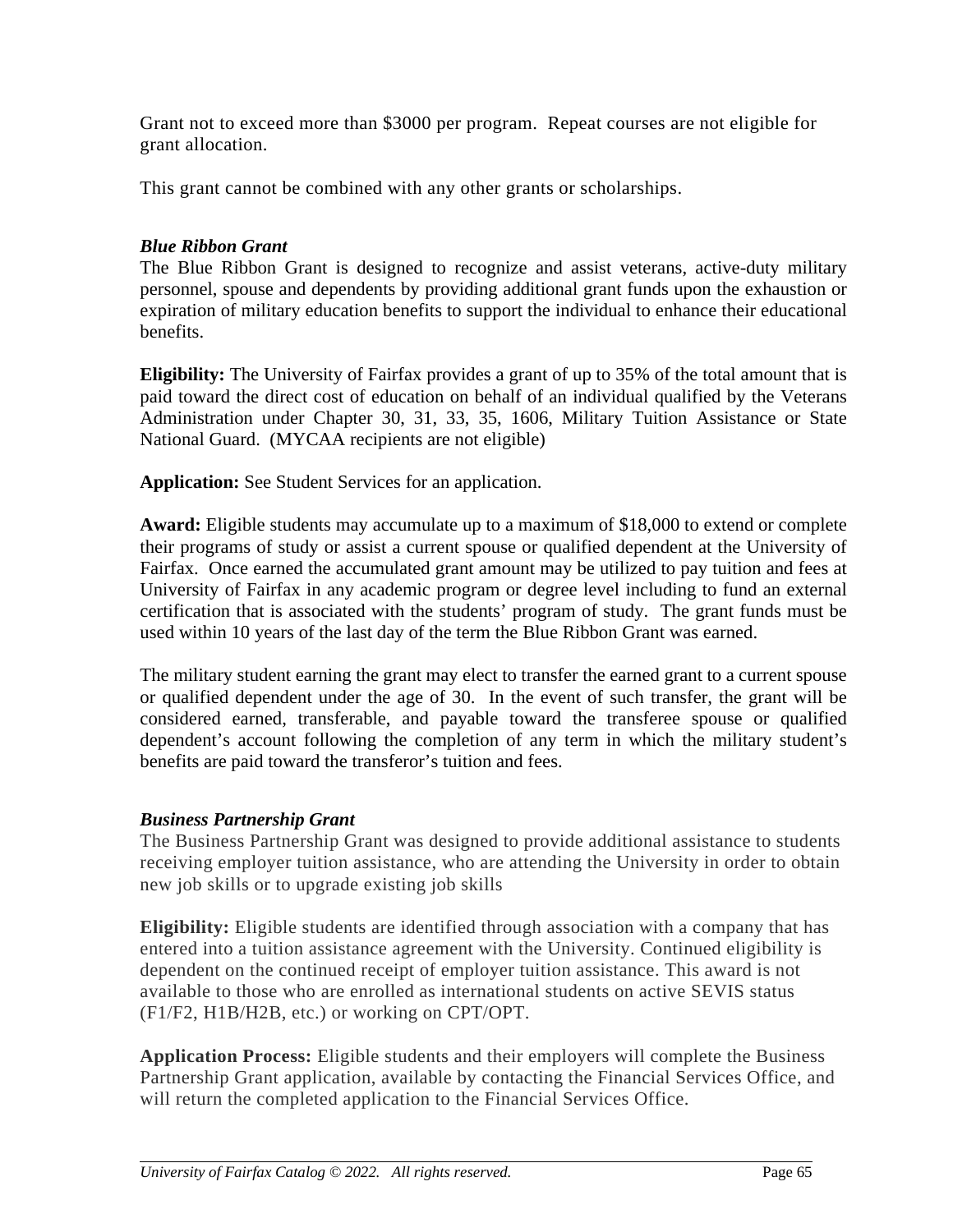**Award:** Awards are made up to \$1 for every \$2 of employer tuition assistance received and granted after all other aid has been applied.

### *International Doctoral Scholarship*

The International Doctoral Scholarship is designed to enhance collaboration between educational institutions and facilitate continued higher education for international students. It is available to international F-1 students who enroll into a doctoral program at the University of Fairfax.

**Initial Eligibility:** International F-1 students who have met the following criteria may qualify for this scholarship.

- Be in good standing with Department of Homeland Security and;
- Have met the requirements for admissions to an eligible doctorate program at University of Fairfax.

**Application Process:** Applicants will automatically be considered for this scholarship upon submission of a completed University of Fairfax international student application and the appropriate application fee.

**Award:** Eligible students will be awarded \$350 per course for the doctorate degree level. Scholarship payments are applied directly to students' tuition and fee charges on their student accounts.

**Continued Eligibility at University of Fairfax:** Continued eligibility from term to term is contingent on students' continuous enrollment at the university. However, students who have had an interruption in their attendance due to a return to their home country for visa purposes or health issues may have the requirement for continuous enrollment waived and be eligible to receive the remainder of their award. Such students should discuss their situations with their Dean who will forward the information to the Executive Vice President of Operations who will make the final determination of eligibility.

The certification of receipt of the International Doctorate Scholarship will be based upon the date that the application for admission is received by an International Admissions Officer. The award year for the scholarship is defined as July 1st to June 30th. The total amount of funds allocated by University of Fairfax for the scholarship is \$350,000 each award year. The availability of the scholarship will be evaluated at the end of each calendar year.

This scholarship cannot be combined with any other grants or scholarships and is not available to students in the PhD in Computer Science and Engineering degree program.

### *University Transfer Scholarship*

The University Transfer Scholarship is designed to enhance collaboration between educational institutions and facilitate continued higher education for international students. It is offered to students from Universities and Colleges or English as a Second Language programs within the United States who transfer their I‐20 to the University of Fairfax or its affiliates. The scholarship is a lifetime maximum award of \$1,000, credited to the student's account after their first term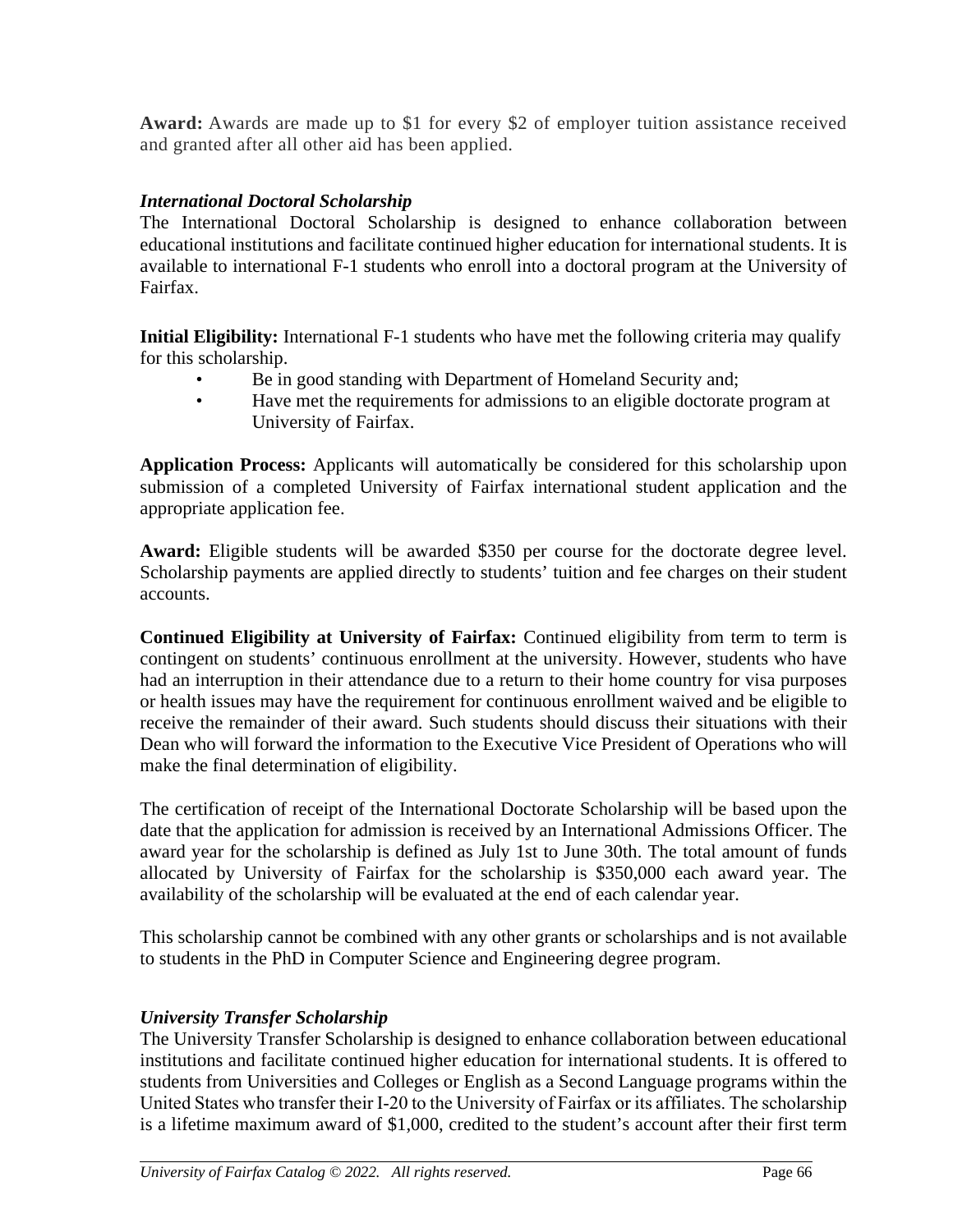of enrollment, and is non‐renewable. The lifetime maximum award may be exceeded by an additional \$1,000 in the event a student transfers to an affiliate of University of Fairfax due to the completion of a degree. This scholarship may not be combined with any other scholarship program and is available to students who enroll before May 9, 2023.

# **Fellowships**

As part of American National University's commitment to support the continuing growth and development of the University of Fairfax, it has established and funded the following grants and fellowships to be awarded to eligible doctorial students of the University of Fairfax. These fellowships are based upon fund availability.

### *Information Security Certification Fellowship*

The University has established an Information Security Certification Fellowship Fund for degree-seeking applicants who hold selected, recognized information security certifications such as CISSP, CISM, and CISA. This Fellowship serves to encourage information security professionals to advance their careers in order to increase the security of public and private information systems. Only active certifications held prior to enrollment in a University of Fairfax degree program are eligible for consideration. Students must remain in good academic standing and meet financial obligations to the University in order to continue to receive Fellowship disbursements.

### *FISMA Fellowship*

The University has established the FISMA Fellowship Fund to support research that is needed to improve FISMA compliance. Preference is given to individuals who demonstrate a capability and motivation to undertake FISMA compliance-related projects. FISMA Fellowship awards are based on merit and/or need. Students must remain in good academic standing and meet financial obligations to the University in order to continue to receive fellowship disbursements.

### *Cyber Policy Fellowship*

To support and encourage cybersecurity professionals to address cybersecurity policy level challenges, the University has established the Cybersecurity Policy Tuition Fellowship. This fellowship is awarded to qualified and motivated students who wish to address cybersecurity challenges and advance their cybersecurity careers. Students must remain in good academic standing and meet financial obligations to the University in order to continue to receive disbursements each session towards their tuition.

### *Cybersecurity Crisis Fellowship*

In recognition of the persistent global cyber security crisis, the Cybersecurity Crisis Fellowship has been established to help prepare future professionals in their efforts to protect business and government data systems.

### **Third Party Assistance**

### *Military Spouse Career Advancement Accounts (MyCAA)*

The University has met Department of Defense (DoD) eligibility requirements to participate in the *MyCAA Financial Assistance Program*. This program provides up to \$6000 in financial assistance to military spouses who are pursuing degree programs leading to employment in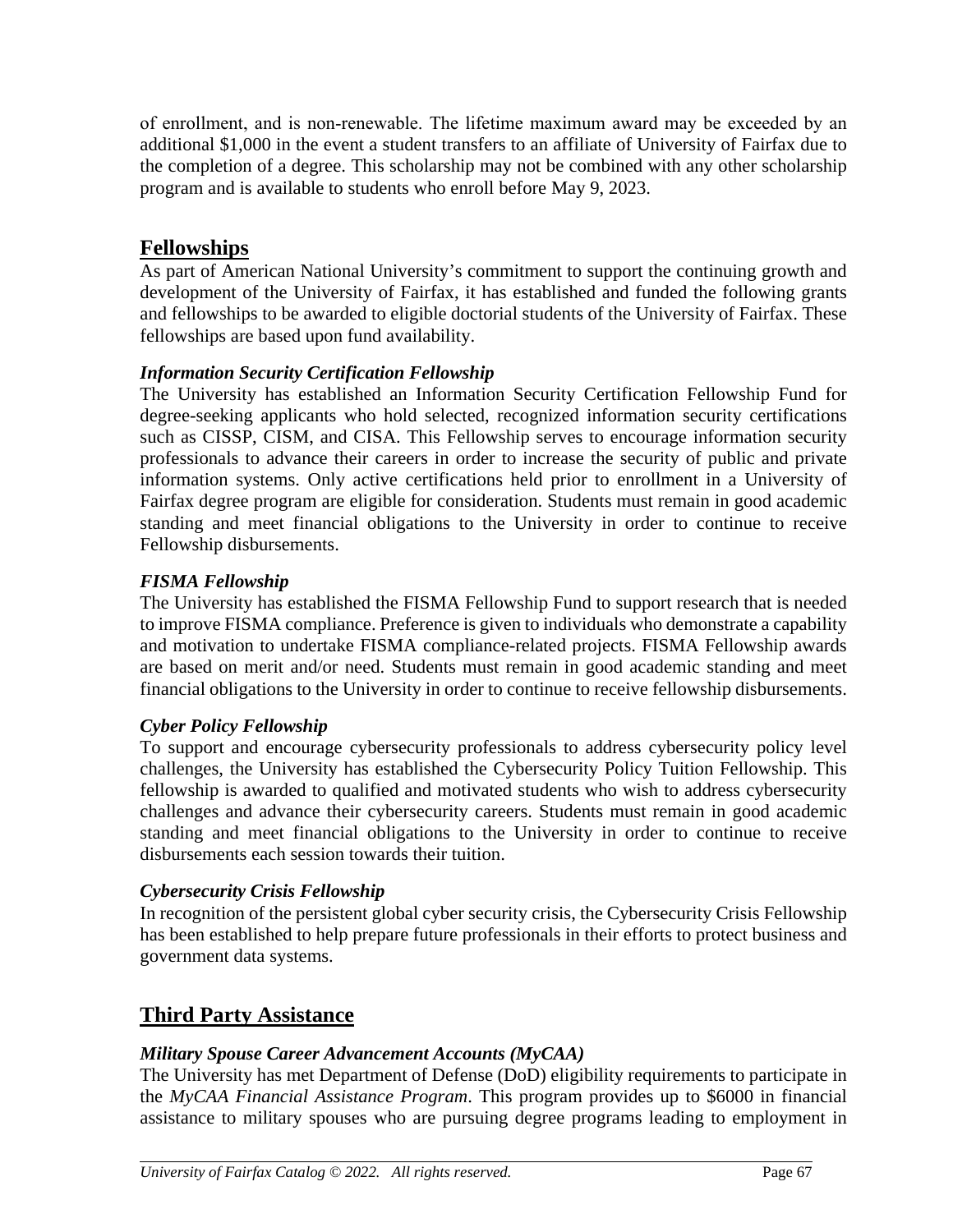portable career fields. Spouses of Active Duty members of the DoD and activated members of the National Guard and Reserve Components are eligible. Eligible spouses can establish a *MyCAA* account by visiting [https://aiportal.acc.af.mil/mycaa/.](https://aiportal.acc.af.mil/mycaa/)

### *Veterans Education Benefits*

Veterans and eligible persons who qualify for educational benefits under the Post 911/GI Bill® and other GI Bill® Chapters may be eligible for educational programs available at the University of Fairfax. Students who believe they are eligible should first contact their representative at the GI Bill offices or their Education Liaison/Officer on base, or visit the website [\(www.gibill.va.gov\)](http://www.gibill.va.gov/) to obtain their Certificate of Eligibility. This document must be submitted to Student Services to initiate certification for funds.

### *Employer Tuition Reimbursement/ Direct Billing*

Many employers reimburse their employees for tuition. Students should contact their supervisor or employee benefits office to determine if tuition reimbursement is available. For those students whose companies finance their education, a direct billing arrangement between the employer and the University may be arranged with approval prior to the start of the first session.

## **Advance Payment Option**

Any doctorate student who pays charges of \$100 or more for tuition, fees, books, or supplies by cash (or credit card) within 10 days prior to the start of the session will receive a 5% discount on that portion of the charges paid by cash.

# **Educational Loans**

The University has arranged for educational loans to be made available to domestic students from:

### **Sallie Mae**

Sallie Mae offers graduate students' educational loans. To obtain an application, go to: www.salliemae.com and click on *Sallie Mae Smart Option Student Loan* or call 888.2.SALLIE (725543).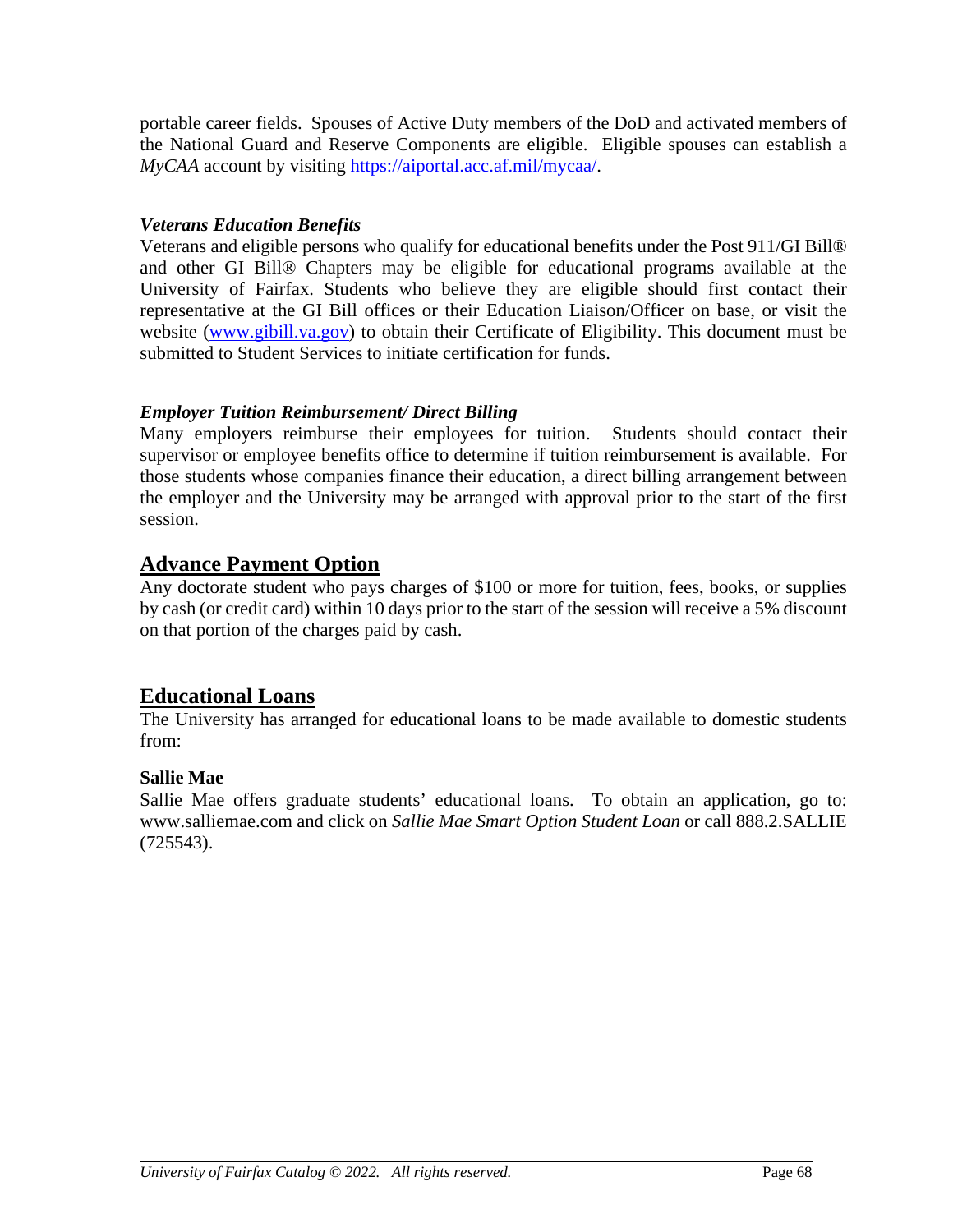# *ATTENDING AN ONLINE OR HYBRID PROGRAM*

# **Programs of Study**

The DSS creates an individual Program of Study (POS) for each student which reflects the planned schedule of courses to meet degree requirements. Programs of Study are reviewed and updated at least once a year and whenever circumstances occur which necessitate revisions to the original POS.

# **Faculty Availability**

University of Fairfax faculty members are available to students through:

- weekly chat rooms as noted in the syllabus;
- scheduled *SyncSessions* as noted in the syllabus;
- *OpenForum* discussion boards within *Canvas* courses;
- e-mail (preferred for individual questions); and
- phone (if applicable).

University of Fairfax faculty members make every attempt to:

- return phone calls within 24 hours;
- respond to emails within 24 hours;
- post feedback for doctoral dissertation assignments (those upon which a subsequent assignment relies) within 5 days of assignment submission (provided it is submitted on time); and
- post grades for assignments no later than 48 hours after the final assignment due date..

# **Submission of Course Work**

Students must submit deliverables for grading via the *Canvas system* prior to the end of each course session. However, should you need to submit work after that time period has elapsed (to resolve a grade of Incomplete) you have access to the course shell for a period of four weeks after the last day of the course. In this situation, you need to request approval no later than week seven for an Incomplete from the Dean, as outlined in the course. A course deliverable submitted to fulfill the requirements of one course may not be submitted to fulfill the requirements of any other course.

# **Course Delivery**

In order to maximize student learning, the University incorporates both synchronous and asynchronous modes of interaction among course participants and between faculty and students. The University also incorporates hybrid course offerings for students who need or prefer residential course delivery.

### **Domestic U.S. Students**

Full-time students who are classified as U.S. Residents may take only one hybrid course per term. U.S. students attending part-time (3 credit hours per term) may not take more than two (2) hybrid courses in successive terms. Full-time (Graduate 6 credit hours or more/ Undergraduate 12 credit hours or more) may take unlimited online courses.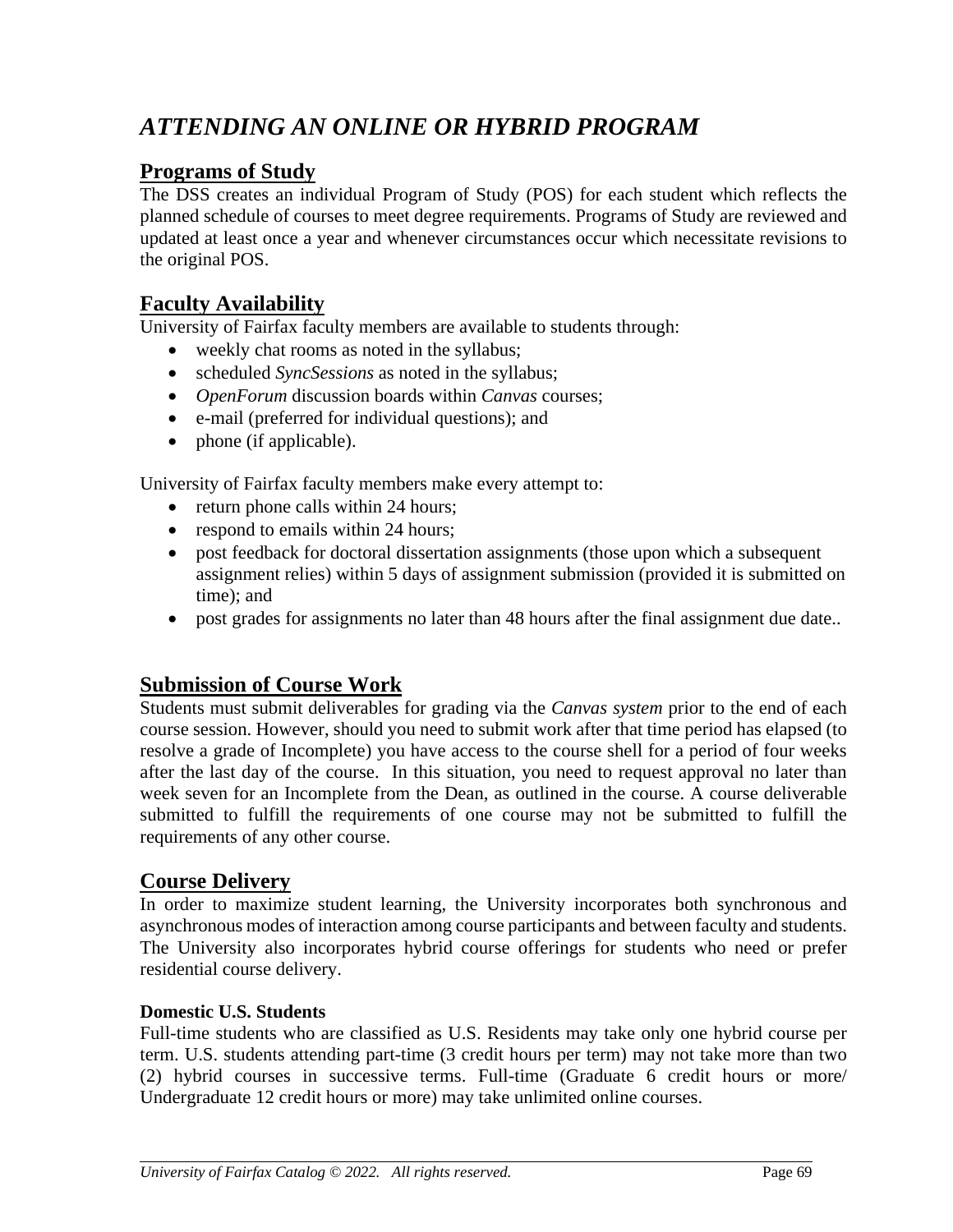### **International Students attending under the SEVP program**

Full-time international students attending under the Student Exchange Program (SEVP) may only take one fully online 3-credit hour course per term. Any additional courses must be taken in a hybrid delivery format. Hybrid course delivery is defined as a combination of residential academic engagement in addition to synchronous and/ or asynchronous distance education.

### **Asynchronous Discussion Threads**

In contrast to the spontaneity of real-time interaction, asynchronous discussion threads permit students to express more thoughtful responses to discussion questions. An essential skill for a professional is the ability to communicate clearly and concisely in writing. For this reason, online participation in discussions is an essential component of the learning experience in each course. Regularly expressing your thoughts on the course topics also sharpens your mastery of the subject matter. In addition to answering the discussion questions you should respond to the responses posted by your colleagues and reply to their comments on yours. Your comments must be substantial and must demonstrate thought and analysis. For example, you should not merely agree with another student's point of view.

### **SyncSessions™**

*SyncSessions* provide a forum for collaborative learning by enabling "real time" interaction between faculty and students. For core, specialization and elective courses *SyncSessions* are normally scheduled on alternating Saturdays during each session. If, for any reason, you are unable to hold a scheduled *SyncSession*, you must notify your professor in order to arrange a "make-up" session. For dissertation courses, advisors schedule individual *SyncSessions*.

These sessions utilize the whiteboard feature and VoIP capabilities of the *Zoom* system. Zoom session links are provided in the Canvas course shell by the instructor.

In order to participate in the whiteboard session, you must be at a computer. To participate in the audio portion of the SyncSession, your computer will need to be configured with a microphone and/or headset. If you do not have a microphone or headset, you may still participate in the SyncSession but will need to use the message window (located in the middle left side of the whiteboard window) to type your questions and comments.

The instructions below are posted in your course shell and also in the Student Information Center. They will help you to ensure that your computer is configured properly, and you are ready to participate in the SyncSession. You should ensure this is completed prior to the first SyncSession - do not wait until the start of the call, or you will interrupt the class flow!

### **Online Chat Rooms**

For non-dissertation courses, an optional one-hour Chat Room is scheduled once each week, in the evening to accommodate students' work schedules. Generally, these sessions are held after 8 pm ET to enable the participation of students in other time zones. Students may utilize chat sessions to solicit feedback on course deliverables, and to explore specific topics of the course. Chat room sessions are not graded and may be used as "make up sessions" if pre-approved by your professor for a missed *SyncSession* as a result of work or travel obligations.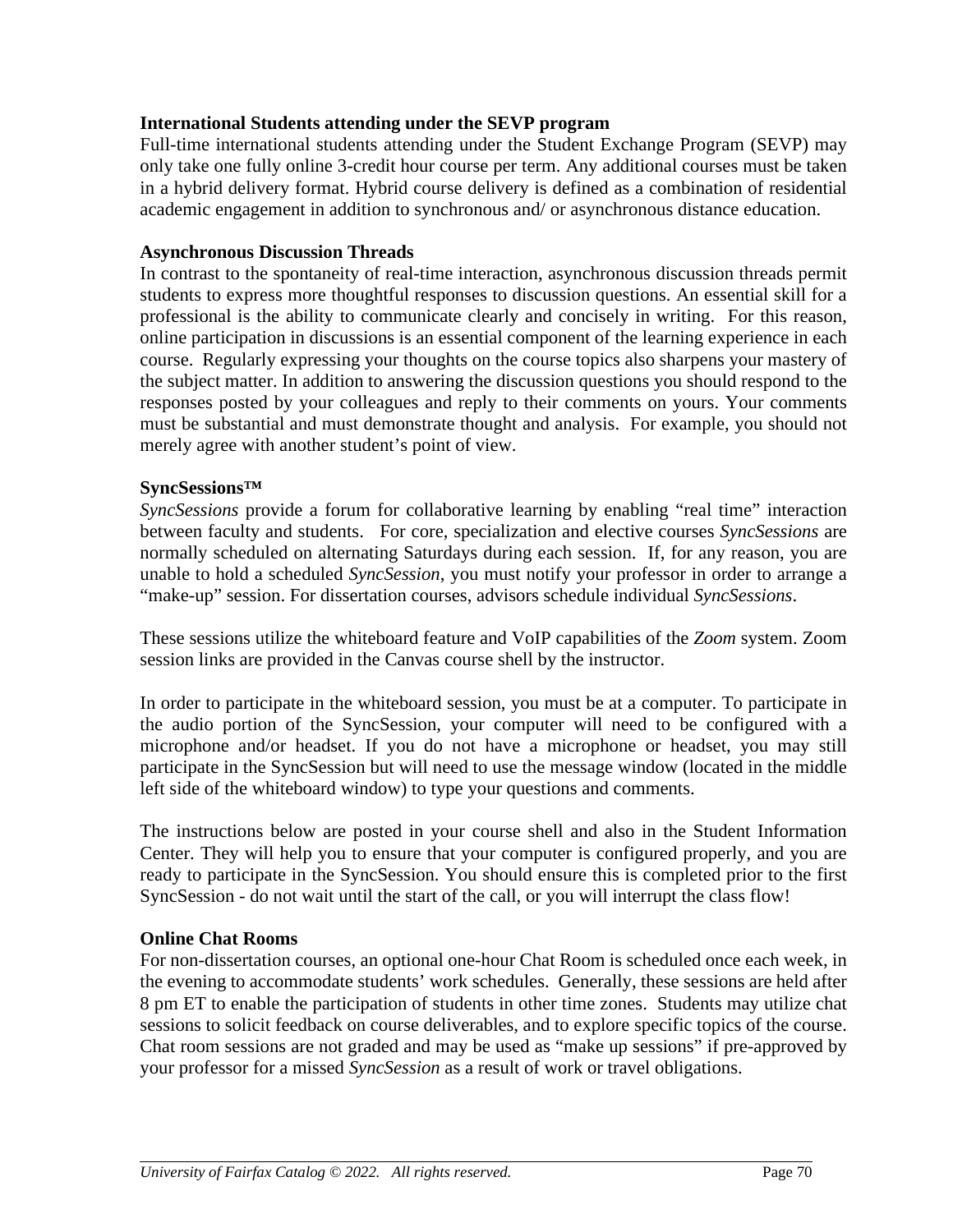### **Late Assignment Policy**

The University of Fairfax requires students to be in attendance in class and online regularly. Every course has set due dates established to move the student through the course at a consistent pace. Turning in work late is discouraged. Assignments that are one day late will be assessed a 10% late penalty. Each additional day 5% will be deducted. Example, if work is 5 days late the first day will count as 10%. The 4 additional days will account for an additional 20% for a total deduction of 30%,

Discussions are interactive; therefore, late work is not accepted, and the discussions must be posted before the assigned week ends. Also quiz and test answers are shared once the quiz/test closes, so late quizzes and tests are also not allowed and must be taken in the assigned week. A missed quiz or test due to lateness will receive a "0" grade. In addition, only one late assignment may be submitted in week 8 and no work is accepted after week 8 concludes.

# **Grading of Deliverables**

Each graded component within your course has been allocated a specified number of points based on the overall achievement of 100 points for the course. Faculty use qualitative guidelines when assessing your work and assigning points.

### **Discussion Threads**

The table below is the grading rubric utilized by faculty when assigning points for participation in discussion threads:

| Criteria           | Excellent          | Good              | Fair                | Unsatisfactory     |
|--------------------|--------------------|-------------------|---------------------|--------------------|
|                    | $(A, A-)$          | $(B+, B, B-)$     | $(C+, C)$           | (F)                |
| Contributions to   | 5-6 postings for   | 4-5 postings for  | 3-4 postings        | Fewer than 3       |
| <b>Course Room</b> | each topic, well   | each topic,       | somewhat            | postings not       |
| Discussion         | distributed        | distributed       | distributed         | distributed        |
|                    | throughout the     | throughout the    | throughout the      | throughout the 2-  |
|                    | 2-week module;     | 2-week module;    | 2-week module;      | week module;       |
|                    | keeps discussion   | stays on topic    | wanders from        | doesn't address    |
|                    | focused on the     | for the most      | topic.              | topic.             |
|                    | topic.             | part.             |                     |                    |
| Synthesis and      | High degree of     | Some degree of    | Limited degree      | No integration $&$ |
| Integration of     | integration $\&$   | integration $\&$  | of integration $\&$ | synthesis of       |
| Assigned           | synthesis of       | synthesis of      | synthesis of        | reading material;  |
| Reading            | reading material;  | reading material; | reading             | no demonstration   |
|                    | demonstrates a     | demonstrates      | material;           | of critical        |
|                    | high degree of     | some critical     | limited             | thinking; poor     |
|                    | critical thinking; | thinking;         | demonstration       | responses with no  |
|                    | good responses     | adequate          | of critical         | examples; does     |
|                    | supported by       | responses with a  | thinking;           | not respond to     |
|                    | examples;          | few examples;     | limited             | questions          |
|                    | responds to all    | responds to       | responses with      | effectively.       |
|                    | questions          | some questions    | no examples;        |                    |
|                    | effectively.       | effectively.      | responds to a       |                    |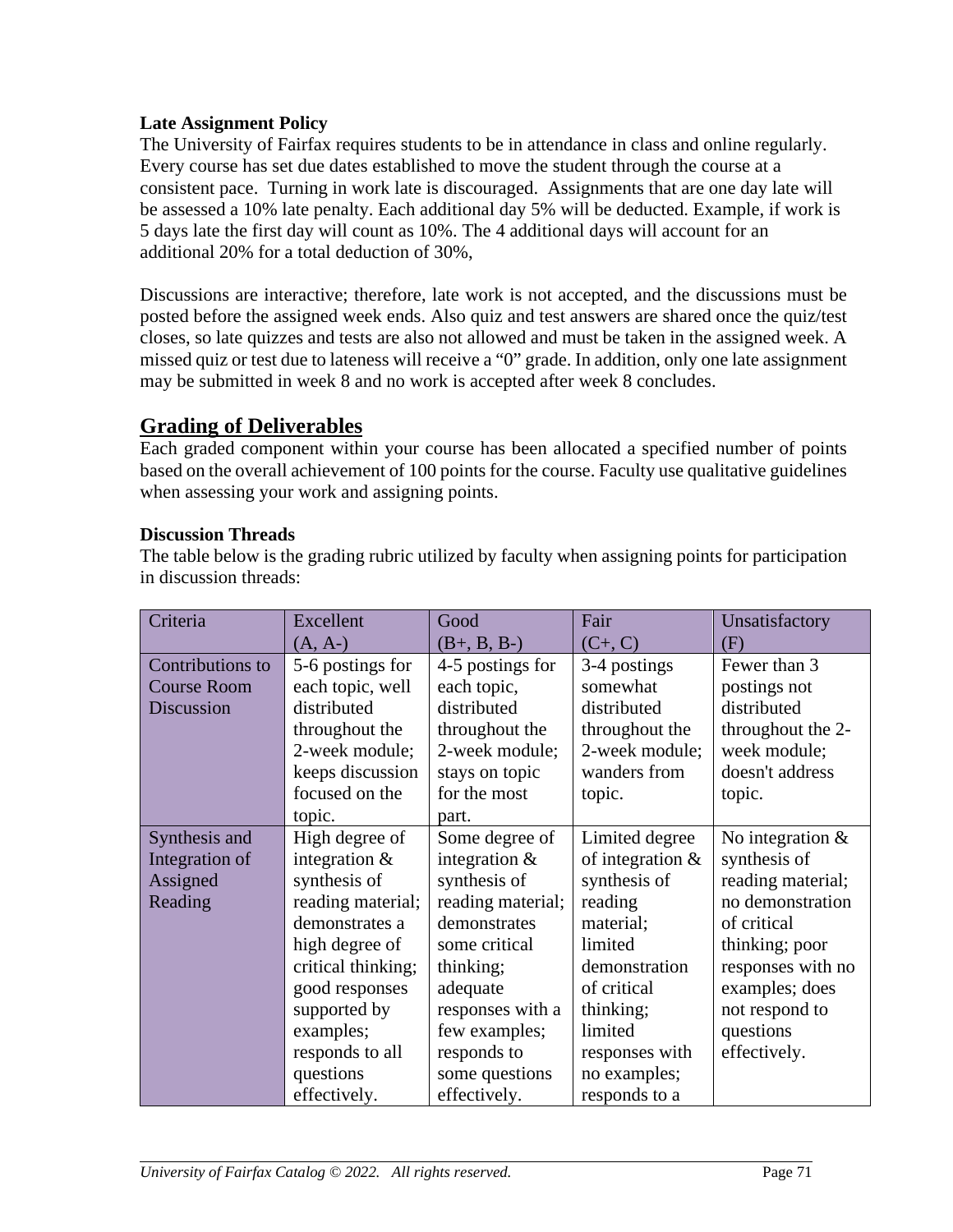|              |                                  |                                | few questions<br>effectively.  |                           |
|--------------|----------------------------------|--------------------------------|--------------------------------|---------------------------|
| Language and | Proper language,                 | Proper language                | Some problems                  | Improper                  |
| Argument     | grammar, and<br>spelling used at | but some errors<br>in spelling | with both the<br>use of proper | language,<br>grammar, and |
|              | all times;                       | and/or grammar;                | language,                      | spelling;                 |
|              | responses are                    | responses are                  | spelling and/or                | responses are not         |
|              | consistently                     | generally clear,               | grammar;                       | clear, not concise,       |
|              | clear, concise                   | concise and                    | responses are                  | and not                   |
|              | and compelling.                  | compelling.                    | often unclear,                 | compelling.               |
|              |                                  |                                | not concise, and               |                           |
|              |                                  |                                | not particularly               |                           |
|              |                                  |                                | compelling.                    |                           |

### **Written Assignments**

Written work is evaluated on content as well as quality of the writing. UoF has adopted the APA format (*Publication Manual of the American Psychological Association, 6th ed.*) for intext and reference citations made in research papers.

Grading of written assignments will take into account the elements listed below. The weighting for *Style and Mechanics* will not exceed 15% of the grade. Faculty members use the following grading rubric when assessing written work:

### *Content and Organization:*

### **Content***:*

- Key elements of assignment followed
- Content is comprehensive and accurate
- Writer displays an understanding of relevant theory
- Conclusions supported by facts/figures
- Research is adequate and timely
- Writer has gone beyond textbook for resources

### **Content Development:**

- Writer illustrates subject with real world examples
- Writer analyzes and interprets facts rather than just quoting them

### **Organization and Structure:**

- Introduction provides a background and explains purpose of paper
- Structure is clear, logical and easy to follow
- Conclusions/Recommendation follow logically from the information presented

### *Style and Mechanics*

### **Format***:*

- Citation / references follow APA guidelines
- Paper is laid out effectively with sections and headings
- Paper is neat and shows attention to detail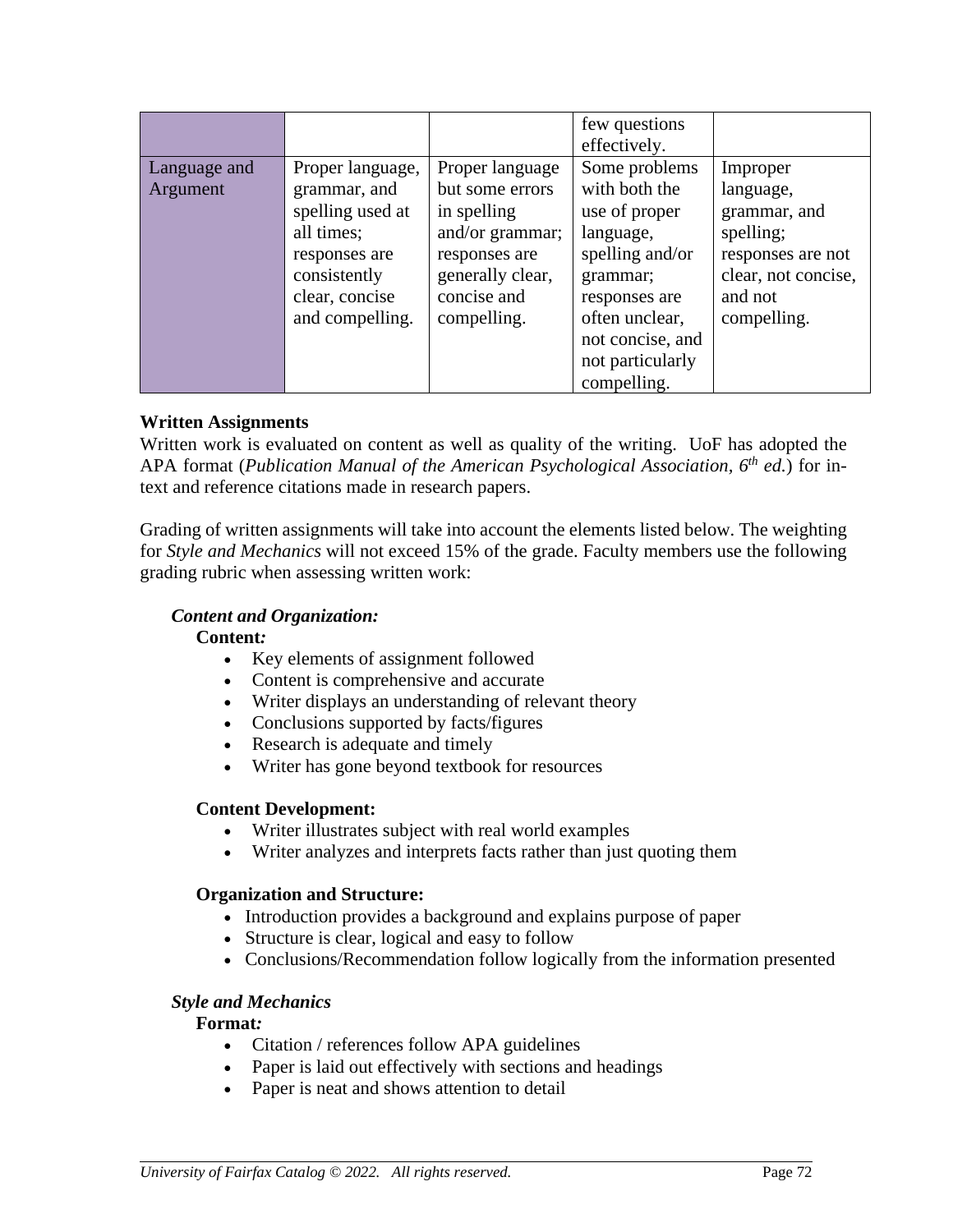### **Grammar/Punctuation/Spelling:**

- Rules of grammar, usage, and punctuation are followed
- Spelling is correct

### **Readability/Style:**

- Sentences are complete, clear and concise
- Sentences are well-constructed with consistently strong, varied structure
- Transition between sentences/paragraphs/sections help maintain the flow of thought
- Words are precise and unambiguous
- Acronyms are defined
- Tone is appropriate for target audience

The table below shows guidelines utilized by professors when assessing quality and assigning points for written assignments:

| <b>Quality</b> | For work that, in your professional judgment,                                |
|----------------|------------------------------------------------------------------------------|
| Excellent      | is at the highest level of performance                                       |
|                | demonstrates thorough mastery of virtually all required tasks                |
| $(A, A-)$      | shows consistent ability to think flexibly and adaptively in applying        |
|                | concepts and skills to the definition and solution of new, non-routine, and  |
|                | highly complex problems                                                      |
| Good           | is consistently at a high level                                              |
|                | demonstrates substantial mastery of the majority of required tasks           |
| $(B+, B, B-)$  | shows ability most of the time to think flexibly and adaptively in applying  |
|                | concepts and skills to the definition and solution of new, non-routine, and  |
|                | highly complex problems                                                      |
| Fair           | is competent most of the time                                                |
|                | demonstrates satisfactory mastery of the essential required tasks            |
| $(C+, C)$      | shows ability some of the time to think flexibly and adaptively in applying  |
|                | concepts and skills to the definition and solution of new, non-routine, and  |
|                | highly complex problems                                                      |
| Unsatisfactory | is not at a minimally competent level                                        |
|                | does not demonstrate mastery of the minimal essential required tasks         |
| (F)            | shows inability to demonstrate higher-level thinking. The person             |
|                | responsible has not shown the ability to carry out well-defined tasks at the |
|                | routine level, even with clear instructions.                                 |

# **Canvas Learning Management Platform**

University of Fairfax online courses are delivered through the *Canvas* learning management platform. Faculty and students find *Canvas* to be a user-friendly, easy- to-navigate interface that serves as a repository for course information, assignments and discussions. In *Canvas* each course has a web page known as a *course shell*.

By accessing the *course shell*, you may:

- review syllabi, reading lists, class schedules, and deliverable assignments
- obtain copies of class presentations, handouts and notes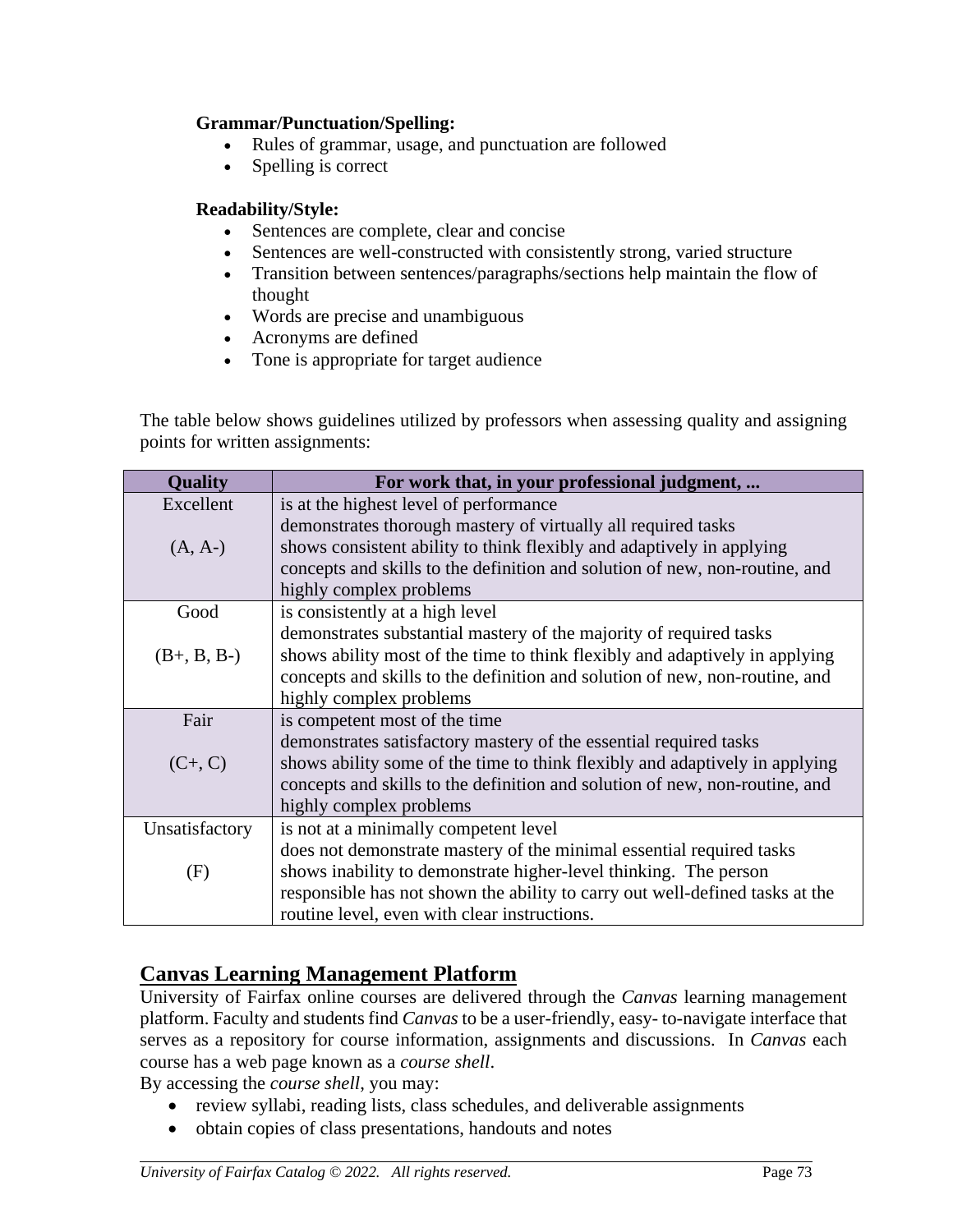- check out related web sites listed in the *Webliography*;
- email your professor and fellow students
- chat with other students and
- submit on-line assignments.

# **Canvas Access IDs**

Prior to Orientation, you will be assigned an ID to access *Canvas* Your access ID is your Student email address which takes the form: xxxxxxx@students.ufairfax.edu. A temporary password is assigned at this time. This ID will remain open while you are a student in good standing, or until you have graduated from your program. When you receive this access ID, you will be instructed to log in to *Canvas* at: **<https://fairfax.instructure.com/login/canvas>**

The first screen you will see upon logging in will be your Dashboard. The Dashboard helps you see what is happening in all your current courses.

The first action you should take is to change your password. To do this, log in to the *Canvas* system. In Global Navigation, click the Account link, then click the Settings link, finally click on Edit Settings. Click the Change Password check box to create a new password. Type your old password in the Old Password field. Type your new password in the New Password field. Type your new password again in the Confirm Password field. Click the Update Settings button.

# **Engaging in Courses**

Participation in threaded discussions is required and is a graded component in the calculation of the grades in core and specialization courses. Student participation in the "threads" is evaluated not only on quantity and frequency, but also and--perhaps even more importantly- on quality.

It is expected that students "attend" class regularly by logging into the course shell and participating in the online activities at least three times each week on different days. For every two-week module students are required to participate in the discussion and analysis of two topics posted specifically for that module. Discussions are "locked" at the conclusion of each two- week module, and grades are assigned for participation during that module. There are no "make up" assignments for missing discussions. All posting to threaded discussions must be done within the course session; postings are not accepted for grading after the end of the course.

Attendance at SyncSessions is also required. If a student has a conflict with a scheduled session, the student must contact the instructor prior to the session to arrange an alternate assignment. Failure to do so is considered an unexcused absence and will result in zero points for participation for that SyncSession.

Although attendance in chat room sessions is not required, it is strongly encouraged. These weekly meetings give you an opportunity to interact with your instructor and provide a forum for you to ask questions about assignments, lecture points, or other course expectations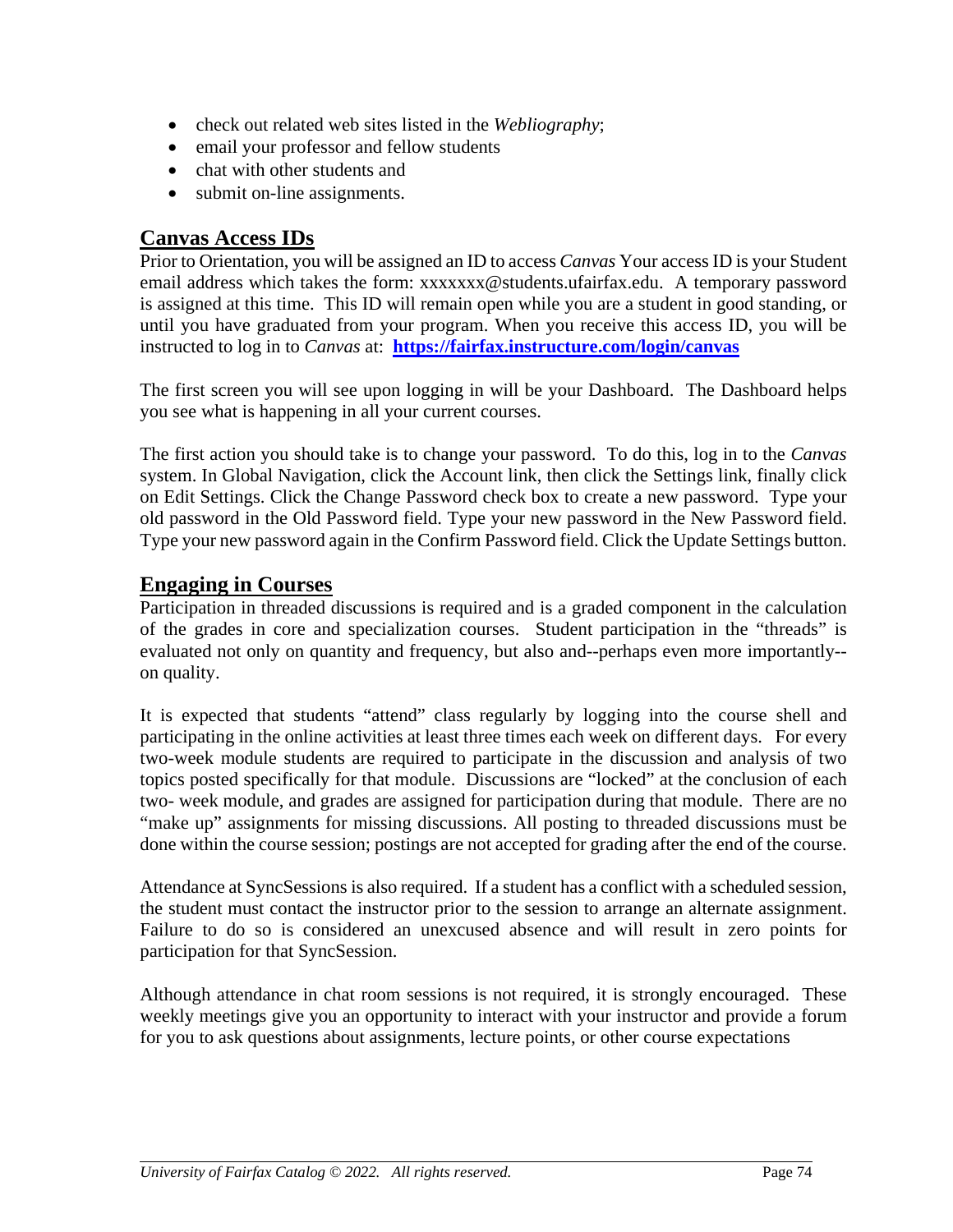# **Canvas Features**

The *Canvas* learning management platform is a robust online environment which has many capabilities to enhance the educational experiences of our students. As a student, it is incumbent on you to become familiar with *Canvas* and the course structure that has been adopted by the University.

### **Course Shell**

The *course shell* is essentially the course website set up on the *Canvas* platform. The University has established a uniform format for course content within each course shell. When you are enrolled in a course a link to the course shell will appear in the appropriate course session under *Course Listings*.

By accessing the course shell you may:

- review syllabi, reading lists, class schedules, and deliverable assignments
- obtain copies of lecture slides, handouts and notes
- post related web sites in the *Webliography*
- e-mail your professor and other students in the course
- participate in chat sessions and *SyncSessions*
- participate in threaded discussion topics
- submit required assignments.

The configuration of the *course shell* utilizes two primary navigation areas for access to course components: a left-hand navigation bar for accessing course content and a navigation bar in the upper portion of the window for accessing *Course Tools*.

### **Course Content**

Within the course shell, course content is accessible by navigating along the left side column of item links. Under the *Course Home*, you will find the syllabus, along with schedules for *SyncSessions*, weekly chat sessions, and required deliverables. Below the *Course Home* area, you will see a tab for the four (two-week) modules in each course.

By clicking on a Module tab, you will see a short summary of the assignments and activities which have been scheduled for that two-week period. Under the tab, you will find links to items such as the discussion threads, lecture slides, assignments, and the *OpenForum*.

Please note many of the links in the left navigation bar are "View Only". Often a PDF version of a document will be available from the link. Otherwise, PDF or Word versions of documents are available in the Document Sharing area of the course.

### **Gradebook**

The *Gradebook* provides a record of points awarded for all course assignments against the assigned point scale. It is in this area where you can review your grades and receive feedback on graded components of the course, enabling you to gauge your performance on an ongoing basis. While assignments submitted through the *dropbox* may be retrieved through the *dropbox* for grading, grades for assignments such as discussion thread postings are only available through the *Gradebook*. Your professor may post feedback and attach graded assignments for return to you through the *Gradebook*. To view a returned item, click on the points that are shown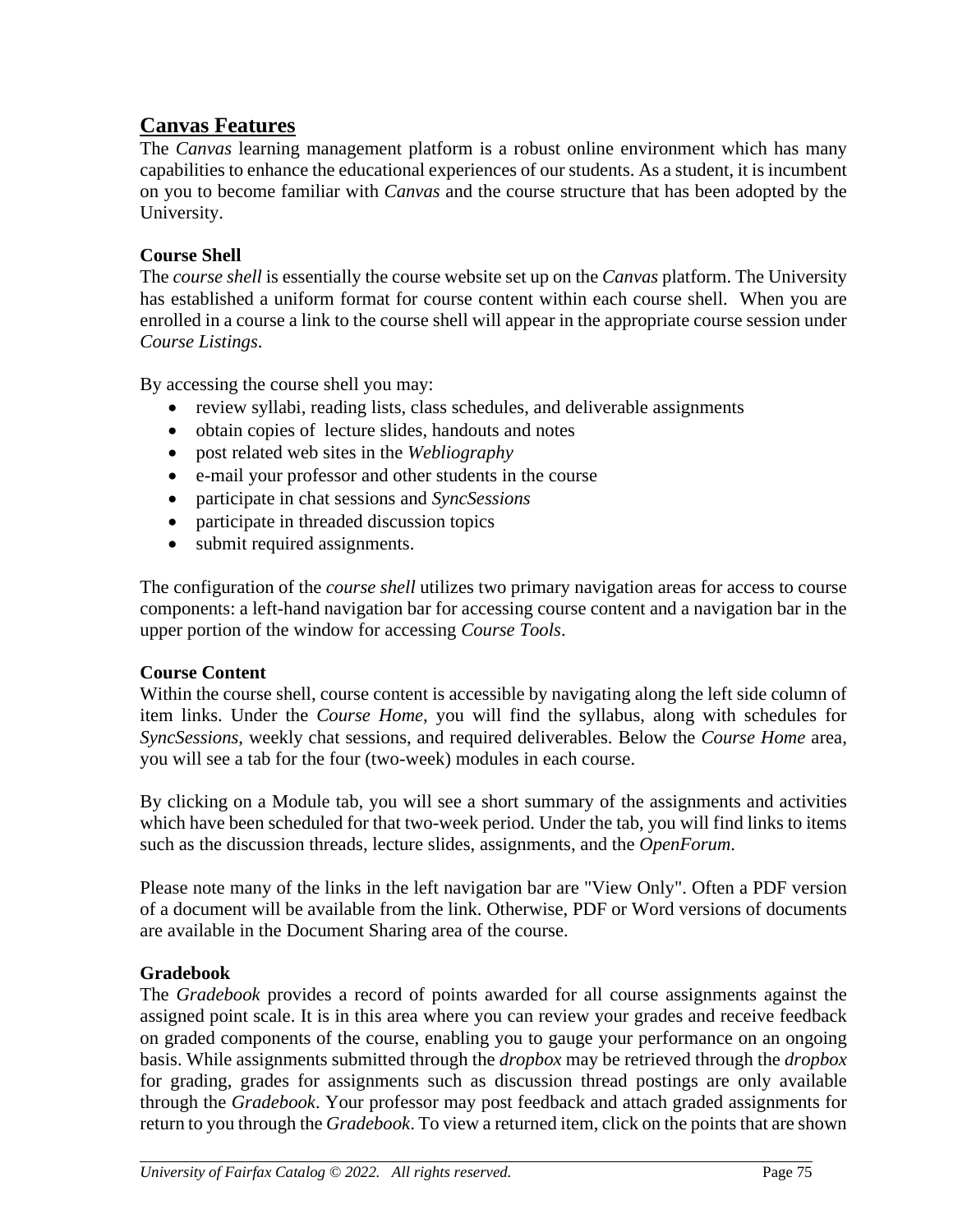for the assignment. A pop-up window will display your grade and the feedback your professor has provided.

### **eMail**

When public forums such as the discussion threads or the *OpenForum* are not appropriate, email is a primary means of communication between you and your professor. By utilizing the coursebased email area, under the Course Tools, you have access to sending email to the professor and classmates without having to remember their specific email accounts.

### **Webliography**

The *Webliography* is a feature which enables your professor to provide links to websites where you might find course relevant materials, such as white papers, articles or blogs. It is also strongly encouraged that you post listings to the *Webliography* which you believe are relevant and useful to other students.

### **Document Sharing**

In the Course Tools navigation tabs you will find a link to the Document Sharing Area. This area is for public exchange of documents. You will find your course syllabus, other course materials and assignment templates within this area. At the top of the *DocSharing* area is a pull down list of document category areas. In many courses, multiple categories have been created to store course related materials. Be sure to check these areas for handouts or related reading materials.

Students may exchange materials within *DocSharing* under *Student Exchange*. In most situations, students are allowed to exchange materials for educational purposes under "fair use" regulations. However, you must remember to respect copyright limitations of documents and not to post materials that require royalties or other licensing fees to be paid. This area will be reviewed and monitored by your professor and the school.

### **Dropbox**

The *Dropbox* is where you submit written deliverables. It provides a record of all assignments submitted for the course and is a necessary component of any grade review request.

Once you have posted an assignment, your professor will have access to it for grading or review. You can continue to submit revisions of an assignment to the same *Dropbox*. Your professor will be viewing the most recent submission first. Once the assignment has been reviewed and graded, the assignment will be returned to you in your Inbox.

Please be sure to pay attention to which Dropbox you submit assignments to  $-$  it is not expected that professors search all Dropboxes to locate an assignment!

Please note, the system does not alert your professor when assignments are posted, so if you have submitted something after the due date, your professor will not be aware that the assignment exists unless you notify your instructor. You are **NOT** to email late assignments to your professor. Professors are not required to grade assignments that are emailed to them, nor are they expected to grade assignments prior to the due date if they have been submitted early.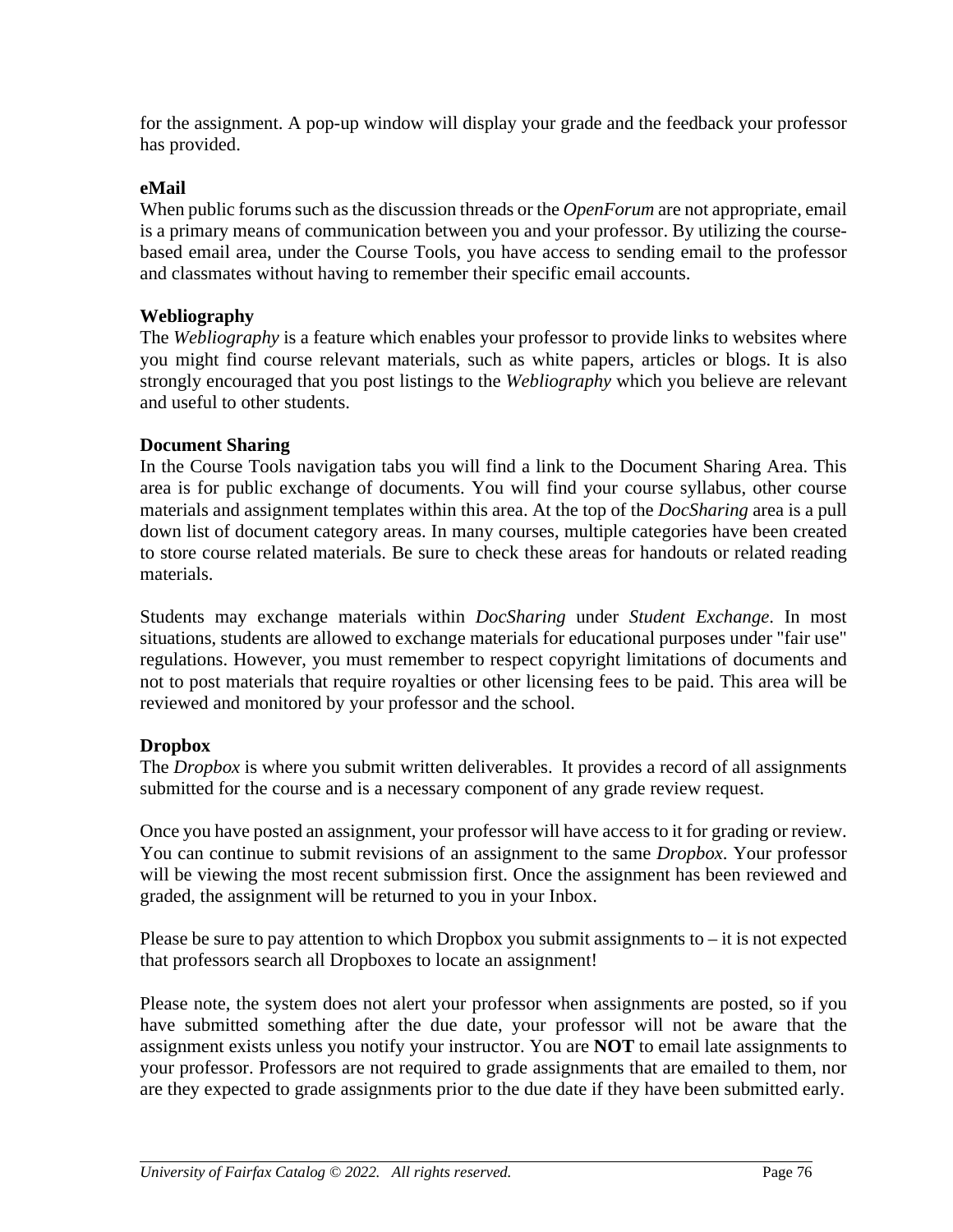# **Features Which Support Interaction**

### **Collaborate**

The goal of the *SyncSessions* is to facilitate a real-time exchange between students and professors. Your professor will facilitate four SyncSessions on alternating Saturdays during the eight week course session. SyncSessions are conducted through the use of a meeting web-based application called Zoom. Your instructor will provide details as to how you will access a Zoom meeting. Instructions on how to configure your microphone/headset for participation in the SyncSessions is found in your course shell under the module labeled "*Participating in Discussions*". To become familiar with this feature, please view the detailed information provided in the module within each course shell titled *Accessing SyncSessions*.

### **Asynchronous Discussion Threads**

The threaded discussions explore the essence of the assigned readings, relate the material to student experience and consider related current developments in the field. You are expected to participate with questions, comments and insights from your own experience. For each twoweek module, there are two discussion topics. You must participate in both topic discussions in each module in order to achieve the maximum grade for the course.

In addition to the graded discussion topics, each module contains a discussion thread called the *OpenForum* which is not graded. In this area, you are encouraged to post questions related to the course, seek advice or form study groups. Your professor is expected to monitor this discussion area and respond when students seek input from you.

Because the discussion threads are the primary means of online participation, it is critical that you post several times each week. It is recommended that you establish a practice of posting to the discussions at least every other day to meet the *minimum of three times each week for each discussion topic*.

### **Chat Rooms**

The Chat Room capability available in *Canvas* is a synchronous communication tool that allows your professor to hold "Office Hours" at a prescribed time each week. Each chat that takes place is automatically archived and can be viewed after the session by those who could not attend. In a Chat Room, each participant's name is listed alongside the message that is posted. Participants may send each other private messages. If a participant enters a URL as part of the message, all participants can click on the URL and a new browser window will open and the entire group can view the website.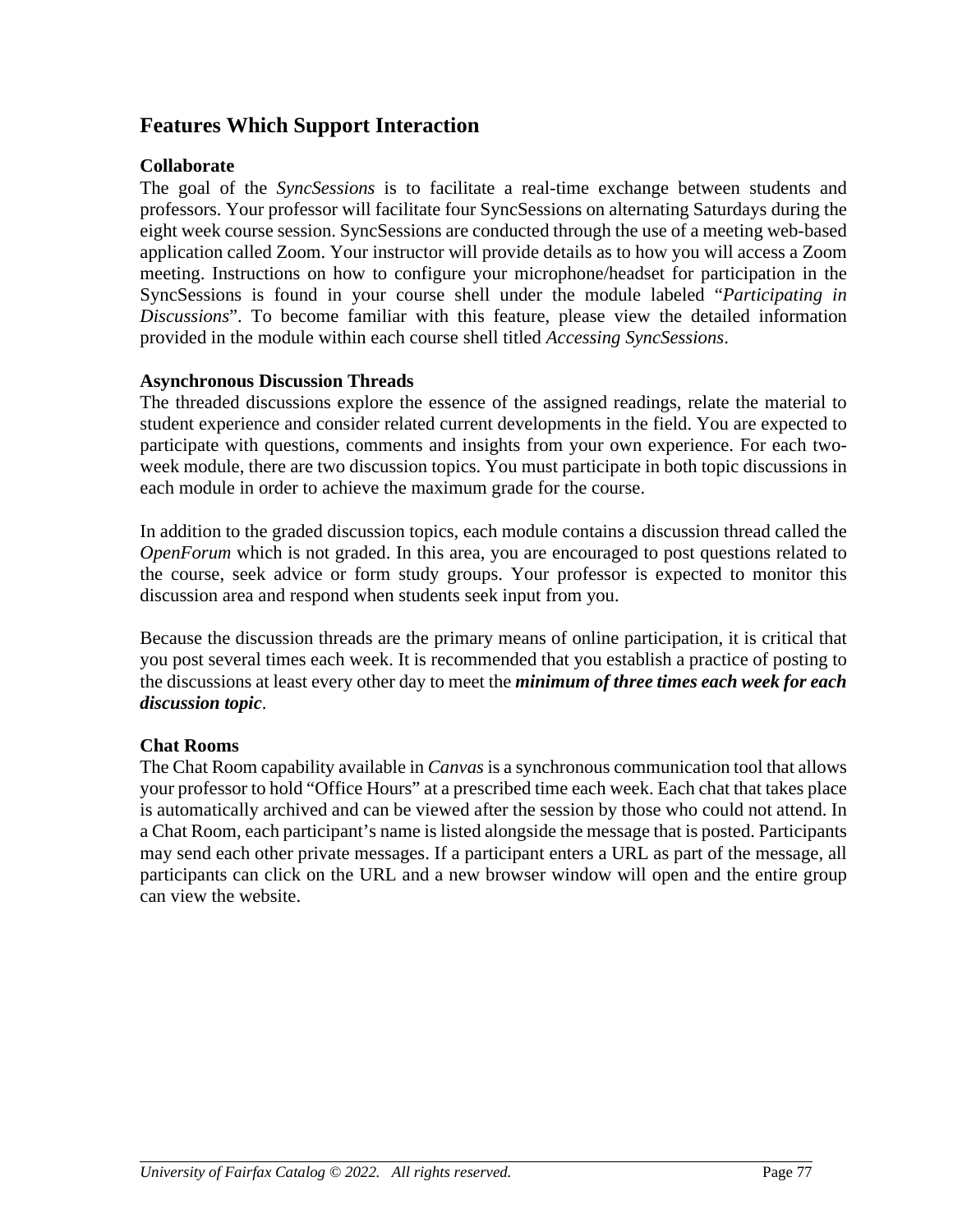# *COURSE DESCRIPTIONS*

## **Core Courses**

#### **ACC6100 Financial Reporting**

Students taking this course will develop an understanding of the issues involved in the development of financial accounting information. Emphasis will be placed on current issues facing financial reporting and the potential impact of these issues on the business entity. (*3 credits*)

#### **ACC6500 Accounting and Multinational Enterprises**

This course presents international accounting within the context of managing multinational enterprises, focusing on business strategies and how accounting applies to these strategies. Students will have the opportunity to learn about international accounting topics such as: foreign currency transactions, analysis of foreign financial statements, foreign taxation and multinational systems of control. Students will examine the key factors that influence accounting standards and practices in different countries, and how those factors impact the convergence of standards worldwide. Particular emphasis is given to culture and its unique contribution to accounting standards and practices worldwide. The course focuses on the needs of users of financial and accounting information across borders with the aim of enhancing their understanding of how to use information and make more informed decisions in an increasingly complex and dynamic international business environment. *(3 credits*)

#### **CS6500 Computer Networking and Telecommunications**

This course is designed to help students with an understanding of various methods of networking and telecommunications. The course with start with a basic foundation of networking. Topics to be covered include signal generation and analysis at the physical layer, Ethernet and WLAN performance, IP addressing and management, IP router generation, TCP connection control, and packet filtering. While the main focus of this course covers various methods of networking and telecommunications, software tools and techniques will also be examined. (*3 credits*)

#### **CS6600 Distributed Systems**

This course is designed to help students to understand distributed system application in today's business environment. Topics covered include peer-to-peer sharing, collaborative computing, interactive services, and distributed computing. Students will also learn the underlying principles associated with distributed systems. These principles include processes, communication, security, fault tolerance, synchronization, and naming conventions. By the end of this course, students will have a fundamental understanding of distributed computing and will have the understanding necessary to develop distributed systems and applications. (*3 credits)*

#### **CS6700 Cloud Computing**

This course is designed to provide students with an understanding of the concepts of Cloud computing and its capabilities. The capabilities covered include Cloud service model infrastructures such as Infrastructure as a Service (Iaas), Platform as a Service (PaaS), Software as a Service (SaaS), and Business Process as a Service (BPaaS). This course will also include the security aspects of Cloud computing and the associated challenges. Configuration and implementation of IaaS services will also be discussed in this course. (*3 credits*)

#### **CS6800 Big Data and Analytics**

Big Data Analytics provides an introduction to business intelligence and analytics. Big Data Analytics include the use of data, statistical and quantitative analysis and evidence-based methods to inform business decisions. This course is designed to help students gain an understanding of Big Data Analytics. Students will learn how to deploy Big Data applications in both a desktop and business setting. Some of the concepts discussed include Big Data Storage, processing, analysis, visualization, and applications. Students will also explore social and security issues associated with Big Data. (*3 credits*)

#### **CS6900 Capstone in Computer Science Engineering**

(Prerequisite: Must be taken in last term and all other courses completed) This course teaches students how proper application of Information technology enhances the overall operations of an organization and contributes to the overall success of the organization. The emphasis will be on the deployment of tools, applications, functions, and theories associated within the computer science discipline for the purpose of enhanced organization effectiveness. (*3 credits*)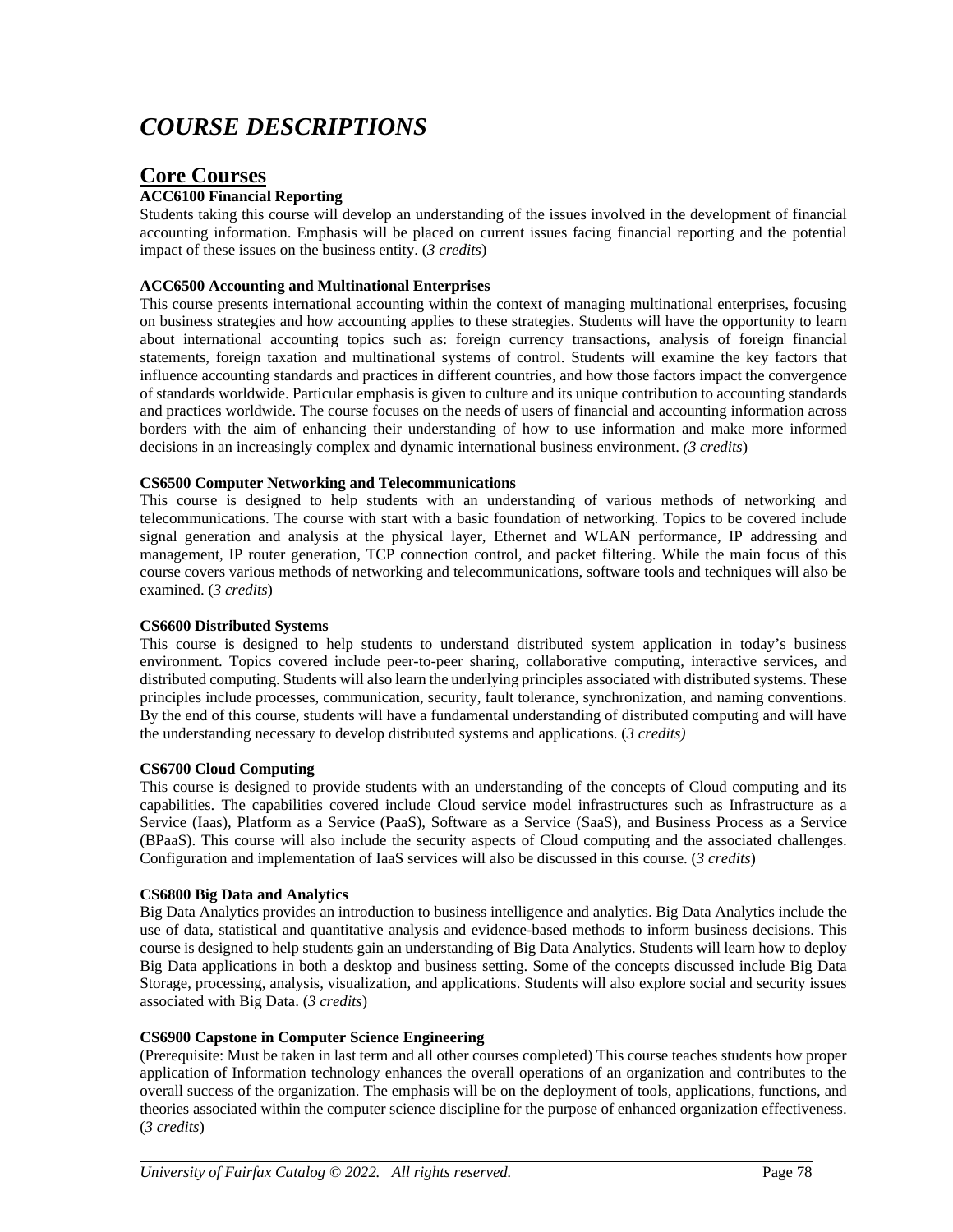#### **DBA8150 Information, Organization & Strategy**

Students will learn how Organizational Development is an applied field of change that uses behavioral science knowledge to increase the capacity for change, and to improve the functioning and performance of organizations. By understanding information, organization, and strategy, the student will learn that OD is more than change management. It is about learning and improving ways that make individuals, groups, organizations, and ultimately the world better off and more capable of managing change in the future. The students will engage into testable ideas and practices about how social and technical systems can coexist to produce individual satisfaction and sustainable organizational results. The relevance and suggestion of OD being incorporated using strategic perspectives are also discussed. (*3 credits*)

#### **DBA8350 Sociology of Corporate Culture**

In this course, students will learn how the study of culture, social customs, family structure, and cultural conditions affect the market climate and corporate culture. This course also will introduce students to the theoretical concepts of ethnography as an effective research tool to assess organizational infrastructures for cultural effectiveness and sensitivity. Research examples will be reviewed so that students can learn how to analyze research results for marketing effectiveness and sensitivity. (*3 credits*)

#### **DBA8450 Managing, Organizing and Negotiating for Value**

This course will teach students how to effectively negotiate business interactions and to understand when it is an appropriate tool to use. The course will address standard theories of negotiation and allow students to practice through simulated situations. Students will be taught how to recognize and apply strategic tactics for distributive bargaining, integrative negotiations, and multiparty negotiations. This course will also address special challenges in international negotiations. (*3 credits*)

#### **DBA8900 Project Management**

In this course, students utilize PMI's Project Management Body of Knowledge (PMBOK) as a framework, to apply project management concepts in the business arena. Students will learn how to develop project plans which incorporate the technical and behavioral characteristics of high-performance teams. (*3 credits*)

#### **DS7000 Database Management & Implementation**

(Prerequisite: RM8500) In this course, students will explore Database Concepts, Advanced Design and Implementation, Data modeling and the importance of Data models. This course also includes Best Practices in database design and management as well as usage of data specifications. (*3 credits*)

#### **DS7100 Advanced Operating Systems**

(Prerequisite: RM8500) In this course, students will examine the use of operating systems, their impact of improving areas such as memory management, process scheduling, file systems, and device drivers. This course will also examine the techniques and technologies of non-distributed operating systems that benefit researcher, academicians, and practitioners. (*3 credits*)

#### **DS7200 Software Engineering & Development**

(Prerequisite: RM8500) In this course, students will explore Software Engineering techniques and deepen their understanding of high-level languages and systems programming. Some of the principles discussed include abstraction, algorithms, data structures, and web development. Students will also apply the methods and techniques for creating software systems using the best practices in modeling, architecture, process analysis, design, and object-orientated design patterns. This course will provide students with the principles and concepts involved in the analysis and design of large software systems. (*3 credits*)

#### **DS7300 Software Architecture & Design**

(Prerequisite: RM8500) In this course, provides students with an advanced understanding of software development with an emphasis on architecture and design, and how this relates to programming and implementation. Students will explore advanced object oriented concepts and the relationship between design in UML (Unified Modelling Language) and its expression in code and how this is supported by modelling tools and development platforms; parallelism using multi-threading, and first principles client server architecture using socket communications and basic protocols. (*3 credits*)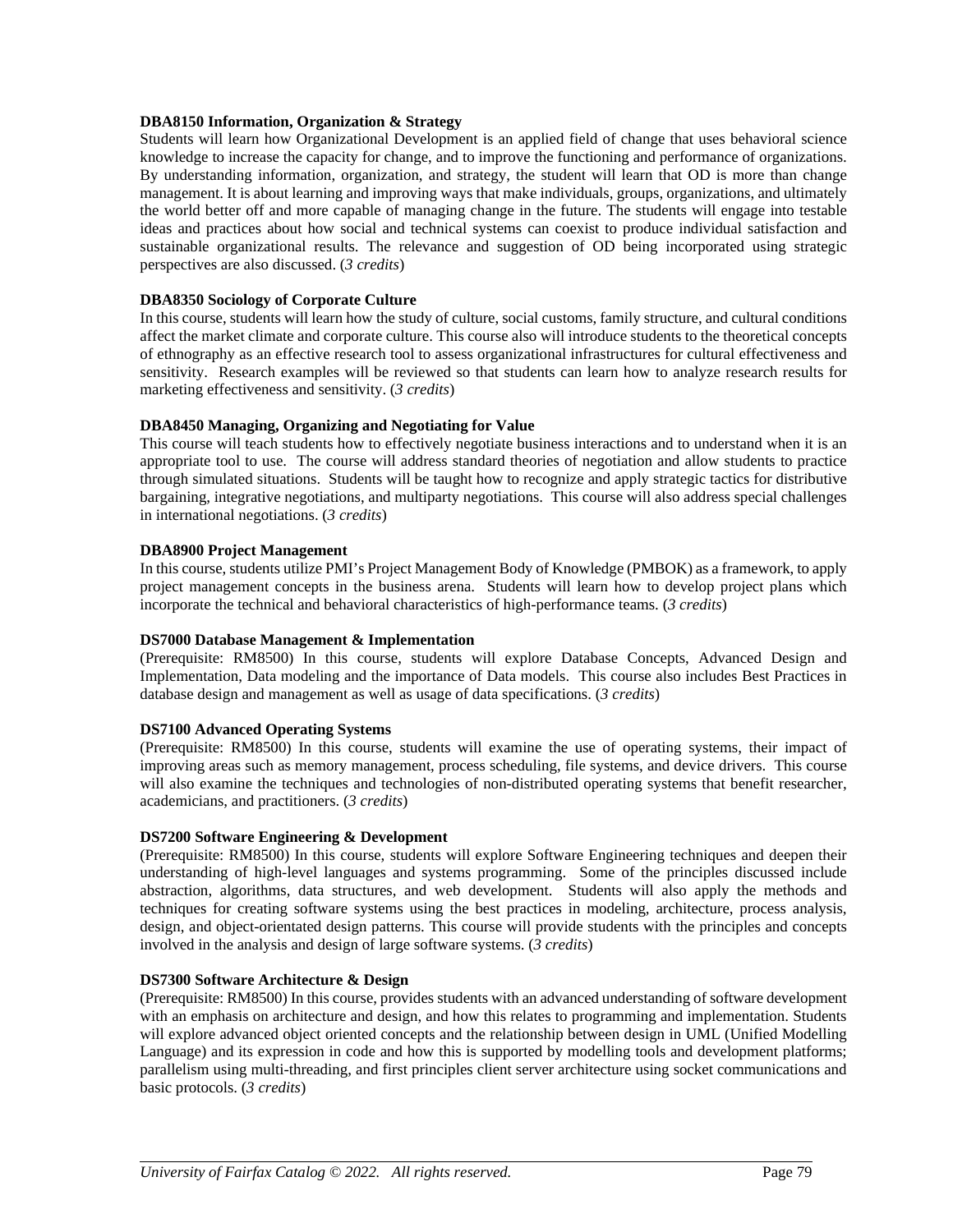#### **DS7400 Software Comprehension and Maintenance**

(Prerequisite: RM8500) In this course, students will examine topics related to maintaining large-scale software systems. Students will also investigate Database Systems, Networks, Cloud Computing, Electronic Commerce and Enterprise Systems. Some of the advanced features of this course will examine Knowledge Management and Specialized Information Systems. Finally, this course will examine Legal, Ethical, and Social Issues associated with Information Systems. (*3 credits*)

#### **DS7500 Problem Solving and Programming for the Research Practitioner**

(Prerequisite: RM8500) In this course, students will be introduced to computer programming in a contemporary language. Algorithm development, refinement, and problem-solving approaches. Data types and control structures. Program debugging and testing. Interactive input/output. Single and multi-dimensional arrays. Simple sorting and searching algorithms. Introduction to classes, objects, and object-oriented programming. (3 credits)

#### **DS7600 Big Data and Analytical Research**

(Prerequisite: RM8500) In this course students will learn Advanced Data Analysis techniques which are oftentimes associated with Data Mining. Students will evaluate various optimization and simulation models in an effort to determine which models are best suited for various markets. Students will conduct extensive analysis to determine relationships among variables within various environmental settings. (*3 credits)*

#### **DS7700 Concurrent and Distributed Systems**

(Prerequisite: RM8500) This course is designed to introduce students to concurrency control and distribution concepts and their implications for system design and implementation. Therefore, this course will provide an overview of properties of distributed and concurrent systems, software system structure, occurrence of concurrency in systems, concurrency control, and recovery methods. (*3 credits*)

#### **IA7000 Security in the Digital Age**

In this course, students explore the eight domains of the (ISC)2 Certified Information Systems Security Professional (CISSP) Common Body of Knowledge (CBK) in information security as a framework to critically analyze security awareness issues and to evaluate best practices in implementing security systems within the enterprise (*3 credits*)

#### **IA7020 Information Security Systems and Organizational Awareness**

In this course, students will explore a set of core IS principles that will prepare students to function more efficiently and effectively as workers, managers, decision makers, and organizational leaders. This course will provide insights into challenges and changing roles of the IS professional so that students can better appreciate the role of this key individual. (*3 credits*)

#### **IA7030 Legal and Ethical Practices in Information Security**

In this course, students will explore ethical business decision making as a related to the use of technology by evaluating information security case studies and produce real-life deliverables (*3 credits*)

#### **IA7040 Information Security and Organizational Change**

In this course, students analyze the principles of change management as they apply to the requirements and regulations of information security. Students evaluate the factors which affect corporate decision-making when implementing security programs and the ability of the manager to translate corporate needs into information security projects. *(3 credits*)

#### **IA7401 Ethical Hacking**

In this course, students will explore ethical hacking concepts. This course will provide insight into the legal aspect of ethical hacking as well as TCP/IP protocol, malicious software, footprinting, port scanning, programming concepts, embedded operating systems, and cryptography (*3 credits*)

#### **IA7402 Information Security Management**

In this course, students explore the five domains of the Certified Information Security Manager (CISM). This framework will include areas in information security governance, risk management, program development, program management, and incident management and response. (*3 credits*)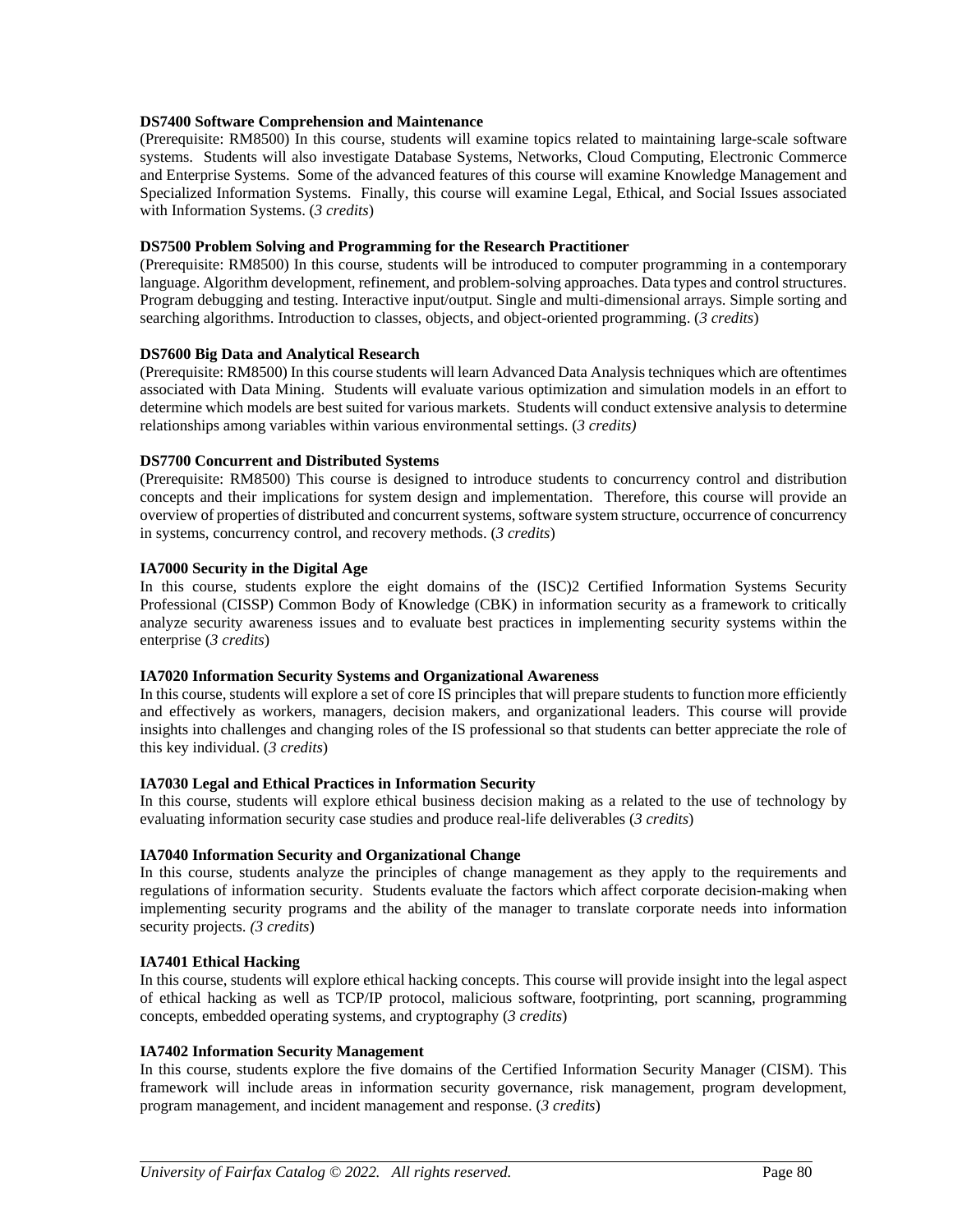#### **IA8010 Business and Security Risk Analysis**

This course provides students with an overview of risk management principles. Methods to identify, quantify, and qualify internal and external risks to the organization are examined. Students apply these principles and methods to the current business and risk environment. (*3 credits*)

#### **IA8020 Security Policies, Standards and Procedures**

It is critical that IT Professionals understand the underlying fundamentals of Cybersecurity. Therefore, taking an investigative approach to the development of Security Policies, Standards and Procedures, students will gain an deeper understanding of how forensics can aid in the development of Security Policies, Standards and Procedures in addressing business and technical risks. (*3 credits*)

#### **IA8021 Cloud Cybersecurity**

In this course students will research and analyze virtualization technology needed in today's rapidly changing IT workplace. The course will focus on virtualization in software-defined data centers. Students learn to build virtual networks, implement high-availability clusters, enhance performance and security, and manage the virtual data center. (*3 credits*)

#### **IA8030 Design, Development and Evaluation of Security Controls**

In this course, students transform high-level policies and procedures into quantifiable and measurable controls and mechanisms that enforce data and process integrity, availability and confidentiality. (*3 credits*)

#### **IA8031 Cybersecurity Insurance**

In this course students will explore advanced security techniques and procedures to effectively secure data network through the use of Cryptography and System Security. Additional areas of research will expand into wireless networks, email, and IP security. *(3 credits*)

#### **IA8050 Security Risk and Vulnerability Assessment**

In this course, students explore advanced techniques and tools for identifying and categorizing vulnerabilities which allow penetration of networked systems and environments. (*3 credits*)

#### **IA8060 Intrusion Detection, Attacks and Countermeasures**

In this course, students examine common attack methods, technologies and countermeasures. Students also gain skills needed to recognize various stages and methods of attack on the enterprise. (*3 credits*)

#### **IA8070 Design and Development of Security Architectures**

In this course, students evaluate the principles, attributes and processes used in designing and deploying a comprehensive and resilient layered security architecture that supports the business and technical objectives of the enterprise. (*3 credits*)

#### **IA8080 Security Solution Implementation**

In this course, students compare, contrast, and evaluate contemporary practices in the implementation of security solutions. (*3 credits*)

#### **IA8110 Certification and Accreditation**

In this course, students analyze an enterprise-wide view of information systems and the establishment of appropriate, cost-effective information protection programs. Within this context, students examine a set of standard policies, procedures, activities, and a management structure to certify and accredit information systems for the protection of the data as well as the systems. *(3 credits*)

#### **IA8125 Information Security Policy Planning and Analysis**

In this course, students develop information assurance policies and deployment plans as part of the comprehensive strategic plan and operational objectives for the enterprise. (*3 credits*)

#### **IA8140 Business Continuity Planning and Recovery**

In this course, students explore tools and strategies for Business Continuity Planning (BCP) and Disaster Recovery Planning (DRP) activities. Topics include business impact assessment methods, recovery strategy approaches and solutions and continuity planning. (*3 credits)*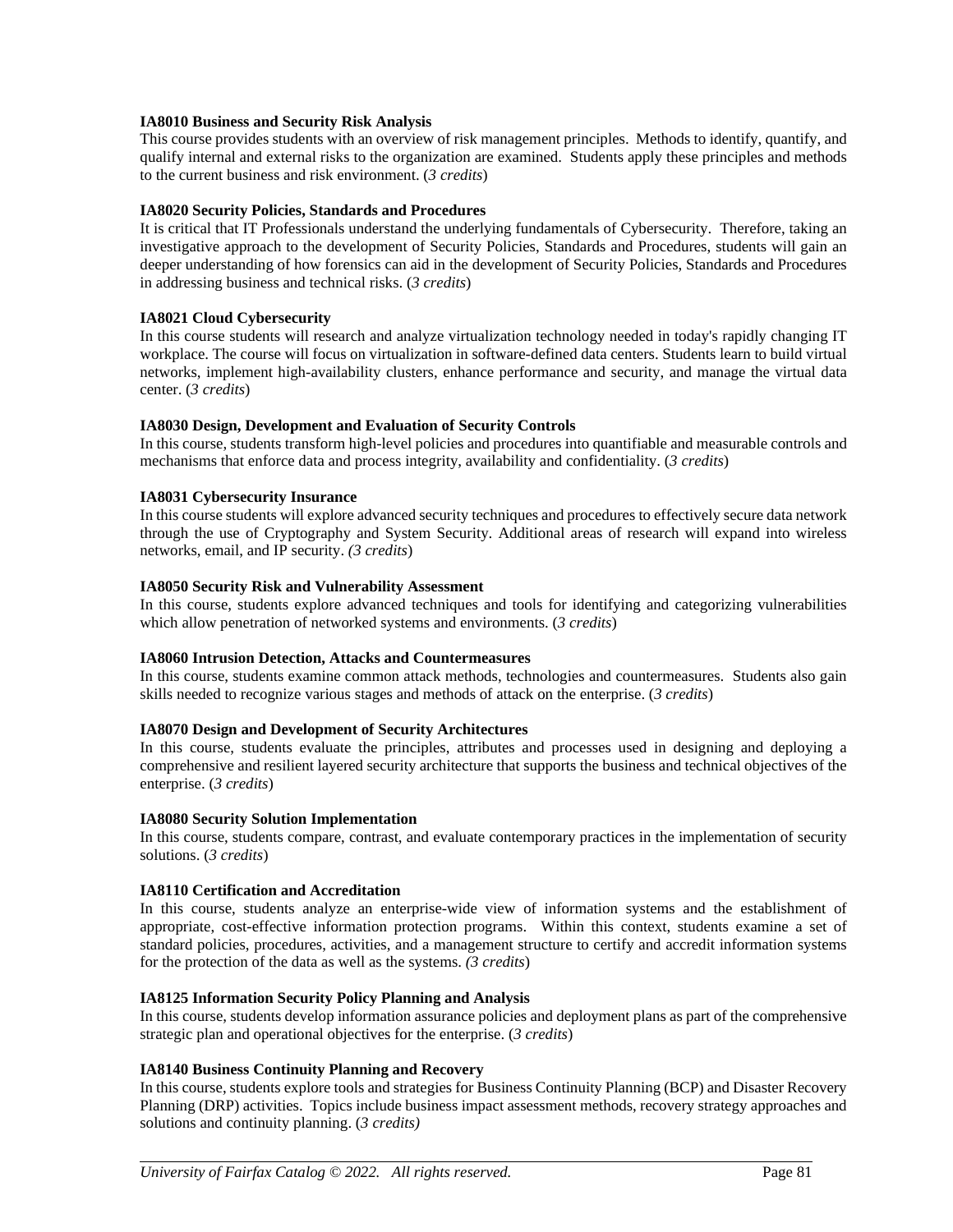#### **IA8190 Forensic Evaluation and Incident Response Management**

In this course, students explore the essentials of electronic discovery and analyze issues related to cyber evidence. Using this evidence, students identify and analyze the nature of security incidents, the source of potential threats and the methods used in incident management and mitigation. Students also analyze the technical and business issues which affect the actions of the enterprise in responding to a security incident. (*3 credits*)

#### **IA8210 Risk Management and Compliance**

In this course, students evaluate the procedures and results of risk analysis, as well as compliance processes which address the regulatory requirements that drive the need for risk analysis within the enterprise. Security-related regulations such as SOX, GLBA, FISMA and HIPAA are examined. (*3 credits*)

#### **IA8350 Management Information Systems**

In this course, students will learn about the foundational concepts, theories, and applications (past, present and future) of Management Information Systems (MIS). Students will learn about the technological, business, and strategic roles that MIS plays in enterprise-wide network systems. (*3 credits*)

#### **IA9150 Strategic and Technological Trends in Information Security**

In this course, students will focus on the managerial aspects of information security assurance. Topics covered include access control models, information security governance, and information security program assessment and metrics. Coverage on the foundational and technical components of information security is included to reinforce key concepts. The course includes up-to-date information on changes in the field, such as national and international laws and international standards like the ISO 2700 series. (*3 credits*)

#### **MB5200 Leadership and Business Communication**

This course is designed to help students to develop oral and written communication skills that can be used in a variety of organizational settings. Course work includes communications networks, oral presentations of technical material, and decision making, problem solving, and agenda-setting in small groups. Students will also evaluate leadership theories and will obtain the necessary skills to become better leaders. (*3 credits*)

#### **MB5300 Financial Management**

This course introduces students to the fundamentals of valuation, financial forecasting, risk and return analysis, cost of capital, debt policy, and project evaluation. (*3 credits*)

#### **MB5400 Developing Human Resources**

Students taking this course will examine aspects of strategic management, workforce planning and employment, employee training and development, and risk management. Emphasis will be placed on the creation of practical development plans, and workforce need analysis. (*3 credits*)

#### **MB5700 Business Information Systems**

Students taking this course will learn how managers can apply Information Technology to integrate data in business activities to solve management problems, increase productivity, facilitate decision-making, and find new opportunities for their organizations. (*3 credits*)

#### **MB6350 Six-Sigma Lean (Green Belt)**

Students will be are presented with the concepts and methodologies that encompass a Six-Sigma / LEAN projects and how they are used to reduce waste and improve quality and safety within business processes. (*3 credits*)

#### **MB6500 Legal Environment of Business**

Students taking this course will examine the legal environment of business in view of statutory provisions and administrative regulations that affect various forms of business organizations. This course also includes an indepth discussion of business ethics. (*3 credits*)

#### **MB6600 Data Governance**

This course will explore key data analysis techniques, analysis, storage, and usage of big data. Students will examine how an organization makes information technology investment decisions, implements new assets, assesses risk, develops services, and measures its own performance. *(3 credits*)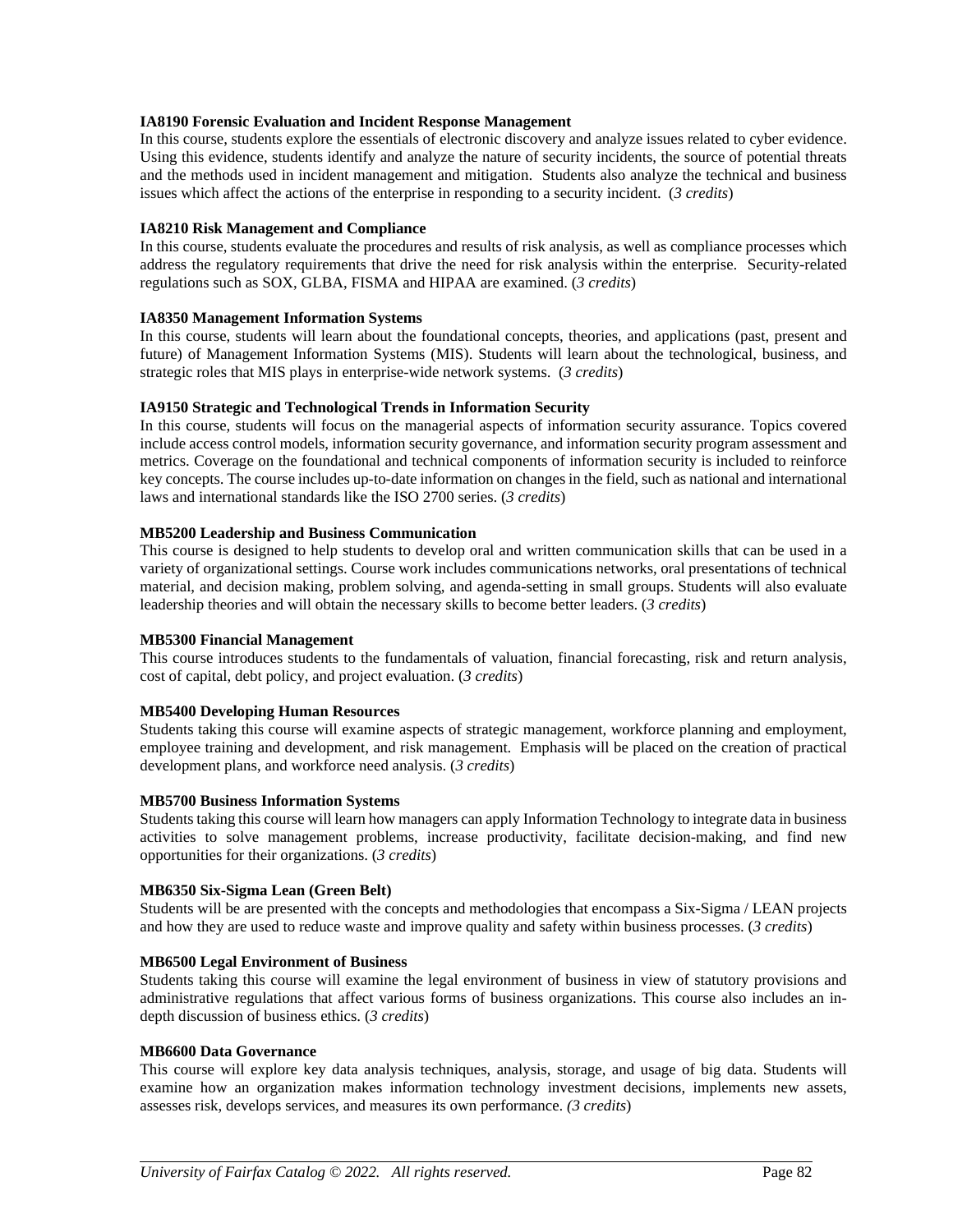#### **MB6700 Managing Strategic Change**

This course will establish the concepts of developing and designing an organization, as well as provide an experiential approach to managing strategic change. Students will learn the leadership challenges of diagnosing the need for development, implementing an organizational design, and managing the infrastructures involved in development. (*3 credits*)

#### **MB6750 Coordinating and Managing Supply Chain**

Students will acquire a comprehensive knowledge of supply chain management from a global perspective by learning the strategic framework of coordinating and managing a supply chain. Students will also gain the necessary analytical tools to make strategic management decisions regarding inventory, sourcing, coordination, and management. (*3 credits*)

#### **MB6800 Project Management**

Students taking this course will examine the practices, processes, and concepts of project management. Students will review steps and procedure when managing a project in a global environment as well as the planning and management of risk and constraints that are a part of all projects. Students have the option of completing the PMP practice examination in week 8 (no credit). This is exam labelled, "OPTIONAL PMP PRACTICE TEST" is optional. Students may want to take it in order to be better prepared for the actual PMP test they can register for and take with the Project Management Institute (www.PMI.org). (*3 credits*)

#### **MB6850 Managing Quality (White Belt)**

This course will cover principles of quality management and will focus on continuous improvement, customer satisfaction, delivering quality processes and/or products through continuous improvement and employee involvement. (3 credits) With the successful completion of this class and the final examination in week 8, students will earn their Six Sigma White Belt certification. The final "Six Sigma White Belt certification examination" is optional. If you do not want the belt, do not complete the exam; however, you must complete and pass all other elements of the class to pass the class. NOTE: you may not take the "Six Sigma White Belt certification examination" after the class has ended. (*3 credits*)

#### **MB6900 Organizational Management**

Students taking this course will analyze organizations and the methods that management used to plan, organize, staff, and address past or current management issues affecting businesses. This course will provide an advanced understanding of organizational behavior, organizational theory, and management practices that business leaders require in order to effectively manage an organization. (*3 credits*)

#### **MB7500 Operations Management (Capstone)**

(Prereq: All coursework must be completed before taking this class) This course teaches students how operations management contributes to the overall success of an organization. The emphasis will be on the operations management tools and concepts developed within the operations functions, which assist in all of the other functional areas within an organization. (*3 credits*)

#### **MGT8200 Human Resource Management**

Students will learn fundamental human resources management terminology and concepts. This course will challenge students to use critical thinking to demonstrate an understanding of the concepts. Students will learn accepted practices and theories in managing personnel effectively, accountability issues in making personnel decisions, financial aspects of human resources management, and emerging human resources trends in a technologically savvy market. *(3 credits*)

#### **MSCC5100 Cybersecurity and Privacy**

Overview of cybersecurity and privacy, including cryptography, authentication, malware, viruses, network security, anonymity, privacy and online privacy, risk management; common cyberattacks and techniques for detection and defense; policy and legal perspectives for managing cybersecurity missions supporting private sector and government; cyber technologies as applied to the stability of global information and communications infrastructure; government cybersecurity policies. (*3 credits*)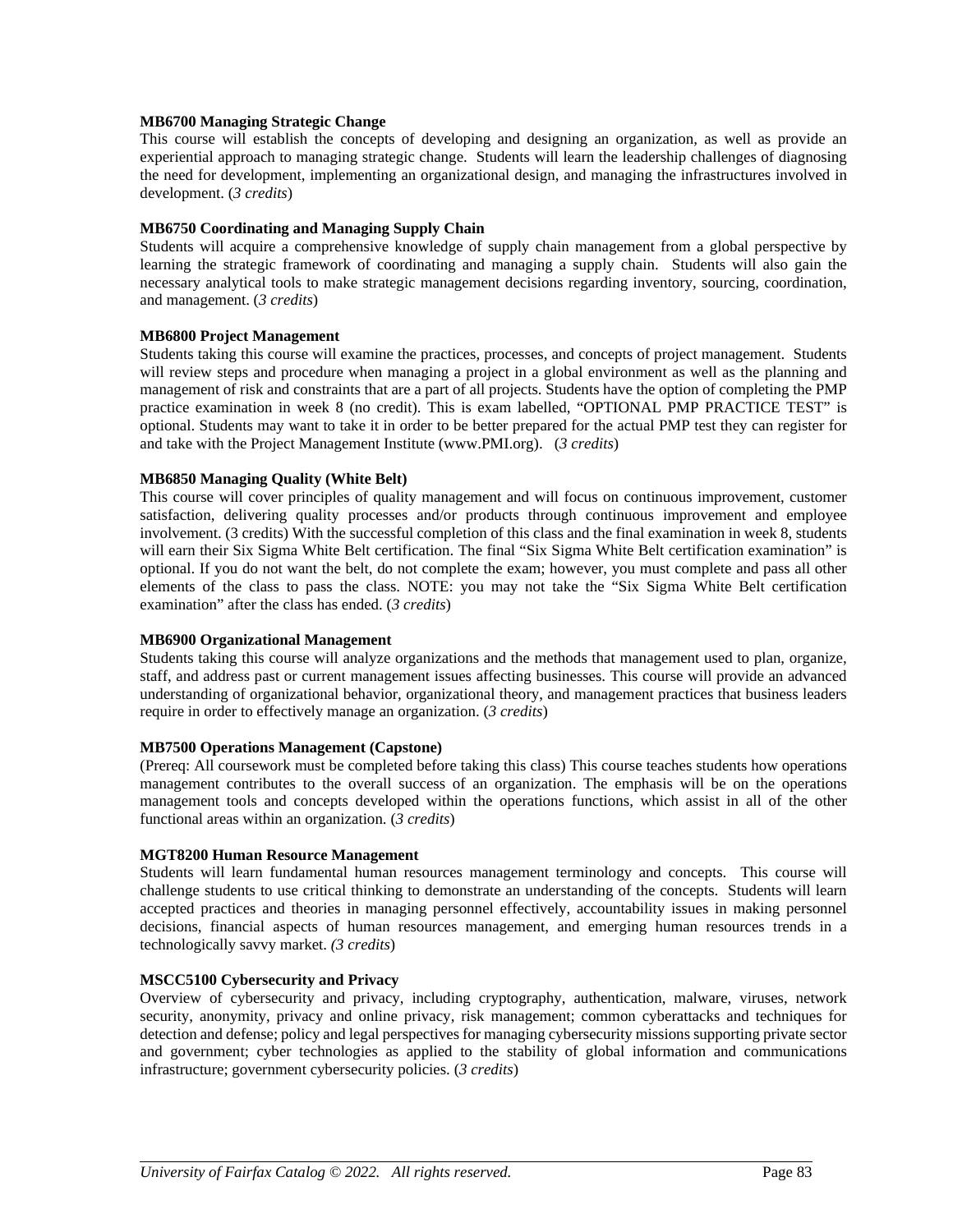#### **MSCC5200 Cloud Application and Architecture**

Cloud application design guidelines and software patterns. Survey of cloud services for scalable secure cloud applications. Trade-offs in cloud application design, container vs virtual machine deployments, and monolithic vs microservice. (*3 Credits*)

#### **MSCC5400 Big Data and Cloud Computing**

(Prerequisites: MSCC5200) This course covers a wide range of research topics related to big data and cloud computing, including data centers, virtualization, hardware, and software architecture, as well as system-level issues on performance, energy efficiency, reliability, scalability and security. (*3 Credits*)

#### **MSCC5500 Secure Cloud Computing**

This course provides a comprehensive guide to security concerns and best practices for cloud computing and cloud services. Topics discussed include cloud computing architectures, risk issues and legal topics, data security, internal and external clouds, information security frameworks and operational guidelines. (*3 Credits*)

#### **MSCC5600 Data Analytics**

Introduction to data analytics introduces you to the basics of data science and data analytics for handling of massive databases. The course covers concepts data mining for big data analytics and introduces you to the practicalities of map-reduce while adopting the big data management life cycle. (*3 Credits*)

#### **MSCC5700 Applied Machine Learning for Computing and IT Professionals**

This course emphasizes learning algorithms and theory including concept, decision tree, neural network, computational, Bayesian, evolutionary, and reinforcement learning. The course will give the student the basic ideas and intuition behind modern machine learning methods as well as a bit more formal understanding of how, why, and when they work. The underlying theme in the course is statistical inference as it provides the foundation for most of the methods covered. (*3 Credits*)

#### **MSCC5800 Program and Project Management**

Students taking this course will develop skills in project integration, scope, time, cost, quality, human resource, communications, risk, procurement and stakeholder management as well as planning, executing, monitoring, controlling and closing processes. This course emphasizes the principles distinctive to managing information technology projects that extend well beyond standard project management requirements. (*3 Credits*)

#### **MSCC5900 Management and Compliance in Cloud Computing**

(Prerequisites: MSCC5500) Maintaining compliance in the cloud. Theory, methodology, and procedures related to cloud computing; proper audit procedures for discovering system vulnerabilities; documenting findings according to the standards of compliance-based auditing. (*3 Credits*)

#### **MSCC6000 Cloud Migration Strategy**

(Prerequisites: MSCC5500) Migrating traditional IT services to a cloud-based environment. Technical and business considerations necessary to develop an effective cloud migration strategy for an organization. Decision analysis framework to prioritize migration applications. (*3 Credits*)

#### **MSCC6100 Thesis/Graduate Research Paper**

(Prerequisites: MSCC5300) A candidate for the Master of Science in Cloud Computing is required to perform a study, a design of investigation, under the direction of a faculty advisory committee. A written thesis is required to be presented, and defended orally, and submitted to the faculty advisory committee for approval. (*6 Credits*)

#### **PM8100 Information Security Project Management**

In this course, students utilize PMI's Project Management Body of Knowledge (PMBOK) as a framework to apply project management concepts in the information security arena. Each student develops a project plan for a security assessment which incorporates the technical and behavioral characteristics of high-performance teams. (*3 credits*)

#### **SD6000 Database Design & Management**

In this course, students will explore database design, development, data warehousing, and the usage of data specification. Students will explore how to generate, patch, and reverse engineer databases utilizing the Entity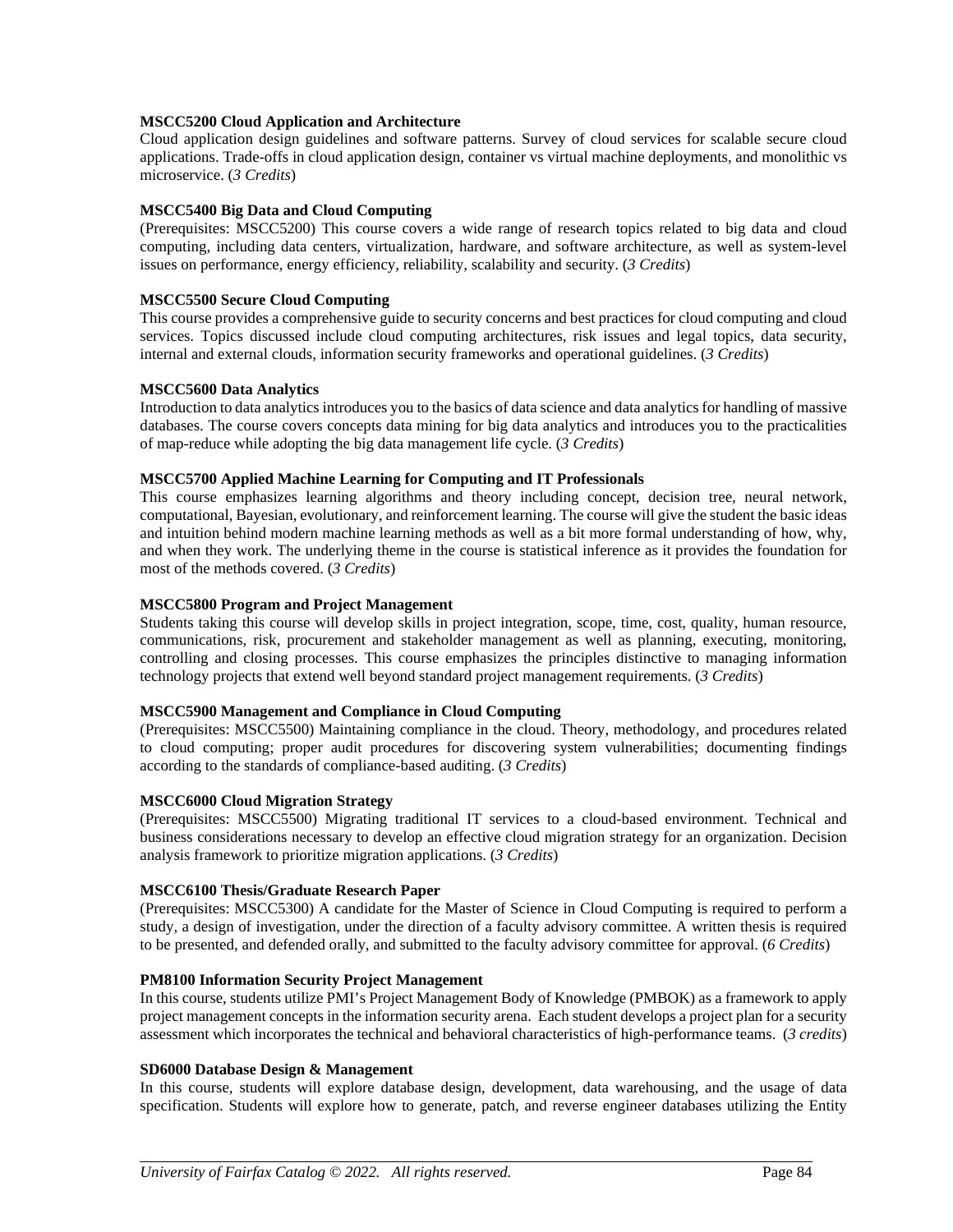Relationship Diagram (ERD). This course also includes Best Practices in database design and management as well as usage of data specifications. (*3 credits)*

#### **SD6100 Operating Systems**

In this course, students will explore computer architecture and various operating systems. Students will explore processing, storage, networking, monitoring, and the inner workings of how operating systems are configured and communicate with other computers and server-based system. (*3 credits*)

**SD6300 Software Engineering** In this course, students will learn how to apply the best practices for largescale software system engineering, including information security, user interface, architectural design, system models, verification, and validation. Students will strengthen their technique and deepen their understanding of high-level languages and system programming. (*3 credits*)

### **Comprehensive Exam Courses**

#### **DC9130-CX Comprehensive and Qualifying Examination (PhD\_CS)**

Students complete the Comprehensive & Qualifying Examination in weeks 4-8 of the RM9100 course. The DC9130-CX course is administered concurrently with RM9100. *(0 credits)*

#### **DS9130-CX Comprehensive Exam (DSD)**

Students complete the Comprehensive & Qualifying Examination in weeks 4-8 of the RM9100 course. The DS9130-CX course is administered concurrently with RM9100 *(0 credits)*

#### **IA9130-CX Comprehensive and Qualifying Examination (DIA)**

Students complete the Comprehensive & Qualifying Examination in weeks 4-8 of the RM9100 course. The IA9130-CX course is administered concurrently with RM9100. *(0 credits)*

#### **MB9130-CX Comprehensive Exam & Qualifying Exam (DBA)**

**Students take the comprehensive and qualifying examination. (***0 credits***)** in weeks 4-8 of the RM9100 course. The MB9130-CX course is administered concurrently with RM9100. *(0 credits)*

### **Research Methodology Courses**

#### **BR9200 Designing Solutions to Business Problems**

In this course, continue to evaluate the feasibility of their proposed research site and the potential solutions to be studied. Students present their proposed project at the Dissertation Bootcamp at the end of this course. (*3 credits*)

#### **CEX8220 Security Program Strategies and Implementation Quantitative Application**

This course is part of a two-course advanced research methodology sequence CEX8220 and CEX8230 that is designed to assess the student's ability to conduct independent research under the guidance of an instructor. The CEX8220 is designed to assess the student's quantitative research skills. *(3 credits)*

#### **CEX8230 Legal and Ethical Management Issues in Information Security (Level I)**

This course is part of a two-course advanced research methodology sequence CEX8220 and CEX8230 that is designed to assess the student's ability to conduct independent research under the guidance of an instructor. The CEX8220 is designed to assess the student's qualitative research skills. *(3 credits)*

#### **DBA8300 Leading Organizational Change (Qualitative-Focused)**

The intent of this course is to be a vehicle for exploration into the concepts, theories, and best practices in leading organizational change in various environments. The course focuses on the nature of change, change models, change theories, and the linkage to leadership/change theories that are necessary for success in today's world. The intent is to provide the opportunity for learners to gain a thorough understanding of the critical steps of how to put leadership and change theories into practice in their respective fields. (*3 credits*)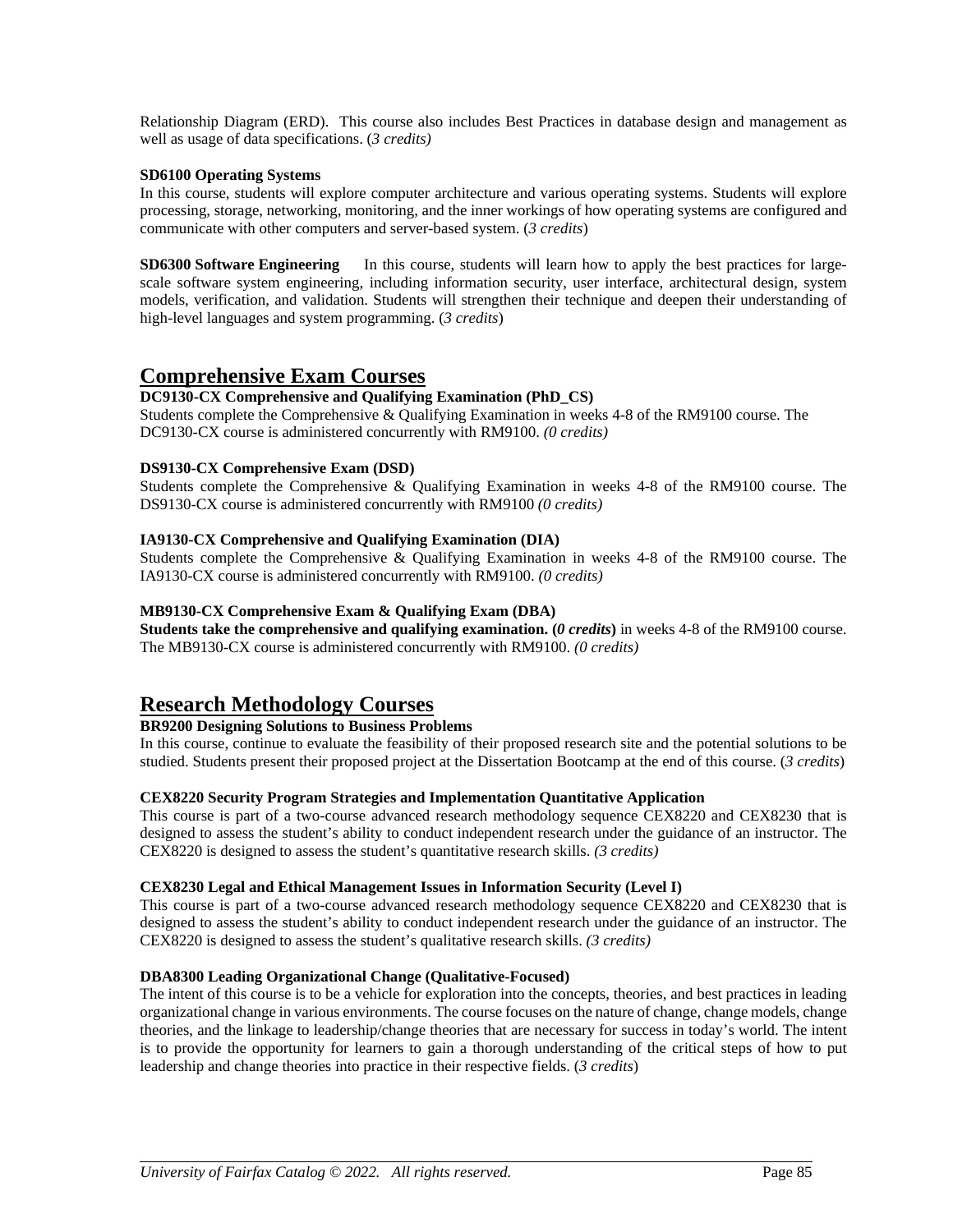#### **DC7350 Advanced Research Methods in Computer Science and Engineering**

During this course students will learn research skills necessary for conducting research in the field of Computer Science and Engineering. Some of the principles will include formulating research questions, data analysis, theory, and identification of various research methods. This course is designed for Computer Science students planning to conduct research that involves human interaction with computer technology, controlled experiments, action research, archival analysis, case studies, and surveys. (*3 credits*)

#### **DC7450 Advanced Research Methods in Communications Networks**

#### Prerequisites: RM8500, CS6500

This course is designed for students interested in conducting research on advanced topics in Communications Networks. This course will also examine current and emerging research topics in communication networks. Topics covered include network measurements, internet routing peer to peer networks, network protocols, network security, wireless and sensor networks. Due to the rise in Cyber Security, A significant portion of this course will focus on Security and Networking related issues. (*3 credits*)

#### **DC7550 Advanced Research Methods in Parallel and Distributed Database Systems**

#### Prerequisites: RM8500, CS6600

This course covers algorithms and architectures necessary for parallel and distributed database management systems. While the main focus of this course is on relational systems, issues related to all large-scale database systems will also be addressed. Some of the areas examined will include MapReduce-based distributed data management, Parallel data management, distribution architectures, distribution design, distributed query processing and optimization. (*3 credits*)

#### **DC7650 Advanced Research Methods in Very Large-Scale Integration Design**

#### Prerequisites: RM8500, DS7200

This engineering related course is designed to help students understand the fabrication and design techniques associated in the design of Large-Scale Systems. Various topics will be introduced to include CMOS logic, MOSFET theory, design techniques, capacitance requirements, power consumption, performance estimation, effective circuit design, and clocking. This course will also cover the design of elementary data paths for microprocessors, including moderate-speed adders, and multipliers. (*3 credits)*

#### **DC7700 Advanced Qualitative Methods in Computer Science Engineering**

#### Prerequisites: all program core/RM9100, DC9130-CX

This course is part of a two-course advanced research methodology sequence that is designed to assess the student's ability to conduct independent research under the guidance of an instructor. These courses will assess the student's ability to listen to the instructor and incorporate the instructor's feedback. These courses will also assess the student's ability to work productively with the instructor to accomplish the following goals including, but not limited to: choosing an appropriate a topic that aligns with the parameters set forth in the class syllabus; refining the topic; conducting the literature review; designing the study that that aligns with the parameters set forth in the class syllabus; collecting appropriate evidence; interpreting the findings; critically assessing/analyzing the evidence in relation to the problem under investigation and the research questions; critically assessing/analyzing the evidence in relation to the problem under investigation and the hypotheses (quantitative research); and writing scholarly doctoral-level research that adheres to APA guidelines. The assessment of the aforementioned personal attributes and skill sets, in addition to the formal research knowledge and skill-sets under investigation in these two classes, are paramount to improving the student's success later in the program when h/she is researching and writing his/her own, original dissertation project with his/her Chair. (*3 credits*)

#### **DC7800 Advanced Quantitative Methods in Computer Science Engineering**

This course is part of a two-course advanced research methodology sequence that is designed to assess the student's ability to conduct independent research under the guidance of an instructor. These courses will assess the student's ability to listen to the instructor and incorporate the instructor's feedback. These courses will also assess the student's ability to work productively with the instructor to accomplish the following goals including, but not limited to: choosing an appropriate a topic that aligns with the parameters set forth in the class syllabus; refining the topic; conducting the literature review; designing the study that that aligns with the parameters set forth in the class syllabus; collecting appropriate evidence; interpreting the findings; critically assessing/ analyzing the evidence in relation to the problem under investigation and the research questions; critically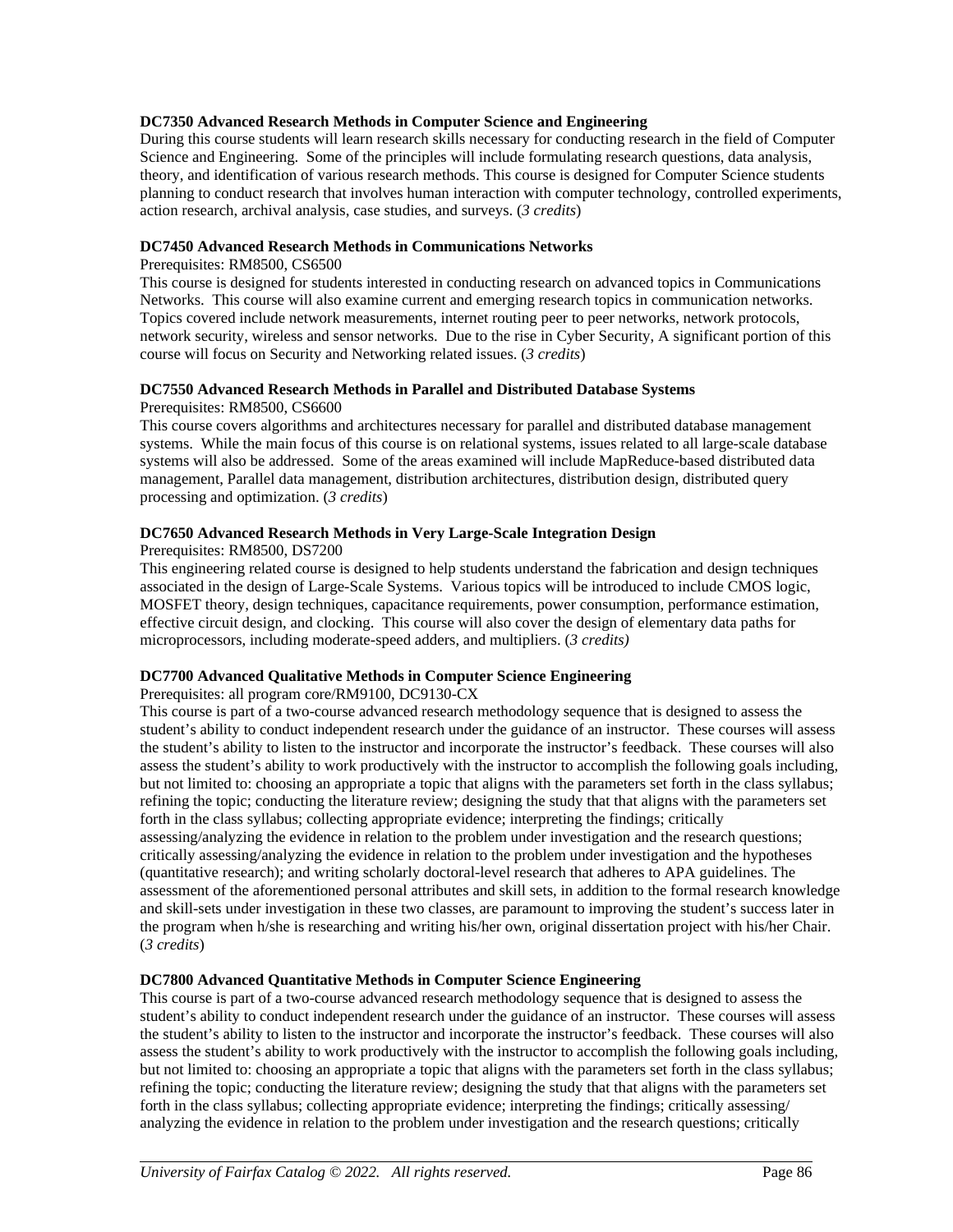assessing/analyzing the evidence in relation to the problem under investigation and the hypotheses (quantitative research); and writing scholarly doctoral-level research that adheres to APA guidelines. The assessment of the aforementioned personal attributes and skill sets, in addition to the formal research knowledge and skill sets under investigation in these two classes, are paramount to improving the student's success later in the program when h/she is researching and writing his/her own, original dissertation project with his/her Chair. (*3 credits*)

#### **DC9200 Designing Solutions to Computer Science Engineering Problems**

(Prerequisites: all program core, all pre-dissertation, RM9150)

In this course, students continue to evaluate the feasibility of their proposed research site and the potential solutions to be studied. Students present their proposed project at the Dissertation Bootcamp at the end of this course. (*3 credits*)

#### **DS8000 Advanced Qualitative Methods in Software Development/Engineering**

(Prerequisites: Program Core, Pre-Dissertation Classes) This course is part of a two-course advanced research methodology sequence that is designed to assess the student's ability to conduct independent research under the guidance of an instructor. These courses will assess the student's ability to listen to the instructor and incorporate the instructor's feedback. These courses will also assess the student's ability to work productively with the instructor to accomplish the following goals including, but not limited to: choosing an appropriate a topic that aligns with the parameters set forth in the class syllabus; refining the topic; conducting the literature review; designing the study that that aligns with the parameters set forth in the class syllabus; collecting appropriate evidence; interpreting the findings; critically assessing/analyzing the evidence in relation to the problem under investigation and the research questions; critically assessing/analyzing the evidence in relation to the problem under investigation and the hypotheses (quantitative research); and writing scholarly doctoral-level research that adheres to APA guidelines. The assessment of the aforementioned personal attributes and skill-sets, in addition to the formal research knowledge and skill-sets under investigation in these two classes, are paramount to improving the student's success later in the program when h/she is researching and writing his/her own, original dissertation project with his/her Chair. (*3 credits*)

#### **DS8100 Advanced Quantitative Methods in Software Development/Engineering**

(Prerequisites: Program Core, Pre-Dissertation Classes) This course is part of a two-course advanced research methodology sequence that is designed to assess the student's ability to conduct independent research under the guidance of an instructor. These courses will assess the student's ability to listen to the instructor and incorporate the instructor's feedback. These courses will also assess the student's ability to work productively with the instructor to accomplish the following goals including, but not limited to: choosing an appropriate a topic that aligns with the parameters set forth in the class syllabus; refining the topic; conducting the literature review; designing the study that that aligns with the parameters set forth in the class syllabus; collecting appropriate evidence; interpreting the findings; critically assessing/analyzing the evidence in relation to the problem under investigation and the research questions; critically assessing/analyzing the evidence in relation to the problem under investigation and the hypotheses (quantitative research); and writing scholarly doctoral-level research that adheres to APA guidelines. The assessment of the aforementioned personal attributes and skill-sets, in addition to the formal research knowledge and skill-sets under investigation in these two classes, are paramount to improving the student's success later in the program when h/she is researching and writing his/her own, original dissertation project with his/her Chair. (*3 credits*)

#### **DS9200 Designing Solutions to Software Development Problems**

(Prerequisites: Program Core, Pre-Dissertation, Research Methodologies and RM9150) In this course, continue to evaluate the feasibility of their proposed research site and the potential solutions to be studied. Students present their proposed project at the Dissertation Bootcamp at the end of this course. (*3 credits*)

#### **IA9200 Research Topics in Information Security**

In this course, doctoral students enrolled in the doctoral program must complete two written research papers which demonstrate mastery of the selected CBK domains, literature-based research skills, and APA format and citation requirements. (*3 credits*)

#### **MB5820 Managing Global Diversity (Quantitative-Focused)**

This course examines benefits and challenges of managing diversity in the international workplace, as well as, methods for using diversity to create a competitive advantage. Students will examine differences between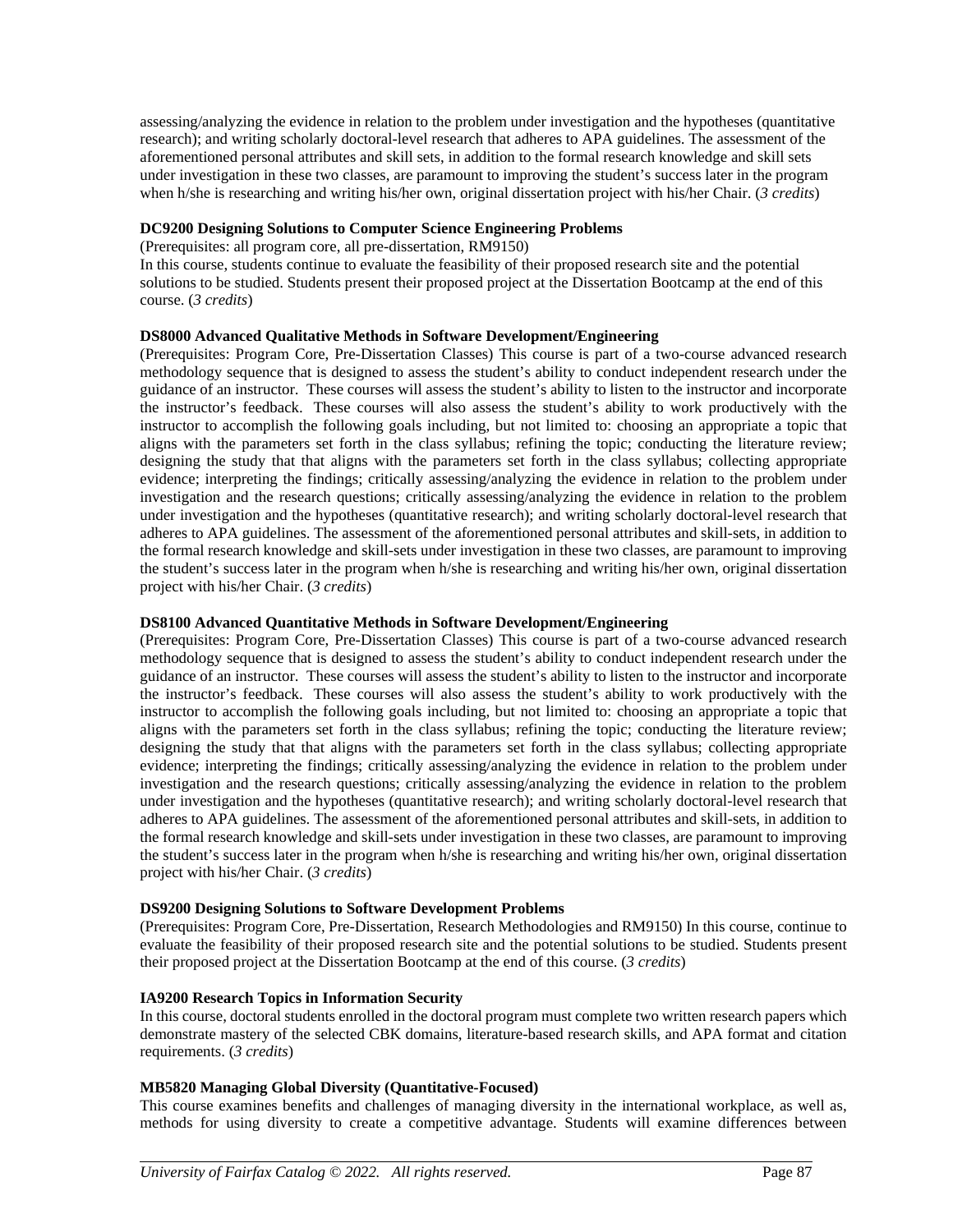countries, as well as, the internal diversity of each country. The course will examine a country's customers, employers, employees and suppliers. Students will also focus attention on what constitutes a successful global diversity management program and successful global diverse teams. This course is part of a two-course advanced research methodology sequence DBA8300 and MB5820 that is designed to assess the student's ability to conduct independent research under the guidance of an instructor. The MB5820 is designed to assess the student's quantitative research skills. (*3 credits*)

#### **MB6400 Business Research**

This research course provides students with an introduction to research for business. Topics covered will include: theory, analysis and application of research techniques; processes and methods for collecting information; developing and utilizing research information for interpretation, judgment, decision-making, and development of business strategies. This course will focus on applied business research in directed and independent numerical assessment, will integrate research and analysis with available statistical software, and will provide techniques for communicating results in meaningful and effective ways. (*3 credits*)

#### **MSCC5300 Research Methods**

In this course, the students will learn the basic skills that are essential to becoming a successful researcher. The objective of the course is to teach research skills in a systematic fashion, early in a student's graduate program. Lecture topics will include research methodology, experimental design, professional ethics and academic integrity, and oral and written presentation techniques. Students will be required to perform a literature survey (on a topic in their own research area), construct a research proposal that includes an experimental design, and write a paper summary in the style of a formal scientific paper/Project. (*3 credits*)

#### **RM8250 Web-Based Research Methods in Information Security**

In this course, students acquire information retrieval skills and research competencies to identify and evaluate industry-relevant sources of information for the purposes of analysis and research in information security. Students compare and contrast the utility of publicly available and subscription-based information sources for the purposes of meeting academic and professional requirements. *(3 credits)*

#### **RM8500 Research Foundations**

In this course, doctoral students are introduced to the purpose and nature of primary research. Students explore the foundations and concepts of applied field research. *(3 credits)*

#### **RM9100 Qualitative and Quantitative Analysis**

(Prerequisites: RM8500 and all Program Core Courses) In this course, students compare, contrast, and evaluate qualitative and quantitative methods of data analysis for solving problems and conducting related field research. In week 4, the Comprehensive and Qualifying exam is released as a separate course shell, 9130. The Exam is expected to be completed concurrently while completing RM9100 and is due in week 8. (*3 credits*)

#### **RM9150 Feasible Problem-Driven Research**

(Prerequisite: Program Core, Pre-Dissertation and Research Methodologies completed) In this course, students identify a research site, describe a plan for access to the research site, identify a problem affecting the research site that can be developed into a feasible topic area for field research, and develop a working bibliography of recent and relevant peer-reviewed research that supports the theoretical framework of the proposed topic. Students apply the concept of problem-driven research as the basis for selecting a feasible and non-trivial research topic or problem. *(3 credits)*

#### **RM9200 Designing Solutions to Information Security Problems**

In this course, doctoral students enrolled in the DIA program continue to evaluate the feasibility of their proposed research site and the potential solutions to be studied. Students present their proposed project at the Dissertation Bootcamp at the end of this course. *(3 credits)*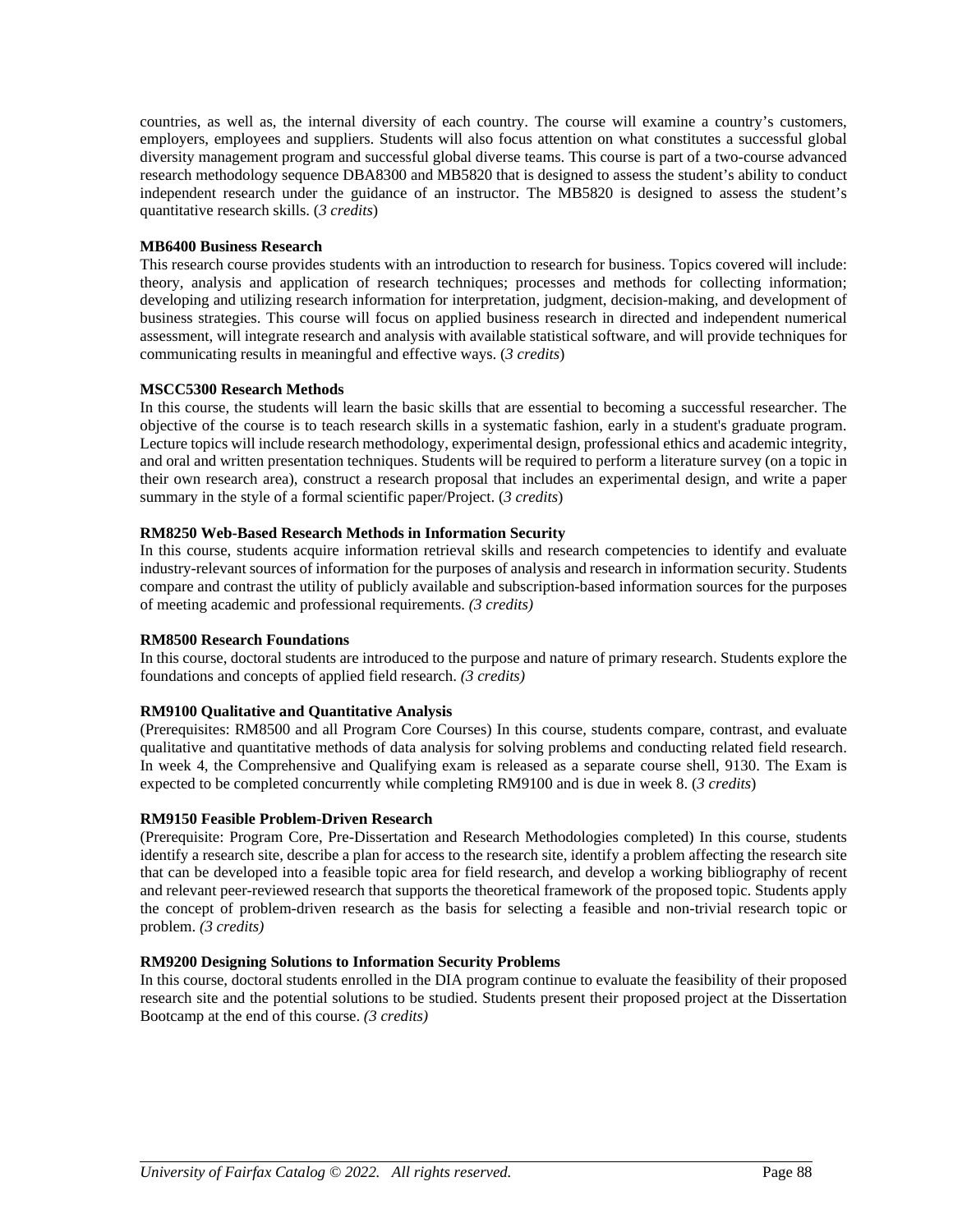# **Dissertation Development Courses-DIA**

#### **RES8110 Dissertation Proposal (Chapter 1)**

This is the first course in Phase II of the doctoral plan. Phase II consists of the Research Preparation courses (RES8110, RES8120, RES8121, and RES8130) in which doctoral students follow a structured approach to designing their dissertation study, refining their research question(s), and developing the operational details for their study. The focus is on clearly specifying the assessment criteria and organizational requirements needed to justify a proposed improvement in professional practice, and on designing and implementing such an assessment. RES8110 is the first course in which students start developing the dissertation proposal (Chapters 1-4.1) *(3 credits)*

#### **RES8120 Dissertation Proposal (Chapter 2)**

This is the second course in Phase II of the doctoral plan. Phase II consists of the Research Preparation courses (RES8110, RES8120, RES8121, and RES8130) in which doctoral students follow a structured approach to designing their dissertation study, refining their research question/s, and developing the operational details for their study. The focus is on clearly specifying the assessment criteria and organizational requirements needed to justify a proposed improvement in professional practice, and on designing and implementing such an assessment. RES8120 is the second course in which students continue developing the dissertation proposal (Chapters 1-4.1). *(3 credits)*

#### **RES8121 Dissertation Proposal (Chapter 2, Continued)**

This is the third course in Phase II of the doctoral plan. Phase II consists of the Research Preparation courses (RES8110, RES8120, RES8121, and RES8130) in which doctoral students follow a structured approach to designing their dissertation study, refining their research question/s, and developing the operational details for their study. The focus is on clearly specifying the assessment criteria and organizational requirements needed to justify a proposed improvement in professional practice, and on designing and implementing such an assessment. RES8121 is the third course in which students continue developing the dissertation proposal (Chapters 1-4.1). (*3 credits*)

#### **RES8130 The Dissertation Proposal (Chapters 3 and 4.1 and IRB)**

This is the fourth and final course in Phase II of the doctoral plan. Phase II consists of the Research Preparation courses (RES8110, RES8120, RES8121, and RES8130) in which doctoral students follow a structured approach to designing their dissertation study, refining their research question/s, and developing the operational details for their study. The focus is on clearly specifying the assessment criteria and organizational requirements needed to justify a proposed improvement in professional practice, and on designing and implementing such an assessment. RES8130 is the fourth and final course in which students continue developing the dissertation proposal (Chapters 1-4.1). *(3 credits)*

#### **DST8110 Dissertation Manuscript (Chapters 4 and 5)**

In DST8110, doctoral candidates complete the approved field research and collect and analyze data according to the plan set forth in the approved dissertation proposal (Chapters 1-4.1) that was completed and approved in the RES course sequence during Phase II. *(1 credit)*

#### **DST8130X Dissertation Documentation and Defense**

(Prerequisite: Approval to Defend) In this course, candidates present their findings to the Dissertation Committee at the defense. (*1 credit*)

### **Dissertation Development Courses-DBA**

#### **BR8110 Dissertation Proposal (Chapter 1)**

Welcome to Phase II of the doctoral plan. This is the first course in Phase II of the doctoral plan. Phase II consists of the Research Preparation courses (BR8110, BR8120, BR8121, and BR8130) in which doctoral students follow a structured approach to designing their dissertation study, refining their research question/s, and developing the operational details for their study. The focus is on clearly specifying the assessment criteria and organizational requirements needed to justify a proposed improvement in professional practice, and on designing and implementing such an assessment. The goal of the entire BR course sequence (BR8110, 8120, 8121, and 8130) is to complete the dissertation proposal (Chapters 1, 2, 3 and 4.1). In this seminar, students will revisit the foundations of research methods and apply them to the modifications required for creating the required dissertation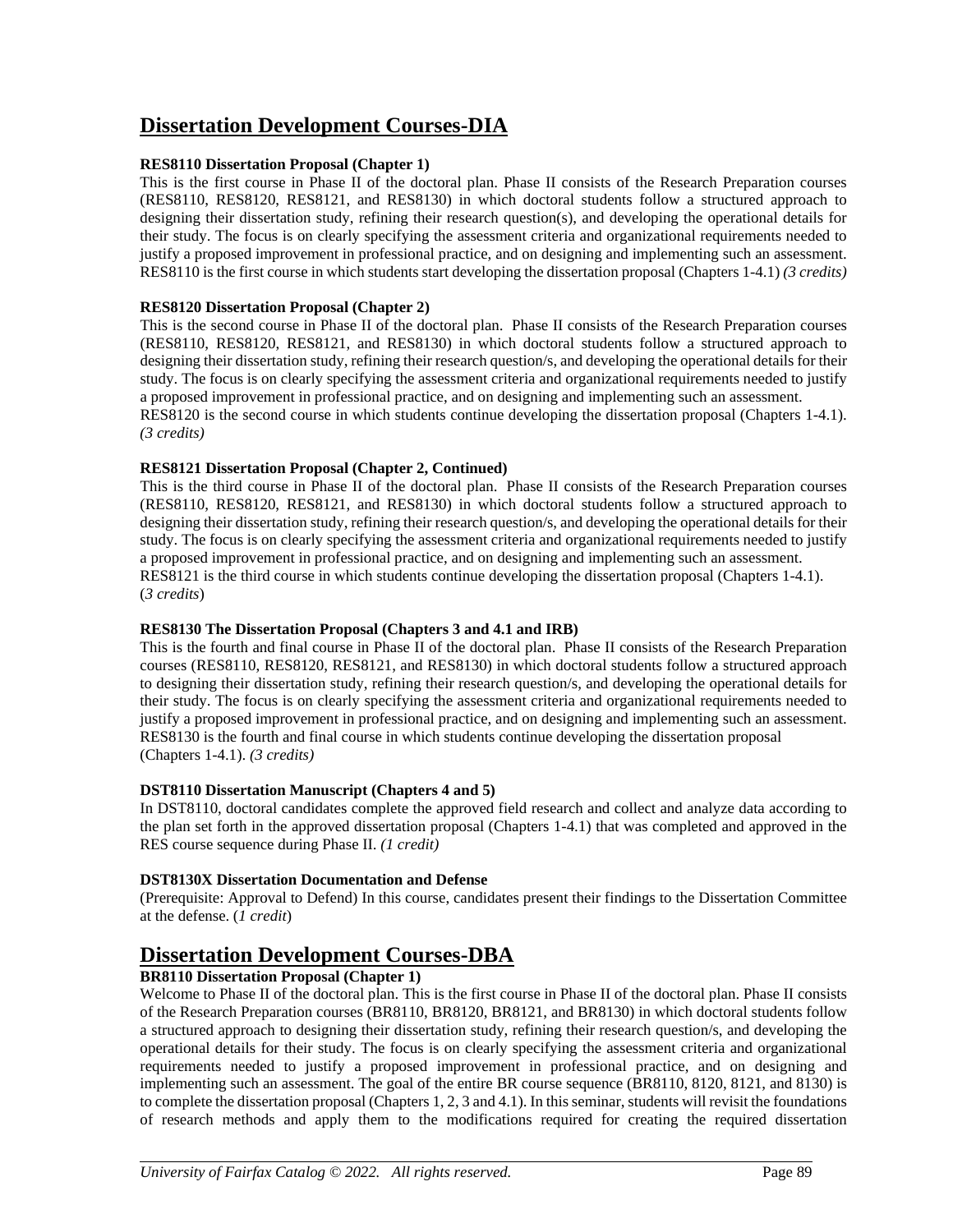deliverables. BR8110 is the first course in which students start developing the dissertation proposal (Chapters 1- 4.1). Concepts covered include: research problems, questions and hypotheses, data types, quantitative and qualitative approaches, research designs, variables and scales, data collection instruments, and sampling.(*3 credits*)

#### **BR8120 Dissertation Proposal (Chapter 2)**

This is the second course in Phase II of the doctoral plan. Phase II consists of the Research

Preparation courses (BR8110, BR8120, BR8121, and BR8130) in which doctoral students follow a structured approach to designing their dissertation study, refining their research question/s, and developing the operational details for their study. The focus is on clearly specifying the assessment criteria and organizational requirements needed to justify a proposed improvement in professional practice, and on designing and implementing such an assessment. The goal of the entire BR course sequence (BR8110, 8120, 8121, and 8130) is to complete the dissertation proposal (Chapters 1, 2, 3 and 4.1). In this seminar, students will revisit the foundations of research methods and apply them to the modifications required for creating the required dissertation deliverables. BR8120 is the second course in which students continue developing the dissertation proposal (Chapters 1-4.1). Concepts covered include: research problems, questions and hypotheses, data types, quantitative and qualitative approaches, research designs, variables and scales, data collection instruments, and sampling. (*3 credits*)

#### **BR8121 Dissertation Proposal (Chapter 2 - Continued)**

This is the second course in Phase II of the doctoral plan. Phase II consists of the Research

Preparation courses (BR8110, BR8120, BR8121, and BR8130) in which doctoral students follow a structured approach to designing their dissertation study, refining their research question/s, and developing the operational details for their study. The focus is on clearly specifying the assessment criteria and organizational requirements needed to justify a proposed improvement in professional practice, and on designing and implementing such an assessment. The goal of the entire BR course sequence (BR8110, 8120, 8121, and 8130) is to complete the dissertation proposal (Chapters 1, 2, 3 and 4.1). In this seminar, students will revisit the foundations of research methods and apply them to the modifications required for creating the required dissertation deliverables. BR8120 is the second course in which students continue developing the dissertation proposal (Chapters 1-4.1). Concepts covered include: research problems, questions and hypotheses, data types, quantitative and qualitative approaches, research designs, variables and scales, data collection instruments, and sampling. Please see the most recent version of the University of Fairfax Dissertation Handbook for all the information needed to complete the dissertation proposal (Chapters 1-4.1). (*3 credits*)

#### **BR8130 The Dissertation Proposal (Chapter 3, Chapter 4.1 & the IRB)**

In this seminar, students will revisit the foundations of research methods and apply them to the modifications required for creating the required dissertation deliverables. BR8130 is the fourth and final course in which students continue developing the dissertation proposal (Chapters 1-4.1). Concepts covered include: research problems, questions and hypotheses, data types, quantitative and qualitative approaches, research designs, variables and scales, data collection instruments, and sampling. The fourth and final course, BR8130, requires you to describe the context of your study and the approach and methods you will use in conducting your dissertation research. In this course, students finalize the operational requirements of the dissertation proposal and specify their proposed improvement in professional practice. Students document research procedures utilized as the final deliverable in the course. (*3 credits*)

#### **DIS8110 Dissertation Manuscript (Chapters 4 & 5)**

Welcome to Phase III of the doctoral plan. This course (DIS8110) comprises the entirety of Phase III of the doctoral plan. In DIS 8110, doctoral candidates complete the approved field research and collect and analyze data according to the plan set forth in the approved in the dissertation proposal (Chapters 1-4.1) that was completed and approved in the BR course sequence during Phase II. Upon completion of the data collection, analysis and interpretation, doctoral candidates produce the final draft of the dissertation. Students requiring additional time to produce the dissertation draft re-enroll in DIS 8110 until the document is approved for Defense. (*1 credit*)

#### **DIS8130x Final Dissertation Manuscript & Defense**

In this class, you will work with your assigned doctoral committee consisting of a Mentor/Chair and two or more faculty reviewers/readers to complete your dissertation manuscript. You work with your Mentor/Chair to solidify a solid final working draft of your entire manuscript for submission, review, and approval by your entire committee. (*1 credit*)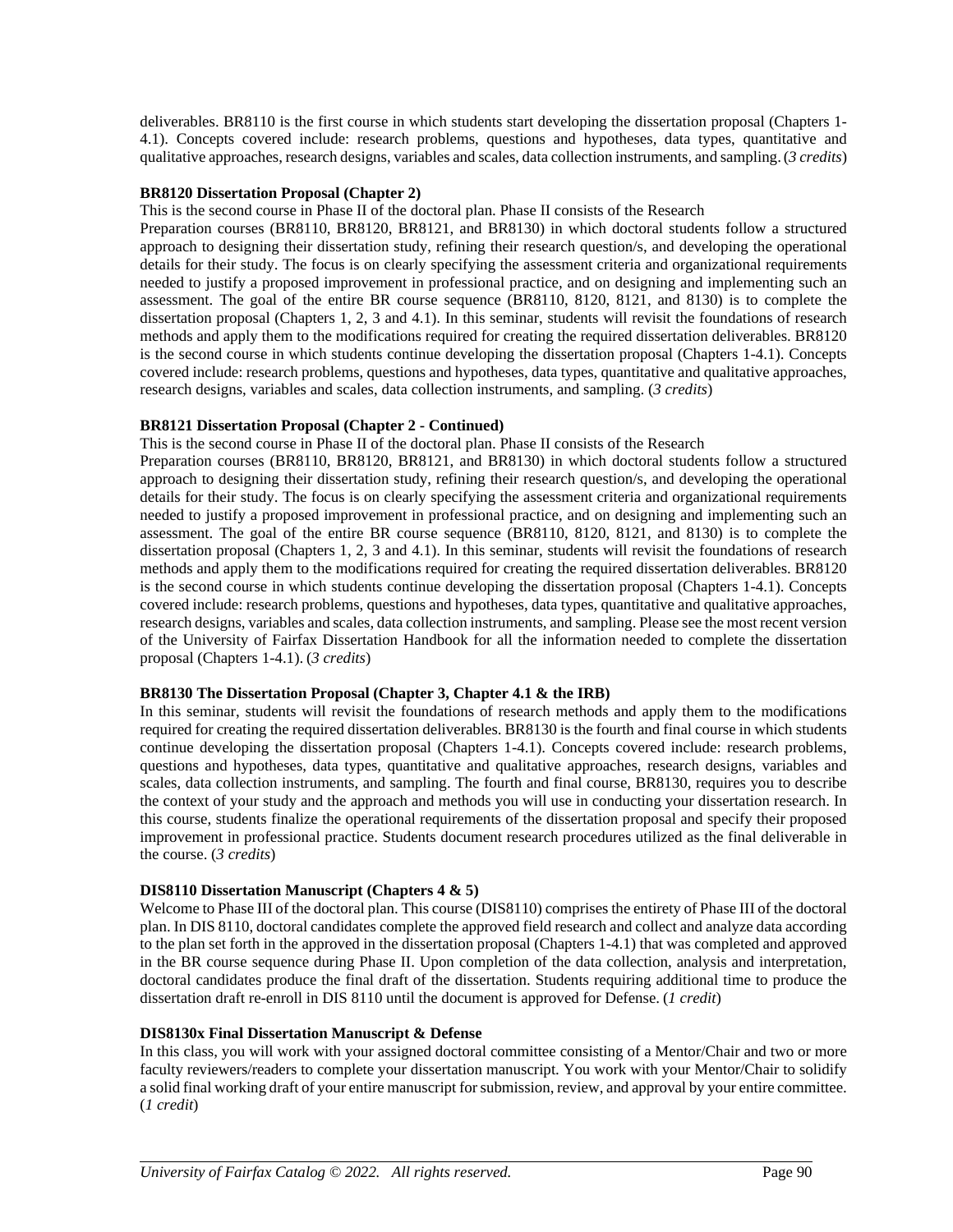# **Dissertation Development Courses-DSD**

### **DS8110 Dissertation Proposal (Chapter 1)**

(Prerequisites: Program Core, Pre-Dissertation, Research Methodologies, Phase I Classes) This is the first course in Phase II of the doctoral plan. Phase II consists of the Research Preparation courses (DS8110, DS8120, DS8121, and DS8130) in which doctoral students follow a structured approach to designing their dissertation study, refining their research question(s), and developing the operational details for their study. The focus is on clearly specifying the assessment criteria and organizational requirements needed to justify a proposed improvement in professional practice, and on designing and implementing such an assessment. DS8110 is the first course in which students start developing the dissertation proposal (Chapters 1-4.1) (*3 Credits)*

#### **DS8120 Dissertation Proposal (Chapter 2)**

(Prerequisites: Program Core, Pre-Dissertation, Research Methodologies, Phase I Classes and DS8110) This is the second course in Phase II of the doctoral plan. Phase II consists of the Research Preparation courses (DS8110, DS8120, DS8121, and DS8130) in which doctoral students follow a structured approach to designing their dissertation study, refining their research question(s), and developing the operational details for their study. The focus is on clearly specifying the assessment criteria and organizational requirements needed to justify a proposed improvement in professional practice, and on designing and implementing such an assessment. The goal of the entire course sequence is to complete the dissertation proposal (Chapters 1, 2, 3 and 4.1). (*3 credits*)

In this seminar, students will revisit the foundations of research methods and apply them to the modifications required for creating the required dissertation deliverables. DS8120 is the second course in which students continue developing the dissertation proposal (Chapters 1-4.1). Concepts covered include: research problems, questions and hypotheses, data types, quantitative and qualitative approaches, research designs, variables and scales, data collection instruments, and sampling. *(3 credits)*

#### **DS8121 Dissertation Proposal (Chapter 2, Continued)**

(Prerequisites: Program Core, Pre-Dissertation, Research Methodologies, Phase I Classes and DS8110 and DS8120) This is the third course in Phase II of the doctoral plan. Phase II consists of the Research Preparation courses (DS8110, DS8120, DS8121, and DS8130) in which doctoral students follow a structured approach to designing their dissertation study, refining their research question(s), and developing the operational details for their study. The focus is on clearly specifying the assessment criteria and organizational requirements needed to justify a proposed improvement in professional practice, and on designing and implementing such an assessment. The goal of the entire course sequence is to complete the dissertation proposal (Chapters 1, 2, 3 and 4.1). *(3 credits)*

#### **DS8130 The Dissertation Proposal (Chapters 3 and 4.1 and IRB)**

(Prerequisites: Program Core, Pre-Dissertation, Research Methodologies, Phase I Classes and DS8110 and DS8120 and DS8121) This is the fourth and final course in Phase II of the doctoral plan. Phase II consists of the Research Preparation courses (DS8110, DS8120, DS8121, and DS8130) in which doctoral students follow a structured approach to designing their dissertation study, refining their research question(s), and developing the operational details for their study. The focus is on clearly specifying the assessment criteria and organizational requirements needed to justify a proposed improvement in professional practice, and on designing and implementing such an assessment. The goal of the entire DS course sequence (DS8110, 8120, 8121, and 8130) is to complete the dissertation proposal (Chapters 1, 2, 3 and 4.1). *(3 credits)*

#### **DS9500 Final Draft Dissertation (Chapters 4 & 5)**

(Prerequisites: Program Core, Pre-Dissertation, Research Methodologies, Phase I and Phase II courses) This course comprises the entirety of Phase III of the doctoral plan. In DS9500, doctoral candidates complete the approved field research and collect and analyze data according to the plan set forth in the approved dissertation proposal (Chapters 1-4.1) that was completed and approved in the course sequence during Phase II. (*1 credit*)

#### **DS9600X Dissertation Defense**

(Prerequisites: Program Core, Pre-Dissertation, Research Methodologies, Phase I, Phase II, and Phase III) Welcome to Phase IV of the doctoral plan. In this class, you will work with your assigned doctoral committee consisting of a Mentor/Chair and two or more faculty reviewers/readers to complete your dissertation manuscript. You work with your Mentor/Chair to solidify a solid final working draft of your entire manuscript for submission, review, and approval by your entire committee. (*1 credit*)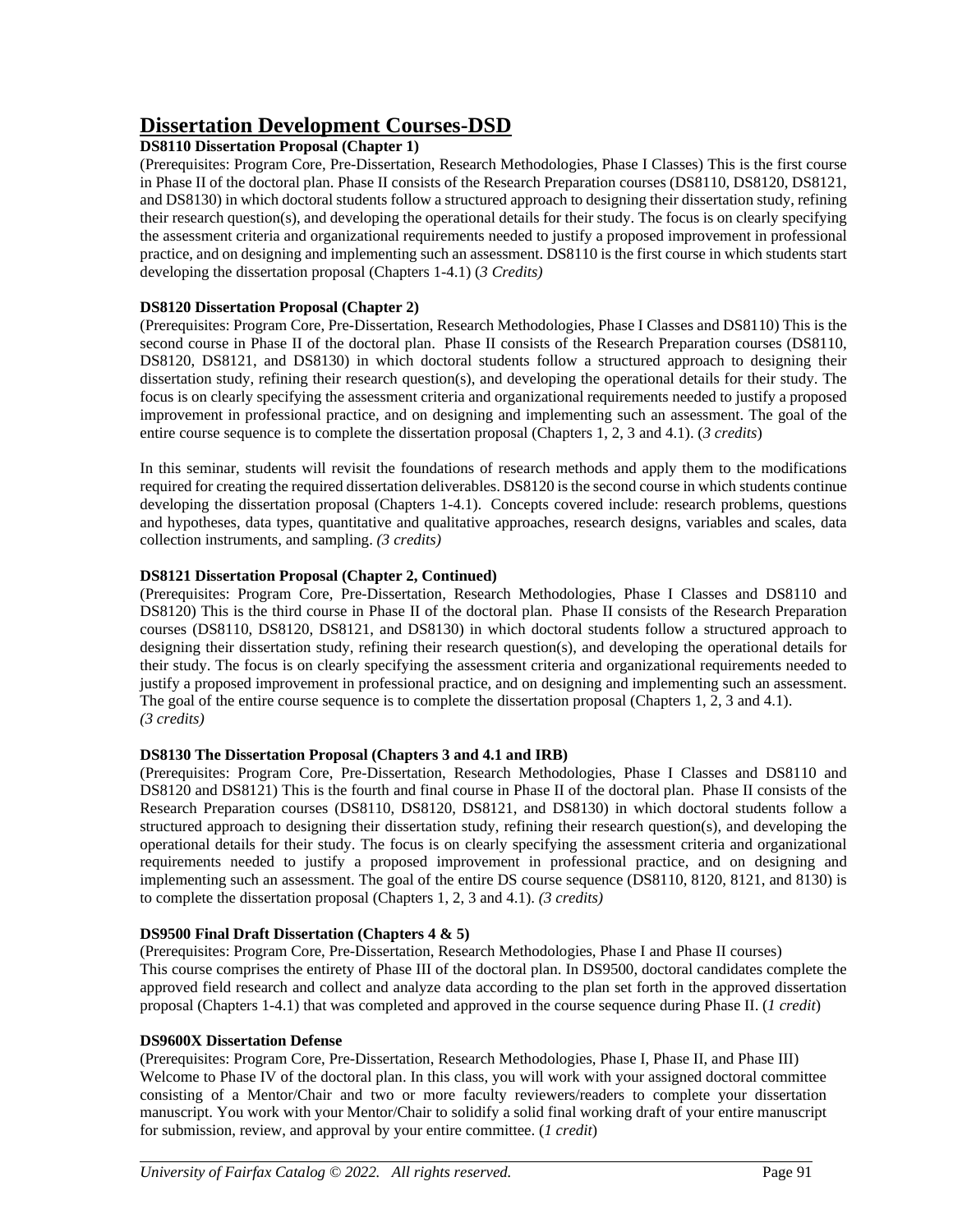# **Dissertation Development Courses-PhD Computer Science & Engineering**

#### **DC8110 Dissertation Proposal (Chapter 1)**

This is the first course in Phase II of the doctoral plan. Phase II consists of the Research Preparation courses (DC8110, 8120, 8121, and 8130) in which doctoral students follow a structured approach to designing their dissertation study, refining their research question/s, and developing the operational details for their study. The focus is on clearly specifying the assessment criteria and organizational requirements needed to justify a proposed improvement in professional practice, and on designing and implementing such an assessment. The goal of the entire course sequence is to complete the dissertation proposal (Chapters 1, 2, 3 and 4.1).

In this seminar, students will revisit the foundations of research methods and apply them to the modifications required for creating the required dissertation deliverables. DC8110 is the first course in which students start developing the dissertation proposal (Chapters 1-4.1). Concepts covered include: research problems, questions and hypotheses, data types, quantitative and qualitative approaches, research designs, variables and scales, data collection instruments, and sampling. (*3 credits*)

#### **DC8120 Dissertation Proposal (Chapter 2)**

This is the second course in Phase II of the doctoral plan. Phase II consists of the Research Preparation courses (DC8110, 8120, 8121, and 8130) in which doctoral students follow a structured approach to designing their dissertation study, refining their research question/s, and developing the operational details for their study. The focus is on clearly specifying the assessment criteria and organizational requirements needed to justify a proposed improvement in professional practice, and on designing and implementing such an assessment. The goal of the entire course sequence is to complete the dissertation proposal (Chapters 1, 2, 3 and 4.1).

In this seminar, students will revisit the foundations of research methods and apply them to the modifications required for creating the required dissertation deliverables. DC8120 is the second course in which students continue developing the dissertation proposal (Chapters 1-4.1). Concepts covered include: research problems, questions and hypotheses, data types, quantitative and qualitative approaches, research designs, variables and scales, data collection instruments, and sampling. (*3 credits*)

#### **DC8121 Dissertation Proposal (Chapter 2, Continued)**

This is the second course in Phase II of the doctoral plan. Phase II consists of the Research Preparation courses (DC8110, 8120, 8121, and 8130) in which doctoral students follow a structured approach to designing their dissertation study, refining their research question/s, and developing the operational details for their study. The focus is on clearly specifying the assessment criteria and organizational requirements needed to justify a proposed improvement in professional practice, and on designing and implementing such an assessment. The goal of the entire course sequence is to complete the dissertation proposal (Chapters 1, 2, 3 and 4.1).

In this seminar, students will revisit the foundations of research methods and apply them to the modifications required for creating the required dissertation deliverables. DC8120 is the second course in which students continue developing the dissertation proposal (Chapters 1-4.1). Concepts covered include: research problems, questions and hypotheses, data types, quantitative and qualitative approaches, research designs, variables and scales, data collection instruments, and sampling. (*3 credits*)

#### **DC8130 The Dissertation Proposal (Chapters 3 and 4.1 & the IRB)**

(Prerequisites: all program core, all pre-dissertation, phase I, DC8110, DC8120, DC8121) This is the fourth and final course in Phase II of the doctoral plan. Phase II consists of the Research Preparation courses (DC8110, 8120, 8121, and 8130) in which doctoral students follow a structured approach to designing their dissertation study, refining their research question/s, and developing the operational details for their study. The focus is on clearly specifying the assessment criteria and organizational requirements needed to justify a proposed improvement in professional practice, and on designing and implementing such an assessment. The goal of the entire DC course sequence (DC8110, 8120, 8121, and 8130) is to complete the dissertation proposal (Chapters 1, 2, 3 and 4.1). (*3 credits*)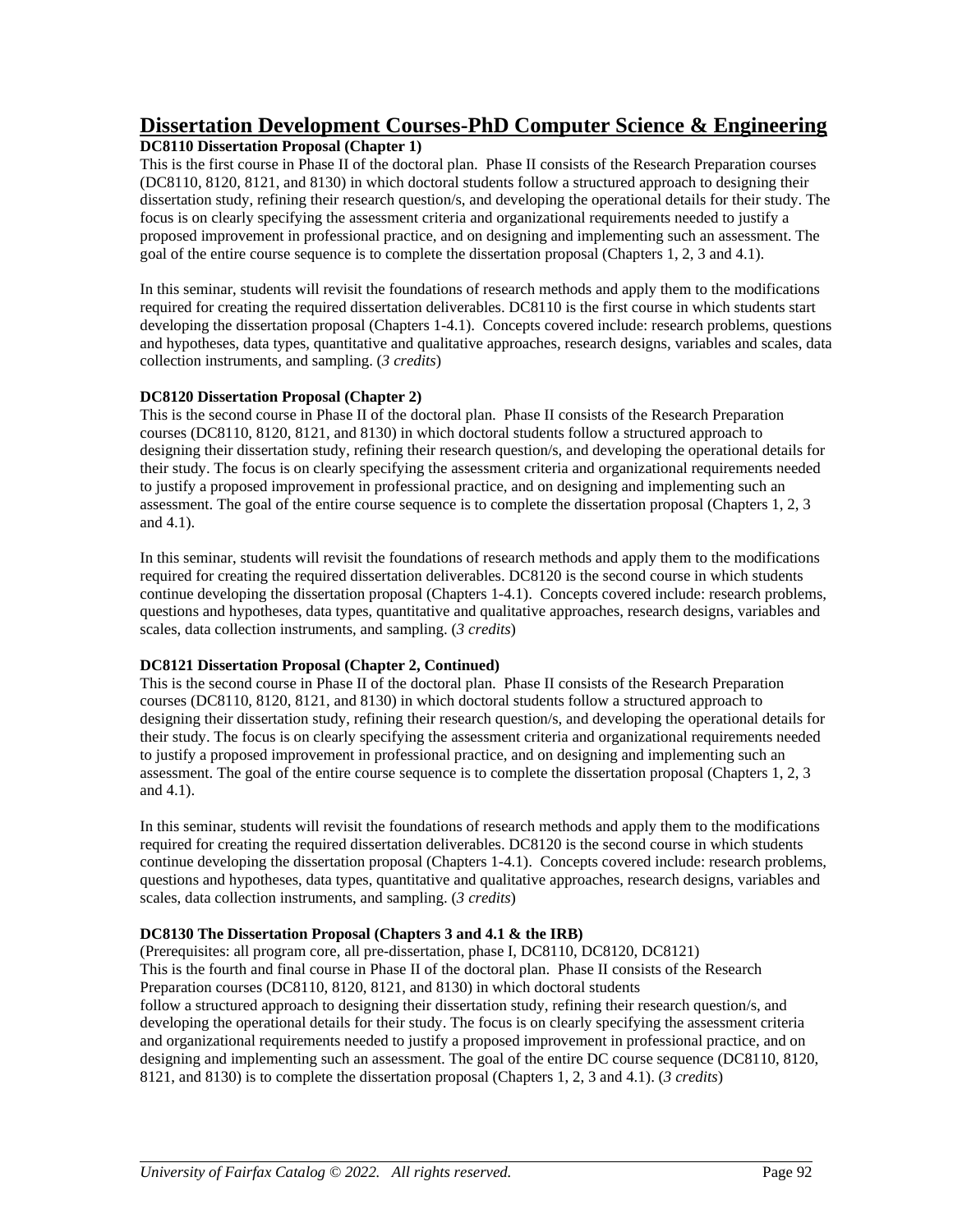#### **DC8700 Final Draft Dissertation (Chapters 4 and 5)**

This course comprises the entirety of Phase III of the doctoral plan. In DC8700, doctoral candidates complete the approved field research and collect and analyze data according to the plan set forth in the approved in the dissertation proposal (Chapters 1-4.1) that was completed and approved in the course sequence during Phase II. (*1 credit*)

#### **DC8800X Dissertation Defense**

Prerequisites: all program core, all pre-dissertation, phase I, phase II, phase III In this course (Phase IV), candidates present their findings to the Dissertation Committee at the defense. (1 credit)

### **Professional Development Course**

**IC7000 Official CISSP Review Seminar**

This course provides students with CBK domain review materials and instructor guidance in preparation for the CISSP certification exam. *(0 credits)*

# *FACULTY – TERMS 22SP4, 22SU1 AND 22SU3*

The University of Fairfax provides high quality practitioner-oriented online and hybrid graduate programs. University of Fairfax utilizes an expert professional faculty who are senior practitioners in cyber security and/or field research methods. These experienced professionals help students to remain current with accelerating trends and ensure that they may rapidly apply what they learn on the job, enabling them to continue to advance their careers.

#### **Adnanson, Larry**

DIA, University of Fairfax, Information Assurance MS, SUNY Buffalo State College, Multidisciplinary Studies BS, Middle East Technical University, Teaching Secondary Mathematics CISSP, MCSA, Security+, Network+

#### **Ali, Azad I**

D.Sc., Robert Morris University, Information Systems and Communication MBA, Indiana University of Pennsylvania, Management Information Systems MPA, University of Pittsburgh, Information Services Management & Management Science BBA, University of Baghdad, Accounting

#### **Christensen, Joel**

DIT, Capella University, Doctor of Information Technology MS, DeVry University, Networking and Communications BS, Rasmussen College, Cybersecurity BS, University of Phoenix, Business Management-Information Systems AAS, Rasmussen College, Marketing and Sales

#### **Foley, Patricia**

DIA, University of Fairfax, Information Assurance MPS NY Institute of Technology, Human Relations BE Stevens Institute of Technology, Engineering MCT, MCP, A+, Network+, Security+

#### **Franquet, Charles**

Ph.D, Touro University, Business Management MBA, Webster University, Business Management BBA, Campbell University, Business Management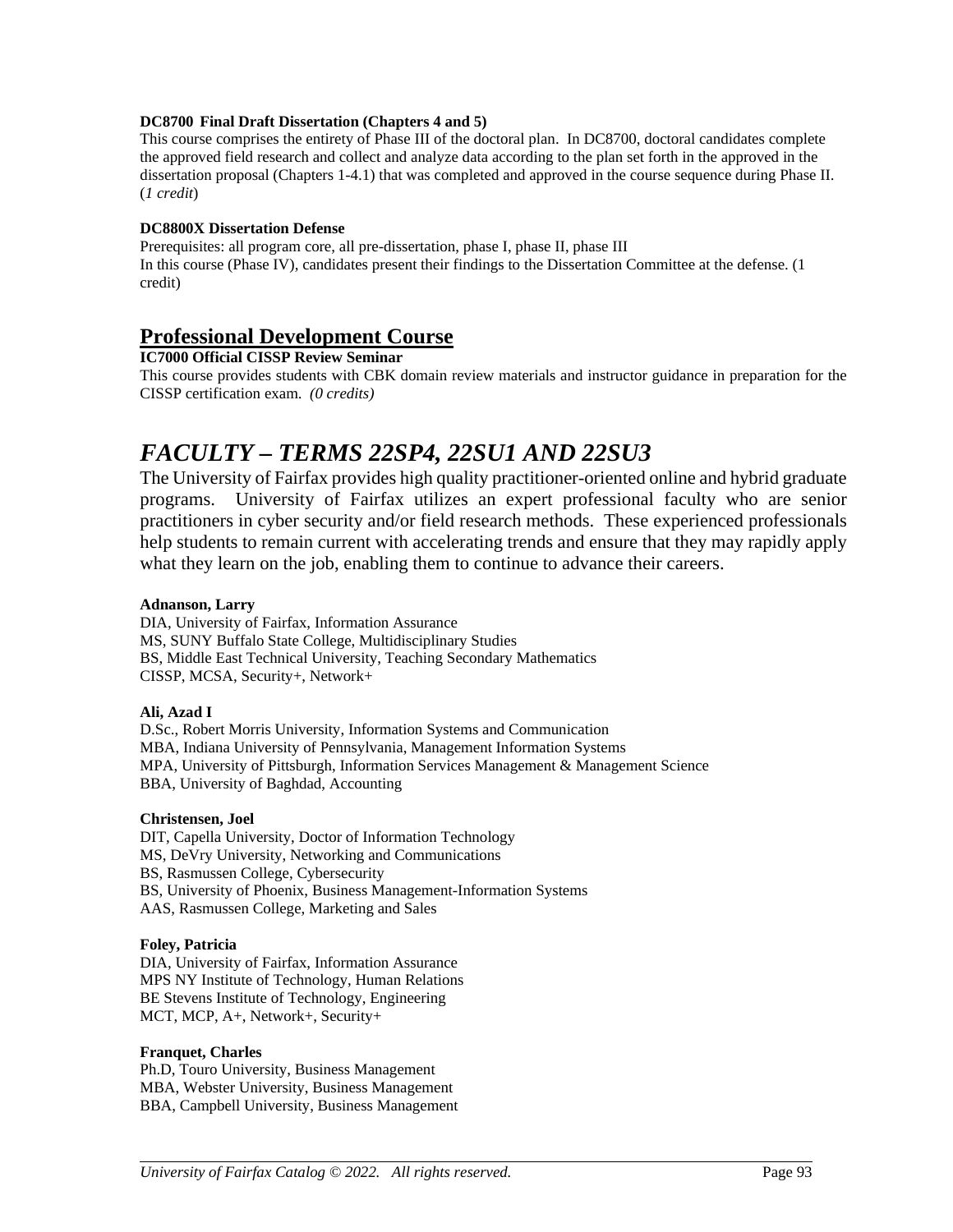#### **Godlove, Timothy**

PhD, University of Fairfax, Information Assurance MS, Central Michigan University, Information Resource Management BA, Chapman University, Social Science AS, Northern Virginia Community College, Liberal Arts

#### **Goodwin, Orenthio**

PhD, Capella University, Organization and Management MS, Regis University, Computer Information Technology BS, Bellevue University, Business Administration

#### **Issa, Joseph**

PhD, Santa Clara University, Computer Engineering MBA, Notre Dame University, Project Management MS, San Jose State University, Electrical Engineering BE, Georgia Institute of Technology, Computer Engineering

#### **Kommidi, Praveena**

PhD, Alabama A&M University, Applied Physics MS, Alabama A&M University, Applied Physics BS, Osmania University, Electronics

#### **Lyles, Melinda**

DIT, Capella University, Learner Information Assurance and Cybersecurity MS, Colorado Technical University, Management Information Assurance BS, Strayer University, Computer Networking

#### **Mason, Monica**

DIT, Capella University, Information Technology MBA, St. Peter's College, Management Information Systems BS, University of Maryland, Computer Science

#### **McIver, Rodney**

DBA, Walden University, Information Systems MS, East Carolina University, Technology Systems BAS, North Carolina Wesleyan, Computer Information

#### **Merritt, Jennifer**

PhD, Nova Southeastern University, Computing Technology in Education MEd., Park University, Adult Education MS, University of Phoenix, Computer Information Systems BSB, University of Phoenix, Information Systems

#### **Merton, Joseph**

DM, Colorado Technical University, Management MBA, Colorado Technical University BS, University of Illinois, Agricultural Economics

#### **Pandya, Shardul**

PhD, Old Dominion University, Engineering Management MS, Colorado State University, Mechanical Engineering

#### **Panta, Kanchan**

DCS, Colorado Technical University, Computer Science MBA, Regis University, Business Administration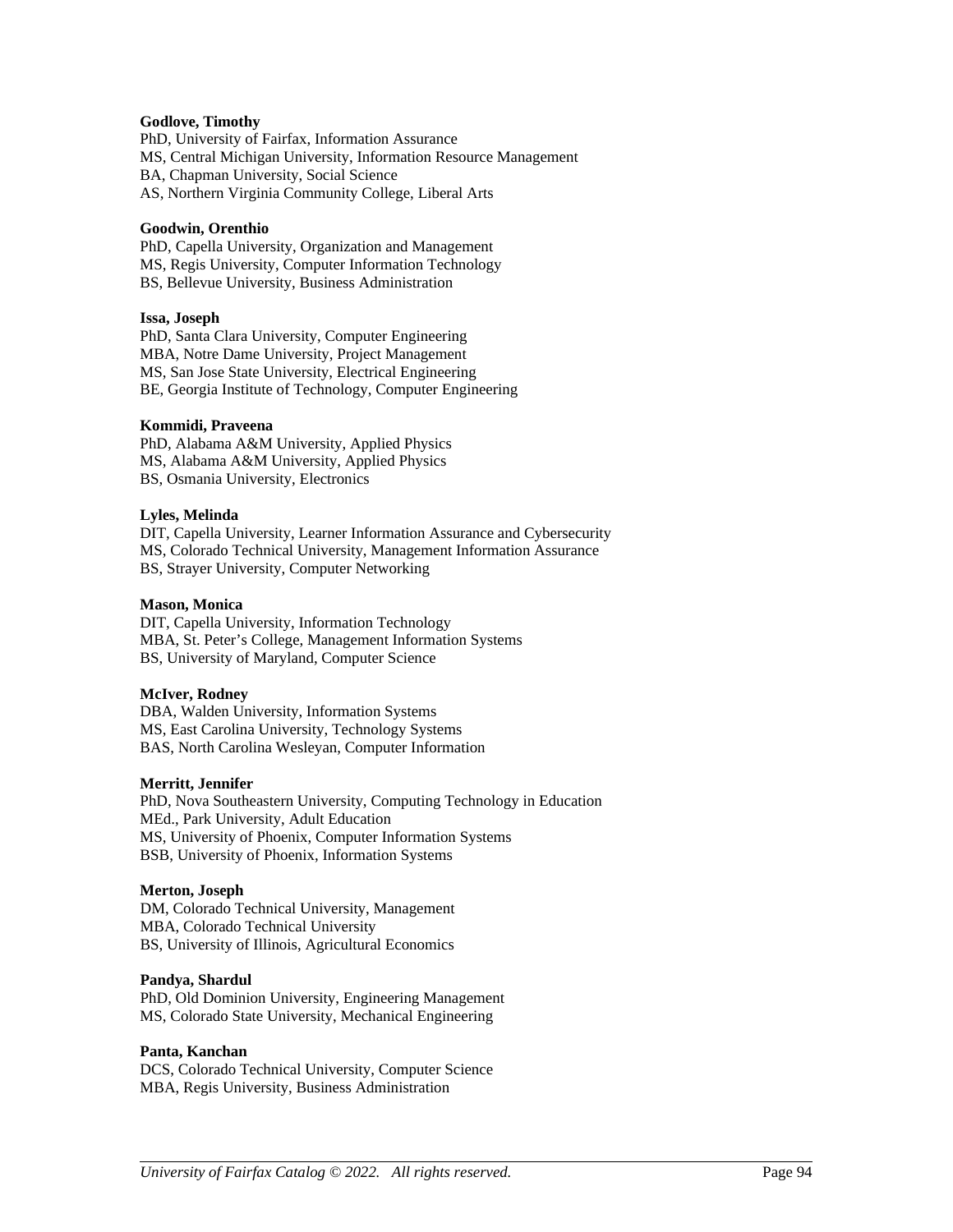#### **Rios, Angel**

DBA, North Central University, Public Administration MBA, American InterContinental University BBA, University of the Sacred Heart, Accounting

#### **Soomro, Safeeullah**

PhD, Graz University of Technology MSc, University of Sindh, Jamshoro, Computer Science BSc, University of Sindh, Jamshoro, Computer Science

#### **Sorber, Timothy**

DCS, Colorado Technical University, Computer Science MS, National University, Software Engineering BS, Pennsylvania State University

#### **Stewart, Juanita**

DIT, Capella University, Information Technology, Information Assurance & Security MS, American Intercontinental University, Information Technology BS, Park University, Management

#### **VanTalia, Lauren**

DBA, Argosy University, Business Administration MBA, University of Phoenix, Business Administration BS, Coleman University, Computer Business Administration AS, Coleman University, Computer Business Administration

#### **Webb, James**

PhD, Capella University, Information Technology MS, Boston University, Computer Information Systems BS, University of Maryland, Information Systems Management

#### **White, Kevin**

DIA, University of Fairfax, Information Assurance MS, Wilmington University, Information Assurance BS, University of Maryland, Information Technology

#### **Williams, Kenneth**

PhD, Capella University, Information Technology MS, Capella University, Information Technology BBA, Campbell University, Accounting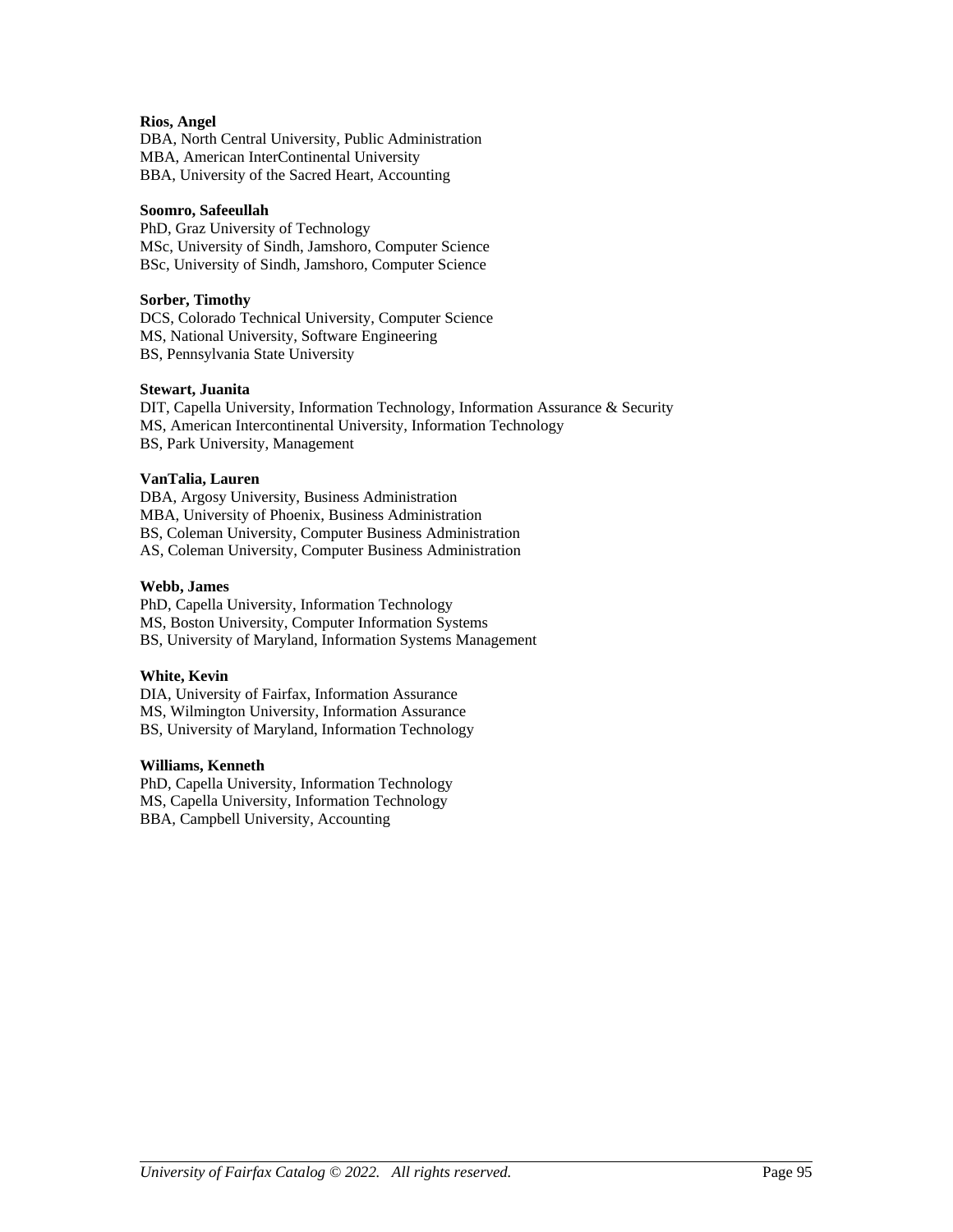# *PROFESSIONAL ADVISORY BOARDS*

The *University of Fairfax Professional Advisory Boards* provide guidance and feedback to the University to ensure that the University of Fairfax curricula continue to reflect current industry trends and continue to address the evolving needs of the Business and Information Assurance community.

The *University of Fairfax's Business Programs Advisory Committee* members are:

| <b>Name</b>             | <b>Title (Present Occupation)</b>     | <b>Company Name &amp; Location</b> |
|-------------------------|---------------------------------------|------------------------------------|
| Dr. Carolyn Scott       | Chief Academic Officer                | University of Fairfax, Salem VA    |
| Dr. Michael Alexander,  | Adjunct Professor Business & Criminal | Colorado Technical University      |
| DM                      | Justice                               |                                    |
| Dr. Steven Munkeby      | Adjunct Professor - Business and      | Colorado Technical University and  |
|                         | Management                            | University of Fairfax              |
| Dr. Timothy Creel, DBA  | Professor of Practice of Computer     | University of Denver               |
|                         | Science                               |                                    |
| Dr. Suzanne Morgan,     | Director of National Accounts and     | <b>NS Pharma</b>                   |
| <b>PhD</b>              | <b>Healthcare Policy</b>              |                                    |
| Dr. Priscilla Harrison, | <b>Adjunct Professor</b>              | Colorado State University - Global |
| <b>PhD</b>              |                                       | Campus and Campbellsville          |
|                         |                                       | University                         |

The *University of Fairfax's IT Technology Programs Advisory Committee* members are:

| <b>Name</b>              | <b>Title (Present Occupation)</b>       | <b>Company Name &amp; Location</b>           |
|--------------------------|-----------------------------------------|----------------------------------------------|
| Dr. Praveena Kommidi     | Academic Dean/Chair                     | University of Fairfax, Salem, VA             |
| Dr. Umesh Varma          | <b>Assistant Program Director/Chair</b> | American National University,                |
|                          |                                         | Salem, VA                                    |
| Michael Pry              | <b>Assistant Professor</b>              | University of Pittsburgh                     |
| Bruce Harman, PhD        | Professor of Practice of Computer       | University of Denver                         |
|                          | Science                                 |                                              |
| Dr. Meg Layton           | Security and Compliance Engineering     | Accenture-Cyber Security Services            |
|                          | Lead                                    |                                              |
| Dr. Reiner Creutzburg,   | Professor                               | Technische Hochschule                        |
| Phd.                     |                                         | Brandenburg, Dept. of Informatics            |
|                          |                                         | and Media, Brandenburg, Germany              |
| Mr. Robert Rodriguez,    | <b>Information Systems Engineer</b>     | 32 <sup>nd</sup> Army Air & Missile Defense  |
| MBA, MS-IM, CISSP        |                                         | Command                                      |
| Mr. Michael Valverde,    | Senior Software Engineer                | Southern Software Inc., West End,            |
| MA, BS, MCSA, MCSD       |                                         | NC.                                          |
| Dr. Yasmin Razack, DIA,  | Head of Change Management               | Network International, Dubai                 |
| MBA, BE, PMP             |                                         |                                              |
| Mr. Luis Morales, MS,    | Commander                               | 2 <sup>nd</sup> Communications Squadron, Air |
| BS, CISSP                |                                         | University, San Antonio, TX                  |
| Dr. Frances Dancer, PhD, | Asst. Professor-Electrical and Computer | Jackson State University                     |
| MS, BS                   | Engineering & Computer Science          |                                              |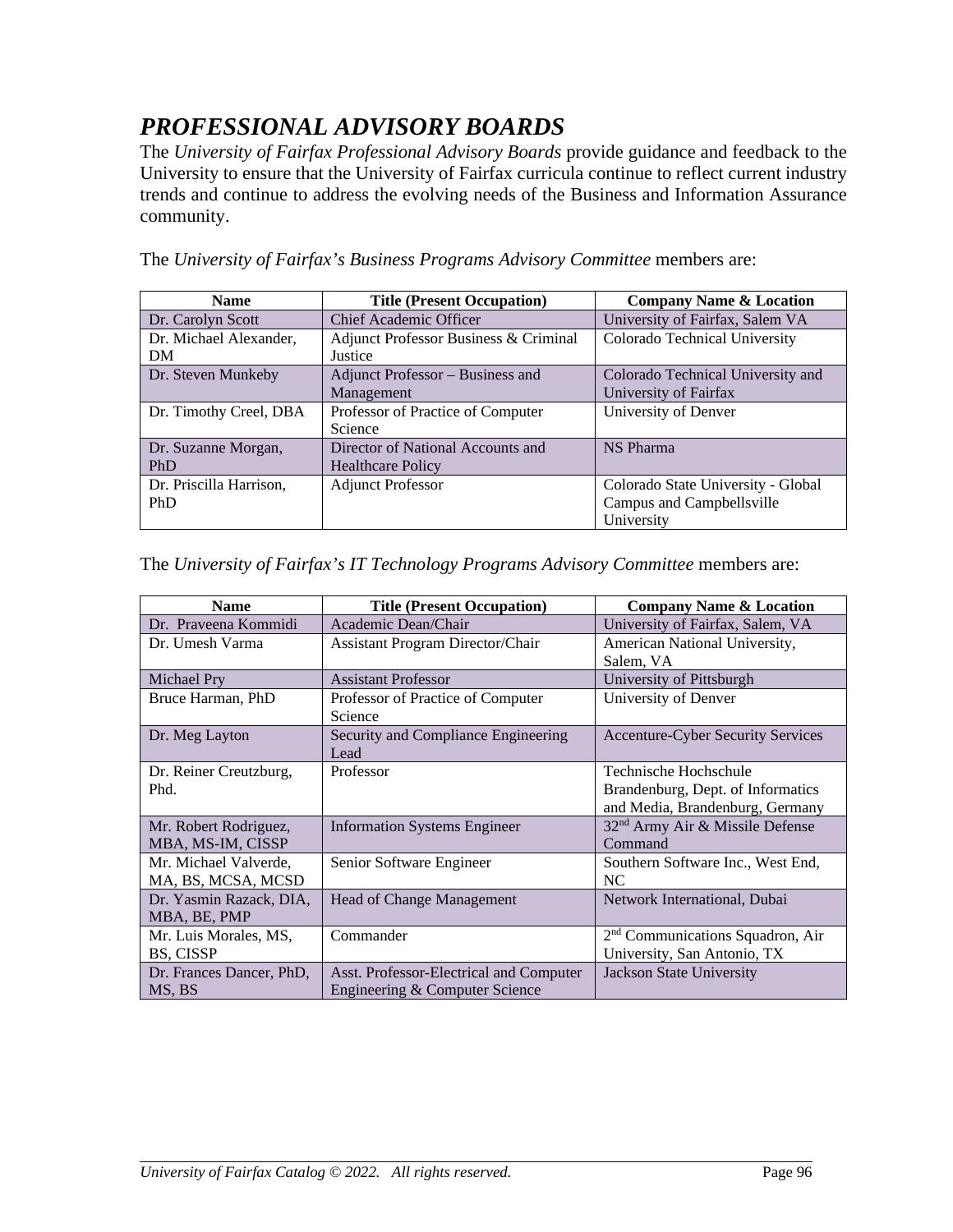The University of Fairfax is owned by University of Fairfax Services, Inc. a Virginia corporation.

# *BOARD OF DIRECTORS*

Frank E. Longaker, M.B.A., Chairman, Treasurer, Director President, University of Fairfax Services, Inc.

Steven S. Cotton, J.D., Director Vice President for Legal Affairs, University of Fairfax Services, Inc.

Joel Musgrove, MBA - Director Executive Vice President, Campus Support Operation

Rebekah Custer **Secretary** 

# *ADMINISTRATION* **Key Contact Information**

### **Departmental Emails**

Students may utilize the following departmental emails for assistance: **Academics:** academics@ufairfax.edu **Admissions:** admissions@ufairfax.edu **Dissertation:** dissertation@ufairfax.edu **Librarian:** librarian@ufairfax.edu **Registrar:** registrar@ufairfax.edu **Student Services:** studentservices@ufairfax.edu

*Canvas* Help Desk: 833-741-0035

**President:** Frank Longaker Phone: 540.444.4101 Email: [flongaker@an.edu](mailto:flongaker@an.edu)

**Vice President of Operations:** Dr. Joel Musgrove Phone: 540.283.6642 Email: [jmusgrove@ufairfax.edu](mailto:jmusgrove@ufairfax.edu)

### **Chief Academic Officer:** Dr. Carolyn Scott Phone: 412-925-5069 Email: [CScott@an.edu](mailto:CScott@an.edu)

**Academic Dean:** Dr. Praveena Kommidi Phone: 256-795-3121 Email: [PKommidi@an.edu](mailto:PKommidi@an.edu)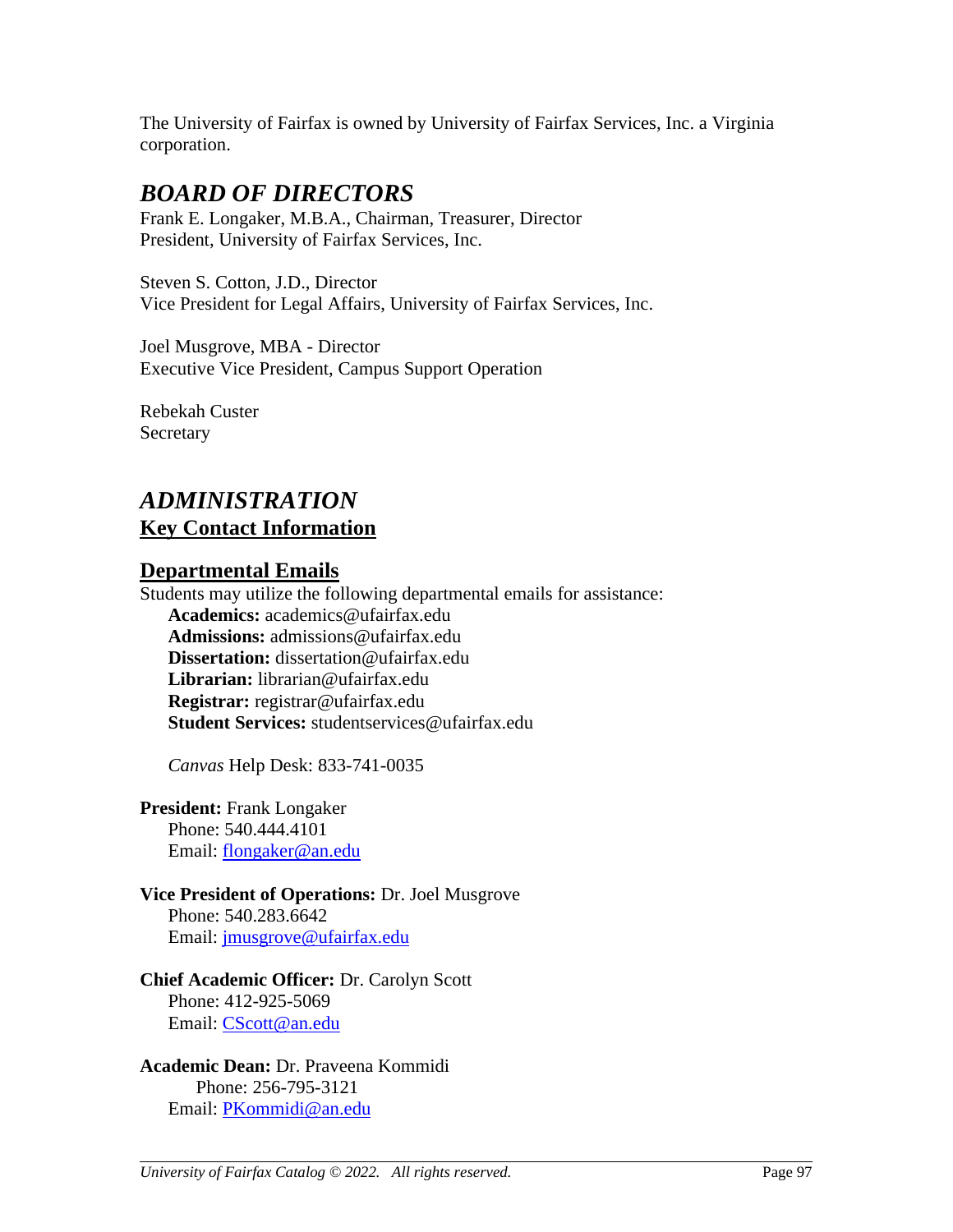**Student Services Representative:** Patricia Mitchem Phone: 888.980.9151 (in U.S.) or 1.540.692.1452 (ext. 3301) Email: [studentservices@ufairfax.edu](mailto:studentservices@ufairfax.edu)

**Associate Director of Admissions:** Amina Ochirbat Phone: 888.980.9151 (in U.S.) or 1.540.692.1452 (ext. 3100) Email: [admissions@ufairfax.edu](mailto:admissions@ufairfax.edu)

**Online Librarian:** Dr. Brandi Porter Phone: 540.769.8302 Email: [librarian@ufairfax.edu](mailto:librarian@ufairfax.edu)

# **Office Hours**

Regular office hours are Monday through Friday, 8:00 a.m. – 5:00 p.m. Eastern Time.

# **University Location**

The University of Fairfax is located at 1813 East Main Street, Salem, Virginia, and shares the space with the American National University. American National University's Roanoke Valley Campus was the original campus of National College, founded in 1886. The Roanoke Valley Campus resides in a thriving area of economic growth, enabling our graduates to explore career opportunities in their field of study. Located close to I-81, the 48,180-square-foot facility houses 14 lecture rooms, seven computer classrooms, three medical labs and an information technology lab.

The University of Fairfax offers residency classes in Room 244A. This 598.5 square foot classroom provides state of the art equipment, software, and connectivity required for video conferencing and all residency needs.

# **University Holidays**

University offices are closed in observance of the following holidays:

Memorial Day Independence Day Labor Day Thanksgiving Christmas Day New Year's Day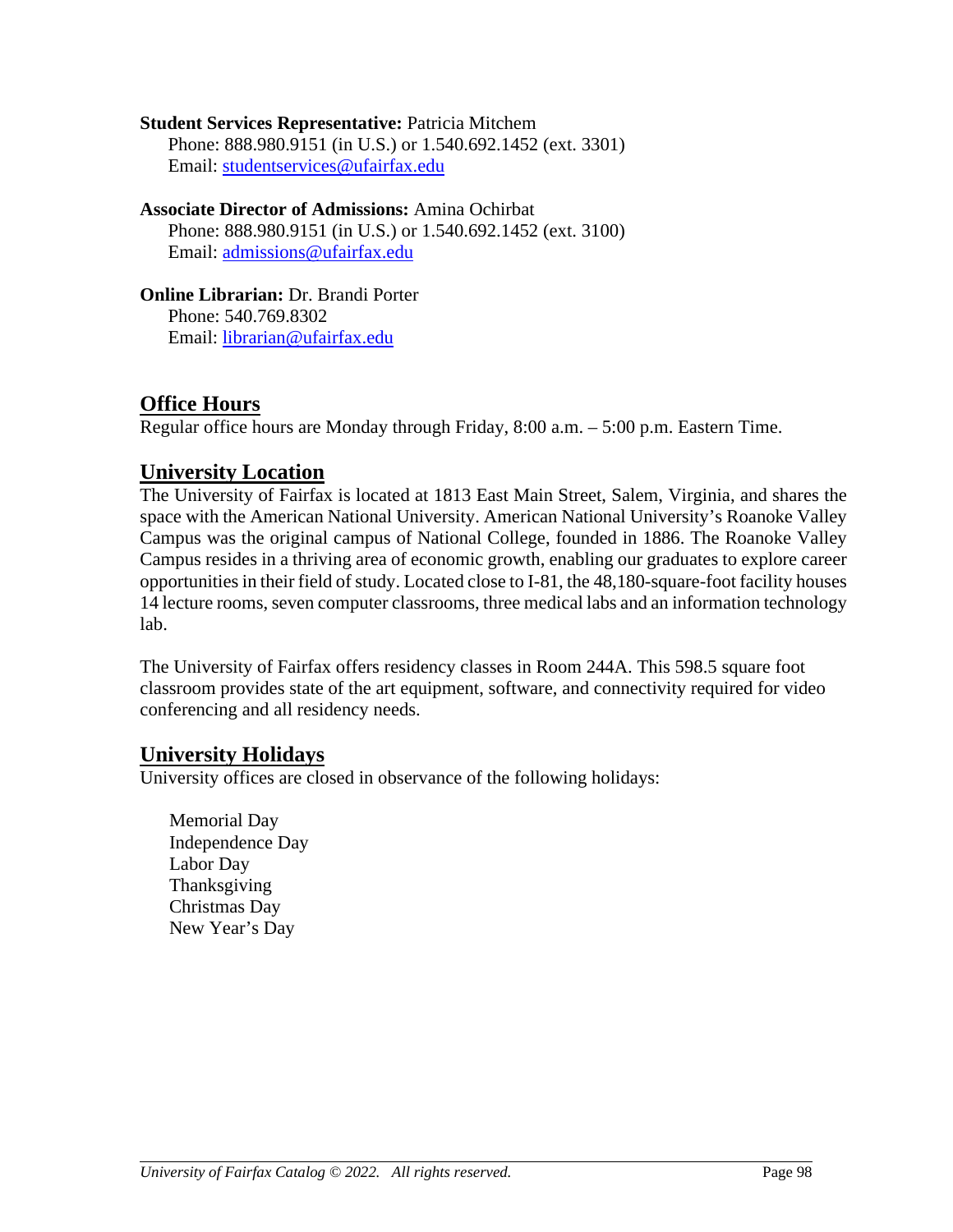# *2021 ACADEMIC CALENDAR*



#### **Fall Term 2021 – (21FA4) Course Session 2B**

February 27, 2022 Course Session Ends

October 15, 2021 New Student Applications **October 25, 2021 Course Session Begins** Dec. 20-Jan. 2, 2021 Term B Winter Break January 13, 14, 15, 16 Term B Residency Dates March 13, 2022 Incomplete Assignment Deadline

# *2022 ACADEMIC CALENDAR*



#### **Spring Term 2022 (22SP1) - Course Session 1A**

December 24, 2021 New Student Application Deadline **January 3, 2022 Course Session Begins** February 27, 2022 Course Session Ends March 13, 2022 Incomplete Assignment Deadline

#### **Spring Term 2022(22SP3) - Course Session 1B**

December 24, 2021 New Student Application Deadline **January 3, 2022 Course Session Begins** March 10, 11, 12, 13 Term B Residency Dates April 24, 2022 Course Session Ends May 9, 2021 Incomplete Assignment Deadline

#### **Spring Term 2022 (22SP2) - Course Session 2A**

| New Student Application Deadline |
|----------------------------------|
| <b>Course Session Begins</b>     |
| <b>Course Session Ends</b>       |
| Incomplete Assignment Deadline   |
|                                  |

#### **Spring Term 2022 (22SP4) - Course Session 2B**

| New Student Application Deadline |
|----------------------------------|
| <b>Course Session Begins</b>     |
| Term B Spring Break              |
| <b>Term B Residency Dates</b>    |
| <b>Course Session Ends</b>       |
| Incomplete Assignment Deadline   |
|                                  |

#### **Summer Term 2022 (22SU1) - Course Session 1A**

| April 22, 2022 | New Student Application Deadline |
|----------------|----------------------------------|
| May 2, 2022    | <b>Course Session Begins</b>     |
| June 26, 2022  | <b>Course Session Ends</b>       |
| July 10, 2022  | Incomplete Assignment Deadline   |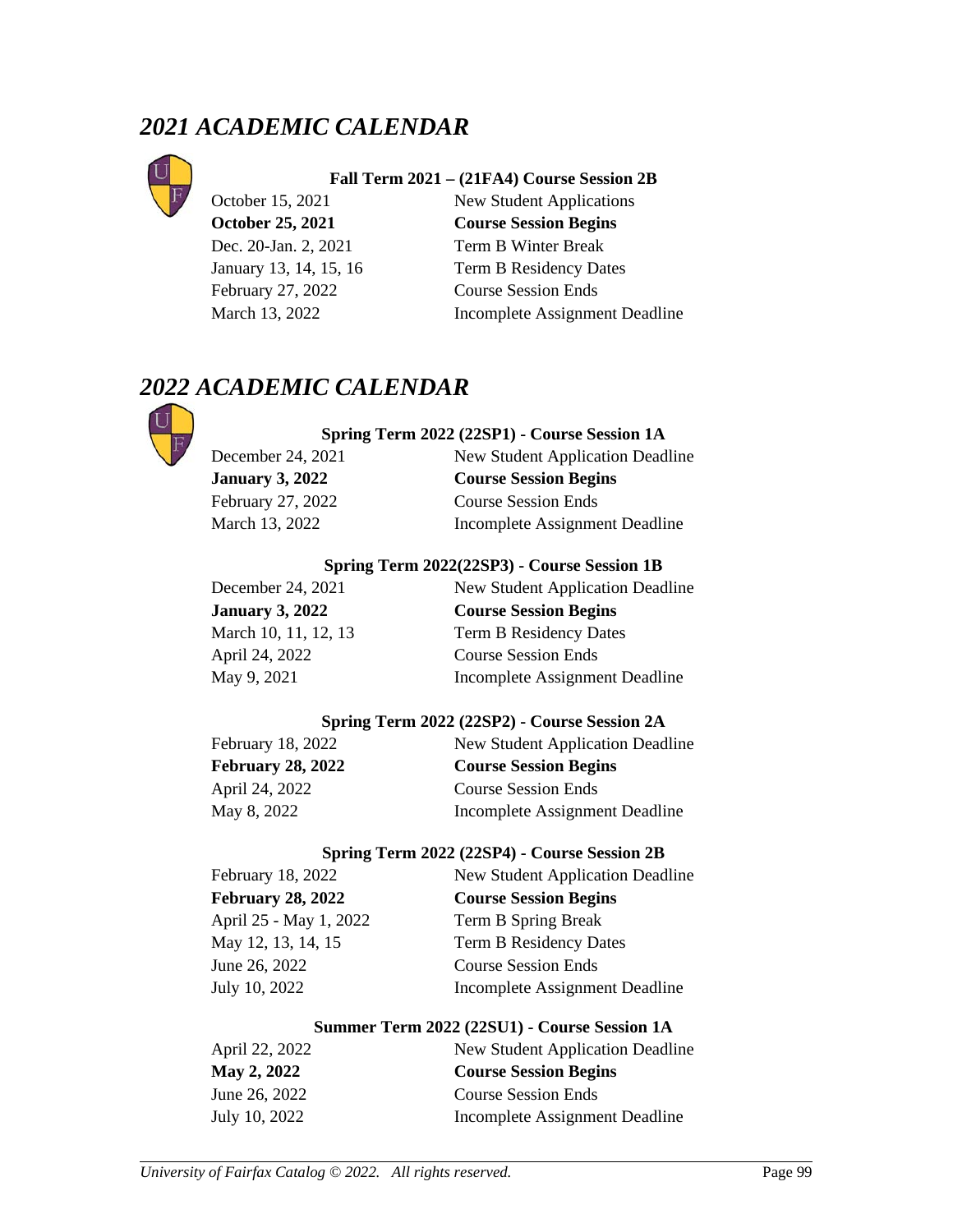#### **Summer Term 2022 (22SU3) - Course Session 1B**

| April 22, 2022         | New Student Application Deadline |
|------------------------|----------------------------------|
| <b>May 2, 2022</b>     | <b>Course Session Begins</b>     |
| July 7, 8, 9, 10, 2022 | Term B Residency Dates           |
| August 21, 2022        | <b>Course Session Ends</b>       |
| September 4, 2022      | Incomplete Assignment Deadline   |

#### **Summer Term 2022 (22SU2) - Course Session 2A**

| June 17, 2022      | <b>New Student Application Deadline</b>      |
|--------------------|----------------------------------------------|
| June 27, 2022      | <b>Course Session Begins</b>                 |
| August 21, 2022    | <b>Course Session Ends</b>                   |
| September 4, 2022  | Incomplete Assignment Deadline               |
|                    | Summer Term 2022 (22SU4) - Course Session 2B |
| June 17, 2022      | New Student Application Deadline             |
| June 27, 2022      | <b>Course Session Begins</b>                 |
| August 22-28, 2022 | Term B Summer Break                          |
| Sept. 8, 9, 10, 11 | <b>Term B Residency Dates</b>                |
| October 23, 2022   | <b>Course Session Ends</b>                   |
| November 6, 2022   | Incomplete Assignment Deadline               |

#### **Fall Term 2022 – (22FA1) Course Session 1A**

| August 19, 2022        | New Student Application Deadline |
|------------------------|----------------------------------|
| <b>August 29, 2022</b> | <b>Course Session Begins</b>     |
| October 23, 2022       | <b>Course Session Ends</b>       |
| November $6, 2022$     | Incomplete Assignment Deadline   |

#### **Fall Term 2022 – (22FA3) Course Session 1B**

| August 19, 2022        | New Student Application Deadline |
|------------------------|----------------------------------|
| <b>August 29, 2022</b> | <b>Course Session Begins</b>     |
| November 3, 4, 5, 6    | Term B Residency Dates           |
| December 18, 2022      | <b>Course Session Ends</b>       |
| January 1, 2023        | Incomplete Assignment Deadline   |
|                        |                                  |

#### **Fall Term 2022 (22FA2) - Course Session 2A**

| October 14, 2022<br><b>October 24, 2022</b> | New Student Applications<br><b>Course Session Begins</b> |
|---------------------------------------------|----------------------------------------------------------|
|                                             |                                                          |
| January 1, 2023                             | Incomplete Assignment Deadline                           |

#### **Fall Term 2022 – (22FA4) Course Session 2B**

October 14, 2022 New Student Applications **October 24, 2022 Course Session Begins** Dec. 19-Jan. 1, 2023 Term B Winter Break January 12, 13, 14, 15 Term B Residency Dates February 26, 2023 Course Session Ends March 8, 2023 Incomplete Assignment Deadline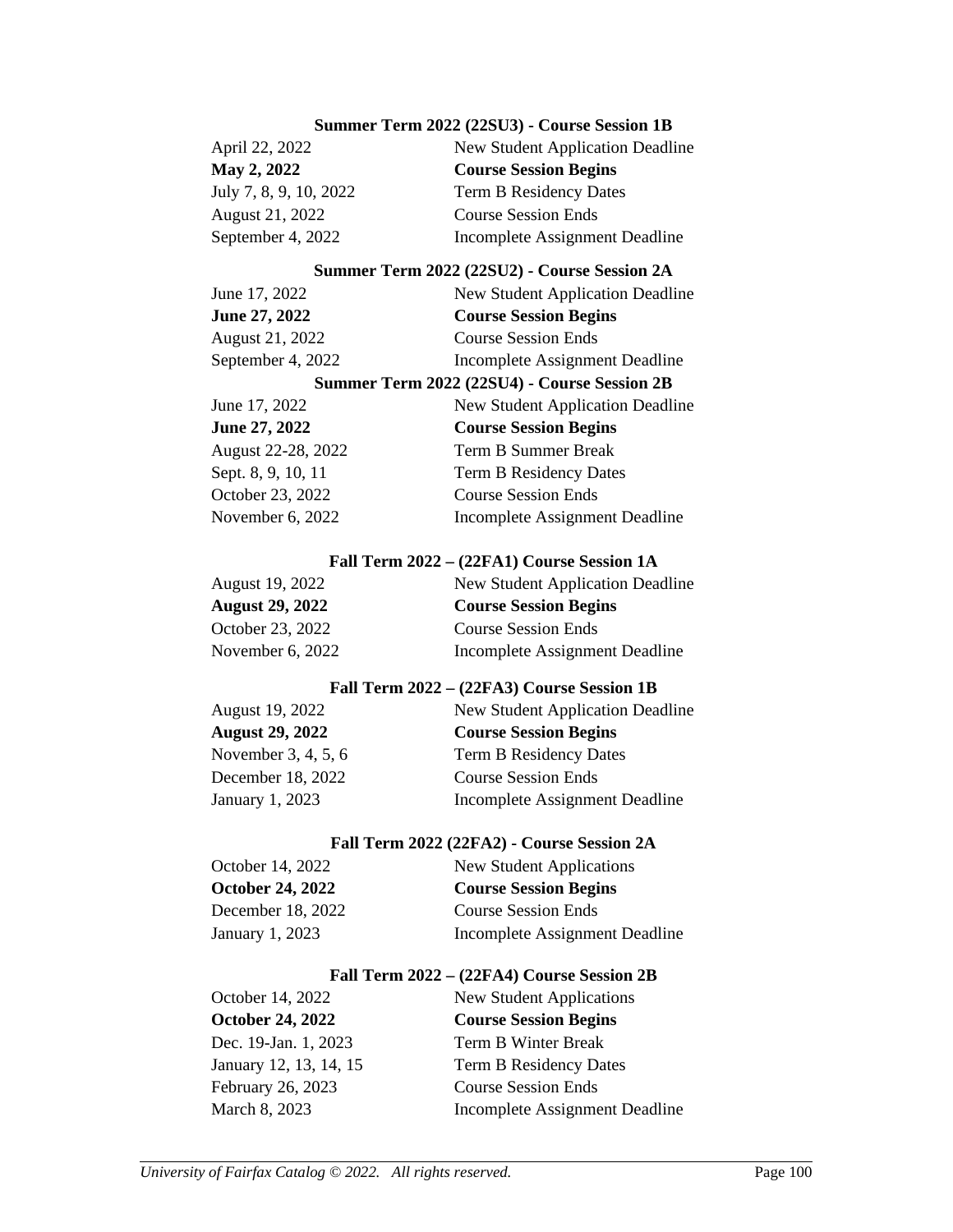# *2023 ACADEMIC CALENDAR*



## **Spring Term 2023 (23SP1) - Course Session 1A**

| December 23, 2022      | New Student Application Deadline |
|------------------------|----------------------------------|
| <b>January 2, 2023</b> | <b>Course Session Begins</b>     |
| February 26, 2023      | <b>Course Session Ends</b>       |
| March 8, 2023          | Incomplete Assignment Deadline   |

#### **Spring Term 2023 (23SP3) - Course Session 1B**

| December 23, 2022      | New Student Application Deadline |
|------------------------|----------------------------------|
| <b>January 2, 2023</b> | <b>Course Session Begins</b>     |
| March 9, 10, 11, 12    | Term B Residency Dates           |
| April 23, 2023         | <b>Course Session Ends</b>       |
| May 7, 2023            | Incomplete Assignment Deadline   |

#### **Spring Term 2023 (23SP2) - Course Session 2A**

| February 17, 2023        | New Student Application Deadline |
|--------------------------|----------------------------------|
| <b>February 27, 2023</b> | <b>Course Session Begins</b>     |
| April 23, 2023           | <b>Course Session Ends</b>       |
| May 7, 2023              | Incomplete Assignment Deadline   |

## **Spring Term 2023 (23SP4) - Course Session 2B**

| February 17, 2023        | New Student Application Deadline |
|--------------------------|----------------------------------|
| <b>February 27, 2023</b> | <b>Course Session Begins</b>     |
| April 24 - 30, 2023      | Term B Spring Break              |
| May 11, 12, 13, 14       | <b>Term B Residency Dates</b>    |
| June 25, 2023            | <b>Course Session Ends</b>       |
| July 9, 2023             | Incomplete Assignment Deadline   |

## **Summer Term 2023 (23SU1) - Course Session 1A**

| New Student Application Deadline |
|----------------------------------|
| <b>Course Session Begins</b>     |
| <b>Course Session Ends</b>       |
| Incomplete Assignment Deadline   |
|                                  |

#### **Summer Term 2023 (23SU3) - Course Session 1B**

| April 21, 2023        | New Student Application Deadline |
|-----------------------|----------------------------------|
| May 1, 2023           | <b>Course Session Begins</b>     |
| July 6, 7, 8, 9, 2023 | Term B Residency Dates           |
| August 20, 2023       | <b>Course Session Ends</b>       |
| September 3, 2023     | Incomplete Assignment Deadline   |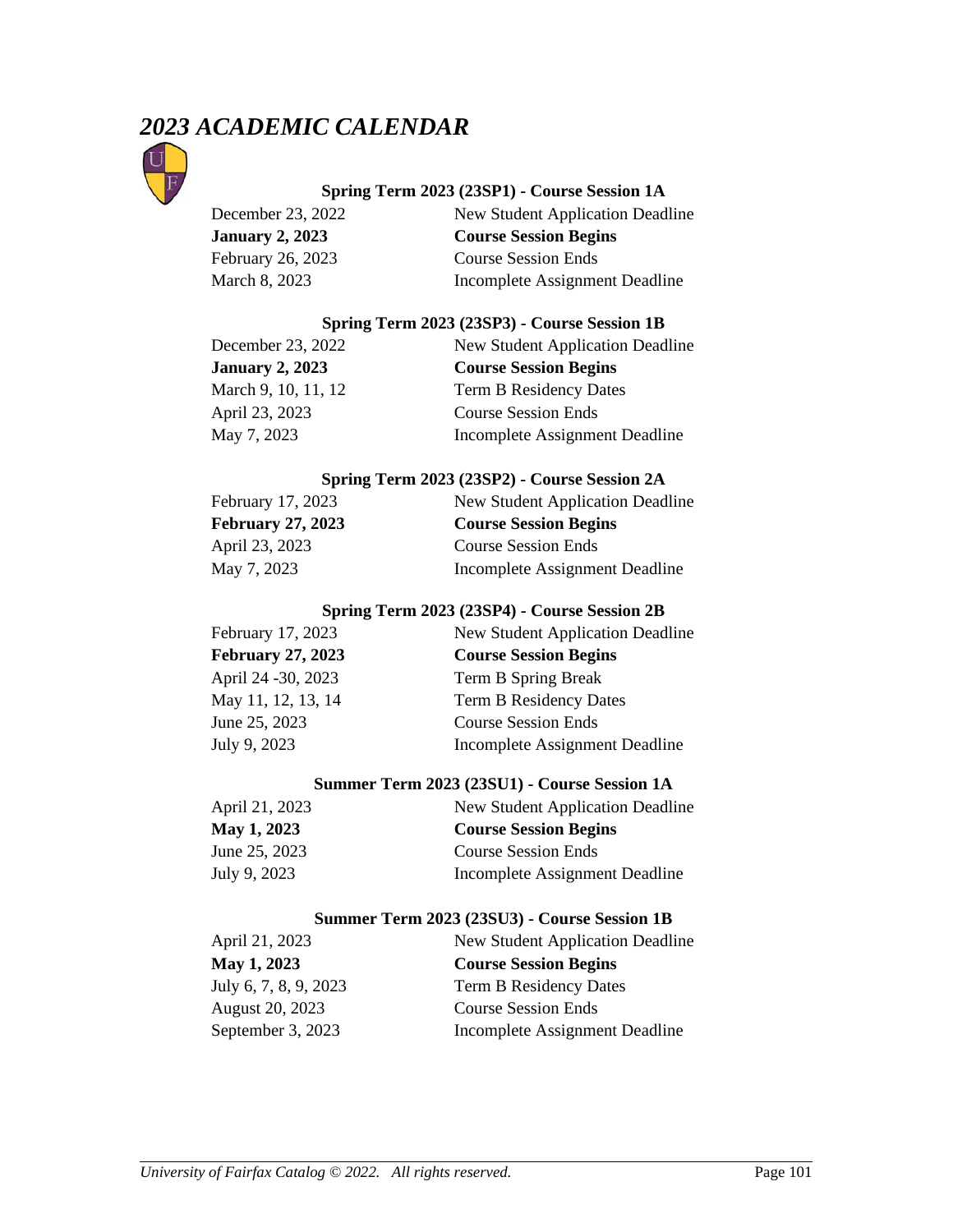## **Summer Term 2023 (23SU2) - Course Session 2A**

| June 16, 2023        | New Student Application Deadline |
|----------------------|----------------------------------|
| <b>June 26, 2023</b> | <b>Course Session Begins</b>     |
| August 20, 2023      | <b>Course Session Ends</b>       |
| September 3, 2023    | Incomplete Assignment Deadline   |

#### **Summer Term 2023 (23SU4) - Course Session 2B**

| June 16, 2023      | New Student Application Deadline |
|--------------------|----------------------------------|
| June 26, 2023      | <b>Course Session Begins</b>     |
| August 21-27, 2023 | Term B Summer Break              |
| Sept. 7, 8, 9, 10  | <b>Term B Residency Dates</b>    |
| October 22, 2023   | <b>Course Session Ends</b>       |
| November 5, 2023   | Incomplete Assignment Deadline   |

#### **Fall Term 2023 – (23FA1) Course Session 1A**

| August 18, 2023        | New Student Application Deadline |
|------------------------|----------------------------------|
| <b>August 28, 2023</b> | <b>Course Session Begins</b>     |
| October 22, 2023       | <b>Course Session Ends</b>       |
| November 5, 2023       | Incomplete Assignment Deadline   |

#### **Fall Term 2023 – (23FA3) Course Session 1B**

| August 18, 2023        | New Student Application Deadline |
|------------------------|----------------------------------|
| <b>August 28, 2023</b> | <b>Course Session Begins</b>     |
| November 2, 3, 4, 5    | Term B Residency Dates           |
| December 17, 2023      | <b>Course Session Ends</b>       |
| December 31, 2023      | Incomplete Assignment Deadline   |

## **Fall Term 2023 (23FA2) - Course Session 2A**

| October 13, 2023        | New Student Applications       |
|-------------------------|--------------------------------|
| <b>October 23, 2023</b> | <b>Course Session Begins</b>   |
| December 17, 2023       | <b>Course Session Ends</b>     |
| December 31, 2023       | Incomplete Assignment Deadline |

#### **Fall Term 2023 – (23FA4) Course Session 2B**

| <b>New Student Applications</b> |
|---------------------------------|
| <b>Course Session Begins</b>    |
| Term B Winter Break             |
| <b>Term B Residency Dates</b>   |
| <b>Course Session Ends</b>      |
| Incomplete Assignment Deadline  |
|                                 |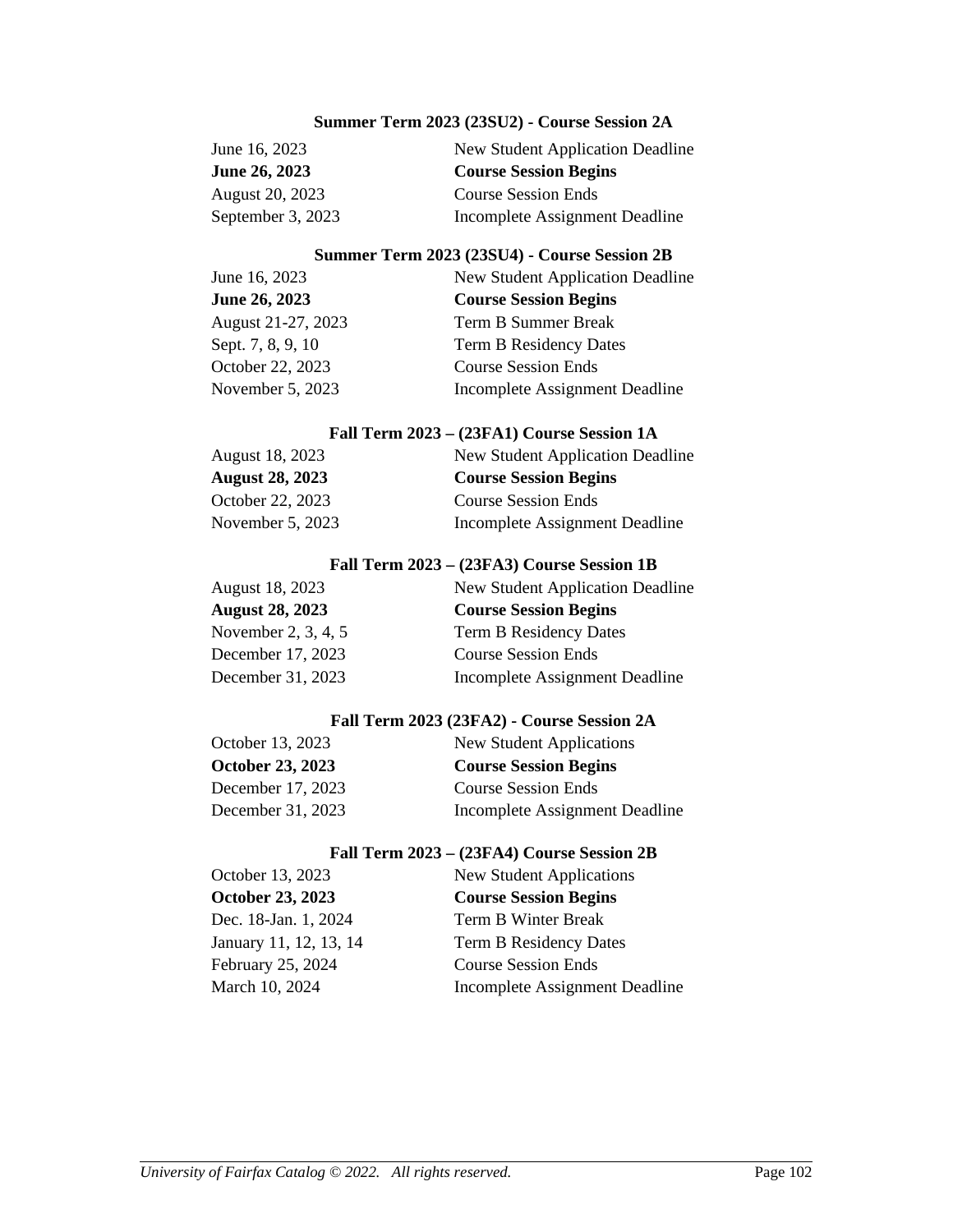# *2024 ACADEMIC CALENDAR*



## **Spring Term 2024 (24SP1) - Course Session 1A**

December 23, 2023 New Student Application Deadline **January 2, 2024 Course Session Begins** February 25, 2024 Course Session Ends March 10, 2024 Incomplete Assignment Deadline

#### **Spring Term 2024 (24SP3) - Course Session 1B**

| December 23, 2023      | New Student Application Deadline |
|------------------------|----------------------------------|
| <b>January 2, 2024</b> | <b>Course Session Begins</b>     |
| March 7, 8, 9, 10      | Term B Residency Dates           |
| April 21, 2024         | <b>Course Session Ends</b>       |
| May 5, 2024            | Incomplete Assignment Deadline   |

#### **Spring Term 2024 (24SP2) - Course Session 2A**

| February 16, 2024        | New Student Application Deadline |
|--------------------------|----------------------------------|
| <b>February 26, 2024</b> | <b>Course Session Begins</b>     |
| April 21, 2024           | <b>Course Session Ends</b>       |
| May 5, 2024              | Incomplete Assignment Deadline   |

### **Spring Term 2024 (24SP4) - Course Session 2B**

| February 16, 2024        | New Student Application Deadline |
|--------------------------|----------------------------------|
| <b>February 26, 2024</b> | <b>Course Session Begins</b>     |
| April 22 - 28, 2024      | Term B Spring Break              |
| May 9, 10, 11, 12        | <b>Term B Residency Dates</b>    |
| June 23, 2024            | <b>Course Session Ends</b>       |
| July 7, 2024             | Incomplete Assignment Deadline   |

#### **Summer Term 2024 (24SU1) - Course Session 1A**

| April 19, 2024 | New Student Application Deadline |
|----------------|----------------------------------|
| April 29, 2024 | <b>Course Session Begins</b>     |
| June 23, 2024  | <b>Course Session Ends</b>       |
| July 7, 2024   | Incomplete Assignment Deadline   |

#### **Summer Term 2024 (24SU3) - Course Session 1B**

| April 19, 2024      | New Student Application Deadline |
|---------------------|----------------------------------|
| April 29, 2024      | <b>Course Session Begins</b>     |
| July 11, 12, 13, 14 | Term B Residency Dates           |
| August 18, 2024     | <b>Course Session Ends</b>       |
| September 2, 2024   | Incomplete Assignment Deadline   |